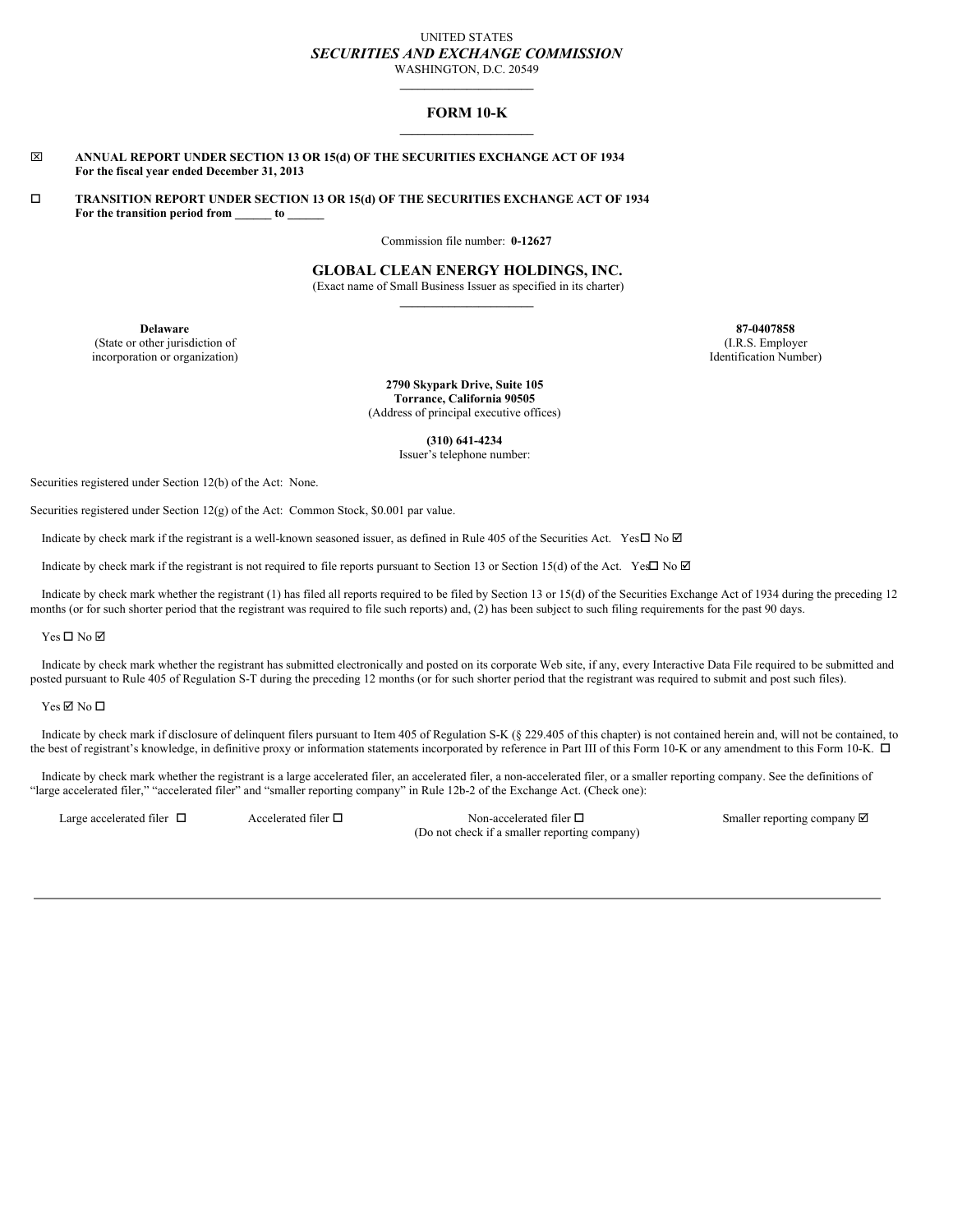Indicate by check mark whether the registrant is a shell company (as defined in Rule 12b-2 of the Act).

## $\mathop{\mathrm{Yes}}\nolimits \ \Box$  No  $\boxtimes$

The aggregate market value of the common stock held by non-affiliates of the registrant as of June 30, 2013 (the last business day of the registrant's most recently completed second fiscal quarter) was approximately \$5,339,000.

The outstanding number of shares of common stock as of November 3, 2014 was 339,187,545.

Documents incorporated by reference: None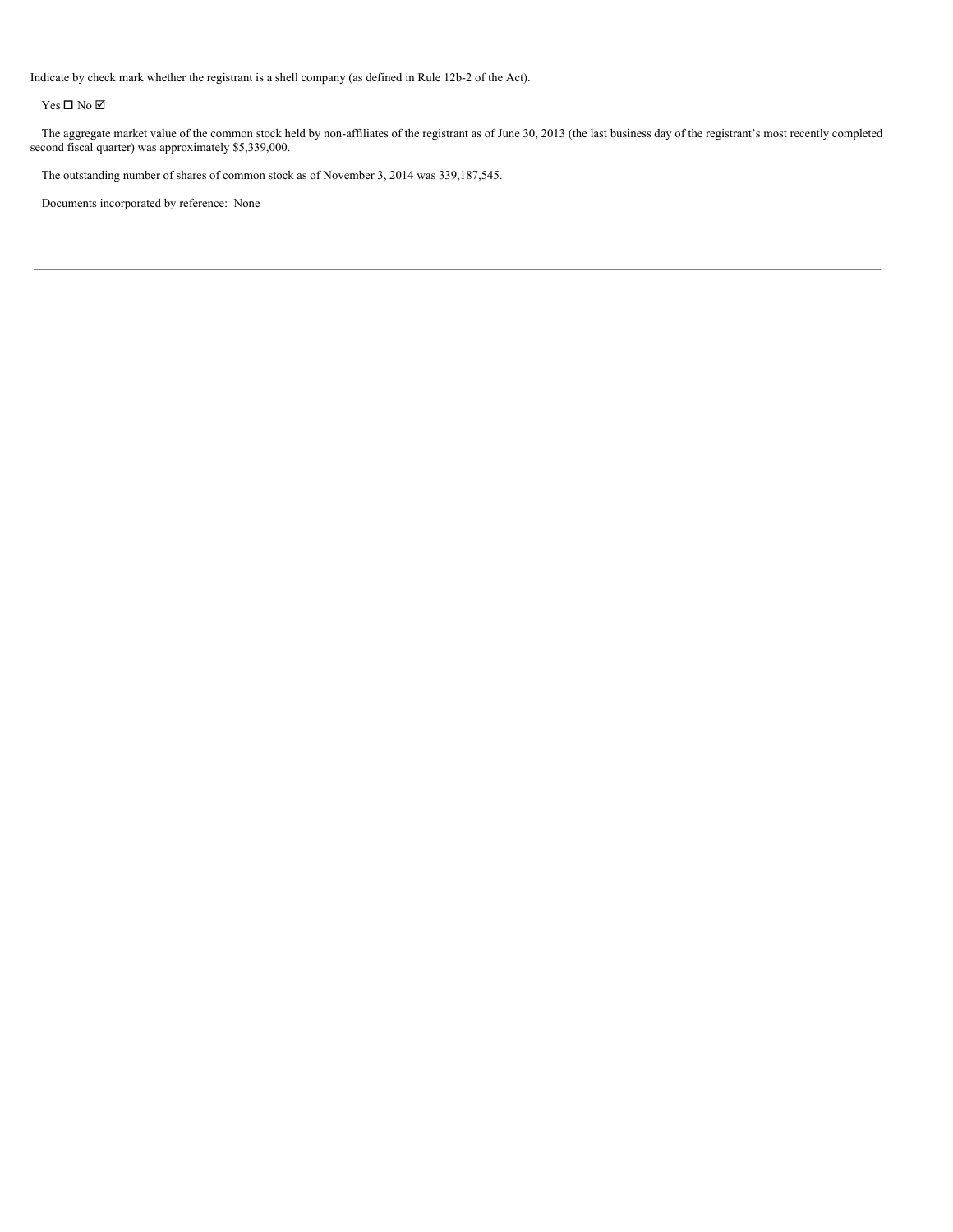# <span id="page-2-0"></span>**Table of Contents**

**Form 10-K**

|         | <b>PART I</b>                                                                                            | <u>Page</u>                                                                                     |
|---------|----------------------------------------------------------------------------------------------------------|-------------------------------------------------------------------------------------------------|
|         | ITEM 1. BUSINESS.                                                                                        | $\frac{14}{1}$                                                                                  |
|         | <b>ITEM 1A RISK FACTORS.</b>                                                                             | $\frac{14}{1}$                                                                                  |
|         | ITEM 1B. UNRESOLVED STAFF COMMENTS.                                                                      |                                                                                                 |
|         | ITEM 2. PROPERTIES.                                                                                      | $\frac{14}{14}$<br>$\frac{15}{15}$<br>$\frac{15}{15}$                                           |
|         | ITEM 3. LEGAL PROCEEDINGS.                                                                               |                                                                                                 |
|         | ITEM 4. MINE SAFETY DISCLOSURES.                                                                         |                                                                                                 |
|         | <b>PART II</b>                                                                                           |                                                                                                 |
| ITEM 5. | MARKET FOR REGISTRANT'S COMMON EQUITY, RELATED STOCKHOLDER MATTERS, AND ISSUER PURCHASES OF EQUITY       |                                                                                                 |
|         | <b>SECURITIES.</b>                                                                                       |                                                                                                 |
|         | ITEM 6. SELECTED FINANCIAL DATA.                                                                         |                                                                                                 |
| ITEM 7. | MANAGEMENT'S DISCUSSION AND ANALYSIS OF FINANCIAL CONDITION AND RESULTS OF OPERATIONS.                   | $\frac{17}{24}$ $\frac{24}{24}$ $\frac{25}{25}$ $\frac{26}{26}$ $\frac{29}{29}$ $\frac{31}{21}$ |
| ITEM 8. | FINANCIAL STATEMENTS AND SUPPLEMENTARY DATA.                                                             |                                                                                                 |
| ITEM 9. | CHANGES IN AND DISAGREEMENTS WITH ACCOUNTANTS ON ACCOUNTING AND FINANCIAL DISCLOSURE.                    |                                                                                                 |
|         | ITEM 9A. CONTROLS AND PROCEDURES.                                                                        |                                                                                                 |
|         | <b>ITEM 9B. OTHER INFORMATION</b>                                                                        |                                                                                                 |
|         | <b>PART III</b>                                                                                          |                                                                                                 |
|         | ITEM 10. DIRECTORS, EXECUTIVE OFFICERS, AND CORPORATE GOVERNANCE.                                        |                                                                                                 |
|         | ITEM 11. EXECUTIVE COMPENSATION.                                                                         |                                                                                                 |
|         | ITEM 12. SECURITY OWNERSHIP OF CERTAIN BENEFICIAL OWNERS AND MANAGEMENT AND RELATED STOCKHOLDER MATTERS. |                                                                                                 |
|         | ITEM 13. CERTAIN RELATIONSHIPS AND RELATED TRANSACTIONS, AND DIRECTOR INDEPENDENCE.                      | $\frac{32}{33}$                                                                                 |
|         | ITEM 14. PRINCIPAL ACCOUNTING FEES AND SERVICES.                                                         |                                                                                                 |
|         | <b>PART IV</b>                                                                                           |                                                                                                 |
|         | <b>ITEM 15. EXHIBITS AND FINANCIAL STATEMENT SCHEDULES.</b>                                              | 34                                                                                              |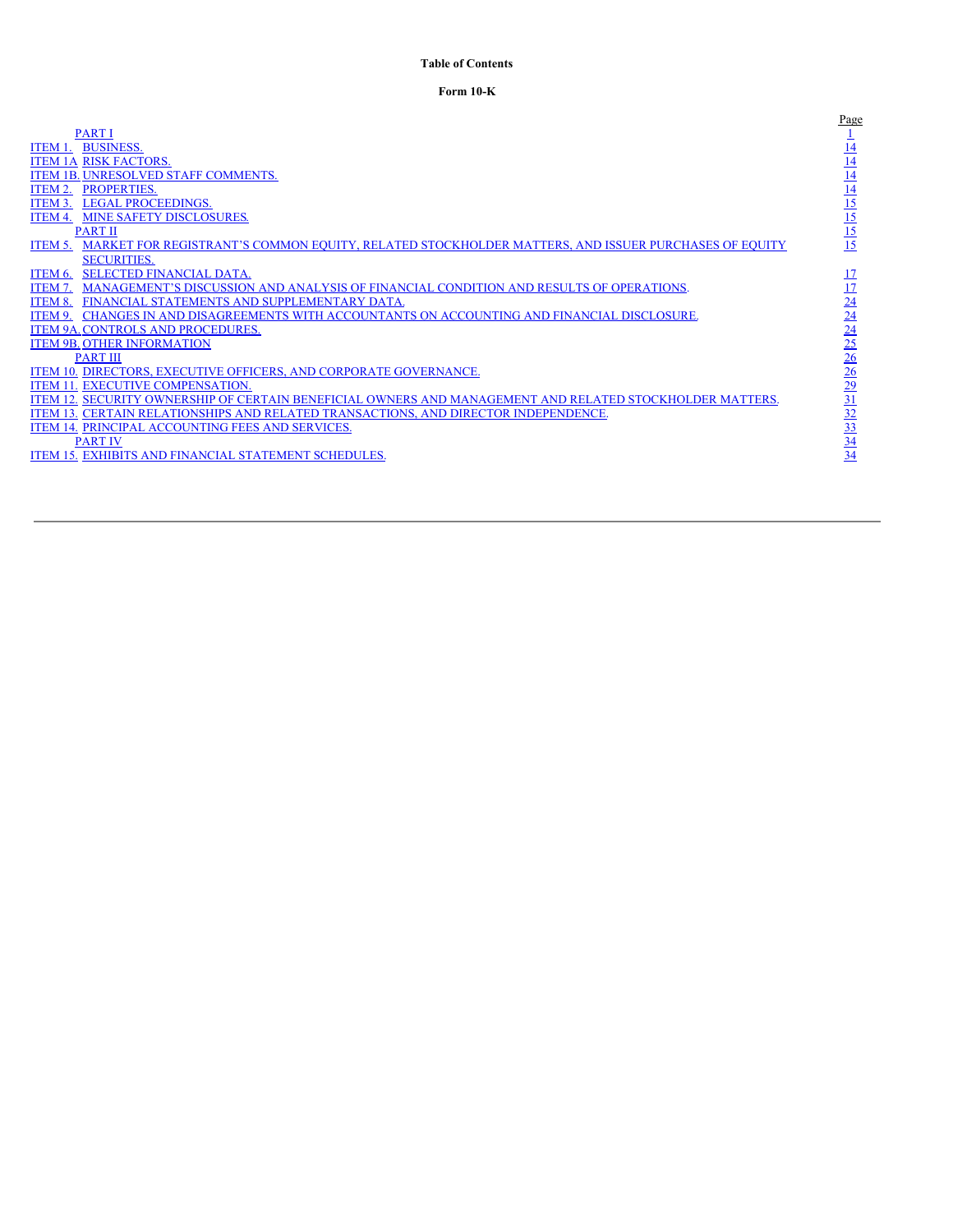#### **DISCLOSURE REGARDING FORWARD-LOOKING STATEMENTS**

This Annual Report, including any documents which may be incorporated by reference into this Annual Report, contains "Forward-Looking Statements" within the meaning of Section 27A of the Securities Act of 1933, as amended, and Section 21E of the Securities Exchange Act of 1934, as amended. All statements other than statements of historical fact are "Forward-Looking Statements" for purposes of these provisions, including our plans to cultivate, produce and market non-food based feedstock for applications in the biofuels market, any projections of revenues or other financial items, any statements of the plans and objectives of management for future operations, any statements concerning proposed new products or services, any statements regarding the timing and size of Jatropha or Camelina harvests, any statements regarding future economic conditions or performance, and any statements of assumptions underlying any of the foregoing. All Forward-Looking Statements included in this document are made as of the date hereof and are based on information available to us as of such date. We assume no obligation to update any Forward-Looking Statement. In some cases, Forward-Looking Statements can be identified by the use of terminology such as "may," "will," "expects," "plans," "anticipates," "intends," "believes," "estimates," "potential," or "continue," or the negative thereof or other comparable terminology. Although we believe that the expectations reflected in the Forward-Looking Statements contained herein are reasonable, there can be no assurance that such expectations or any of the Forward-Looking Statements will prove to be correct, and actual results could differ materially from those projected or assumed in the Forward-Looking Statements. Future financial condition and results of operations, as well as any Forward-Looking Statements are subject to inherent risks and uncertainties, including any other factors referred to in our press releases and reports filed with the Securities and Exchange Commission. All subsequent Forward-Looking Statements attributable to the company or persons acting on its behalf are expressly qualified in their entirety by these cautionary statements. Additional factors that may have a direct bearing on our operating results are described under "Risk Factors" and elsewhere in this report.

#### **Introductory Comment**

Throughout this Annual Report on Form 10-K, the terms "we," "us," "our," and "our company" refer to Global Clean Energy Holdings, Inc., a Delaware corporation that was formerly a Utah corporation known as Global Clean Energy Holdings, Inc. and prior to its name change in 2008, was Medical Discoveries, Inc., and, unless the context indicates otherwise, also includes all of this company's U.S. and foreign wholly-owned subsidiaries through which this company conducts certain of its operations. To the extent applicable, depending on the context of the disclosure, the terms "we," "us," "our," and "our company" may also include GCE Mexico I, LLC ("GCE Mexico") a Delaware limited liability company, in which we own 50% of the common membership interests, our wholly-owned subsidiary, Sustainable Oils, Inc., a Delaware Corporation, our wholly-owned subsidiary, G.E.H. Dominicana, S.R.L., a company formed under the laws of the Dominican Republic, Globales Energia Renovables S DE RL DE CV as well as our other subsidiaries.

Global Clean Energy Holdings, Inc. is not related to, or affiliated in any manner with "Global Clean Energy, Inc." Readers are cautioned to confirm the entity **that they are evaluating or in which they are making an investment before completing any such investment.**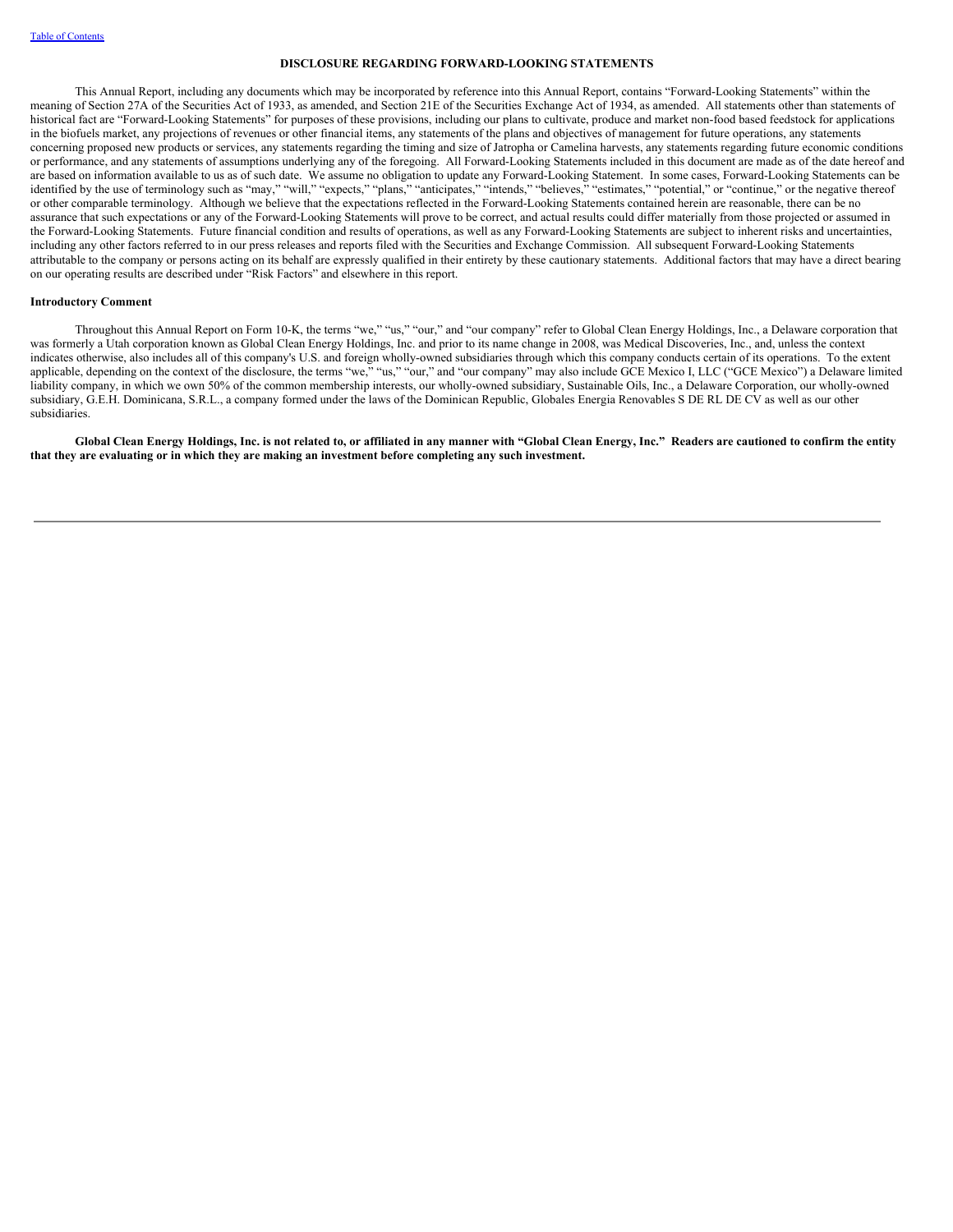### <span id="page-4-1"></span><span id="page-4-0"></span>**ITEM 1. BUSINESS.**

## **Overview**

Global Clean Energy Holdings, Inc. is a U.S.-based, multi-national, energy agri-business focused on the development of non-food based bio-feedstocks. We have full service in-house development and operations capabilities, which provides support to our own biofuel energy farms and to third parties. With international experience and capabilities in eco-friendly biofuel feedstock management, cultivation, production and distribution, we believe that we are well suited to scale our existing business.

Since 2007, our business focus has been on the commercialization of non-food based oilseed plants and biomass. We began with the development of farms growing *Jatropha curcas* ("Jatropha") - a non-edible plant indigenous to many tropical and sub-tropical regions of the world, including Mexico, the Caribbean and Central America. As a result of our acquisition on March 13, 2013 of Sustainable Oils, LLC and its assets, our biofuels operations now also includes the cultivation of Camelina sativa ("Camelina") – an annual plant from the brassica family traditionally grown in northerly regions of the United States, Europe and Asia. We are focused on these two plant species primarily because we feel they have the potential to produce oil seed crops economically, they generally require less water and fertilizer than many conventional crops, and they can be grown on land that is normally unsuitable for food production or is fallow or idle due to crop rotation. Both Jatropha and Camelina oil are high-quality plant oils used as direct substitutes for fossil fuels and as feedstock for the production of high quality biofuels and other bio-based products. Both crops have been tested and proven to be highly desirable feedstocks capable of being converted into ASTM approved fuels. The term "biofuels" refers to a range of biological based fuels including bio-kerosene (a.k.a bio-jet fuel) biodiesel, renewable diesel, green diesel, synthetic diesel and biomass, most of which have environmental benefits that are the major driving force for their adoption. Using biofuels instead of fossil fuels reduces net emissions of carbon dioxide and other green-house gases, which are associated with global climate change. Both Jatropha and Camelina oil can also be used as a chemical feedstock to replace fossil and non-food based products that use edible oils in their manufacturing or production process. The residual material derived from the oil extraction process is called press-cake, which in the case of Jatropha is a high-quality biomass that has been proven and tested as a replacement for a number of fossil-based feedstocks, fossil fuels and other high value products such as renewable charcoal, fertilizers, and animal feed. Camelina press-cake or meal is high in Omega3 and has already been approved by the FDA and sold by Sustainable Oils as a livestock (animal) feed or enhancement in the United States.

Our business plan and current principal business activities include the planting, cultivation, harvesting and processing of these oil seed plants to generate plant based oils and biomass for use as replacements for fossil fuels and other high value products. Our strategy is to leverage our agriculture and energy knowledge, experience and capabilities through the following means:

- Own and operate biofuel energy farms for our own account.
- · Own, operate and manage farms in a joint venture (JV) with either strategic partners or financial investors. We currently own two Jatropha farms in Mexico under such joint ownership arrangements, and a third farm in Mexico that we acquired for the purpose of Jatropha cultivation, where we are currently cultivating an annual oil seed crop.
- · Contract with third party farmers (such as wheat and barley farmers) for the cultivation of Camelina sativa on their farms in the United States, Latin America and Europe.

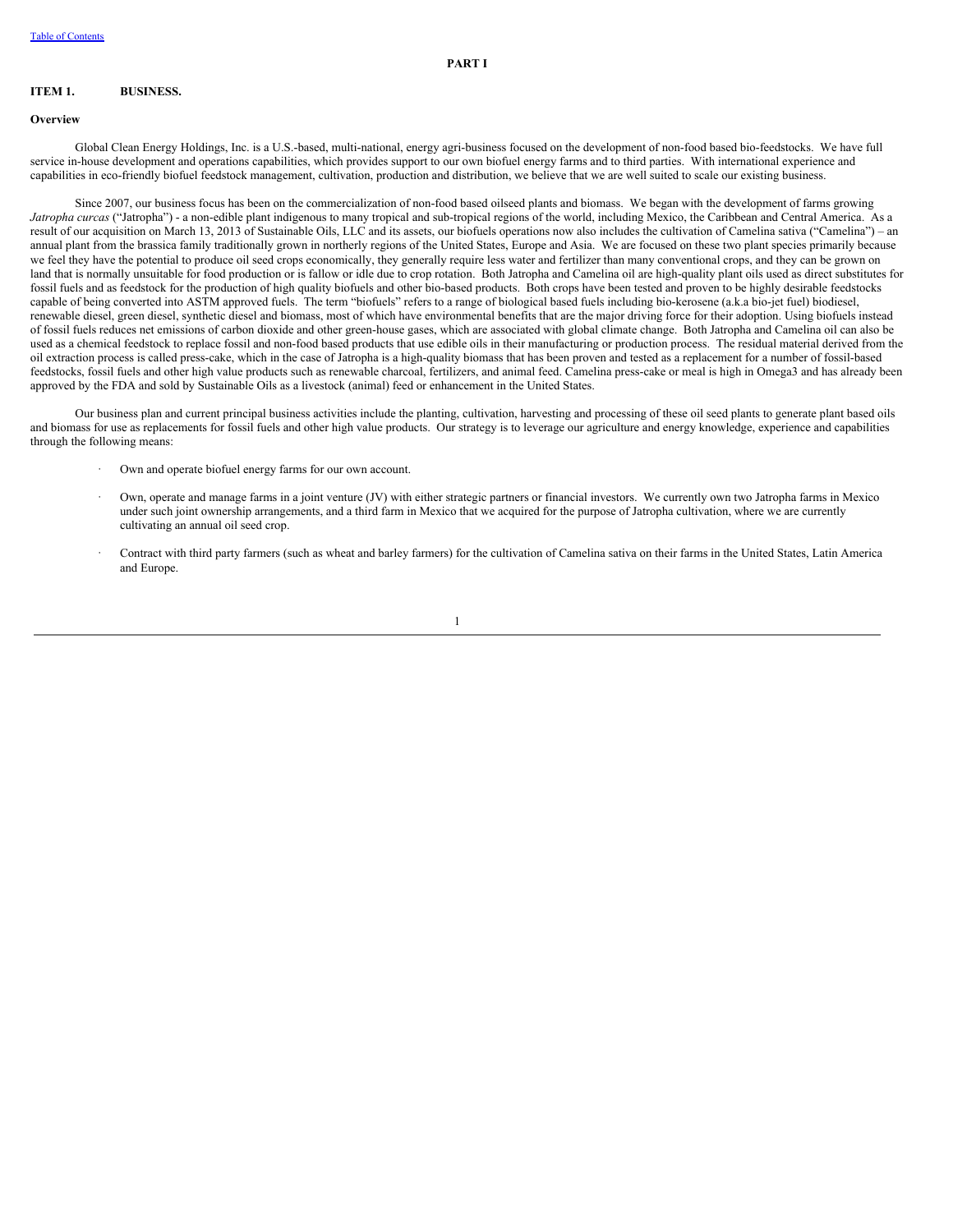- · Produce and sell certified Camelina seeds that are based upon our patented, high-yielding elite varieties to farmers in the United states and internationally.
- · Provide energy farm development, advisory and management services to third parties, including to non-farming industrial companies who have a demand for biofuels, to owners of biofuel energy farms, and to non-energy crop farmers looking to utilize energy crops in rotation or inter-cropped with their existing crops.
- Provide advisory services to farmers wishing to certify their farms under international sustainability or carbon certification standards, specifically the Roundtable on Sustainable Biofuels (RSB) and Gold Standard Verified Emission Reductions (GS-VERs)
- Provide turnkey franchise operations for individuals and/or companies that wish to establish purpose specific energy farms in suitable geographical areas.

The development of agricultural-based energy projects, like plant oil and related biomass, may produce carbon credits through the sequestration (storing) of carbon and the displacement of fossil-based fuels. Accordingly, in addition to generating revenues from the sale of non-food based plant oils and biomass and related advisory and management services, our goal is to certify our farms, where practical, to generate and monetize carbon credits. See, "Business--Carbon Credits," below.

#### **Organizational History**

This company was originally incorporated under the laws of the State of Utah on November 20, 1991. On July 19, 2010, we changed the state of our incorporation from Utah to Delaware. Our principal executive offices are located at 2790 Skypark Drive, Torrance, California, Los Angeles County, California 90505, and our current telephone number at that address is (310) 641-GCEH (4234). We maintain a website at: www.gceholdings.com. Our annual reports, quarterly reports, current reports on Form 8-K and amendments to such reports filed or furnished pursuant to section 13(a) or 15(d) of the Securities and Exchange Act of 1934, as amended (the "Exchange Act"), and other information related to this company are available on our website as soon as we electronically file those documents with, or otherwise furnish them to, the Securities and Exchange Commission. Our Sustainable Oils subsidiary also maintains a website at www.susoils.com. Our Internet websites and the information contained therein, or connected thereto, are not and are not intended to be incorporated into this Annual Report on Form 10-K.

#### **Developments During 2013 and Part of 2014**

During the fiscal year ended December 31, 2013 and through the date of this Annual Report, we achieved the following milestones in the development of this company, which developments are further discussed below:

- · We acquired assets and intellectual properties necessary to develop and commercialize Camelina sativa as a biofuels feedstock; and
- We completed the development of our research farm in the Caribbean, which we are using to assess the growth of multiple varieties of Jatropha plants and, more recently, to explore the production of Camelina throughout the Caribbean, and;
- We obtained financing to develop a Certified Seed Nursery in the Caribbean to produce production seed for the future development of commercial bio-fuel operations in the region, and;

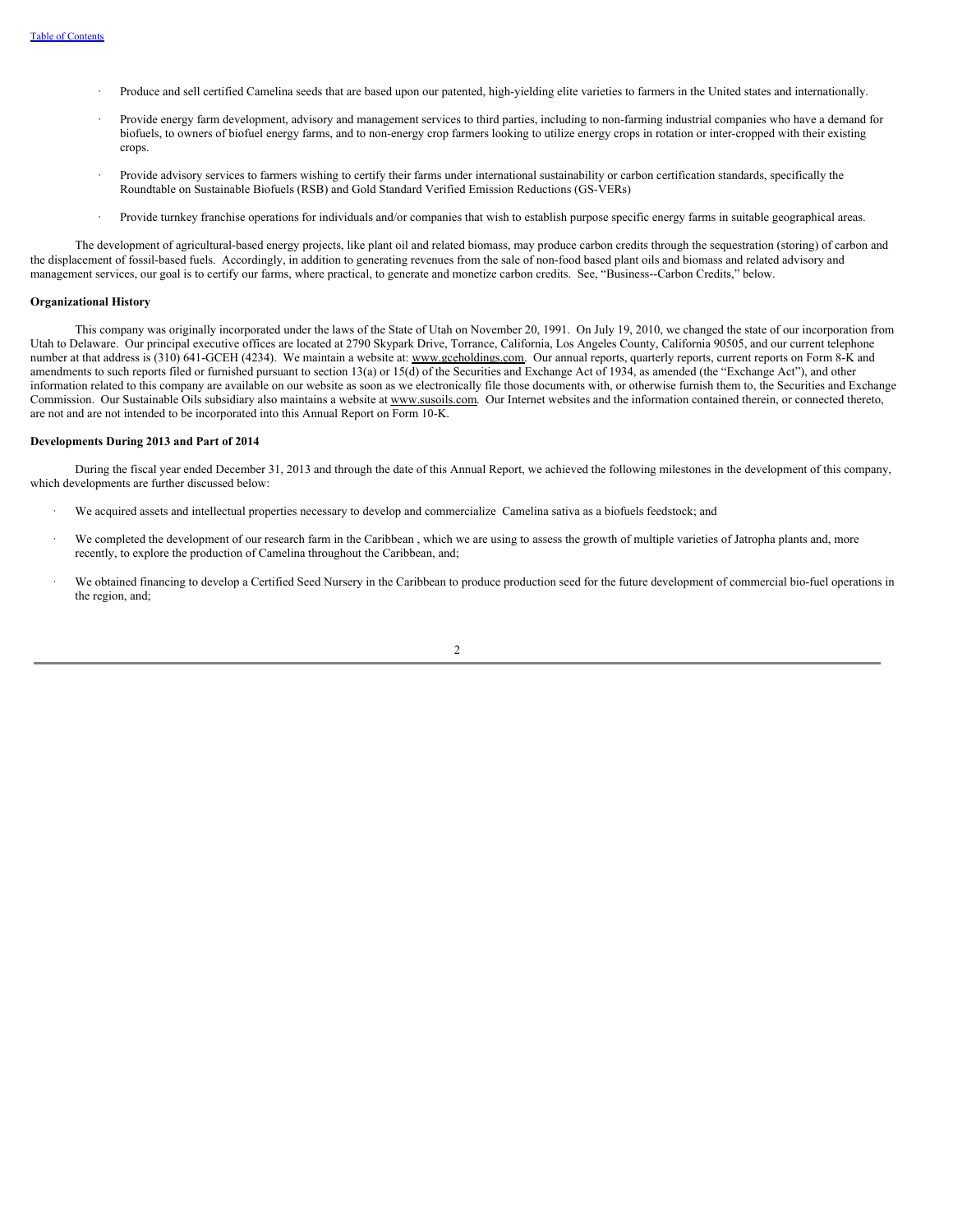- We significantly expanded the amount and type of management and advisory services we provide to partners and/or third parties, and;
- We raised an additional \$1.6 million of financing for our jointly owned Mexico Jatropha farms and for this company's other bio-fuel and other operating purposes.

#### **Business Operations**

We are a multi-national energy agri-business with development and operations capabilities. We maintain in-house staff for the development, management, cultivation, production and distribution of plant-based feedstock used to offset fossil fuels. Our business plan and current principal business activities include the planting, cultivation, harvesting and processing of non-food based plants to generate seed oils and biomass for use in the biofuels industry, including the production of bio-jet, biodiesel and green diesel and renewable chemicals. As a co-product of our farming and production processes, we will also produce feedstocks and product streams that substitute and displace fossil- and edible oil-based inputs in many industrial processes, including fertilizer, paint and fossil fuel production.

Since the inception of bio-fuels business in 2007, our strategy has been to be a diversified bio-energy feedstock provider by growing and expanding our energy farming and processing business to include numerous bio-based feedstock crops. We plan to expand to the level where economies of scale and our methods of operations allow us to generate significant revenues and profits without the need for any government subsidies. The processes and procedures we employ to plant and cultivate our crops for our business are being continually refined in order to produce "best practices" for energy farm operations. By focusing on improving our farming practices and the technology we apply to our operations, we plan to operate economically, environmentally and socially sustainable energy farms which can replace fossil fuels or food based feedstocks at a production cost below the market price of their alternatives. By continuing to invest in research and development, and acquiring or strategically aligning with companies that possess leading-edge technology in plant genetics, we will continue to develop high-yielding energy crops that deliver renewable energy feedstock into the market at competitive prices.

Our strategy is to leverage our farming and energy knowledge, experience and capabilities through the following means:

*Research Farms.* In 2013, we completed land preparation and planting, and began operations on an energy farm in the Caribbean. This farm is being used to test and research the growth of multiple varieties of Jatropha and other oil seed plants, and to adapt them to the local conditions for future commercial farm expansion in the Carribean region. We are also using this farm to perform a full trial of Camelina production in the Carribean, and are in the process of expanding this research farm to produce locally adapted Jatropha and Camelina seeds of the best varieties for this growing region. As our business progresses, we will continue to work on plant genetics, soil science and cultivation practices to improve short-, medium- and long-term yields.

*Partnership Farms Owned Via Joint Ventures*. We currently own three farms through joint venture arrangements with a third party financing source. Our first farm in Mexico (which we refer to as Asideros 1), consisting of approximately 5,149 acres of land near Tizimin, in the Yucatan Peninsula of Mexico. The second farm (which we refer to as Asideros 2), consisting of approximately 5,100 acres, is located adjacent to the first farm. In 2011, we acquired our third farm (which we refer to as Asideros 3), consisting of approximately 5,557 acres, that is located approximately five miles from the first two Mexican farms. Asideros 1 and 2 have been previously prepared and planted with over 6.0 million Jatropha trees. Asideros 1 was planted with more than 20 varieties of Jatropha trees from around the world. In part because of this diversity, the seed production capabilities of Asideros 1 are uncertain and have not met initial seed production estimates. As a result, we are currently focusing our operational efforts on Asideros 2, as this farm has more of the Jatropha varieties that, we believe, have the greatest potential for production. We plan to utilize the germplasm selections from some high-yield varieties growing on Asideros 2 or from our other breeding programs, to improve the varieties grown on Asideros 1. In 2014, we began cultivation on a portion of Asideros 3, with an annual oil seed crop, to determine the best agronomics and cultivation practices and to confirm yields. To date, we have acquired all the permits and certifications necessary to develop Asideros 3 as an energy farm but have not yet commenced commercial scale operations on that farm. On the first two farms, all the necessary roads and support infrastructure have been developed to support all necessary operations. The Jatropha trees on Asideros 2 are expected to gradually mature to become fruit bearing trees. Sales revenues generated from Asideros 1 and 2 to date have primarily consisted of the sale of Jatropha seeds for propagation, the production and sale of biomass used for specialty purposes, and limited quantities of oil and biomass for testing by potential customers.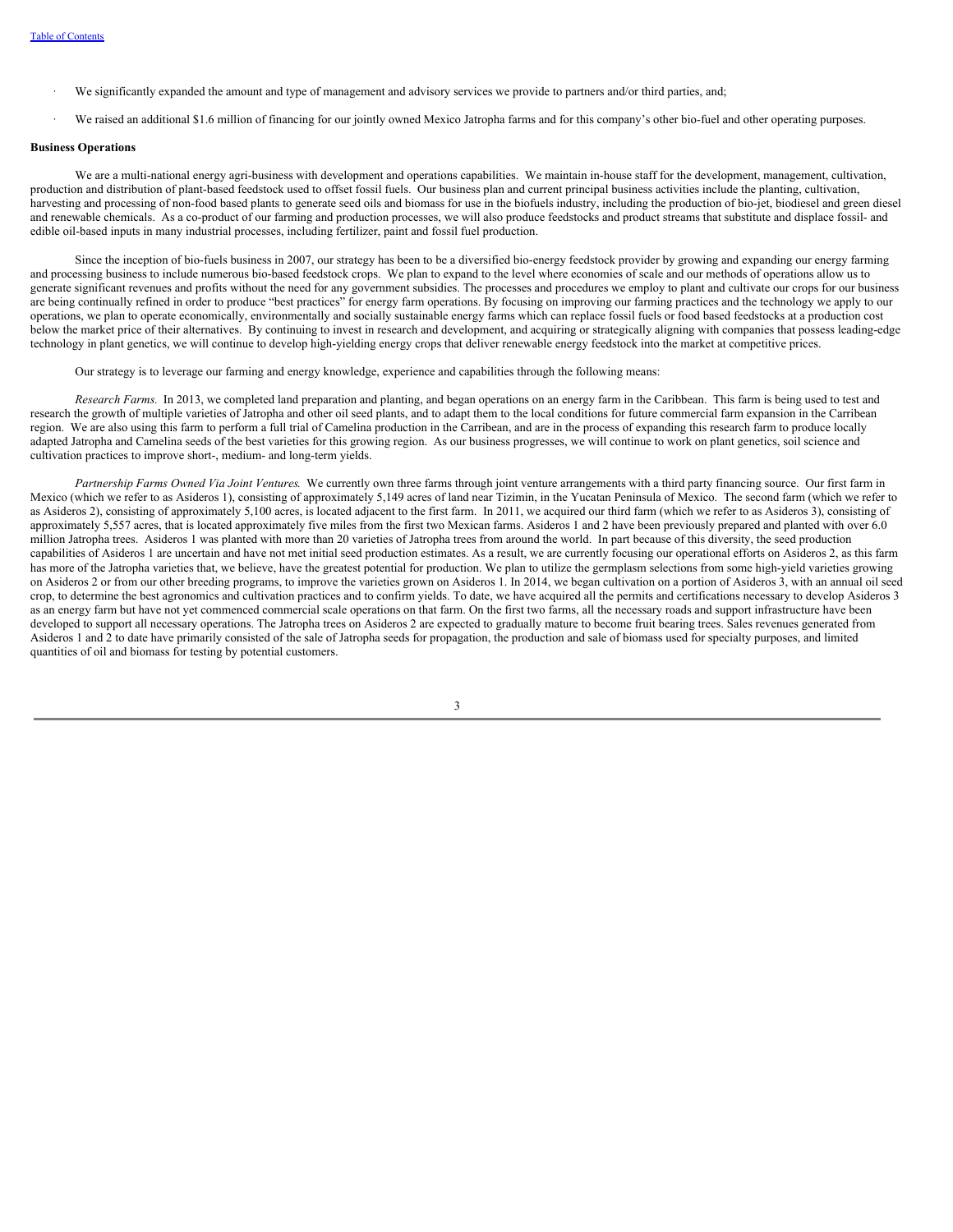For additional information regarding our joint venture operations, see "Jatropha Farming Operations—Tizimin--Mexico Farm," below.

*Jatropha Farm Development and Management Services.* We continue to provide development and management services to unaffiliated companies and individuals who are planning the development and implementation of energy farms domestically and internationally. These services are provided on a fee-for-service basis. During the past four fiscal years, we have provided such advisory and management services for new Jatropha farm operations based in Mexico, the Caribbean, South America, Africa, and the United States. We have increased the level of these development and management services. The fees from these agreements will be used to fund corporate operations and the expansion of our technical services delivery platform.

*Contract Farms*. Our contract farming operations will focus on the production of Camelina. We will continue with the relationships established by Sustainable Oils, which are expected to allow us to quickly expand contract farming operations on non-company owned farms. Under the existing contract farm arrangement, we sell our certified Camelina seeds to third party farmers who own or rent the land and have skills, labor and equipment to properly farm the land. We will also provide these farmers with previously proven "best practices" for Camelina cultivation and with the support of our technical services team of agri-business professionals. The majority of the farmers that grow the Camelina plants are expected to enter into contracts to sell the Camelina seeds harvested from their farms to us, following the harvest (usually 90-100 days after planting). This procedure will allow us to quickly expand our business without the need to acquire land or any of the machinery, equipment or personnel to operate large farming operations.

*Franchise Jatropha Farms*. We have established a program for offering franchise operations for Jatropha farms. This program consists of all of the necessary programs and procedures to establish and operate a profitable Jatropha farm. The program also entails establishing and providing methods to obtain all necessary equipment and supplies. To date, we have not entered into any such franchise agreements.

Our core activities consist of planting, cultivating, harvesting and processing non-food based oil seeds to generate liquid and solid feedstocks used in the biofuels industry and other high value, energy intensive industries where fossil- or plant-based oils are used as primary feedstocks. These industries include those that produce biodiesel and renewable diesel, renewable jet, and other high value biofuels and renewable chemicals.

We have identified the *Jatropha curcas* and *Camelina sativa* plants as our primary feedstocks for producing biodiesel, other biofuels including renewable diesel and renewable jet fuel and renewable chemicals, but we continue to research and test other plant species. The seeds from these plants contain oil with beneficial properties for the production of biofuels or as direct, drop-in replacements for fossil fuels. We plan to utilize the seed oils for producing biofuels and bio-chemicals, the presscake (the residue of oil seeds when the oil has been pressed out) from Jatropha as a solid fuel, and the presscake from Camelina as a high value animal feed. The FDA has approved the use of Camelina presscake or meal as a protein-rich animal feed for cattle, poultry or swine. We currently use the fruit shell (hull) from the Jatropha fruit as a fertilizer to reduce our fertilizer input and costs.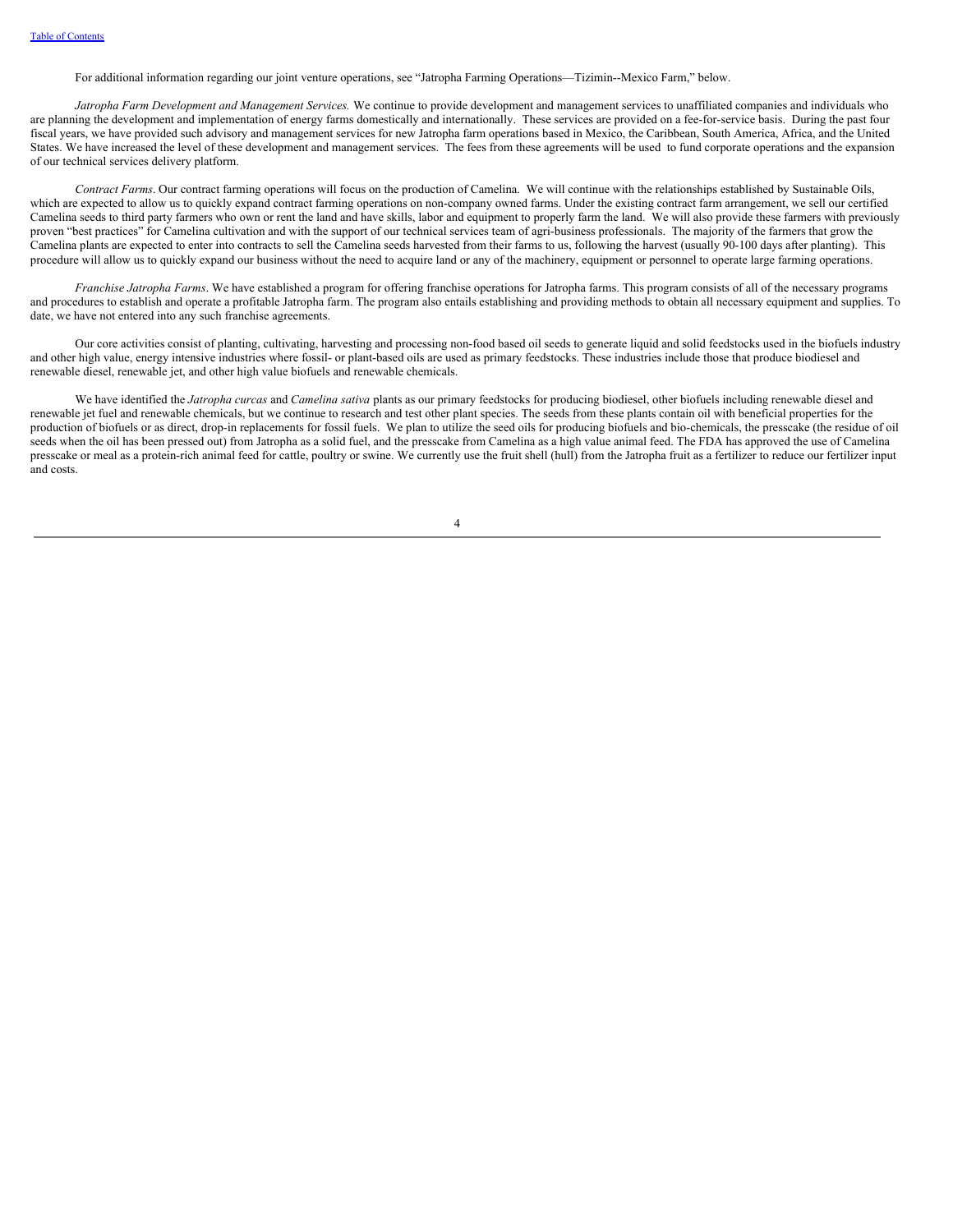The Jatropha plant is a perennial tree that produces inedible fruit containing large seeds with a high percentage of high-quality inedible oil. Camelina is in the mustard seed family and produces small, very high oil content seeds that, like Jatropha, are well suited to the production of renewable fuels and bio-chemicals. Sustainable Oils' Camelina oil-based jet fuel has been tested, approved and certified for use in multiple military aircraft, including several combat planes and helicopters. It is among the most highly tested and approved feedstocks for renewable fuels and chemicals to date.

We have identified a number of strategic locations ideally suited to Jatropha or Camelina cultivation and processing. These locations have been selected for a number of key strategic reasons, including proximity to large customers who require the products, close to ports for logistics purposes, relatively stable democratic governments, favorable trade agreements with the United States, low-cost land, reasonably priced labor, favorable weather conditions and acceptable soil conditions. We presently maintain farm properties in the Yucatan Peninsula of Mexico, on which we have commenced planting Jatropha and where we conduct research and development activities focusing on plant genetics, soil sciences, plant breeding and other related activities. We also own and operate a research farm in the Caribbean which is used to acclimate various varieties to the region for future farm expansion. We also use these facilities for research conducted in collaboration with The Center for Sustainable Energy Farming (www.CfSEF.org). We continue to sponsor and support research to identify and develop improved Jatropha varieties, as well as to establish ideal growing conditions in order to maximize our output of Jatropha fruit, seed oil and biomass while reducing inputs and maximizing resistance to pests and diseases. We have executed collaboration agreements with a number of developers and researchers around the world and are in process with joint research programs to test various "elite" varieties for their applicability in the Latin American market. With the recent acquisition of Sustainable Oils, we will expand these research initiatives to include Camelina.

Our primary focus remains the renewable feedstock oil market, and we will continue expanding our operations, primarily in the areas of planting, harvesting and sale of feedstocks to end users in the energy and bio-chemical industries. In the short term, we will continue our farm development activities and prepare for large-scale harvests of both Jatropha and Camelina seeds. We expect to generate short-term revenues through the sale of Jatropha and Camelina seeds for germination, and the sale of oil, biomass and presscake (meal) as a thermal fuel or approved animal feed. We continue to pursue the sale of our oil and biomass products into higher value, non-fuel, specialty markets like "green chemicals," "green plastics," and nutraceuticals. Some of these specialty sales could represent a significant source of future revenues at substantially higher profit margins than the renewable energy feedstock sales.

Our board, management, employees, partners, technical advisors and consultants are senior energy, agricultural and business professionals that possess extensive experience in the energy and alternative fuels market. The group has experience in the production of biofuels, renewable energy, and the agriculture businesses. Accordingly, we have the resident expertise to provide development and management services to other companies pursuing biofuels and/or feedstock development activities, on a fee for services basis. As described below, we currently provide such biofuel consulting services in locations, and for parts of the business, that are strategically beneficial to our existing or planned sites and businesses.

#### *Jatropha Farming Operations*

### Mexico.

We currently own 50% of the issued and outstanding common membership units of GCE Mexico, the limited liability company that, through its subsidiaries, owns the three Jatropha farms in Mexico. The remaining 50% in common membership units were issued to five investors affiliated with one of our largest stockholders (Global Clean Energy Holdings and the other members of GCE Mexico holding the common membership units are collectively referred to as "Common Members.") In addition, an aggregate of 1,000 preferred membership units were issued to investors also affiliated with one of our largest stockholders (the "Preferred Members"). During 2013, one of the Preferred Members acquired the Membership units of the other Preferred Members and, as a result, is now the sole Preferred Member. As of November 3, 2014, the Preferred Members had provided a total of approximately \$27 million to GCE Mexico for the purchase of the land underlying the three farms and for other operational purposes. It is expected that the sole Preferred Member will continue to fund the ongoing operations of GCE Mexico in in 2014 accordance with the approved 2014 budget. Additional funding will be necessary until the Jatropha farms generate adequate funds to sustain operations. The Preferred Member is entitled to a preferential return on his investment, the accrued cumulative amount of which was approximately \$7.4 million as of December 31, 2013.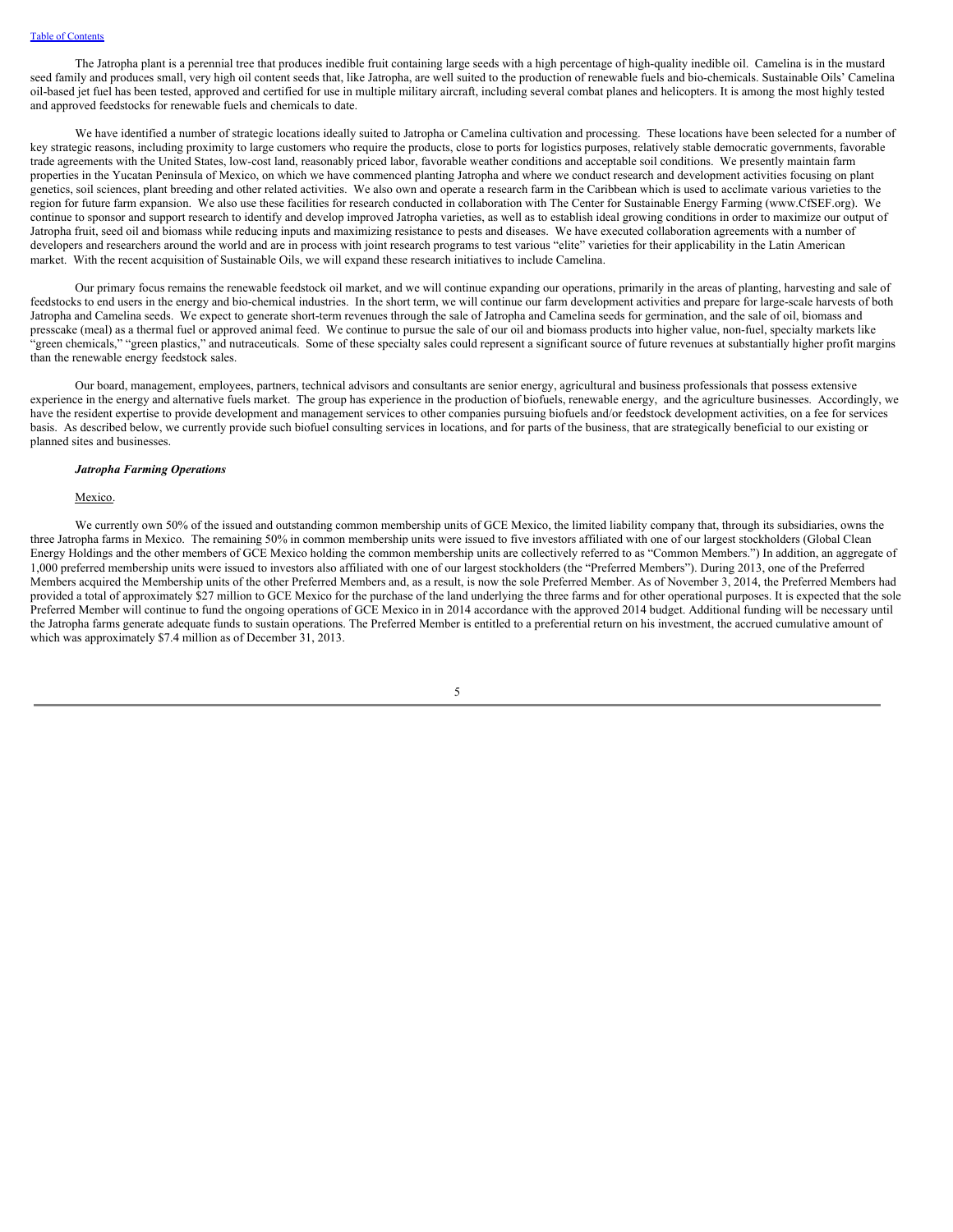Included in the approximately \$27 million that has been provided to date by the Preferred Members of GCE Mexico, the Preferred Members directly funded the purchase by GCE Mexico of the land in the State of Yucatan in Mexico on which the three GCE Mexico farms are located. The purchase of land for the three farms was funded by mortgage loans, which cumulatively had an initial principal balance of \$5,110,000. Each parcel of land was acquired in the name of one of GCE Mexico's Mexican subsidiaries and is secured by a mortgage in favor of the Preferred Member. The mortgages bear interest at the rate of 12% per annum, and interest is payable on a quarterly basis to the extent the borrower has sufficient cash flow. If the borrower does not have sufficient cash to repay the interest on a current basis, then the loan agreement states that the unpaid interest will continue to accrue and will be payable when the borrower determines that it has sufficient cash to make the interest payment. The three mortgages, including any unpaid interest, become due in April, 2018, February 2020, June 2021 and October 2021.

GCE Mexico is managed under the supervision of a board of directors comprising of four members, two of whom are appointed by us and two by the Preferred Member. However, we are the manager of the joint venture, and through our wholly owned Mexican subsidiary, we manage the day-to-day operations of GCE Mexico and the operations in Mexico. GCE Mexico reimburses us for the cost of management of the farms, which includes a portion of our U.S. administrative expenses that are related to those operations.

The following is a summary of certain factors relevant to an understanding of the operations of the three Mexico farms:

We planted over 20 varieties of Jatropha trees from around the world in our first Mexico farm approximately four years ago in order to determine which varieties are most suitable for commercial production. These trees are being evaluated on the basis, of among other things, the amount of fruit/seeds that they produce, their resilience to pests and diseases, their compatibility to existing soil and climate conditions, and amount of maintenance and care required to maintain the trees. The first farm has demonstrated that many of the varieties we planted in the first farm are not suitable for commercial biofuel seed production. While we have to date harvested small quantities of Jatropha fruit from this farm, we are currently allowing the Jatropha trees in this farm to naturally grow and develop without commercial agricultural intervention to determine which trees will be retained for commercial production, which trees possess advanced attributes that will be used for breeding and which trees/areas will be replanted with the more successful, hardy varieties in 2014 and beyond. The second Jatropha farm was planted with fewer, more selective varieties of Jatropha trees. Although some of our trees produced fruit and seeds in 2013, we expect higher yields in subsequent years. Our plan is to continue to develop this second farm and to replace certain lower yielding varieties of trees in order to prepare this farm for commercial scale biofuel production. Jatropha seeds can be harvested throughout the year. Accordingly, as the trees that we planted during the past several years mature, our harvests of Jatropha seeds is expected to increase future revenues from our Mexican operations.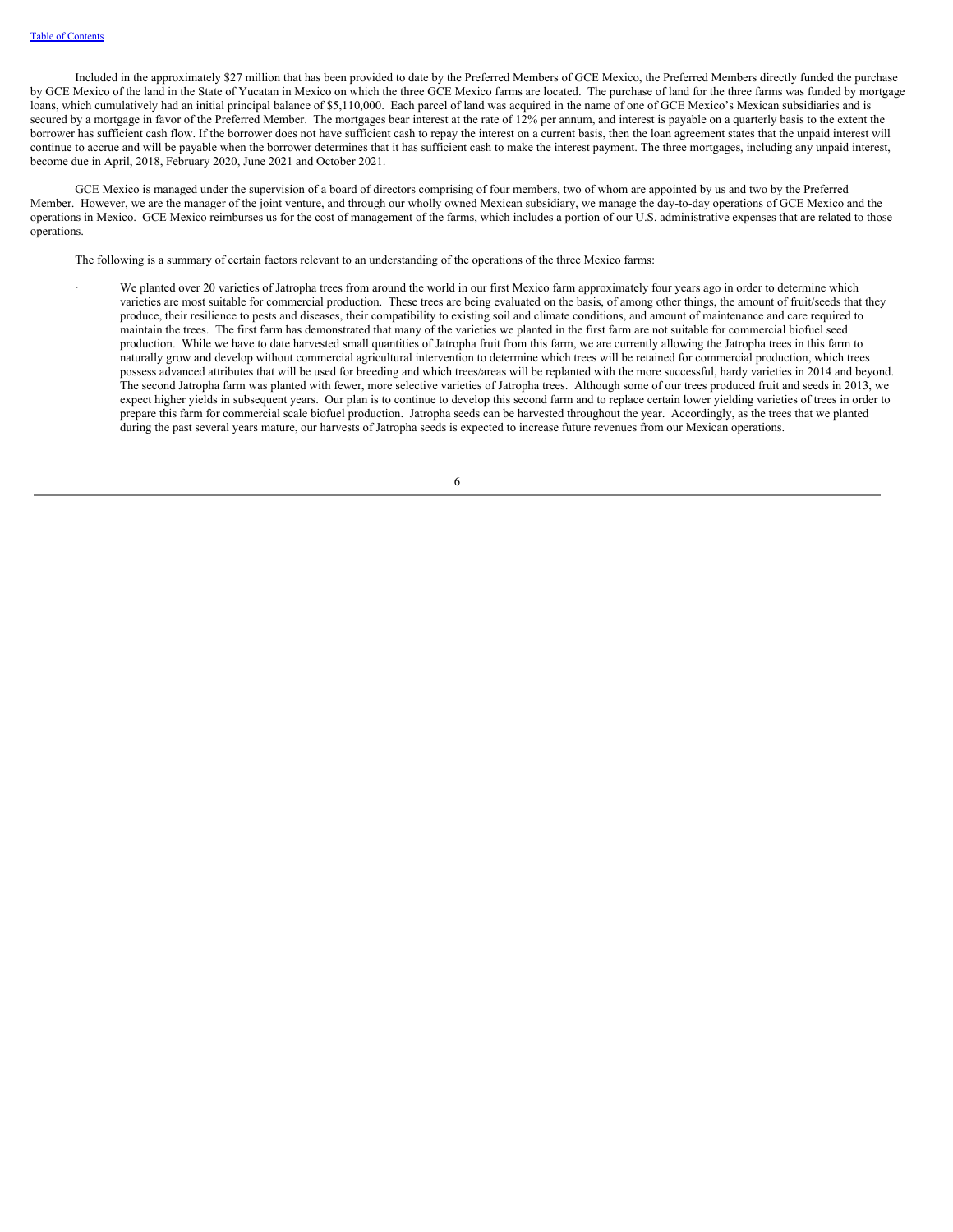- · Our Tizimin, Mexico, operations have been eligible for agricultural and other subsidies provided to certain foreign owned farming operations by the federal government of Mexico. Through the year ending December 31, 2013, we received a total of \$2,146,000 of subsidy payments. These subsidies have been used to defray some of the initial start-up and early adopter costs that we incurred in establishing these farms. We will continue to apply for any subsidies that we qualify for in future years.
- · Our Tizimin farms are being developed with the intent of providing non-food based feedstocks for the production of biofuels and to displace to use of food crops in the oleo-chemicals market. However, our development and cultivation of these farms has also enabled us to generate ancillary revenues from these operations. For example, we have received revenue from the sale of biomass (wood and agricultural waste removed from our farms as the land is cleared for Jatropha planting), which we expanded in 2014. Since July 2014 we have produced over 300 metric tons of biomass based charcoal. We have all the permits in place and expect the continue the charcoal operations for a minimum four more years.
- The third farm that we own in Mexico through our GCE Mexico operations (known as Asideros 3) is expected to ultimately be planted with Jatropha trees once we complete the replanting of certain areas of Asideros 1 and Asideros 2. Until then, we plan to prepare and plant a significant portion of this land with other crops, primarily annuals, that can be commercially sold for a number of end uses, which may include biofuels. In 2014, we planted the first portion of the farm with an annual seed oil crop, which will be harvested and sold in November 2014. We expect that these other farming activities will generate revenues to help support our other farming costs and will also increase the underlying value of this farm should we decide to change its use or sell it in the future.
- · Total capital used for start-up expenses and operations, since inception, for the three farms in Mexico (through March 10, 2014) is approximately \$26 million (excluding subsidies received from the government of Mexico). All such funding has to date been provided by the investing partners of GCE Mexico, the joint venture that indirectly owns the three Mexican farms. Our investment partner has a priority right to receive revenues generated from these farms until the cumulative amount of this investment, plus a preferred return, has been returned. We will share in revenues and profits generated by the three farms if/when the foregoing \$27 million investment, plus the accumulated return, has been returned to the investor.

#### *Camelina Farming Operations*

On March 13, 2013, we completed the purchase of certain assets, patents, and other intellectual property and rights related to the development of Camelina sativa as a biofuels feedstock (the "Camelina Assets") from Targeted Growth, Inc., a Washington corporation. Also on March 13, 2013, we purchased all of the membership interests of Sustainable Oils, LLC, ("SusOils") a Delaware limited liability company, from Targeted Growth, Inc. and the other, minority owner of that limited liability company. SusOils is a company that, since 2007, has been engaged in the development, production and commercialization of Camelina-based biofuels and FDA approved animal feed. Substantially all of the Camelina Assets were previously owned by SusOils and used in SusOils' operations.

The Camelina Assets include: three issued U.S. patents on Camelina Sativa varieties; a substantial portfolio of other IP assets, all of the seller's intellectual property related to the research, development, breeding and/or genetic development of Camelina; germplasm; licenses, consents, permits, variances, certifications and approvals granted by any governmental agencies relating to Camelina operations; machines, equipment, tractors and vehicles used in Camelina operations; the name "Sustainable Oils" and the Sustainable Oils logo; and certain trade secrets, know-how, and technical data. Our goal is to continue, and expand, the operations of Sustainable Oils (although such operations may be conducted under a new subsidiary), and to obtain additional funding for that subsidiary.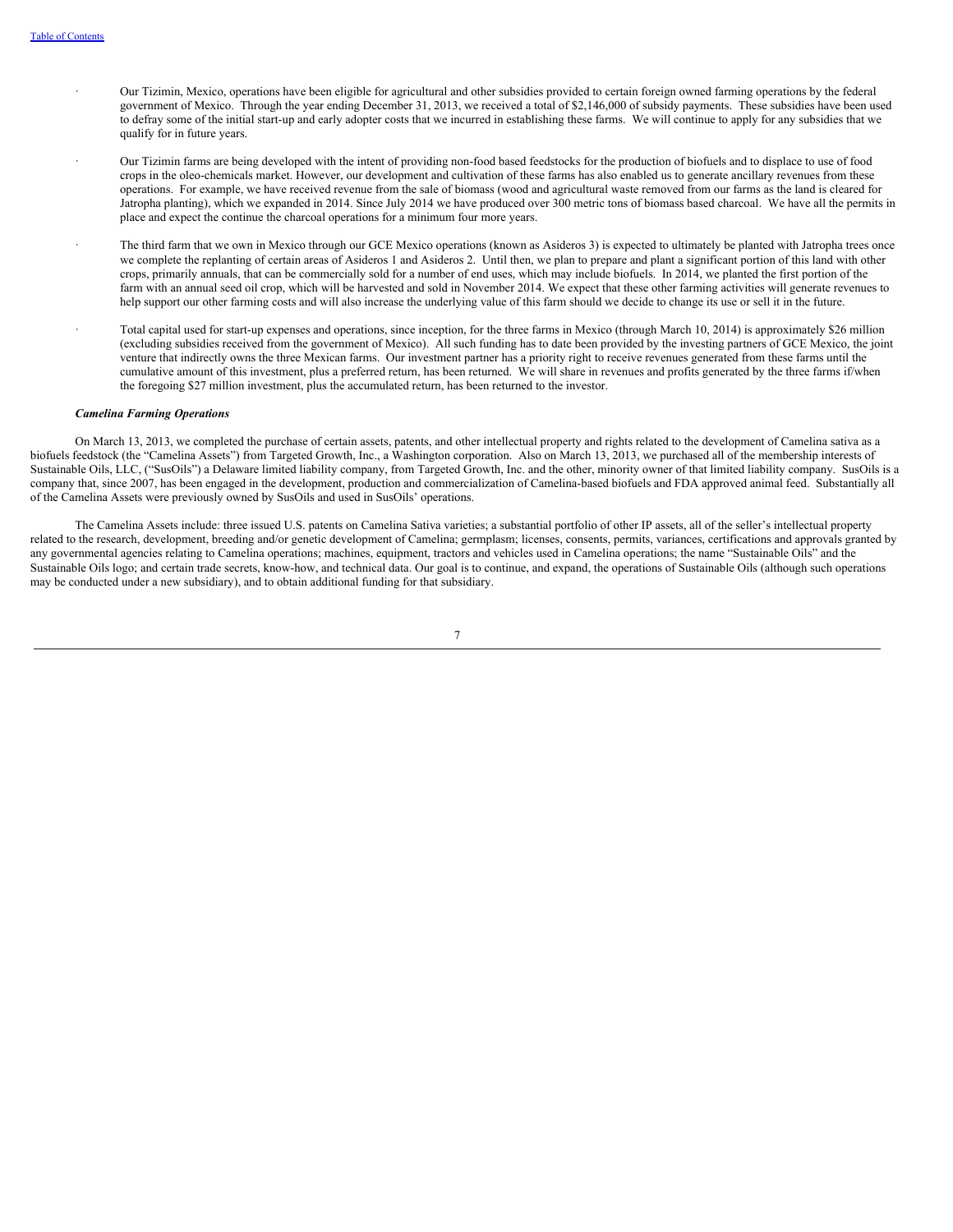We paid for the Camelina Assets by issuing to Targeted Growth, Inc. (i) a secured promissory note in the principal amount of \$1,300,000 (the "Promissory Note") and (ii) an aggregate of 40,000,000 shares of our common stock. The Promissory Note was originally secured by certain of the machines, equipment, tractors and vehicles that we purchased to Targeted Growth, Inc. In September 2014, we renegotiated the terms fo the agreement and returned these machines, tractors, vehicle to Targeted Growth, Inc. in consideration for a reduction of outstanding balance of the Promissory Note and the extension of the maturity date of the Promissory Note to December 31, 2014. The current note is no longer secured by any assets.

The purchase price for the Sustainable Oils, LLC membership interests was \$100. Sustainable Oils' assets included 295,000 pounds of "certified" Camelina seeds to be used or sold for the production of Camelina feedstock. The liabilities of Sustainable Oils include an approximately \$2.3 million liability to UOP LLC, which is secured by a lien on the three patents we acquired as part of the Camelina Assets. We did not, however, assume the foregoing \$2.3 million liability.In order to facilitate our Camelina operations, we have also entered into a long-term license agreement with Targeted Growth, Inc. under which Targeted Growth granted us a world-wide, exclusive license for the use of certain of its patented intellectual property with our future Camelina operations. The license requires us to pay a royalty commencing with the commercialization of the covered intellectual properties. We have also subleased a portion of Targeted Growth's Bozeman, Montana research facility, where SusOils had previously performed its research and development. We will continue Camelina research and development at that same facility with the support, as needed by certain employees of Targeted Growth, who will provide services to us under a separate Services Agreement, on an as needed, cost pass-through basis.

Since its formation, SusOils has, among other things, developed new Camelina products, been issued three U.S. plant protection patents on technologies it developed, arranged for the planting and harvesting of over 100,000 acres of Camelina in 10 states and Canadian provinces, performed Camelina research or field level trials in 34 US States and 6 Canadian provinces, as well as seven other countries (Spain, Italy, Portugal, Australia, New Zealand, Ukraine and Saudi Arabia). SusOils has contract processed Camelina oil into renewable jet fuel that they supplied to the U.S. Navy's aircraft fleet. During the years 2010 through 2012, Sustainable Oils generated over \$20 million of revenues from its operations and incurred net losses in part due to its research and business development activities of over \$5.8 million (unaudited estimate). Although we intend to utilize SusOils' technologies and to capitalize on that company's business development efforts, our business plan for the Camelina business differs from the Sustainable Oils business model. Specifically, at this time, we have no planned sales of oil to the U.S. military.

We are currently operating our Camelina business through a new subsidiary, Sustainabel Oils Inc, a Delaware Corporation. We have capitalized that new subsidiary with certain of the Sustainable Oils intellectual properties and operating and intangible assets that we recently purchased. In order to fund the operations and expansion of the Camelina operations, we will need to raise additional capital through the sale of debt or equity in the newly formed Delaware Camelina subsidiary, Sustainable Oils, Inc. Sustainable Oils' research operations have been headquartered in Bozeman, Montana. We intend to continue to conduct our Camelina research operations in Montana. Accordingly, in March 2013, we entered into a sublease with Targeted Oils, Inc., a Washington based crop biotechnology company focused on developing products with enhanced yield and improved quality for the agriculture and energy industries, to sublease a portion of Targeted Growth's research facilities and administrative offices in Bozeman, Montana. See, "Item 1.02. Properties."

In February 2013, the Environmental Protection Agency ("EPA") issued a final rule that describes new fuel pathways to qualify Camelina oilnew feedstock) as an advanced biodiesel and renewable diesel (including jet fuel and heating oil). With the recent approval of Camelina oil by the EPA as an advanced biofuels feedstock under national renewable fuel standards, the new focus for Sustainable Oils is to quickly expand its footprint of planted acreage to achieve economies of scale and profitability. We plan to commercialize and expand its products into areas where the highest value can be obtained. This includes for various biofuels, renewable chemicals, specialty chemicals and high value animal feed. We plan to continue to: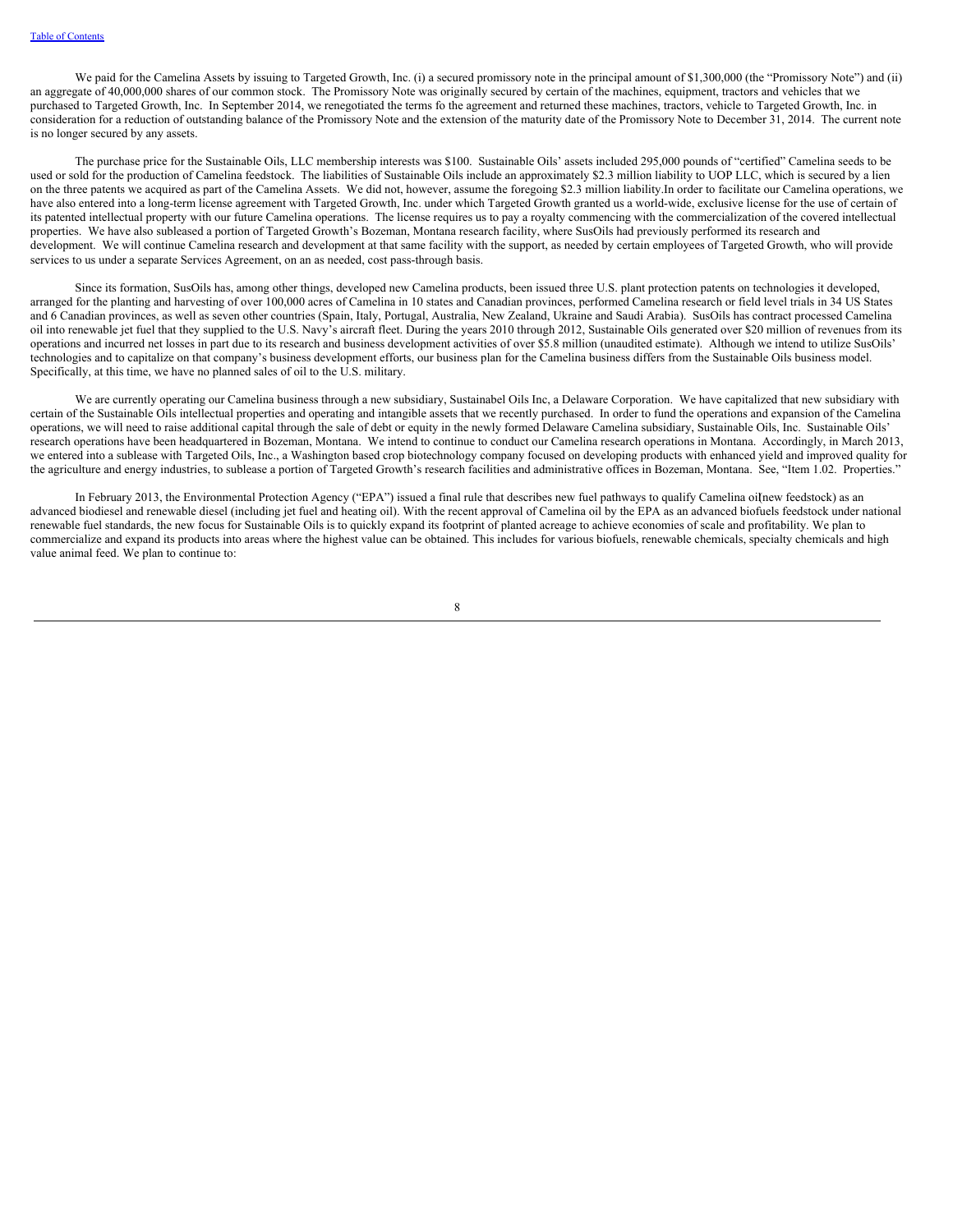- 1. Utilize established farmers with available land which is either fallow or idle due to crop rotation. By using their existing equipment and labor we will minimize capital costs and maximize resource utilization, increasing net revenue and profits to the farmers, and;
- 2. Utilize existing regional processing resources. This will add incremental revenue to existing processing facilities and allow us to utilize facilities during slower or idle times, further adding revenue and profit for oil and meal processers, and;
- 3. Expand research and development efforts to continue to increase yield from Camelina production. We will support our contract farmers with strong plant and soil science. This will further improve revenue and reduce unit production costs, generating additional revenue and profits to be shared with farmers and processers, and;
- 4. Strategically locate "Camelina Farming Regions" near regional support services which include processing and logistics hubs, and;
- 5. Develop strategic partnerships and supply agreements near "Camelina Farming Regions" throughout the U.S. and Europe to produce significant purpose-specific acreage, supplying more regional and local users. This will optimize logistics and processing costs and provide for higher revenue and profit, and;
- 6. In 2015, upon receiving adequate funding, our plan is to contract with farmers for over 32,000 planted acres of Camelina to achieve economies of scale, and;
- 7. By 2023, our business plan is to develop over 350,000 acres of Camelina growing annually in the US, with additional international acreage.

#### *Principal Products*

The *Jatropha curcas and Camelina sativa* plants will be our primary agricultural focus for the foreseeable future. Jatropha is a perennial, inedible tree, and all of its byproducts can be used for either fuel, a vegetable oil substitute in non-food products of biomass-based energy production. It is a very efficient tree that produces high quality seed oil and high-energy content biomass. Camelina sativa is an annual plant grown primarily in northerly climates, including the United States, as a rotational crop with wheat and other food crops when land is either fallow or not being used. As a result, Camelina does not compete with food production or create direct land use change. We expect our principal products to include the biofuels oil feedstock, vegetable oil replacement and biomass derived from the cultivation and processing of the both plants. In addition, we expect to generate revenues from the sale of carbon credits earned from our agricultural operations.

#### *Biofuels Oil Feedstock*

The feedstock oil needed for the production of bio-jet, biodiesel, renewable diesel and green diesel that is currently available on the market today is primarily supplied from edible seed oils, including soy, canola (rapeseed), sunflower and palm. There are other types of feedstock that can be converted into biofuels, like animal fats and recycled cooking grease, but they make up a small portion of the market supply. Our primary source of biofuels feedstock will be from Jatropha and Camelina seed oil. One significant advantage of Jatropha and Camelina over other traditional oil seed crops is that they do not compete for resources with other crops grown primarily for food consumption.

 $\overline{Q}$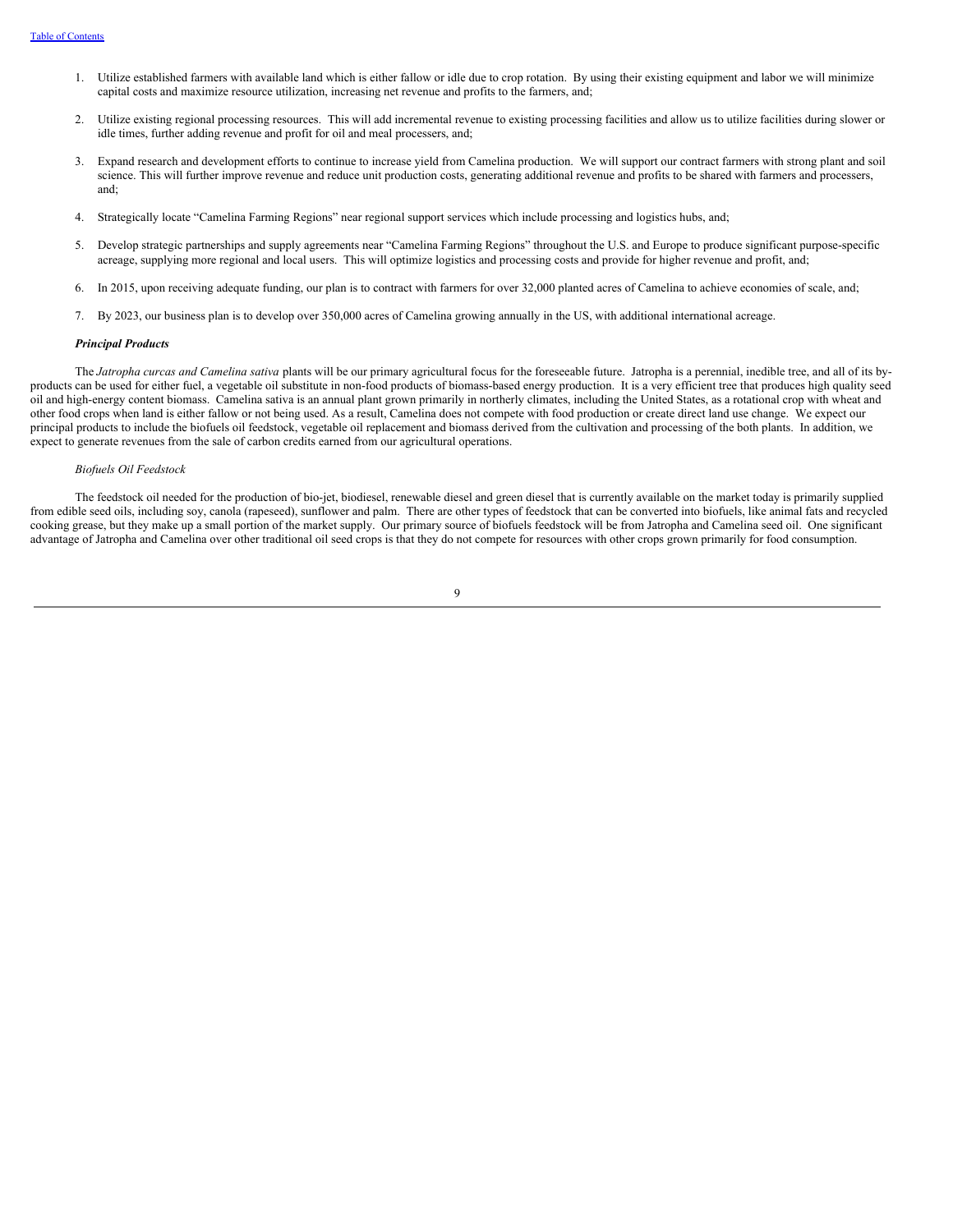*Camelina sativa* is a member of the mustard family, a distant relative to canola, and a relatively new and attractive entrant into the biofuels feedstock sector. Camelina plants are heavily branched, growing from one to three feet tall and have branched stems that become woody as they mature. As the reproductive cycle progresses, seed pods form which contain many relatively small, oily seeds. Because there is no seed dormancy in Camelina, it can be grown in multiple seasons and has a very short maturity curve.

Camelina can produce seeds with relatively little water and can be harvested early. It is classified as a low input crop and can survive on little water/rainfall, and it requires less fertilizer than many other crops. Camelina can be seeded and harvested with conventional farm equipment, making it a perfect rotation crop for existing farmers.

Camelina seeds typically contain between 35-38% oil and are high in omega-3 fatty acids. This makes the oil very desirable for biofuels production and the meal left after the oil has been removed is a very good option for livestock feed—competing directly with soy and canola meal.

#### *Biomass Feedstock*

The Jatropha plant produces a fruit (about the size of a walnut) containing three large seeds that contain 32%-38% oil content by weight. The non-oil components of the fruit, which represents 62-68% of the total fruit, contain high energy biomass (carbon values) that is an excellent source of feedstock for a number of energy producing processes including direct combustion, gasification, power production, and cellulosic ethanol (alcohol) production. Fifty percent of the energy in the Jatropha seed resides in the biomass.

Camelina produces a co-product from the oil extraction process which is a high protein press-cake (meal) that has been tested and approved by the Food and Drug Administration (FDA) as a livestock (animal) feed for cattle, chickens and pigs. This provides additonal revenue and reduces the net production cost of the crude Camelina oil, further improving project economics.

#### *Carbon Credits*

The production and use of biofuels reduces total global emissions – and corresponding anthropogenic climate change – by recycling carbon that has already been released into the atmosphere and preventing new, fossil-based carbon from being released.

- · Growing perennial and annual crops, like Jatropha and Camelina, respectively, offsets the production and release of greenhouse gas intensive fuels and reduces total global emissions.
- Jatropha and Camelina derived biofuels also produce significantly less Nitrous Oxide ("NOx"), Sulfur Oxide ("Sox") and Particulate Matter of less than microns ("PM<sub>10")</sub>, all of which contribute to regional pollution and global climate change.
- The development of agricultural-based energy projects, like plant oil and related biomass, may produce carbon credits through the sequestration (storing) of carbon and the displacement of fossil-based fuels.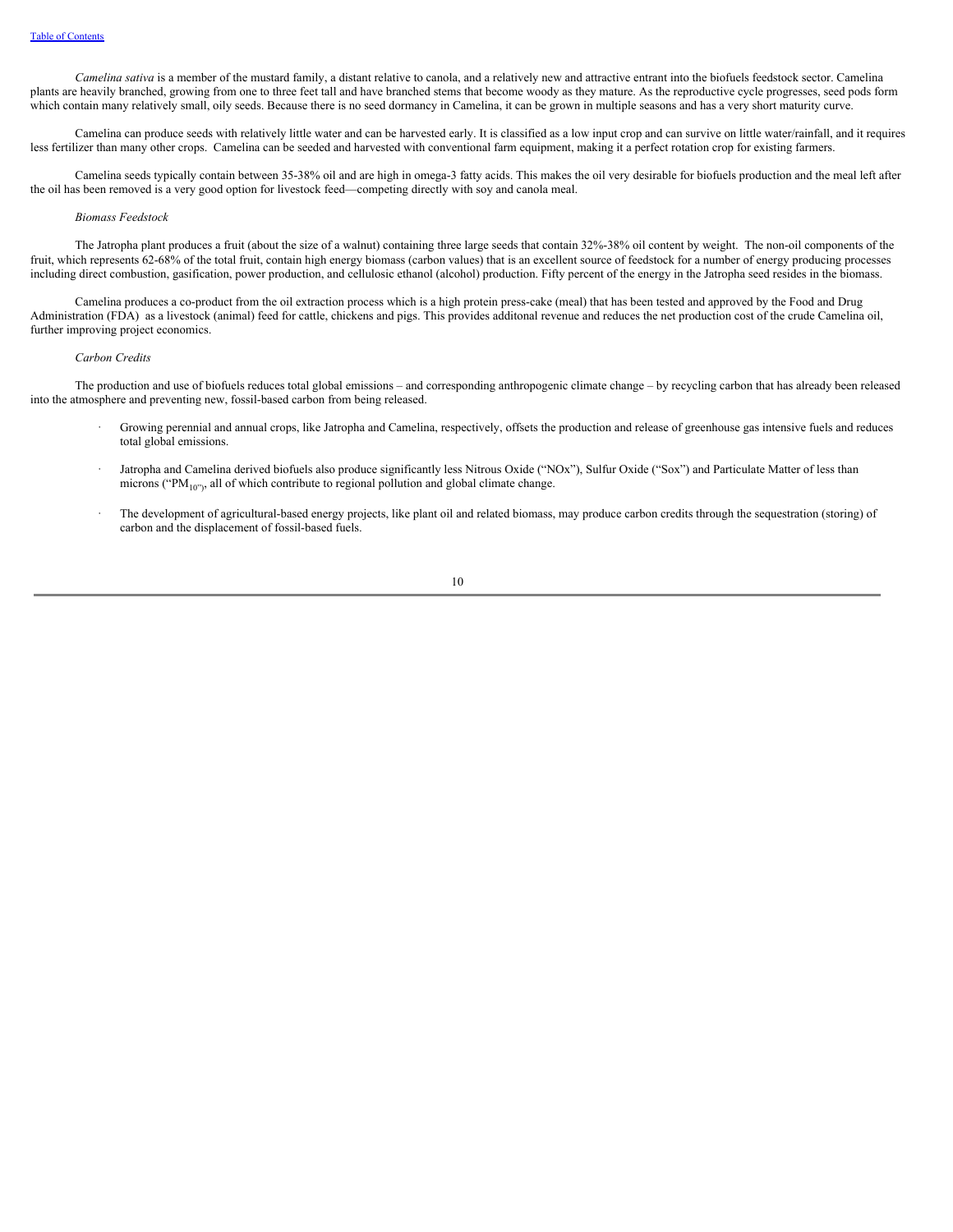- The international climate consensus that created the Kyoto Accord also prompted several state, regional and sub-regional climate initiatives, mandates and voluntary schemes that require or encourage entities to reduce overall emissions.
- · Competing voluntary standards include the Voluntary Carbon Standard (VCS), the Gold Standard VER (GS-VER), Social Carbon (SC) and Climate Action Reserve (CAR).
- California passed Assembly Bill 32 making it the only state in the U.S. that currently has a functioning cap-and-trade program to limit overall greenhouse gas emissions.
- · Through our Sustainable Oils, Inc. subsidiary, we have an application pending with the California Air Resources Board (ARB) for a unique Low Carbon Fuel Standard (LCFS) pathway for our Camelina oil as a low carbon feedstock. We expect this will be approved in November 2014, making Sustainable Oils' Camelina the lowest carbon intense (CI) crop available for biofuels production for use in the State of California. This approval will provide an additional economic benefit for growers and processors of Camelina oil produced using Sustainable Oils' patented seed varieties.
- We continue to pursue the highest value market for our carbon credit development activities, and we anticipate our California Camelina operations will qualify for generating high-value, California compliant credits.

In response to inaction at the federal level on issues of global climate change, California passed Assembly Bill 32 making it the only state that currently has a functioning cap-and-trade program to limit overall greenhouse gas emissions. Regulated parties, those emitting more than  $25,000$  metric tons of carbon dioxide equivalent (CO<sub>2</sub>e) per year, are required to hold carbon allowances – those given out by the state to create the "cap" – or carbon credits – those generated from offsetting  $CO_2$  emissions – equal to total  $CO_2$ e emissions.

With respect to the compliance market, Certified Emission Reductions (CERs) may be generated through Clean Development Mechanism registered projects in non-Annex 1 nations, which include Mexico, the Caribbean, Central and South America. Our current business plan contemplates the cultivation of additional Jatropha energy farms. Assuming that our Jatropha operations increase as planned and that we operate a 20,000-hectare Jatropha farm, we have calculated that we will generate more than 250,000 metric tons of sellable carbon credits annually. If we include the potential to use Jatropha trees as a carbon sink, we estimate this will increase the sellable carbon credits to over 350,000 metric tons per year.

### *Technology and Patents*

Camelina: On March 13, 2013, through the acquisition of SusOils we acquired three U.S. patents and two patent applications. The patents consist of the following:

- (a) U.S. Patent Serial No. 12/945,420 entitled "Camelina Sativa Variety 'SO-40"
- (b) U.S. Patent Serial No. 12/945,438 entitled "Camelina Sativa Variety 'SO-50"
- (c) U.S. Patent Serial No. 12/945,455 entitled "Camelina Sativa Variety 'SO-60"

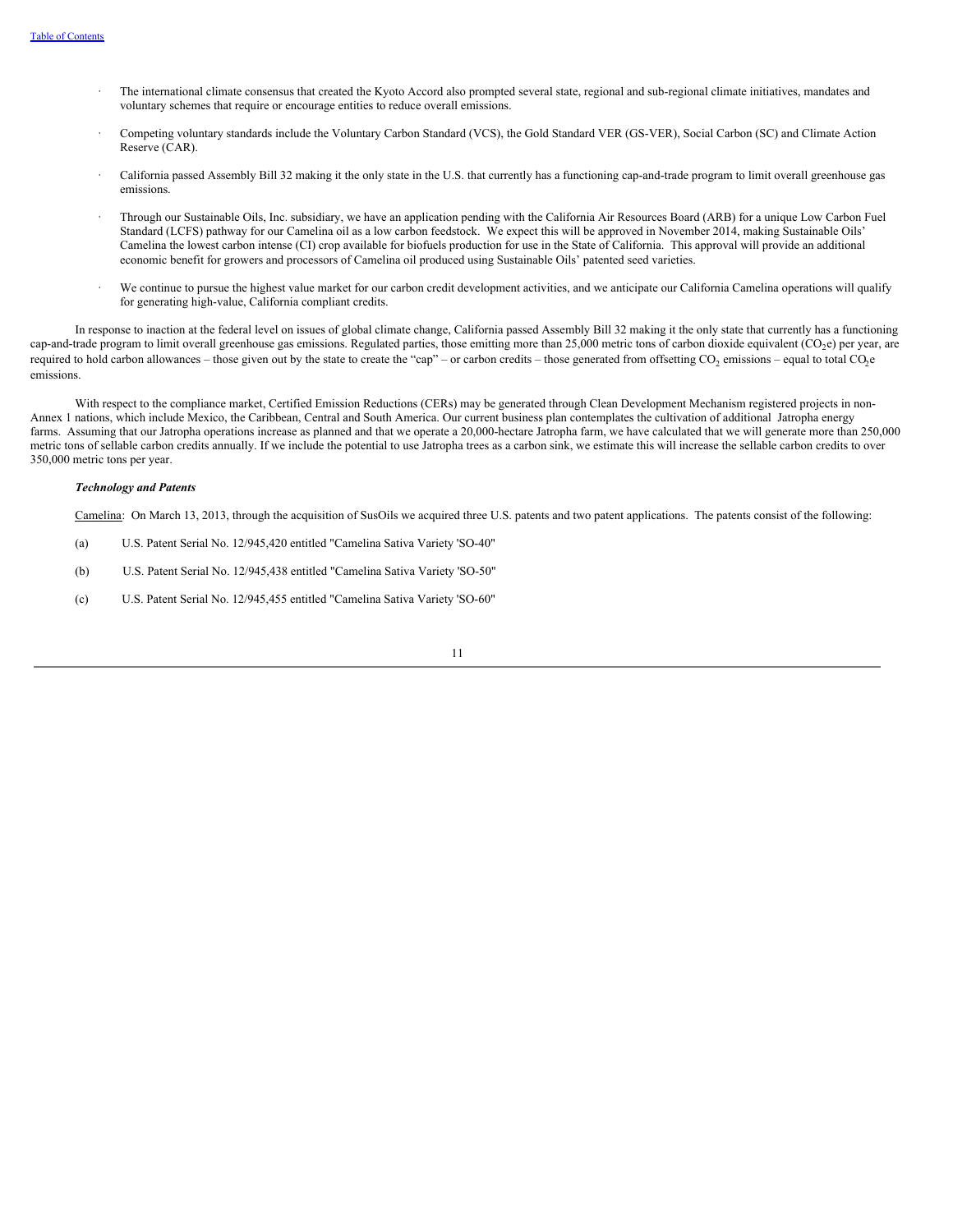On July 15, 2014 we were issued an additional U.S. Patent, No, US 8,779,238 B2, for our "Floral Dip" method of (non-GMO) transformation of Camelina plants that can manipulate its agronomic qualities.

Jatropha: We do not currently possess any patentable technology relating to our Jatropha operations, but we have developed considerable know-how, trade secrets, and proprietary processes and procedures for farm development and operations management. We are currently engaged in research and development activities focused on improved Jatropha varieties, and we continue to expand on technical know-how and proprietary processes for optimizing the quality of our Jatropha yields, reducing operating costs and improving production capacity and efficiency. These research and development activities currently consist of plant biology and molecular genetic research, and are being conducted primarily through in-house research and in joint development activities with the non-profit Center for Sustainable Energy Farming. We continue to develop our proprietary Sustainable Energy Farming Systems and it is expected that patentable technologies will result from our research activities. However, there can be no assurance that patentable technologies will be developed, or if they are developed, that we would be the sole owners of such patents.

Any technology we develop will be in one of three main categories: (i) plant and soil sciences, (ii) agricultural technology and procedure development, or (iii) material processing and end use applications. Such technologies developed are expected to assist in reducing costs, improving efficiency and allowing us to move our products higher up the value creation.

#### *Market*

According to both the International Energy Agency ("IEA") and the U.S. Department of Energy's Energy Information Administration ("EIA") estimates, the world demand for crude oil in 2013 was approximately 89 million barrels per day, with approximately 20% of that demand being diesel and fuel oil (distillate fuel oil). This equates to a global consumption of distillate fuel oil of approximately 22.0 million barrels per day, or 337 billion gallons per year. At a 5% blend, the world market for biodiesel exceeds 16.8 billion gallons per year.

U.S. diesel fuel oil consumption for 2013 was over 57 billion gallons. At a 5% blend, the U.S. biodiesel market was over 2.85 billion gallons per year, which we expect will continue to grow.

As reported by the Environmental Protection Agency (EPA), U.S. biodiesel refineries produced over 1.0 billion gallons of neat (100%) biodiesel fuel in 2013, from a reported 100+ active producers with a total capacity of over 2 billion gallons. This is just over 50% of capacity and represents approximately 1.8% of U.S. demand for diesel fuel. The trend of production and consumption of biodiesel is growing. In 2005, U.S. refineries produced and sold approximately 75 million gallons; in 2006, approximately 250 million gallons; in 2007, approximately 450 million gallon; and in 2008, approximately 678 million gallons; in 2009 approximately 506 million gallons. The drop in production in 2009 is primarily due to increased feedstock costs. In both 2012 and 2013, U.S. biodiesel production exceeded 1.0 billion gallons.

Our primary market is the direct sale of Jatropha and Camelina oil for biodiesel, renewable diesel, renewable jet fuel, green plastics and renewable chemicals. In addition we will sell biomass for energy production and animal feed and we will sell carbon credits we generate from our agricultural operations. Our primary customers are processors of biofuels and users of plant based oils for chemical production. We estimate that there are approximately over 100 biodiesel plants in the United States alone, which can utilize up to 100% of our crude or refined Jatropha and Camelina oil. However, we expect to generate our highest revenues and greatest margins from customers who have logistical capacity on a water port accessible from the Gulf of Mexico or those located in close proximity to strategic Camelina growing regions. This will reduce redundant transportation costs and allow us to ship large quantities economically. These customers have historically paid a higher price for feedstock oil, since the majority of feedstock oil supplies have been shipped from the Midwestern United States. We anticipate that our key customer profile will include well-financed, low-cost biodiesel refiners and specialty oleo chemical companies.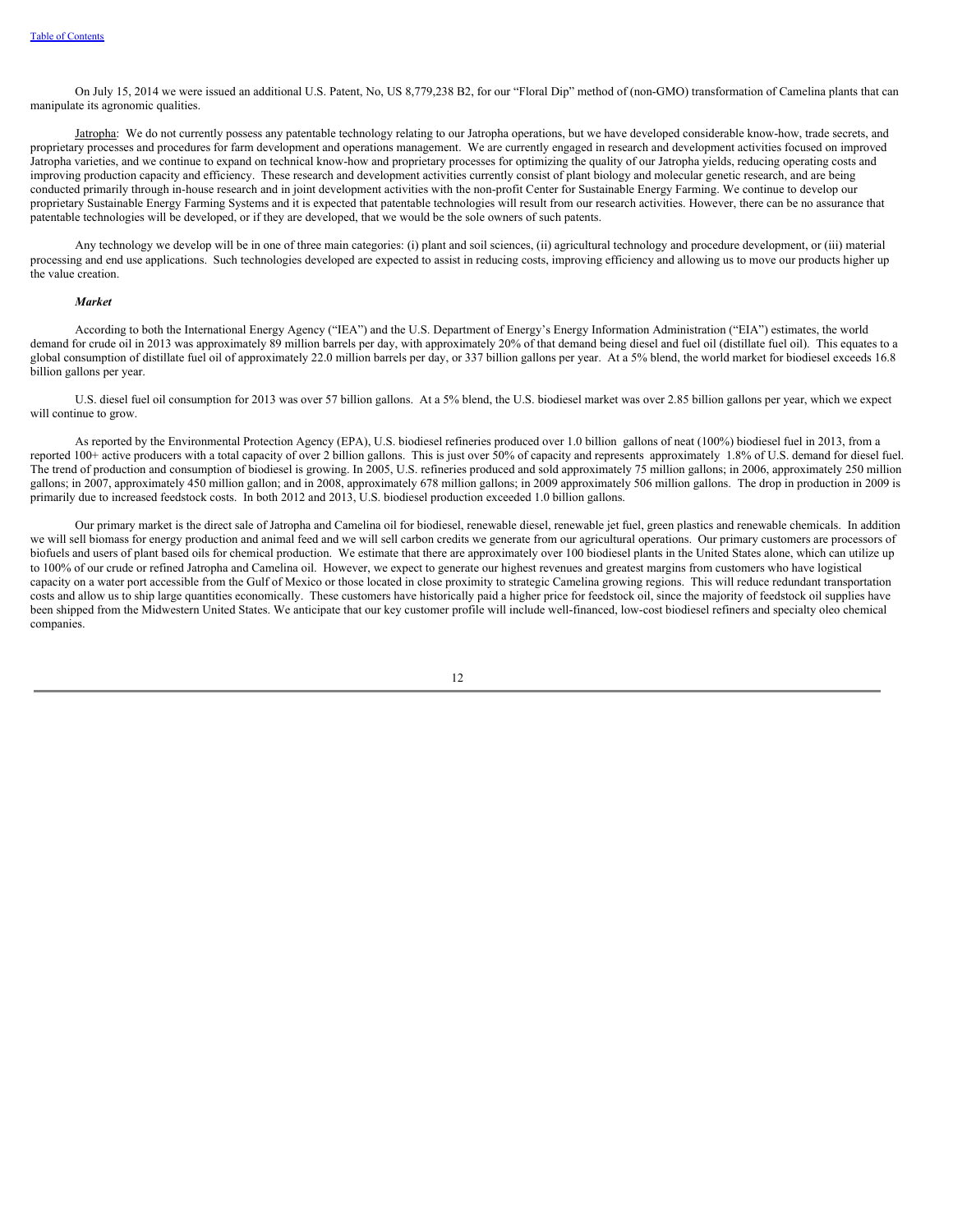Camelina-based fuels have been flight tested by the U.S. military and by many commercial airlines. The U.S. Navy tested and certified Camelina biofuel provided by Sustainable Oils as a 50-percent blend with regular jet fuel in the A-10 Thunderbolt II, the F-15 Eagle, the C-17 Globemaster III, and the F-22 Raptor. Sustainable Oils has provided nearly 500,000 gallons of Camelina-based hydrotreated renewable jet fuel (HRJ) to multiple branches of the U.S. military for its certification programs, making it the most thoroughly tested alternative fuel feedstock. Jatropha oil has also been tested and approved by ASTM as an aviation biofuel feedstock. A number of airlines, including Air New Zealand, Japan Airlines, Continental Airlines, Aeromexico and the U.S. Department of Defense have successfully tested bio-jet fuel for commercial use, produced by Jatropha. GCEH has supplied Jatropha Oil as part of a number of tests for Interjet, Aeromexico and other. The ability of Jatropha oil to replace kerosene-based jet fuel is being studied to reduce the aviation industry's dependence on traditional fossil fuels.

In February 2013, the EPA issued a final rule adding Camelina oil as an official advanced biofuel pathway for the production of biodiesel and renewable diesel (including renewable jet fuel and heating oil). We believe that this new rule will significantly expand the potential market for the Camelina feedstock that we intend to produce through our new Sustainable Oils/Camelina operations. This is a significant ruling as it is the first, and currently the only novel (non-food based) crop to be approved as a feedstock for the production of advanced biofuels under the national renewable fuel standards (RFS). This process took almost three years to complete.

In cooperation with Honeywell's UOP and Emerald Biofuels, we submitted a pathway application for Jatropha oil to the EPA in June 2011. Based upon recent feedback provided by the EPA, the pathway is expected to be published for public comment later in 2014 and is expected to be approved during the first quarter of 2015.

As our business develops, we expect to utilize industry professionals and distributors for the sale of Jatropha and Camelina oil and biomass in order to strategically target certain specialty markets and reduce overall costs.

#### *Environmental Impact*

Biofuels have social, economic and environmental benefits that are a major driving force behind their adoption. Using biofuels instead of fossil fuels reduces net emissions of carbon dioxide and other greenhouse gasses, which are associated with global climate change and adverse regional health impacts. Biofuels are produced from renewable plant resources that "recycle" the carbon dioxide created when biofuels are consumed. Life-cycle analyses consistently show that using biofuels produced in modern facilities results in net reductions of greenhouse gas compared to using fossil fuel-based petroleum equivalents. These life-cycle analyses include the well-to-wheel energy equivalent of farming and production of biomass, including harvesting, conversion, transportation and utilization. Biofuels help nations achieve their goals of reducing carbon emissions and reducing importation of foreign oil. They burn cleanly in vehicle engines and reduce emissions of unwanted products, particularly unburned hydrocarbons, carbon monoxide and particulate matter. These characteristics contribute to improvements in local air quality and all associated health benefits. In a life-cycle study published in October 2002, entitled "A Comprehensive Analysis of Biodiesel Impacts on Exhaust Emissions, 2002," the U.S. Environmental Protection Agency ("EPA") analyzed biodiesel produced from virgin soy oil, rapeseed (canola) and animal fats. The study concluded that the emission impact of biodiesel potentially increased NOx emissions slightly while significantly reducing other major emissions.

We believe there is sufficient global demand for alternative, non-food based inedible biofuel feedstocks to allow a number of companies to successfully compete worldwide. In particular, we note that we are the only U.S.-based public company producing non-food based inedible oils for the production of biodiesel, which gives us a unique competitive advantage over many foreign competitors when competing in the U.S.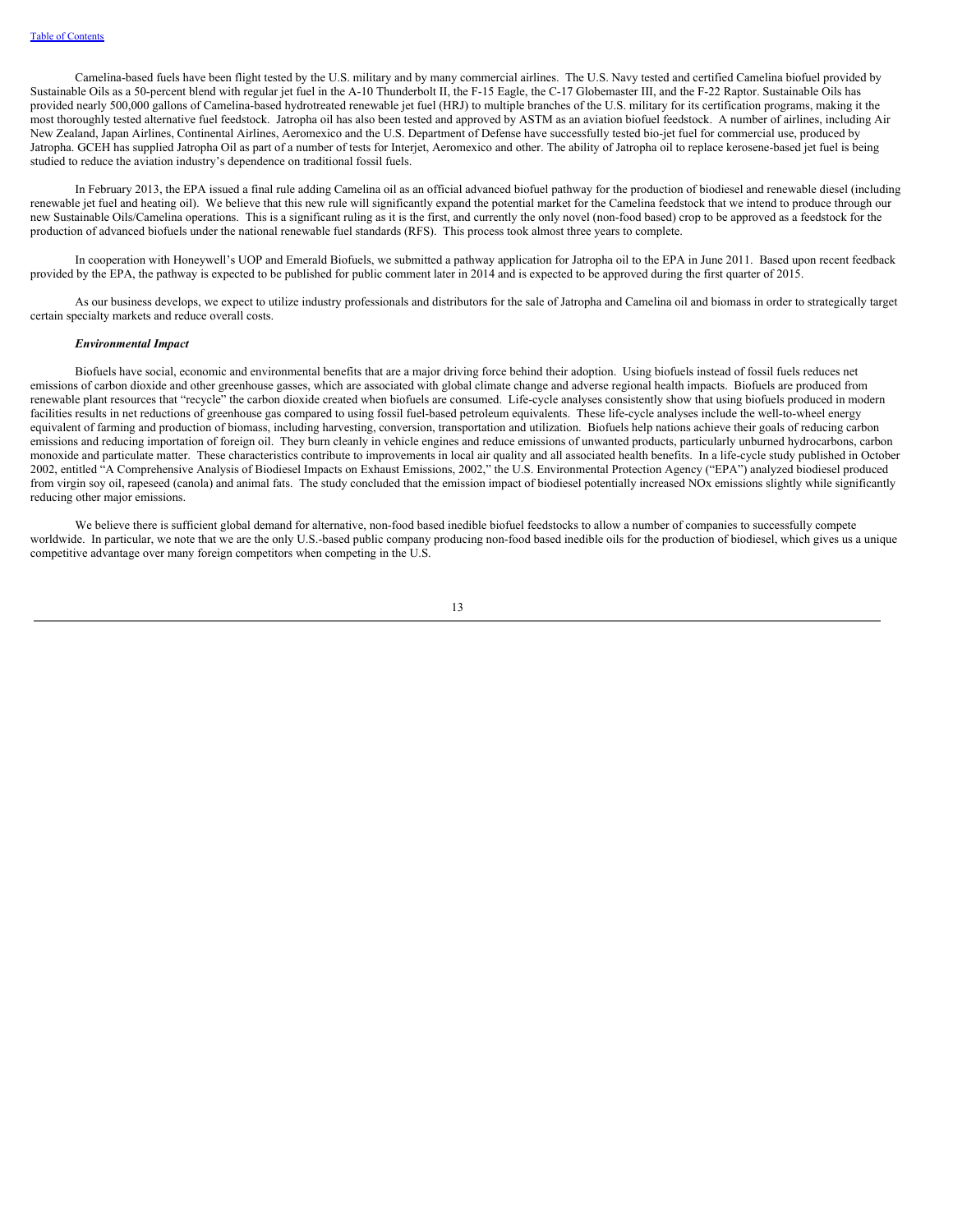The price basis for our oil and biomass products will be comparable to their edible oil and biomass equivalents. To date, we have not identified any substantial effort being undertaken for the commercialization of other inedible oils that could compete with Jatropha or Camelina. With the growing demand for plant-based feedstocks, and the high price of oil and biofuels, we anticipate that we will be able to sell our plant oils and biomass profitably.

#### *Employees.*

As of December 31, 2013, across all of our subsidiaries, we had 84 full time employees, contract employees and consultants. The number of people we employ fluctuates depending on farm development, land preparation, planting and seasonal farm operations. Our first two farms have now been fully planted, so there are minimal development activities underway and we have not begun the full development of our third farm, for Jatropha, yet, We will continue to "right size" our work force to support our operational needs. Neither this company, nor any of our subsidiaries is a party to any collective bargaining agreements.

## <span id="page-17-0"></span>**1A RISK FACTORS**

<span id="page-17-1"></span>Not applicable.

### **1B. UNRESOLVED STAFF COMMENTS.**

<span id="page-17-2"></span>Not applicable.

### **ITEM 2. PROPERTIES.**

**Executive Offices**. Currently, we operate out of offices located at 2790 Skypark Drive, Suite 105, Torrance, CA 90505. Our leased offices consist of approximately 1,296 square feet and are leased at a monthly rate of \$2,333 per month. The term of the lease expires on January 31, 2019.

**Mexico Farms and Facilities**: As of November 3, 2014, we own the following three Jatropha farms through our GCE Mexico I, LLC joint venture:

1. Our first farm consists of seven separate parcels of land collectively representing 2,084 hectares (approximately 5,149 acres). We purchased these parcels in 2008. The farm is located approximately 12 miles northeast of Tizimin, Yucatan, Mexico and is approximately 110 miles from Merida and the port of Progresso, and 75 miles from Cancun. All of the land has been improved and we have completed planting several varieties of Jatropha on all of the planned farmland. We financed the purchase of this farm through a mortgage loan in the amount of \$2,051,282, which bears interest at a rate of 12% per annum.

2. In March 2010 and June 2011, we purchased approximately 5,100, acres of additional land that is contiguous to our first farm. In 2012, we completed planting Jatropha on this farm. We financed the purchase of this farm through a mortgage loan in the amount of \$963,382. That loan bear interest at a rate of 12% per annum.

In October 2011, we purchased approximately 5,557 acres of additional land for the development of a third Jatropha farm. This land is located in the same region, approximately five miles from our other two farms. We have planted a variety of Jatropha plants in our first two farms, and have used varying agricultural techniques to in order to ascertain which variety is best suited for the region. We do not intend to plant Jatropha on this third farm until we obtain more information about Jatropha production from our first two farms. In the interim, we have commenced planting other fuel crops on the third farm on a test basis and may, if such tests prove successful, expand these alternate crops until a decision is made regarding the use of the third farm. We financed the purchase of this farm through a mortgage loan in the amount of \$ 2,095,525. That loan bears interest at a rate of 12% per annum. In 2014 we plan to test plant a portion of the farm with an annual oil seed crop to prove yields with the potential for a larger deployment.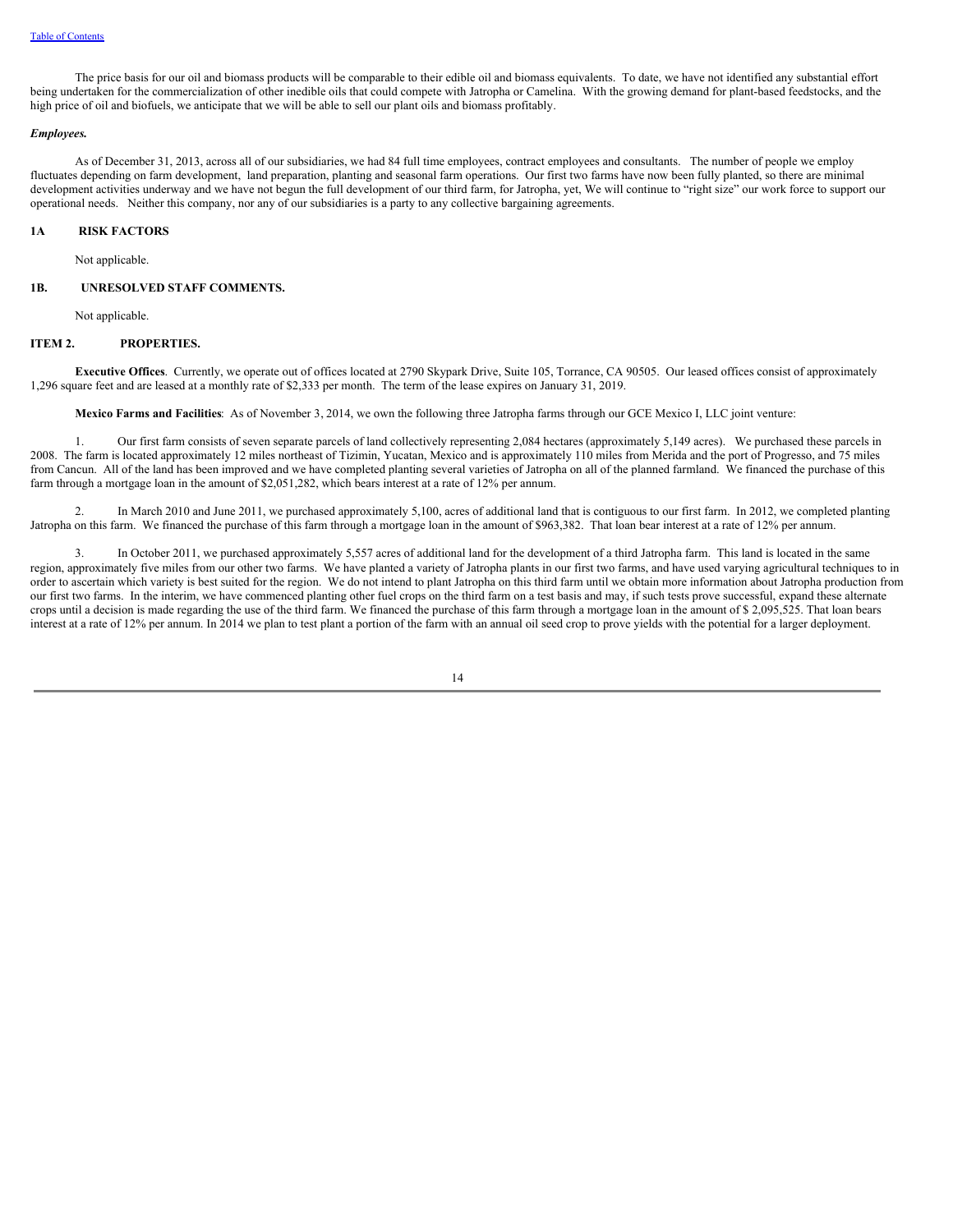**Montana Offices/Facilities**. Our Sustainable Oils field and research operations will be conducted primarily from Bozeman, Montana. In March 2013, we entered into a two-year sublease with Targeted Growth, Inc. for the use of a portion of Targeted Growth's facilities in Bozeman, Montana. The leased space, consisting of a portion of the approximately 3,149 square feet building, may be used for bona fide biological research and for general office and administrative purposes only. The building includes a seed laboratory along with related equipment and storage facilities and greenhouse space required for a breeding program. We have agreed to pay our pro rata portion of the expenses of the building, including a portion of the rent, utilities, and insurance, which rental payments vary depending on how much of each portion of the building we utilize.

## <span id="page-18-0"></span>**ITEM 3. LEGAL PROCEEDINGS.**

From time to time, the Company may become a party to other legal actions and complaints arising in the ordinary course of business, although it is not currently involved in any such material legal proceedings.

## **ITEM 4. MINE SAFETY DISCLOSURES.**

<span id="page-18-3"></span><span id="page-18-1"></span>Not applicable.

## <span id="page-18-2"></span>**PART II**

### **ITEM 5. MARKET FOR REGISTRANT'S COMMON EQUITY, RELATED STOCKHOLDER MATTERS, AND ISSUER PURCHASES OF EQUITY SECURITIES.**

Shares of our common stock are traded on the OTC Bulletin Board and on the OTCQB market under the symbol "GCEH." The following table sets forth the range of closing prices for our common stock for the quarters indicated. Such quotations reflect inter-dealer prices, without retail mark-ups, markdowns or commissions, and may not represent actual transactions.

| <b>Fiscal Year Ended December 31, 2013</b> |  | <b>High Bid</b> |  | Low Bid |  |
|--------------------------------------------|--|-----------------|--|---------|--|
| <b>First Ouarter</b>                       |  | .016            |  | .016    |  |
| Second Quarter                             |  | .016            |  | .016    |  |
| Third Ouarter                              |  | .02             |  | .018    |  |
| Fourth Quarter                             |  | .014            |  | .012    |  |

| <b>Fiscal Year Ended December 31, 2012</b> | <b>High Bid</b> |  | Low Bid |  |
|--------------------------------------------|-----------------|--|---------|--|
| <b>First Ouarter</b>                       | .04             |  | .03     |  |
| <b>Second Quarter</b>                      | .02             |  | .02     |  |
| Third Ouarter                              | .02             |  | .01     |  |
| Fourth Quarter                             | .01             |  | .01     |  |

## **Stockholders**

As of November 3, 2014, there were approximately 1,500 holders of record of our common stock, not including any persons who hold the stock in "street name."

## **Dividends**

We have not paid any dividends on our common stock to date and do not anticipate that we will pay dividends in the foreseeable future. Any payment of cash dividends on our common stock in the future will be dependent upon the amount of funds legally available, our earnings, if any, our financial condition, our anticipated capital requirements and other factors that the Board of Directors may think are relevant. However, we currently intend for the foreseeable future to follow a policy of retaining all of our earnings, if any, to finance the development and expansion of our business and, therefore, do not expect to pay any dividends on our common stock in the foreseeable future. No dividends are required to be paid to holders of the Series B shares. However, the Company may not declare, pay or set aside any dividends on shares of any class or series of the Company's capital stock (other than dividends on shares of our common stock payable in shares of common stock) unless the holders of the Series B shares shall first receive, or simultaneously receive, an equal dividend on each outstanding share of Series B shares.

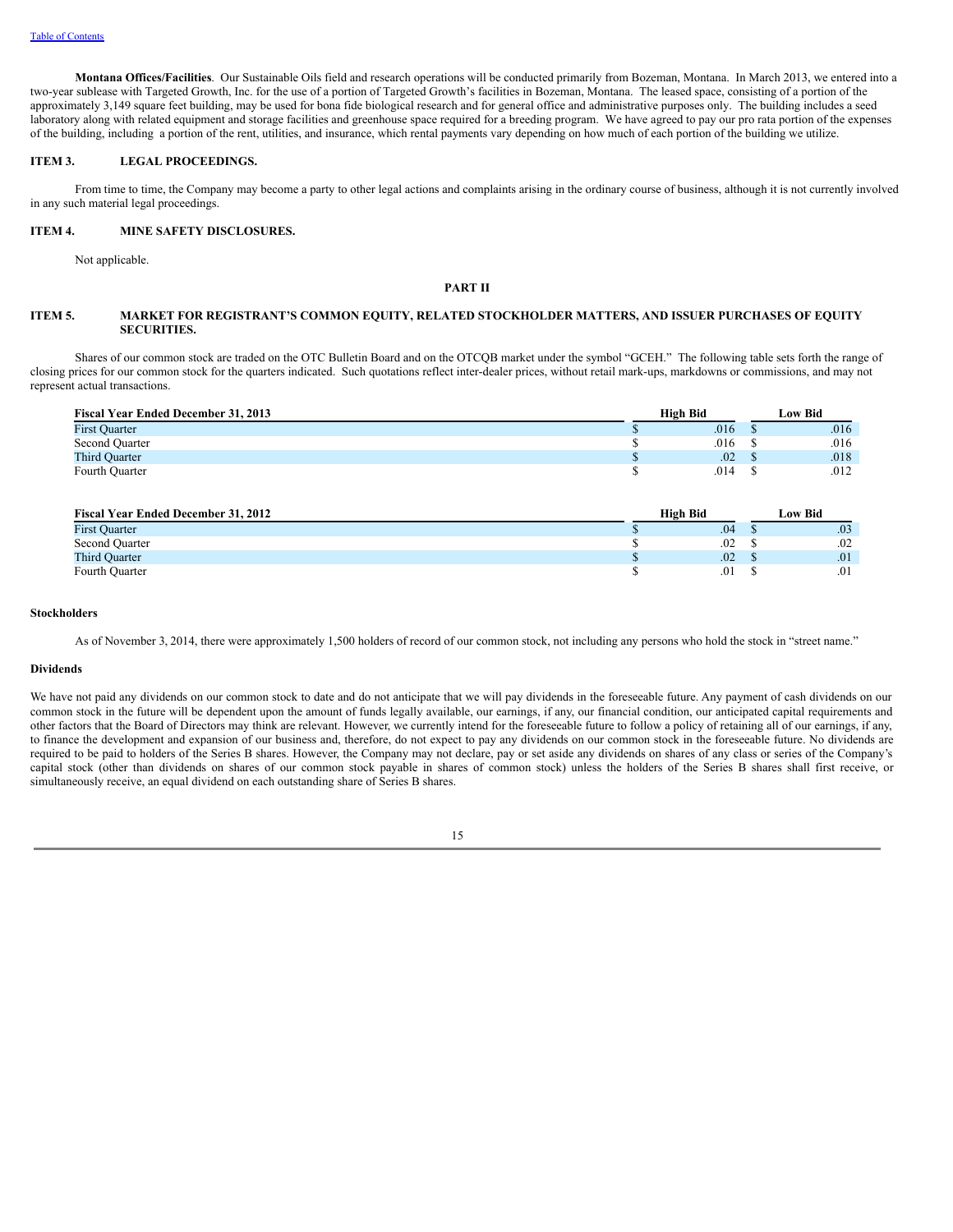# **Securities Authorized For Issuance Under Equity Compensation Plans**

The following table contains information regarding our equity compensation plans as of December 31, 2013:

| Securities<br>Remaining<br>Number of<br>Securities to be.<br>Issuance under |             |                           |
|-----------------------------------------------------------------------------|-------------|---------------------------|
|                                                                             |             |                           |
|                                                                             |             |                           |
|                                                                             |             | Available for Future      |
|                                                                             |             |                           |
|                                                                             | Issued upon | Equity                    |
| Exercise of<br>Weighted-Average                                             |             | <b>Compensation Plans</b> |
| Exercise Price of<br>(Excluding)<br>Outstanding                             |             |                           |
| Securities Reflected<br>Options, Warrants<br>Outstanding Options,           |             |                           |
| and Rights<br>Warrants and Rights<br>Plan Category                          |             | in the First Column)      |
| Equity compensation plans approved by security holders                      |             |                           |
| 2002 Stock Incentive Plan (1)<br>\$.<br>19,850,000<br>0.03                  |             | 150,000                   |
| 2010 Equity Incentive Plan<br>S<br>19.950.000<br>0.01                       |             | 50,000                    |
| Equity compensation plans not approved by security holders                  |             |                           |
| Options<br>1,850,000<br>\$.<br>0.02                                         |             |                           |
| Warrants<br>29,645,311<br>S<br>0.02                                         |             |                           |
|                                                                             |             |                           |
| Total                                                                       |             |                           |
| 69, 375, 311<br>200,000                                                     |             |                           |

(1) These incentive plans have expired and no additional options or awards can be granted under this plan.

# **Recent Issuances Of Unregistered Securities**

We did not issue any unregistered securities during the three-month period ended December 31, 2013 that were not previously reported in a Current Report on Form 8-K.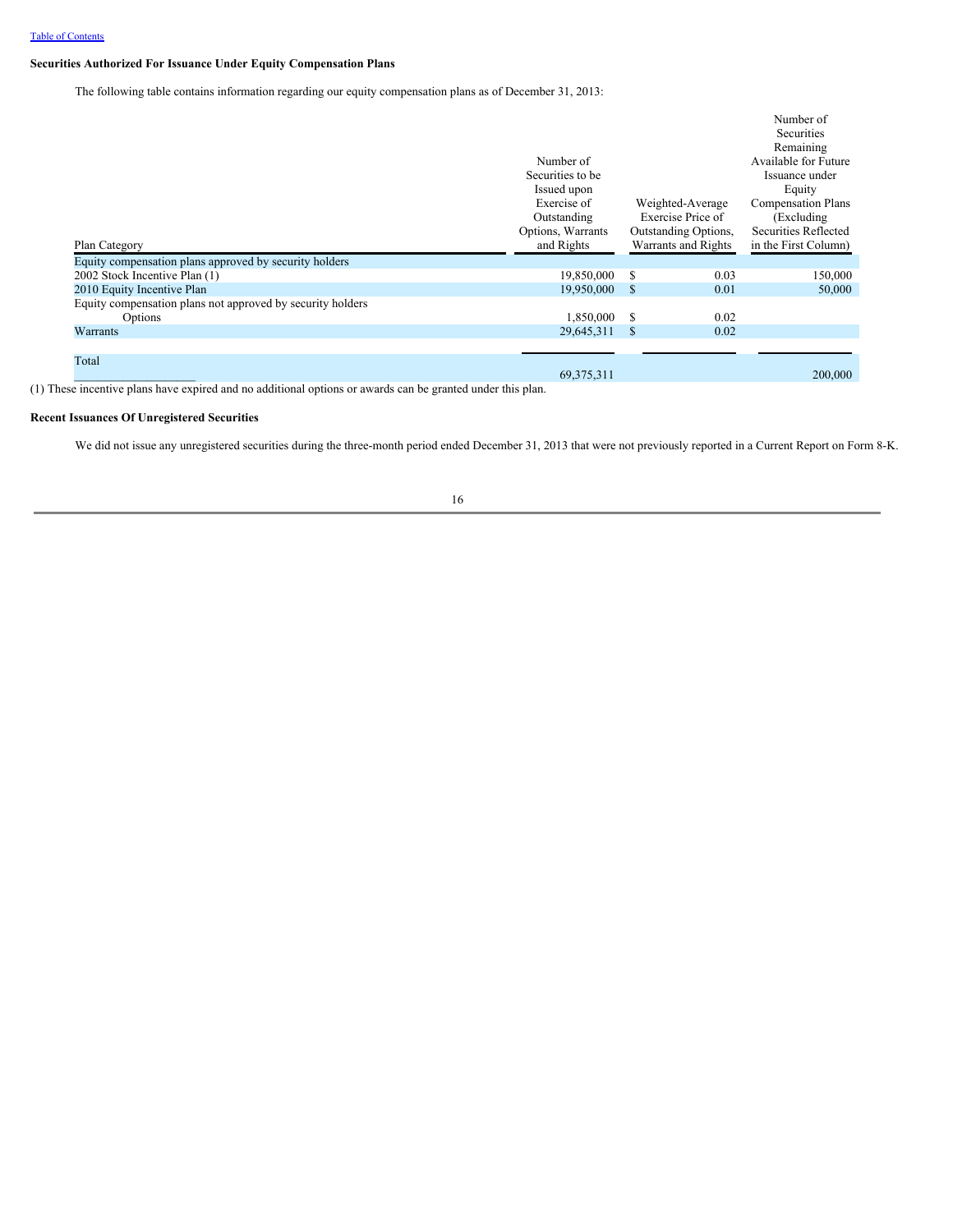#### **Repurchase of Shares**

<span id="page-20-0"></span>We did not repurchase any of our shares during the fourth quarter of the fiscal year covered by this report.

#### **ITEM 6. SELECTED FINANCIAL DATA.**

<span id="page-20-1"></span>Not applicable to a "smaller reporting company" as defined in Item 10(f)(1) of SEC Regulation S-K.

## **ITEM 7. MANAGEMENT'S DISCUSSION AND ANALYSIS OF FINANCIAL CONDITION AND RESULTS OF OPERATIONS.**

#### **Overview**

During the past four years, we have focused our efforts on acquiring, improving, and planting Jatropha farms (which are located in Mexico). To date, most of the Jatropha trees that we planted in our new farms have not been mature enough to bear significant amount of Jatropha fruit from which we could produce commercial quantities of Jatropha oil. Most of the trees that we planted are now, however, maturing and should be able to produce a normal harvest of Jatropha seeds. However, our first farm, which was used largely as a test farm to determine which varieties of Jatropha are most suitable for commercial production in Mexico, has not produced many seeds. While certain varieties of Jatropha trees planted on the second farm have been more productive, the seeds being harvested from these trees on the second farm are being used to grow replacement trees for the less productive trees, and not for the purpose of producing oil. As a result, neither of these farms is expected to generate significant revenues in the near future. Pending the selection of the best variety of Jatropha trees to plant on our third farm in the region, we planted a portion of our third farm with a (non-Jatropha) annual oil seed crop and plan to expand that planting significantly in 2015. This alternative crop is expected to generate revenue and some profits, which will be used to defray the operating costs on the other two farms. Our intent is to develop agronomic best practices for the region and to prove yields for a future larger deployment. As a result, we do not expect to start cultivating and planting Jatropha trees on this third farm until we have obtained the results of the testing program we conducted on our first two farms. Because our farms are still young and developing and our agricultural practices are still evolving, we are unable to accurately predict the amount of fruit and Jatropha oil that our farms will produce in the future.

Our Mexican farming operations are managed by us through our wholly owned Mexican subsidiary, Global Energias Renovables, and the direct farm labor is employed through wholly owned Mexican companies owned by GCE Mexico, our majority-controlled subsidiary. GCE Mexico obtains its funding from on-going equity contributions from the affiliated investor of that entity. Revenues generated, and expected to be generated, by the operations of GCE Mexico's three farms will be used by that entity, and profits, if any, will be distributed to all owners of GCE Mexico (including this company, once the investor has recovered his investment and has been paid the accumulated preferred return).

We currently receive monthly payments from GCE Mexico to reimburse us for our expenses (including an allocation for overhead expenses) related to the management of the Mexico operations. In addition to the reimbursements we receive for managing GCE Mexico and the three Mexico farms, this company (Global Clean Energy Holdings, Inc.) generates revenues from fees received for providing advisory and consulting services to third parties regarding Jatropha farms and the uses of Jatropha biodiesel. Other than subsidies received from the Government of Mexico, these management/advisory service fees and the reimbursement payments from GCE Mexico have been our principal sources of cash flow.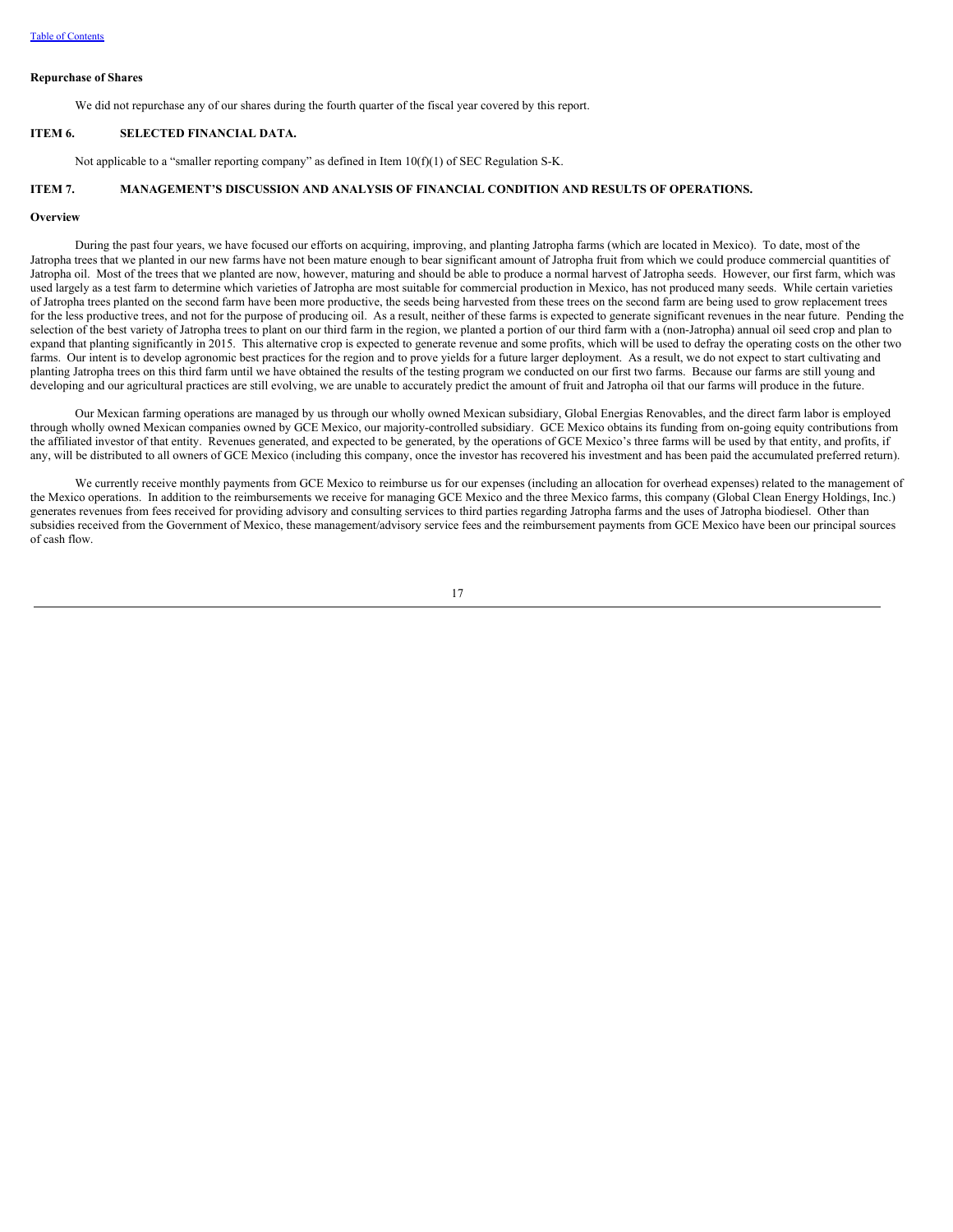In March 2013, we acquired the Camelina assets and operations of Sustainable Oils, LLC, a company that, since 2007, has been engaged in the development, production and commercialization of Camelina-based biofuels. Sustainable Oils has generated over \$20 million of revenues during the past three years of its operations. However, our ability to operate the Camilina operations in North America is dependent upon receiving additional financing. No assurance can be given that our business plan for the Camelina business will result in profitable operations. Sustainable Oils is a wholly-owned subsidiary. Its liabilities include an approximately \$2.3 million liability to UOP LLC, which debt is secured by a lien on three patents we acquired as part of the purchase of the Camelina assets from Targeted Growth, Inc.

### **Critical Accounting Policies**

The preparation of financial statements in conformity with accounting principles generally accepted in the United States require management to make estimates and assumptions that affect the reported assets, liabilities, sales and expenses in the accompanying financial statements. Critical accounting policies are those that require the most subjective and complex judgments, often employing the use of estimates about the effect of matters that are inherently uncertain.

The Company's most critical accounting policies and estimates that may materially impact the Company's results of operations include:

*Agricultural Producer.* All costs incurred including the actual planting of the Jatropha trees are capitalized as plantation development costs, and are included in "Property and Equipment" on the balance sheet. Plantation development costs are being accumulated in the balance sheet during the development period and will be accounted for in accordance with accounting standards for Agricultural Producers and Agricultural Cooperatives. The direct costs associated with each farm and the production of the Jatropha revenue streams have been deferred and accumulated as a noncurrent asset and are included in "Deferred Growing Costs" on the balance sheet. Other general costs without expected future benefits are expensed when incurred.

Certain other critical accounting policies, including the assumptions and judgments underlying them, are disclosed in Note 1 to the Consolidated Financial Statements included in this Annual Report. However, we do not believe that there are any alternative methods of accounting for our operations that would have a material effect on our financial statements.

#### **Results Of Operations**

*Revenues.* During the year ended December 31, 2013 and 2012 we recognized revenue of \$332,320 and \$1,136,083, respectively. The revenues that we generated in 2013 were derived from Camelina product sales, Jatropha related advisory services we rendered to third parties, and government subsidies we received from agencies in Mexico. Most of our 2012 revenues represented (i) sales of Jatropha oil and Jatropha seeds and other products (waste wood, Jatropha seed husks, etc.), (ii) agricultural subsidies received from Mexican governmental agencies, and (iii) fees for Jatropha related advisory services we rendered to third parties. Revenues during the year ended December 31, 2013 decreased by \$803,763 from the comparable 2012 fiscal period because we only received \$51,072 in agricultural subsidies from the Mexican government in the current fiscal period, compared to \$768,272 of such subsidies in the same period last year. Additionally, advisory revenue decreased by \$86,563 from the same period in 2012. Revenues received from agricultural subsidies and from the sale of Jatropha products are paid to our GCE Mexico subsidiary and are used in its operations in Mexico. Revenues we generate from Jatropha advisory services and from Camelina operations are used for this company's operations. Advisory services revenue approximated \$221,000 and \$347,000 in 2013 and 2012, respectively.

$$
18 \\
$$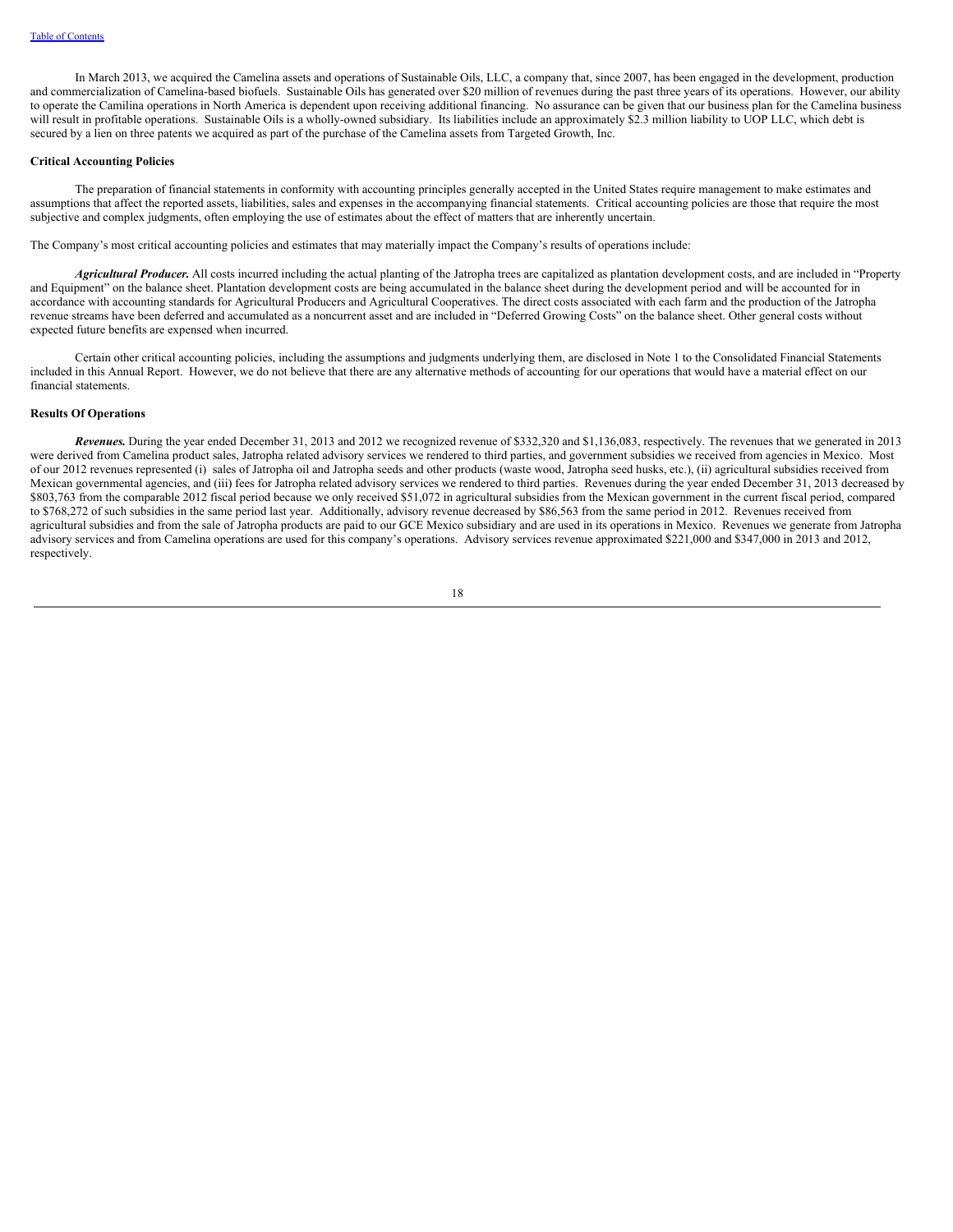Revenue is recognized when all of the following criteria are met: persuasive evidence of an arrangement exists; delivery has occurred or services have been rendered; the seller's price to the buyer is fixed or determinable; collectability is reasonably assured; and title and the risks and rewards of ownership have transferred to the buyer. Value added taxes collected on revenue transactions are excluded from revenue and are included in accounts payable until remittance to the taxation authority. The significant sources of revenue are Advisory services and Agricultural subsidies.

Advisory services revenue - The Company provides development and management services to other companies regarding their bio-fuels and/or feedstock-Jatropha development operations, on a fee for services basis. The advisory services revenue is recognized upon completion of the work in accordance with the separate contract.

Agricultural subsidies revenue - the Company receives agricultural subsidies from the Mexican government. Due to the uncertainty of these payments, the revenue is recognized when the payments are received.

In the short term, our goal is to increase the amount of advisory and management services that we render to third parties in order to generate revenues to fund our corporate working capital needs, and to generate Camelina-related revenues from the Camelina business that we acquired in March 2013. In the longer term, our goal is to substantially increase the revenues derived from the operations of our Jatropha farms, to rapidly ramp up our Camelina operations by increasing the amount of Camelina acreage under plantation in North America, and to continue to generate fees from advisory services that we render to third parties. Now that we have obtained all permits necessary to produce charcoal from the biomass available at our Mexico farms, we expect to generate additional revenues in the fourth quarter of 2014 and thereafter from the sale of renewable charcoal in Mexico.

See Note 1 for further discussion on other expected sources of revenue.

*General And Administrative Expenses*. Our general and administrative expenses, of \$2,573,719 related to the year ended December 31, 2013 increased by 8% from prior year's expense of \$2,069,309 due in part to the expansion of our operations into the Camelina business. General and administrative expenses principally consist of officer compensation, outside services (such as legal, accounting, and consulting expenses), share-based compensation, and other general expenses (such as insurance, occupancy costs and travel). General and administrative expenses are, however, expected to increase as a result of our acquisition of the Camelina assets/business in March 2013. In connection with operating the new Camelina operations, we have increased the number of employees on our payroll, and have committed to sublease a facility in Bozeman, Montana.

*Plantation and Operating Costs*. For the year ended December 31, 2013 and 2012 we recorded Plantation Operating Costs from the operations of the farms of \$786,300 and \$826,227, respectively. The decrease in the year ended in 2013 from 2012 was mostly due to a work force reduction at our Mexico farms as we scaled back planting of new Jatropha trees at those Mexico farms.

*Write Down of Impaired Long Lived Assets.* During the year ended December 31, 2013 we wrote down certain of our long term assets by \$3,440,904 and in the year ended 2012 by \$1,639,815. For 2013 and 2012, this write off represents a reduction in the accumulated deferred growing cost balance related to our first Jatropha farm in Mexico which are considered to be commercially unproductive because the trees on those portions have not produced adequate growth for the age of the trees, potentially have origins that have not adapted to the climatic region, are planted on inadequate or unsuitable land, or have limited resistance to local fungus and pests. The trees in certain areas are not expected to produce enough yield or generate enough future revenues to offset the capital expended in a reasonable period of time and, accordingly, an impairment charge was recorded.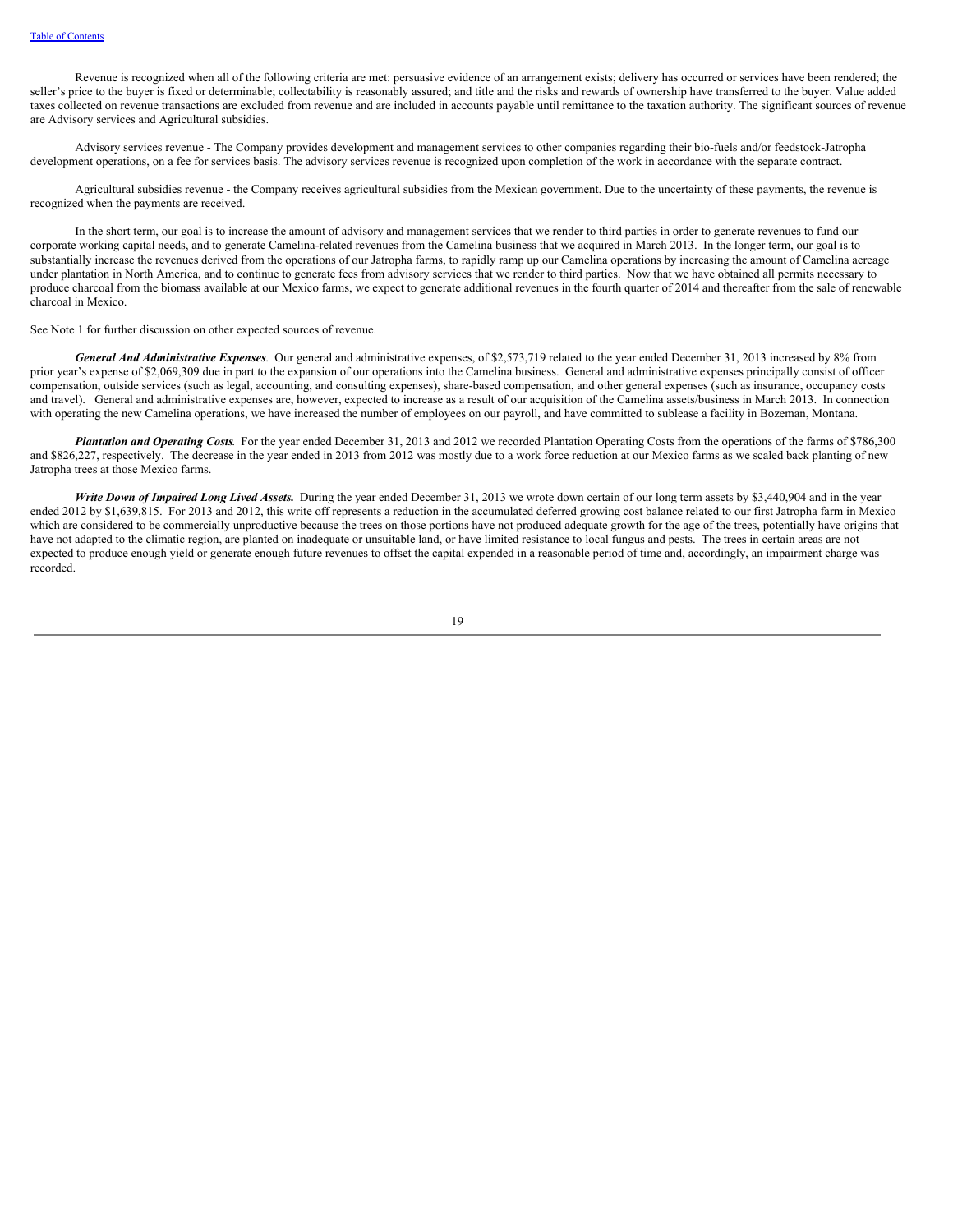The Company regularly evaluates its property and equipment and other long-lived assets for impairment based on its classification as a) held for sale or b) to be held and used. Several criteria must be met before an asset is classified as held for sale, including that management with the appropriate authority commits to a plan to sell the asset at a reasonable price in relation to its fair value and is actively seeking a buyer. For assets held for sale, the Company recognizes the asset at the lower of carrying value or fair market value less costs to sell, as estimated based on comparable asset sales, offers received, or a discounted cash flow model. For assets to be held and used, the Company reviews for impairment whenever indicators of impairment exist. The Company then compares the estimated future cash flows, at an average growth rate of 30% after 2015, of the asset, on an undiscounted basis, to the carrying value of the asset. If the undiscounted cash flows exceed the carrying value, no impairment is indicated. If the undiscounted cash flows do not exceed the carrying value, then an impairment is recorded based on the fair value of the asset, typically measured using a discounted cash flow model with a discount rate of 65%. The projected cash flows used in the companies impairment test is over a 15 year period using approved forecasts. The company's assumptions related to the growth rate and the cash flow discount rate is management's estimates based on historical trends in the farm development and growth in the yield from the trees. There is a risk the actual results will be much less than management's assumptions used in the impairment test. Many factors, such as the weather, pest and disease control can cause the company's future cash flows to be less than expected.

If an asset is still under development, future cash flows include remaining construction costs. All recognized impairment losses, whether for assets held for sale or assets to be held and used, are recorded as operating expenses. See Note 1 for information on recorded impairment charges.

*Interest Income/Expense.* In fiscal 2013, we incurred \$999,524 of interest expense, compared to interest expense of \$857,439 in fiscal 2012. This increase in interest expense is primarily due to the increase in debt associated with the acquisition of additional land for our farm operations in Tizimin, Mexico and with the acquisition of the Camelina assets. We currently own approximately 15,000 acres of land in Mexico that is subject to interest bearing mortgages, compared to approximately 8,849 acres of such land owned in 2011.

*Net loss attributable to the non-controlling interest***.** Our Mexico farm operations are owned through GCE Mexico. We own 50% of the common membership interests of GCE Mexico. A third party investor currently owns the other 50% of the common membership interests. The proceeds from the sale of the preferred membership units, and from subsequent capital contributions, have been used to fund the operations of Asideros Globales Corporativo 1 ("Asideros 1") and Asideros Globales Corporativo 2 ("Asideros 2"), each of which have acquired land in Mexico that, collectively, constitute our first two Jatropha farms. Asideros Globales Corporativo 3 ("Asideros 3") acquired our third farm in October 2011, but had no impact on the results of our operations. GCEH directly owns 1% of Asideros 1, Asideros 2 and Asideros 3, and the balance is owned by GCE Mexico. Accordingly, we own 50.5% of Asideros 1, Asideros 2 and Asideros 3 either directly or through our common membership interest in GCE Mexico. As such, our consolidated financial statements include the accounts of the Asideros farm entities. Under GCE Mexico's LLC Agreement, the net loss allocated from these entities to GCE Mexico is then further allocated to the members of GCE Mexico according to the investment balances. Accordingly, since the common membership interest did not make a capital contribution, all of the losses allocated to GCE Mexico have been further allocated to the preferred membership interest. The net loss attributable to the non-controlling interest in the accompanying Consolidated Statement of Operations represents the allocation of the net loss of GCE Mexico to the preferred membership interests. This net loss increased from \$3,339,000 in 2012 to approximately \$5,677,000 in 2013 primarily as a result of the impairment of the value of portions of the Mexico farms owned by GCE Mexico.

*Net income/loss attributable to Global Clean Energy Holdings, Inc.* The Company recorded net losses of \$1,921,760 and net income of \$63,287 for the years ended December 31, 2013 and 2012, respectively. In fiscal 2012, we realized net income attributable to Global Clean Energy Holdings, Inc. of \$63,287 because of a \$1,013,387 gain from the settlement and write off of liabilities. In fiscal 2013, we only realized \$50,138 of gains from the settlement and write off of liabilities. In addition, we incurred a loss in fiscal 2013 compared to net income in fiscal 2012 because (i) of the \$178,896 loss on the sale of our Belize land (which land was held for investment), and (ii) because the write down of long term assets in 2013 exceeded the amount of that write down in fiscal 2012 by \$1,801,089.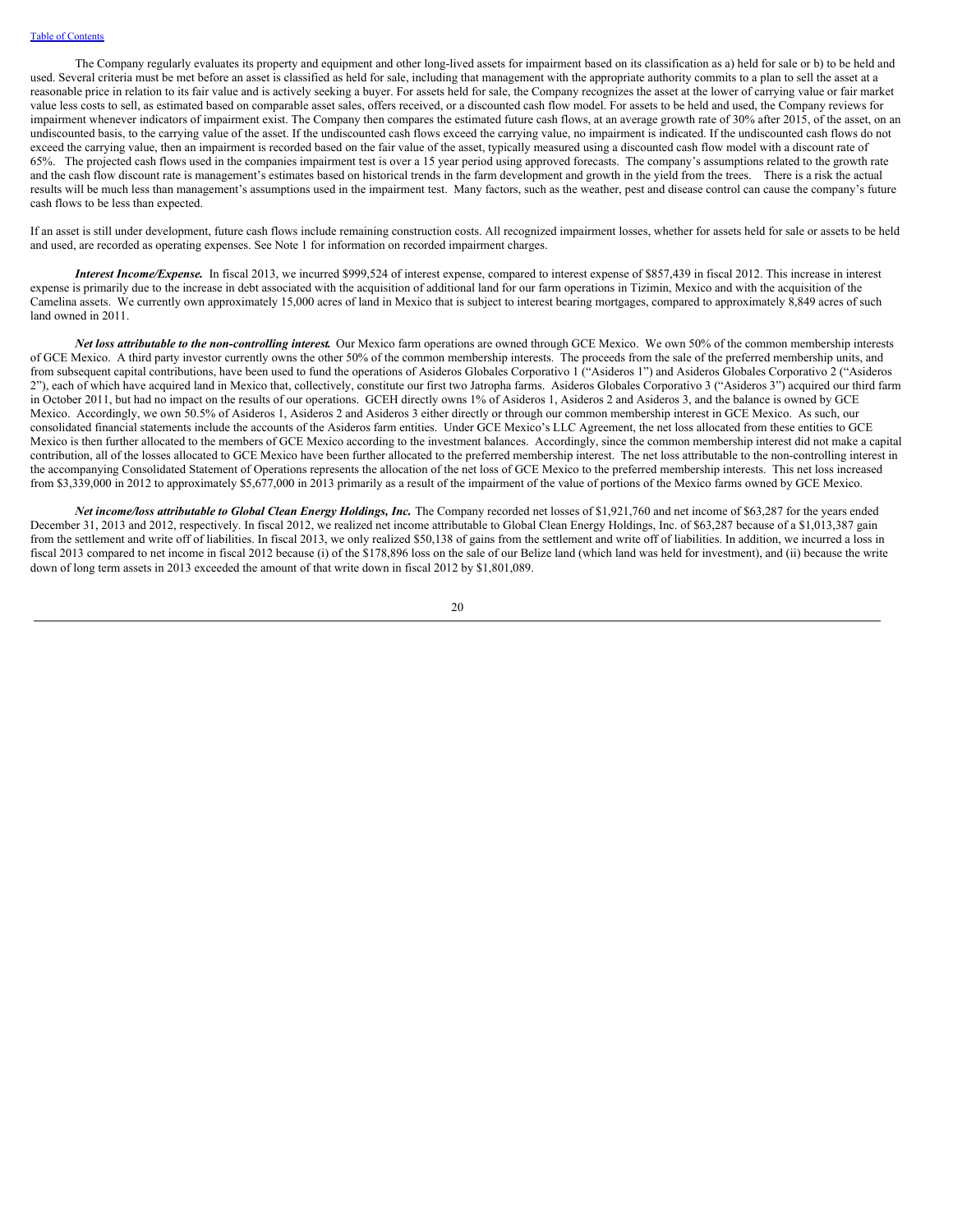#### **Liquidity and Capital Resources**

As of December 31, 2013, we had \$217,000 in cash and a working capital deficit of \$6,471,832, as compared with \$942,000 in cash and a working capital deficit of \$1,581,000 at December 31, 2012.

The amount of cash or cash equivalent balances held at December 31, 2013 represents cash held in our corporate accounts and our joint venture accounts. Of these amounts, only less than \$10,000 was available and allocated for our general corporate purposes, with the remaining balance to be used in the operations of the Tizimin, Mexico farms owned by the GCE Mexico joint venture. As a result, the GCE Mexico funds will not be available to us for our corporate working capital or other purposes, and are not available to us to reduce our indebtedness. In order to fund our short-term working capital needs, we will have to obtain additional funding from the sale of assets, the sale of additional securities, additional borrowings, or from an increase in operating revenues. Outstanding indebtedness at December 31, 2013 totaled \$22,629,432. The existence of the foregoing working capital deficit and total current and long term liabilities may negatively impact our ability to obtain future equity or debt financing and the terms on which such additional financing, if available, can be obtained. We incurred net losses of \$7,598,406 and \$3,275,915 for the years ended December 31, 2013 and 2012, repectively, and have an accumulated deficit applicable to its common stockholders of \$28,338,875 at December 31, 2013.

To date, we have funded our corporate overhead and other public company costs and expenses primarily from (i) the sale of debt and equity securities, (ii) monthly payments we received from our GCE Mexico joint venture, and (iii) fees we received for providing Jatropha related advisory services to third parties. During the year ended December 31, 2013, we received overhead reimbursements of \$214,734 from GCE Mexico. Since December 31, 2013, we have signed several advisory contracts and anticipate that that we will continue to receive such advisory service fees in the near term, although the amount of such fees will depend on our ability to enter into new service agreements. The amount of cash on hand and the anticipated cash receipts from GCE Mexico and the advisory service contracts currently in effect will not be sufficient to fund our total working capital needs for the next twelve months. Furthermore, we do not have sufficient financial resources to fund our business plan (which includes the expansion of our Camelina operations in the U.S., the purchase of additional biofuel farms and other capital outlays). Accordingly, unless we enter into additional advisory service agreements or otherwise receive cash proceeds, we will have to obtain additional funding in the near future from the sale of our securities to fund our cash needs. We are currently in discussions regarding future advisory/management agreements with our clients that, if executed, are expected to provide us with sufficient fees to fund our projected working capital needs for at least 2015. However, no assurance can be given that we will be able to enter into these new advisory/management agreements or that we will be able to raise additional capital to fund our growth capital needs. If we are able to raise additional capital, we cannot guarantee that such additional capital will be on terms favorable to the company and its stockholders.

Our business plan contemplates that we will (i) continue to develop our Jatropha business and operations (including possibly developing and cultivating our third Jatropha farm in Mexico), (ii) diversify our biofuel energy crop revenues from new revenues generated by our new Camelina operations, and(iii) increase our bio-fuel advisory and management services, as follows:

Jatropha Farm Operations. To date, revenues from our Jatropha farms located in Mexico have not been significant and have not met our expectations for various reasons, including the numerous varieties of the Jatropha trees that we planted, weather and soil conditions and cultivation techniques. We are currently addressing these issues. However, because of the time involved in replanting portions of our farms and in allowing the new trees to mature, and we do not anticipate that we will generate net revenues from the two farms that have been planted with Jatropha in the near future. The operational expenses of the Jatropha farms in Mexico are substantial and exceed the amount of revenues that the farms are expected to generate from operations in the near future. Our partner in GCE Mexico has committed to funding the cash requirements for the 2014 operating expenses of GCE Mexico. In addition, we the Mexico government has issued all required permits to our Mexico joint venture and our Mexico joint venture has re-commence the production and sale of charcoal from the vegetation we harvested during the cultivation of our farms. Sales of charcoal are expected to partially offset or operating expenses in Mexico. No assurance can, however, be given that the costs of operating the Mexico farms will not exceed our budget, that we will be able make the planned charcoal sales, or that our GCE Mexico investor will, in fact, fund the budgeted amounts.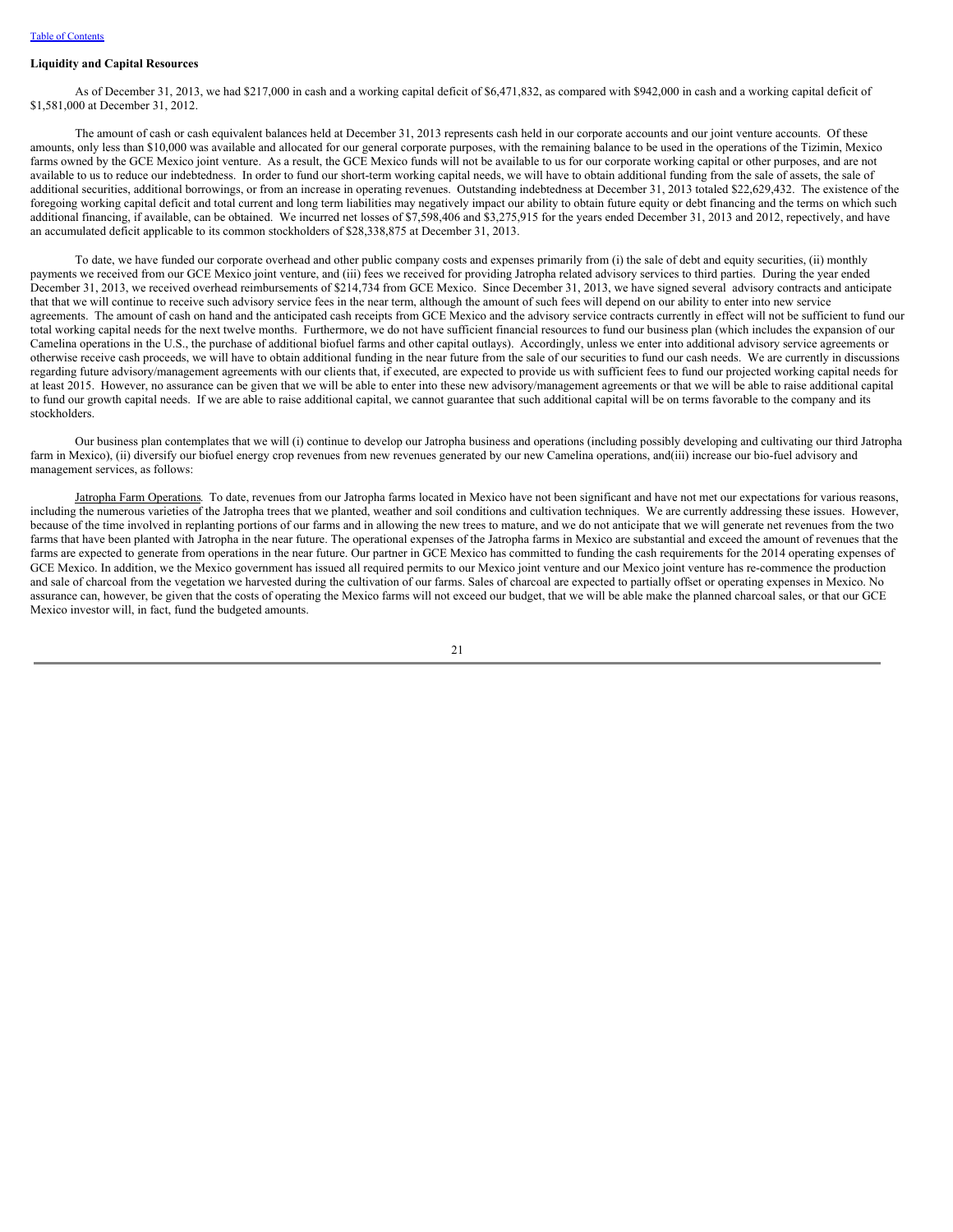Even if operations of the three Jatropha farms owned through GCE Mexico improve during the next year as expected, we do not project that these farms will generate sufficient cash to make cash distributions to Global Clean Energy Holdings, Inc. for at least several more years. Under our agreements with our GCE Mexico investors, all net cash generated from the Jatropha operations that are conducted through GCE Mexico must first be used to fund the operations of those farms, and any excess must thereafter be used to repay the capital contributed by our joint venture investors (plus their preferred return). The total amount of capital and the preferred return that must be paid to our joint venture investors before funds are distributed to us is in excess of \$28,800,000 as of December 31, 2013. As a result, the improving operations of the Mexico farms will not produce shortterm cash or improve our liquidity, nor will the improving operations of the Mexico farms generate funds that we can use for our business plan, for working capital purposes, or for the acquisition of additional Jatropha or other biofuel feedstock farms. Because of our negative working capital position, we currently do not have the funds necessary to acquire and cultivate additional Jatropha farms for our own account. Accordingly, in order to increase our farm ownership and operations, we will have to obtain significant additional capital through the sale of equity and/or debt securities, the forward sale of Jatropha oil and carbon offset credits, and from other financing activities, such as strategic partnerships and joint ventures.

Camelina Operations. In March 2013, we acquired the business and assets of Sustainable Oils, LLC, a company that has been engaged in developing Camelina products since 2007. Sustainable Oils has generated over \$20 million in revenues during the past three years, but has incurred losses of approximately \$5.8 million during that time. The new Camelina operations will require a significant amount of additional cash to scale up its operations and to reach profitable operations. Our goal is to operate the Camelina business that we acquired through a new subsidiary. Furthermore, our goal is to fund the operations and expansion of the Camelina operations with new debt or equity that we intend to raise specifically for the Camelina subsidiary. In the first quarter of 2014, our Camelina subsidiary raised \$130,000 in bridge financing from three investors by issuing its convertible promissory notes. The promissory notes bear interest at a rate of 8% per annum, mature on December 31, 2014, and are convertible into capital stock of our Camelina subsidiary. In order to induce the investors to purchase the convertible notes, we issued to those investors warrants to purchase a total of 1,083,332 shares of our common stock at an exercise price of \$.012 per share. In addition, we granted the three investors the right to "put" (sell) the convertible note shares of our Camelina subsidiary to us commencing at the end of 2018 for the price equal to the price that they paid for their convertible notes. If the "put" is exercised and we are required to purchase the shares of our subsidiary, we will have the right to pay for those shares in cash or in shares of our common stock having a fair market value equal to the cash price. The proceeds from the foregoing bridge financing will be used to fund the working capital needs of the Camelina subsidiary. While we have been in discussions with a number of sources for additional funding, we have not entered into any binding arrangements for the desired amount of new funding. No assurance can be given that we will obtain the additional capital necessary to operate and grow our new Camelina operations. In the event that we do not obtain the necessary amount of financing to properly operate and scale up our new Camelina operations, those operations are expected to continue to operate at a loss.

As partial consideration for the Camelina assets that we purchased in March 2013, we issued a \$1,300,000 promissory note. The promissory note bears simple interest at the rate of ten percent (10.0%) per annum, and was payable upon the earlier of the following: (a) to the extent of 35.1% of, and on the third business day after a Qualified (equity) Funding; or (b) September 13, 2014. The term "Qualified Funding" means all equity funding in excess of the \$800,000, in the aggregate, received by us for our Camelina business. Our obligations under the promissory note are secured by a first priority lien on certain tangible assets included in the purchase of the Camelina assets. The promissory note is a full recourse obligation. However, the holder of the promissory note has agreed that if the holder has to pursue the collection of amounts due under the promissory note, the holder will not seize or take any action to collect any amounts due and owing against any of the Company's assets (including its cash) related to a line of business other than the Camelina business. In September 2014, we renegotiated the terms of the note and agreed to return certain tangible assets that constituted the collateral under the promissory note to the holder of the promissory note in exchange for a reduction of the amount owed under the promissory note and an extension of the maturity date to December 31, 21014. The promissory note is no longer secured by any tangible assets.

Bio-fuel Advisory and Management Services. We have recently entered into several bio-fuel advisory and management service agreements with third parties pursuant to which we are paid fees for providing Jatropha or Camelina bio-fuels development services. The fees that we have generated from these agreements have materially supplemented our other sources of revenues. Because of the longer lead times before our Jatropha and Camelina bio-fuel operations generate revenues for us, we need these advisory/management fees to supplement our revenues and to defray our overhead expenses. Accordingly, we are actively seeking additional advisory/management agreements.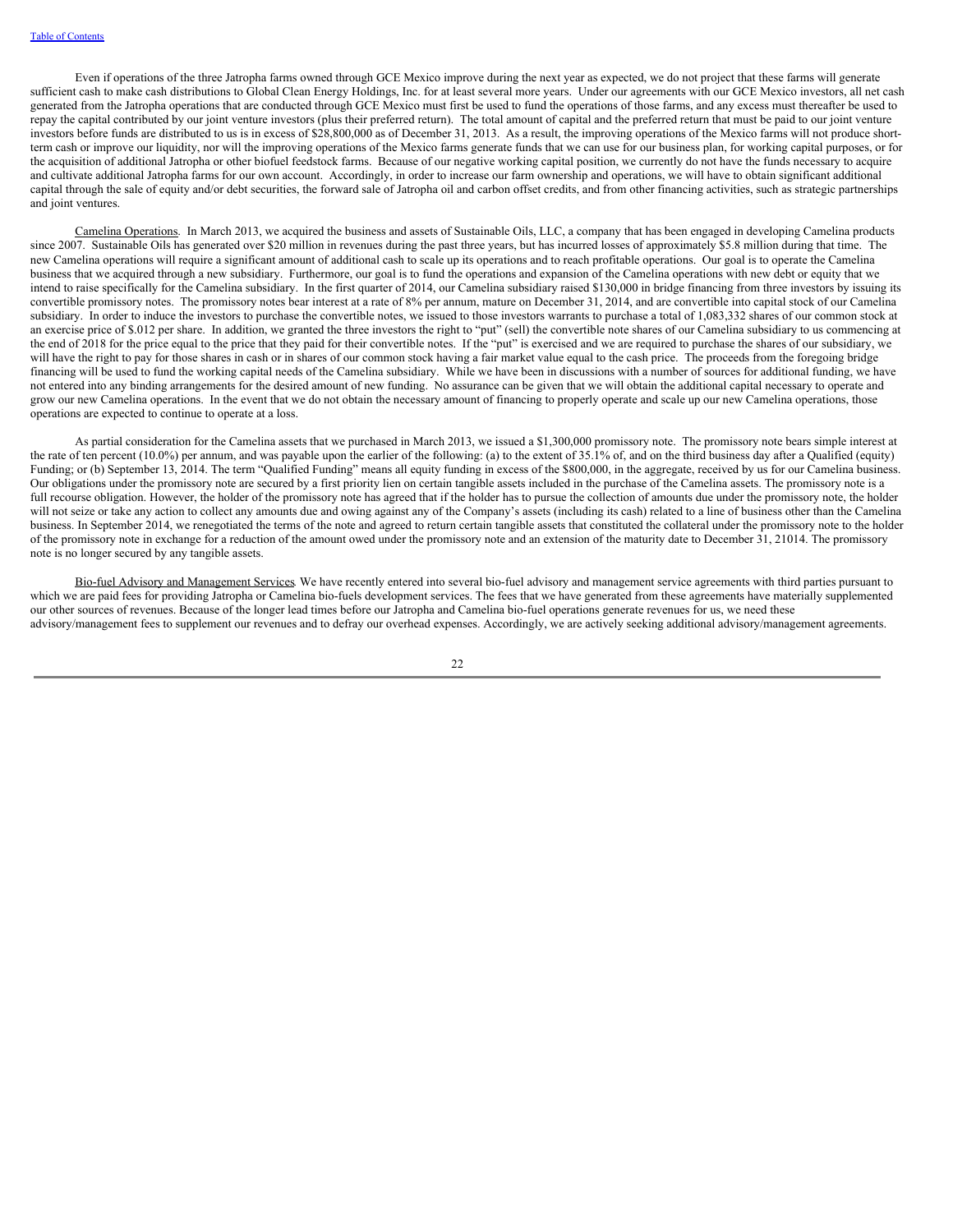### Other Potential Source of Liquidity.

We are entitled to receive royalty payments from the legacy pharmaceutical assets we sold in 2009 to Curadis GmbH. In February 2012, Curadis GmbH informed us that it has licensed certain of the technologies that we sold to it, and, as a result that we will be receiving a royalty of 4.5% of all net sales of products sold using the licensed technology. Certain of the intellectual property that we sold to Curadis will revert to us if royalties from those assets do not exceed 300,000 euros by December 31, 2014. In 2012, we received \$24,921 from Curadis under this new licensing arrangement. Only \$903 of royalty payments were received in 2013.

We presently do not have any available credit, bank financing or other external sources of liquidity. In the absence of additional outside funding (including proceeds from the sale of our securities, or entering into other joint venture relationships), we do not have the ability to expand our business or acquire additional Jatropha or other biofuel feedstock farms. If we issue additional equity or debt securities to fund our future capital needs, stockholders may experience additional dilution or the new equity securities may have rights, preferences or privileges senior to those of existing holders of our common stock. Should we fail to increase the amount of revenues we receive from our advisory services and/or raise additional debt or equity funding, we will have to materially scale back our current and proposed operations or take other actions to preserve our on-going operations. Any such action will have a materially adverse effect on an investment in our common stock.

Inflation and changing prices have had no effect on our continuing operations over our two most recent fiscal years.

We have no off-balance sheet arrangements as defined in Item 303(a) of Regulation S-K.

## **ITEM 7A. QUANTITATIVE AND QUALITATIVE DISCLOSURES ABOUT MARKET RISK**

Not applicable to a "smaller reporting company."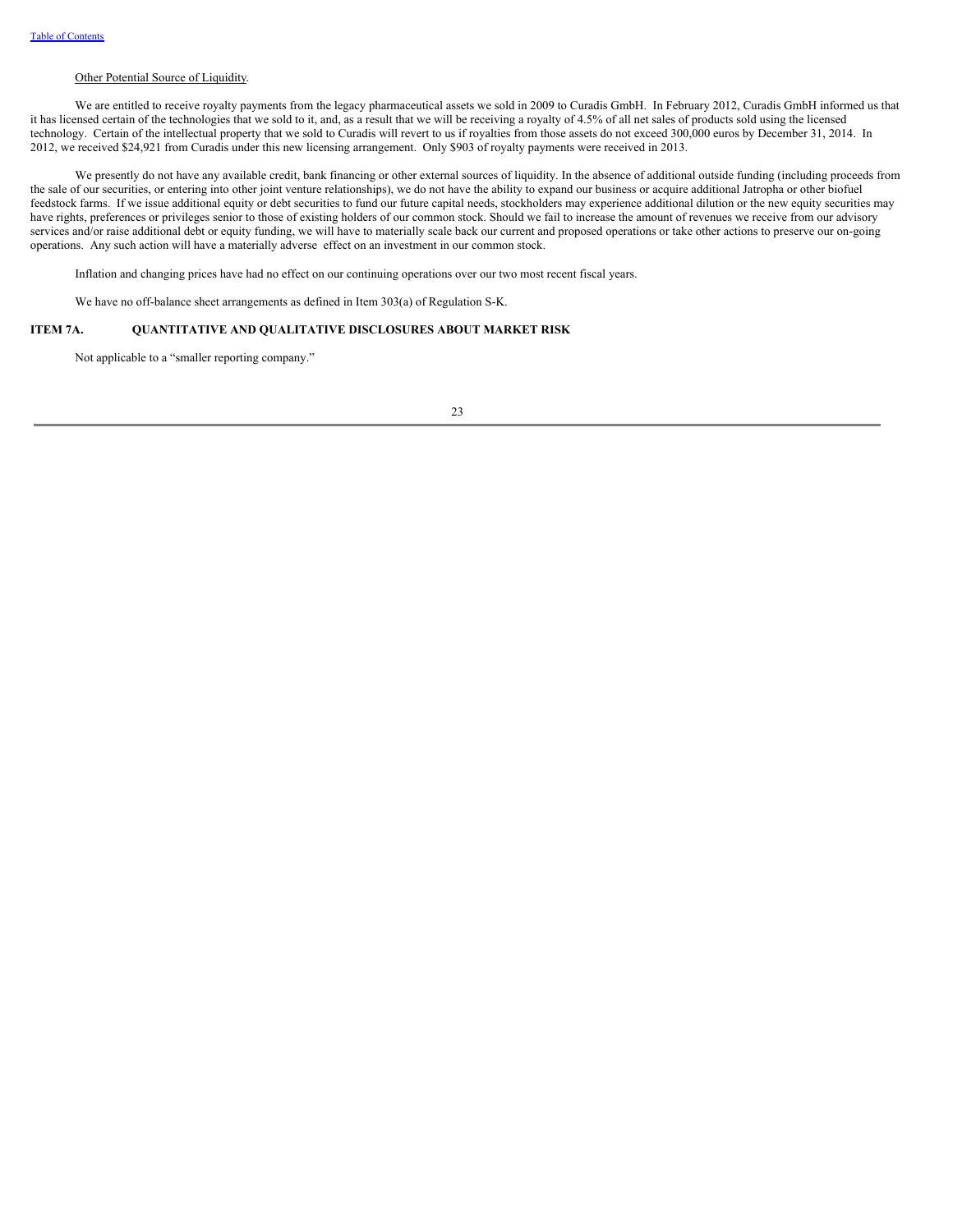#### <span id="page-27-0"></span>**ITEM 8. FINANCIAL STATEMENTS AND SUPPLEMENTARY DATA.**

Financial Statements are referred to in Item 15, listed in the Index to Financial Statements and filed and included elsewhere herein as a part of this Annual Report on Form  $10-K$ 

### <span id="page-27-1"></span>**ITEM 9. CHANGES IN AND DISAGREEMENTS WITH ACCOUNTANTS ON ACCOUNTING AND FINANCIAL DISCLOSURE.**

In connection with the audit of our financial statements for the fiscal year ended December 31, 2013, we had a disagreement with Anton & Chia regarding our fee arrangement and, as discussed below, with certain accounting principles or practices. Anton & Chia met with the audit committee of our Board of Directors, but did not report on any disagreements regarding any accounting matters. After Anton & Chia's meeting with the audit committee, a dispute arose with Anton & Chia regarding our fee arrangement. Thereafter, Anton & Chia notified the Company that there were disagreements regarding our financial statements. On April 15, 2014, Anton & Chia informed us that it has resigned in an e-mail that read, in its entirety, as follows: "Take this email as our resignation."

Because Anton & Chia was engaged in October 2013, Anton & Chia had not previously issued an accountant's report on any of our financial statements. Accordingly, during the past two years we did not receive any report from Anton & Chia that contained an adverse opinion or a disclaimer of opinion, or was qualified or modified as to uncertainty, audit scope, or accounting principles. HBM's accountant's report on our financial statements for the prior two years ended December 31, 2012 did not contain an adverse opinion or disclaimer of opinion, and was not modified as to uncertainty, audit scope, or accounting principles, except that there was an explanatory paragraph relating to the Company's ability to continue as a "going concern." In addition, there were no reportable events of the type described in Item 304(a)(1)(v) of Regulation S-K.

### **ITEM 9A. CONTROLS AND PROCEDURES.**

#### <span id="page-27-2"></span>*Evaluation of Disclosure Controls and Procedures*

We maintain disclosure controls and procedures which are designed to ensure that the information required to be disclosed in the reports it files or submits under the Securities Exchange Act of 1934 (as amended, the "Act") is recorded, processed, summarized and reported within the time periods specified in the SEC's rules and forms, and that such information is accumulated and communicated to our management, including the Chief Executive Officer and the Chief Financial Officer ("Certifying Officers"), to allow timely decisions regarding required financial disclosures.

In connection with the preparation of this Annual Report, our Certifying Officers evaluated the effectiveness of management's disclosure controls and procedures, as of December 31, 2013, in accordance with Rules 13a-15(b) and 15d-15(b) of the Exchange Act. Based on that evaluation, the Certifying Officers concluded that management's disclosure controls and procedures were effective as of December 31, 2013.

#### *Management's Report on Internal Control Over Financial Reporting*

Our management is responsible for establishing and maintaining adequate internal control over financial reporting, as defined in Rule 15d-15(f) under the Exchange Act, and for assessing the effectiveness of internal control over financial reporting.

Internal control over financial reporting is intended to provide reasonable assurance regarding the reliability of our financial reporting and the preparation of financial statements for external purposes in accordance with accounting principles generally accepted in the United States. Internal control over financial reporting includes those policies and procedures that (1) pertain to the maintenance of records that, in reasonable detail, accurately and fairly reflect the transactions and dispositions of our assets, (2) provide reasonable assurance that transactions are recorded as necessary to permit preparation of financial statements in accordance with accounting principles generally accepted in the United States and that our receipts and expenditures are being made only in accordance with authorizations of our management and directors, and (3) provide reasonable assurance regarding prevention or timely detection of unauthorized acquisitions, use, or disposition of our assets that could have a material effect on our financial statements.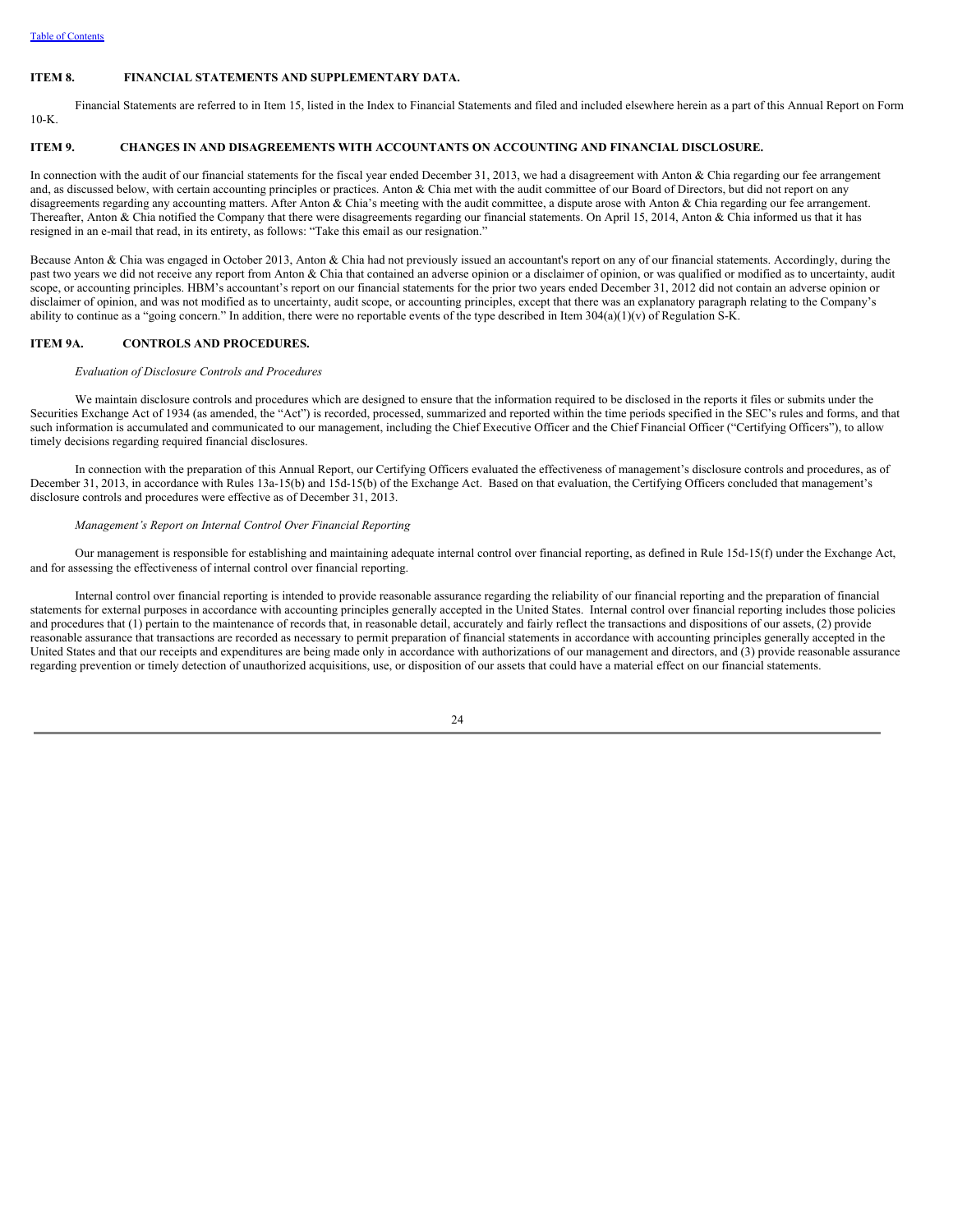Management, with the participation of our principal executive and financial officers, conducted an evaluation of the effectiveness of our internal control over financial reporting, as of December 31, 2010, based on criteria established in Internal Control—Integrated Framework issued by the Committee of Sponsoring Organizations of the Treadway Commission (COSO). Based on that evaluation, management concluded that, as of December 31, 2013, our internal control over financial reporting was effective.

This annual report does not include an attestation report of our independent registered public accounting firm regarding internal control over financial reporting. Management's report was not subject to attestation by our independent registered public accounting firm as such attestation is not required for non-accelerated filers such as us pursuant to applicable SEC rules.

## *Changes in Internal Control Over Financial Reporting*

There were no changes in our internal control over financial reporting that occurred during the quarter ended December 31, 2013 that materially affected, or are reasonably likely to materially affect, our internal control over financial reporting.

# **9B. OTHER INFORMATION**

<span id="page-28-0"></span>None.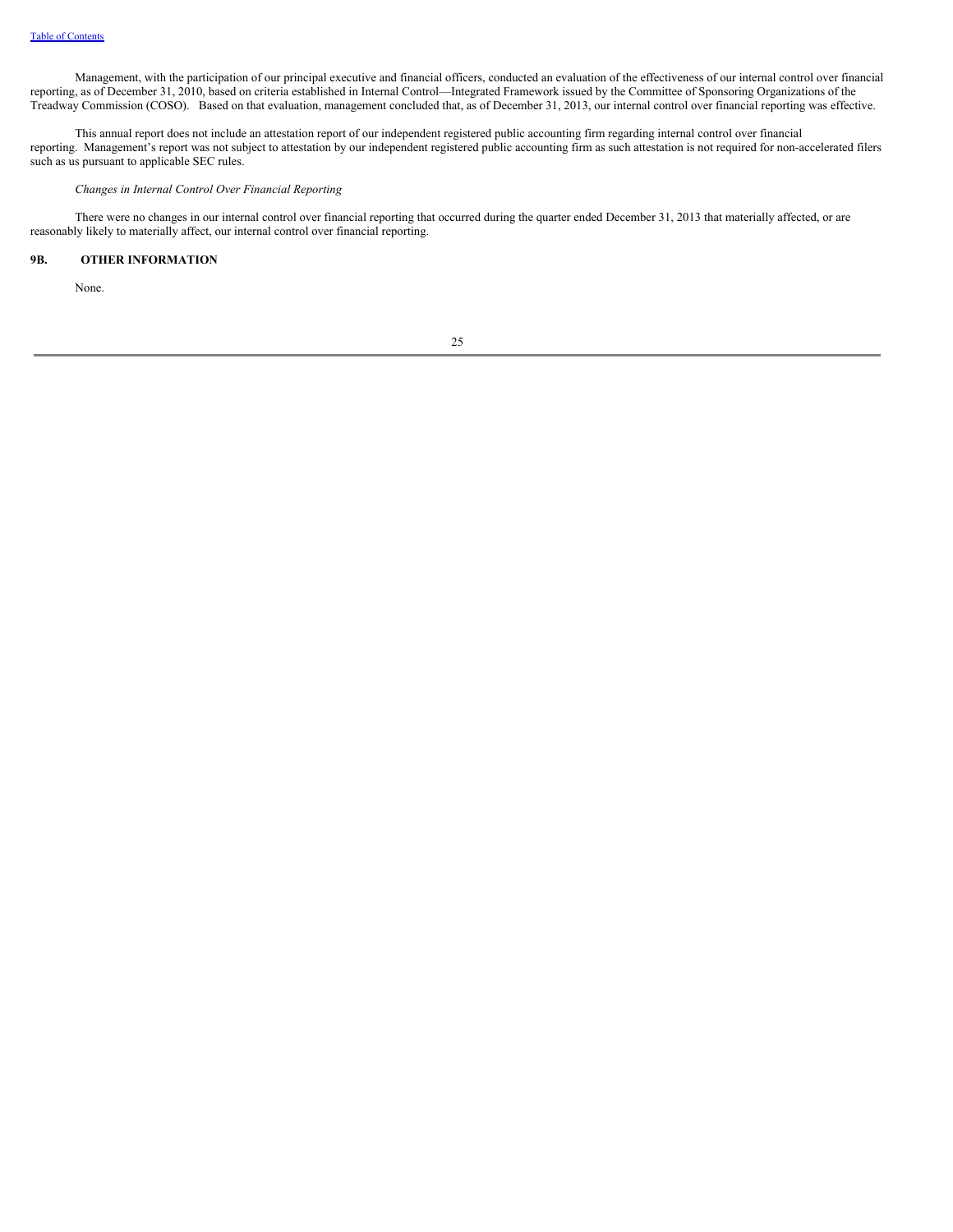#### <span id="page-29-0"></span>**PART III**

# <span id="page-29-1"></span>**ITEM 10. DIRECTORS, EXECUTIVE OFFICERS, AND CORPORATE GOVERNANCE.**

The following table sets forth the name, age and position held by each of our executive officers and directors. Directors are elected for a period of one year and thereafter serve until the next annual meeting at which their successors are duly elected by the stockholders.

| Name                         | Age | <b>Position</b>                        |
|------------------------------|-----|----------------------------------------|
| David R. Walker $(1)$        |     | Chairman of the Board                  |
|                              |     | President, Chief Executive Officer and |
| <b>Richard Palmer</b>        |     | Director                               |
| Martin Wenzel <sup>(1)</sup> | 56  | Director                               |
| Donna Reilly                 | 45  | Chief Financial Officer                |

(1) Member of our Audit Committee

# **Business Experience and Directorships**

The following describes the backgrounds of current executive officers and directors. Our Board of Directors has determined that Mr. Walker and Mr. Wenzel are independent directors as defined in the Nasdaq rules governing members of boards of directors.

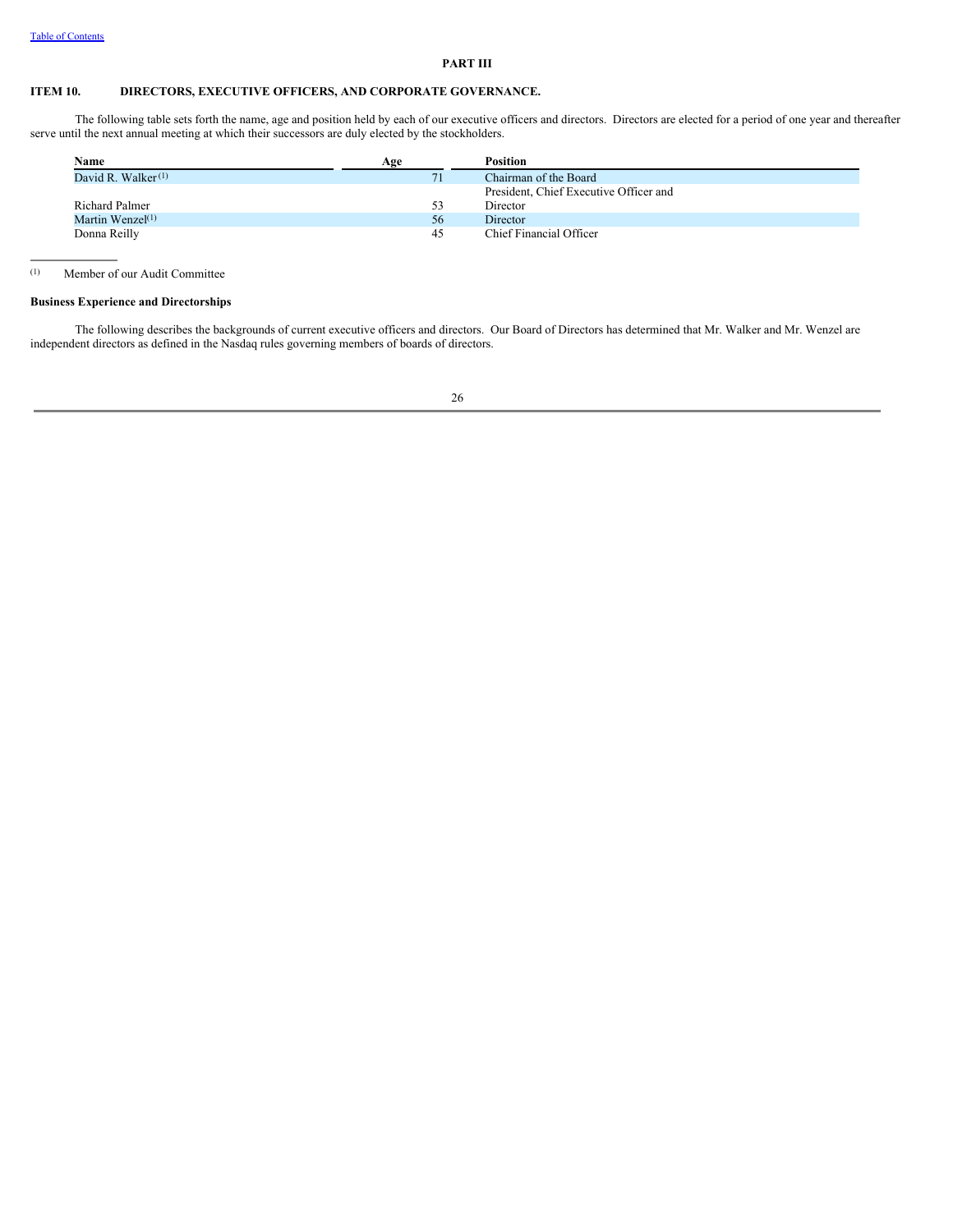### **David R. Walker**

David R. Walker joined the Board of Directors on May 2, 1996, and was appointed Chairman of the Board of Directors on May 10, 1998. He has served as Chairman of the Audit Committee since its establishment in 2001. For over 20 years, Mr. Walker has been the General Manager of Sunheaven Farms, the largest onion growing and packing entity in the State of Washington. In the capacity of General Manager, Mr. Walker performs the functions of a traditional chief financial officer. Mr. Walker holds a Bachelor of Arts degree in economics from Brigham Young University with minors in accounting and finance.

The Board believes that Mr. Walker's experience regarding the operation and management of large-scale agricultural farms and his experience as a financial officer are valuable resources to our Board in formulating business strategy, addressing business opportunities and resolving operational issues that arise from time to time.

#### **Richard Palmer**

Richard Palmer was appointed as our President and Chief Operating Officer in September 2007, and been a member of the Board of Directors since September 2007. Mr. Palmer became our Chief Executive Officer on December 21, 2007. Mr. Palmer has over 25 years of hands-on experience in the energy field, holding senior level management positions with a number of large engineering, development, operations and construction companies. He is a co-founder of Mobius Risk Group, LLC, an energy risk advisory services consulting company, and was a principal and Executive Vice President of that consulting company from January, 2002 until September 2007. From 1997 to 2002, Mr. Palmer was a Senior Director at Enron Energy Services. Prior thereto, from 1995 to 1996 Mr. Palmer was a Vice President of Bentley Engineering, and a Senior Vice President of Southland Industries from 1993 to 1996. Mr. Palmer received his designation as a Certified Energy Manager in 1999, holds two Business Management Certificates from University of Southern California's Business School, and is an active member of both the American Society of Plant Biologists, International Tropical Farmers Association and the Union of Concerned Scientists. Mr. Palmer is Trustee & President of the Center for Sustainable Energy Farming (CFSEF), a non-profit research institute dedicated to sustainable communities, fueled by socially-responsible clean energy. In February 2013, Mr. Palmer joined the RSB Services Foundation's Board of Directors and held the Chairman role from April until December 2013. RSB Services acted as the implementing entity of the Roundtable on Sustainable Biofuels (RSB) sustainability certification until December 2013.

Over the last 25 years, Mr. Palmer has held senior level management positions with a number of large engineering, development, operations and construction companies, and, as a result, he has garnered a wealth of experience in the energy field. Mr. Palmer's experience is important to the development and execution of the Company's business plan. Mr. Palmer is the only member of management who serves as a director of the Company.

#### **Martin Wenzel**

Martin Wenzel joined our Board of Directors in April 2010, and serves on the Board's audit committee. Mr. Wenzel is currently the President and Chief Executive Officer of Colorado Energy, the operating entity of Bicent Power, LLC, which is a privately owned limited liability company that owns and operates power generating stations in Colorado, Montana and California. From 2005 until August 2007, he served as the Senior Vice President (Sales and Marketing) of Miasole Inc. Prior thereto, from 2001 to 2004, Mr. Wenzel was President and Chief Executive Officer of Alpha Energy LLC. He is also a member of the Board of the Deming Center of Entrepreneurship at the University of Colorado. Mr. Wenzel holds an Executive MBA from Columbia Business School; a Master's degree in Systems Management from the University of Southern California; and a Bachelor's degree in Engineering and Management from the US Naval Academy.

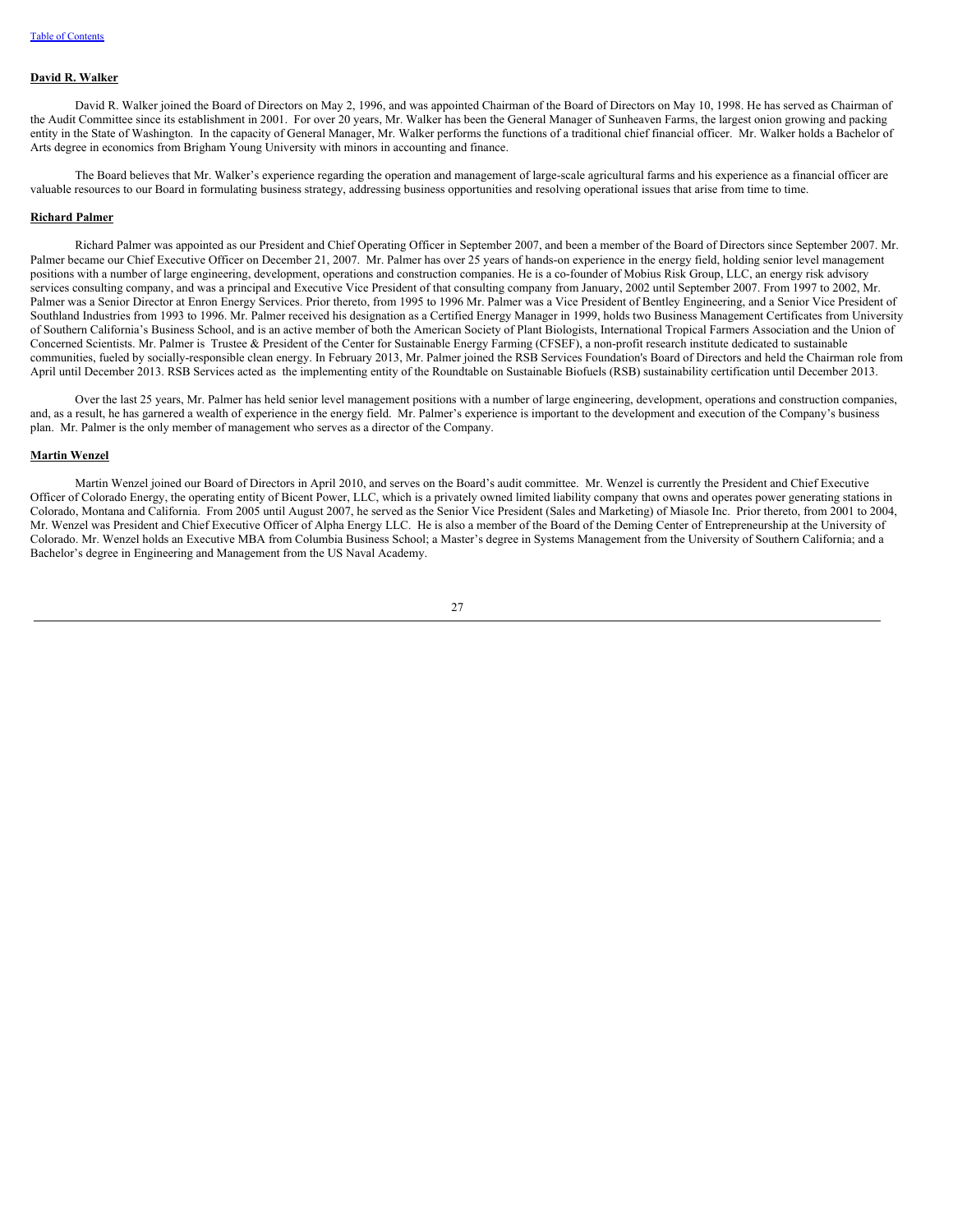Mr. Wenzel has an extensive background in the energy industry, including over 25 years of developing, constructing and operating energy projects, marketing energy commodities and operating energy assets in the U.S. and internationally. The Board concluded that Mr. Wenzel's expertise in energy policy and alternative energy technologies is a valuable asset for the Board of Directors of the Company.

### **Donna Reilly**

Donna Reilly was appointed as our Chief Executive Officer on March 19, 2014. Ms. Reilly joined Global Clean Energy Holdings, Inc. in January 2010 as our Accounting Manager and was later promoted to Controller in 2011. From June 2005 to January 2010, Ms. Reilly was an Accounting Manager at Automotive Information Network. Additionally, Ms. Reilly was an auditor at Deloitte & Touch, LLP for over four years. Ms. Reilly received her B.S. in Accounting from National University and is a certified public accountant.

Richard Palmer and Donna Reilly currently also serve as the Chief Executive Officer and Chief Financial Officer, respectively, for each of our subsidiaries. Mr. Palmer is the sole director of our subsidiaries.

### **Compliance with Section 16(a) of the Exchange Act**

Section 16(a) of the Securities Exchange Act of 1934 requires our executive officers and directors, and persons who own more than 10% of a registered class of our equity securities, to file reports of ownership and changes in ownership with the SEC. Executive officers, directors and greater than 10% stockholders are required by SEC regulations to furnish us with copies of all Section 16(a) forms they file.

Based solely on information provided to us by our officers and our review of copies of reporting forms received by us, we believe that during fiscal year ended December 31, 2013, our current officers and directors complied with the filing requirements under Section 16(a).

#### **Code of Ethics**

Our Board of Directors has adopted a code of ethics that applies to our principal executive officers, principal financial officer or controller, or persons performing similar functions ("Code of Ethics"). A copy of our Code of Ethics will be furnished without charge to any person upon written request. Requests should be sent to: Secretary, Global Clean Energy Holdings, Inc., 2790 Skypark Drive, Suite 105, Torrance, California 90505.

### **Board Committees**

Our Board of Directors has an Audit Committee, but does not currently have a Compensation Committee or a Nominating Committee.

The Audit Committee meets periodically with management and with our independent registered public accounting firm to, among other things, review the results of the annual audit and quarterly reviews and discuss the financial statements. The audit committee also hires the independent registered public accounting firm, and receives and considers the accountant's comments as to controls, adequacy of staff and management performance and procedures. The Audit Committee is also authorized to review related party transactions for potential conflicts of interest. During the fiscal year ended December 31, 2013, Dave Walker and Martin Wenzel constituted all of the members of the Audit Committee. Both Mr. Walker and Dr. Wenzel were non-employee directors and independent as defined under the Nasdaq Stock Market's listing standards. Mr. Walker has significant knowledge of financial matters, and our Board has designated Mr. Walker as the "audit committee financial expert" of the Audit Committee. The Audit Committee met four times during fiscal 2013 in connection with this Annual Report and our Quarterly Reports on Form 10-QSB. The Audit Committee operates under a formal charter that governs its duties and conduct.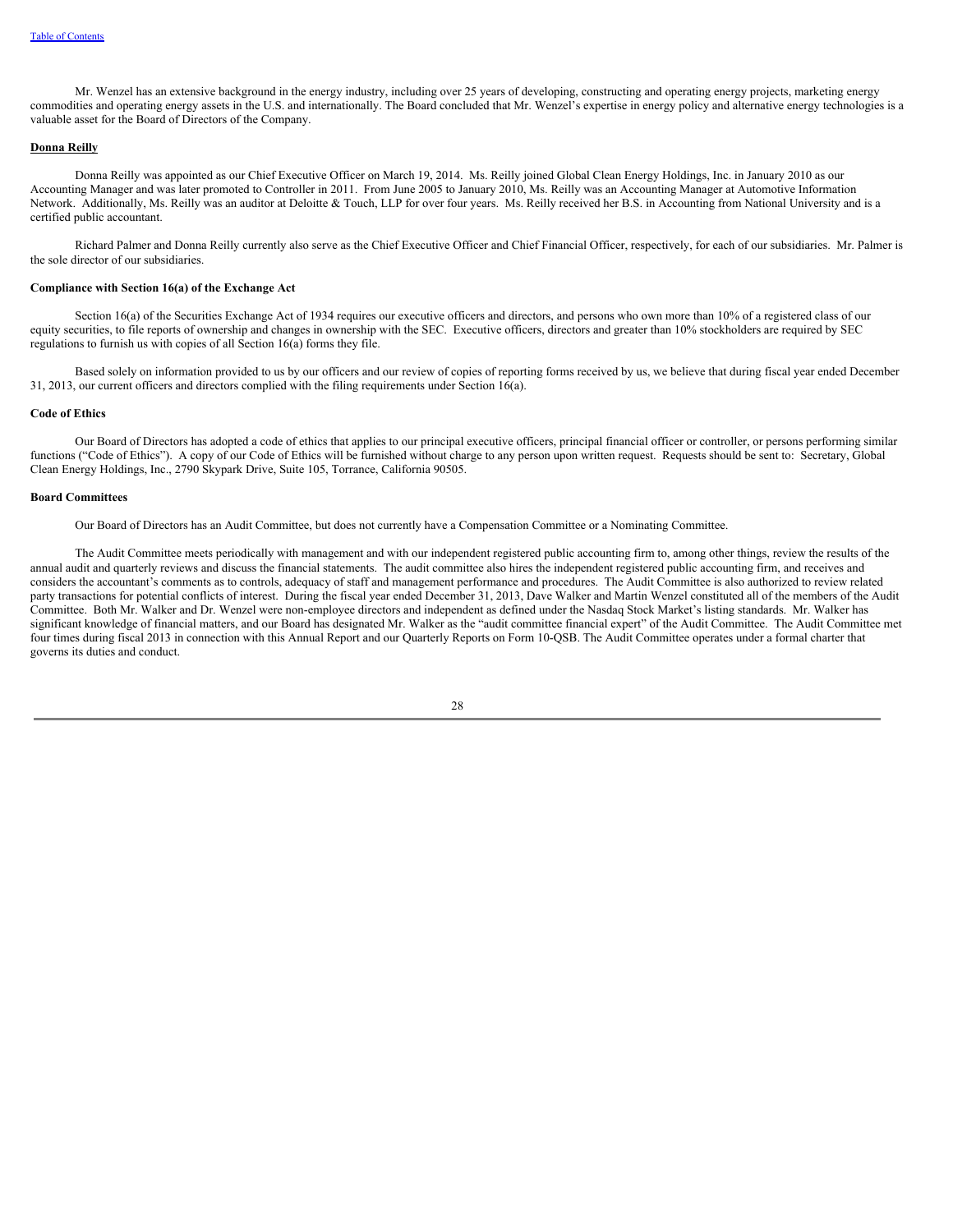## **ITEM 11. EXECUTIVE COMPENSATION.**

## <span id="page-32-0"></span>**Summary Compensation Table.**

The following table sets forth certain information concerning the annual and long-term compensation for services rendered to us in all capacities for the fiscal years ended December 31, 2013 and 2012 of all persons who served as our principal executive officer during the fiscal year ended December 31, 2013 and for any other executive officer who earned annual compensation during the fiscal year ended December 31, 2013 greater than \$100,000. Since no other executive officer earned more than \$100,000 in 2013, our Chief Executive Officer (who during part of 2013 also served as our Acting Chief Financial Officer) is the sole "Named Executive Officer" of this company. Donna Reilly, currently our Chief Financial Officer, was appointed on March 19, 2014 and, accordingly, was not an executive officer in 2013.

#### **Summary Compensation Table**

| Name and                                    | <b>Fiscal Year</b><br>Ended | <b>Salary Paid or</b><br>Accrued | <b>Bonus Paid or</b><br>Accrued | <b>Stock Awards Option Awards</b> | All Other<br>Compensation | <b>Total</b> |
|---------------------------------------------|-----------------------------|----------------------------------|---------------------------------|-----------------------------------|---------------------------|--------------|
| <b>Principal Position</b><br>Richard Palmer | 12/31<br>2013               | 250,000                          |                                 |                                   | (S)                       | 250,000      |
|                                             | 2012                        | 250,000                          |                                 |                                   |                           | 250,000      |

### **Stock Option Grant**

The following table sets forth information as of December 31, 2013, concerning unexercised options, unvested stock and equity incentive plan awards for our sole Named Executive Officer.

## **OUTSTANDING EQUITY AWARDS AT YEAR ENDED DECEMBER 31, 2013**

|                            | <b>Stock Awards</b> |                   |                        |                          |               |                              |                |                                     |
|----------------------------|---------------------|-------------------|------------------------|--------------------------|---------------|------------------------------|----------------|-------------------------------------|
|                            |                     |                   |                        |                          |               |                              |                | Equity                              |
|                            |                     |                   |                        |                          |               |                              | Equity         | Incentive                           |
|                            |                     |                   |                        |                          |               |                              | Incentive      | Plan                                |
|                            |                     |                   |                        |                          |               |                              | Plan           | Awards:                             |
|                            |                     |                   |                        |                          |               |                              | <b>Awards:</b> | Market                              |
|                            |                     | <b>Equity</b>     |                        |                          |               |                              |                | <b>Number or Payout</b>             |
|                            |                     | Incentive         |                        |                          |               |                              | of             | Value of                            |
|                            |                     | Plan              |                        |                          |               |                              |                | <b>Market</b> Unearned Unearned     |
|                            |                     | Awards:           |                        |                          | <b>Number</b> | Value of                     | Shares,        | Shares,                             |
|                            |                     | Number of         |                        |                          |               | of Shares Shares or Units or |                | Units or                            |
| Number of                  | Number of           | <b>Securities</b> |                        |                          | or Units      | <b>Units of</b>              | Other          | Other                               |
| <b>Securities</b>          | <b>Securities</b>   | Underlying        |                        |                          | of Stock      | <b>Stock</b>                 | <b>Rights</b>  | <b>Rights</b>                       |
| Underlying                 | Underlying          | Unexercised       |                        |                          | That          | That                         | That           | That                                |
| Unexercised                | Unexercised         | Unearned          | <b>Option Exercise</b> | Option                   |               |                              |                | Have Not Have Not Have Not Have Not |
| <b>Options</b>             | <b>Options</b>      | <b>Options</b>    | Price                  | <b>Expiration Vested</b> |               | <b>Vested</b>                | Vested         | <b>Vested</b>                       |
| $(\#)$ Exercisable<br>Name | (#) Unexercisable   | $^{(#)}$          | <b>(S)</b>             | Date                     | $^{(#)}$      | <b>(\$)</b>                  | $^{(#)}$       | $(S)$                               |
|                            |                     |                   |                        |                          |               |                              |                |                                     |
| <b>Richard Palmer</b>      | 6,000,000           |                   |                        | 3/16/2020<br>0.02        |               |                              |                |                                     |
|                            | 6,000,000           |                   |                        | 3/16/2020<br>0.02        |               |                              |                |                                     |
| 3,250,000                  |                     |                   |                        | 12/31/2012<br>0.01       |               |                              |                |                                     |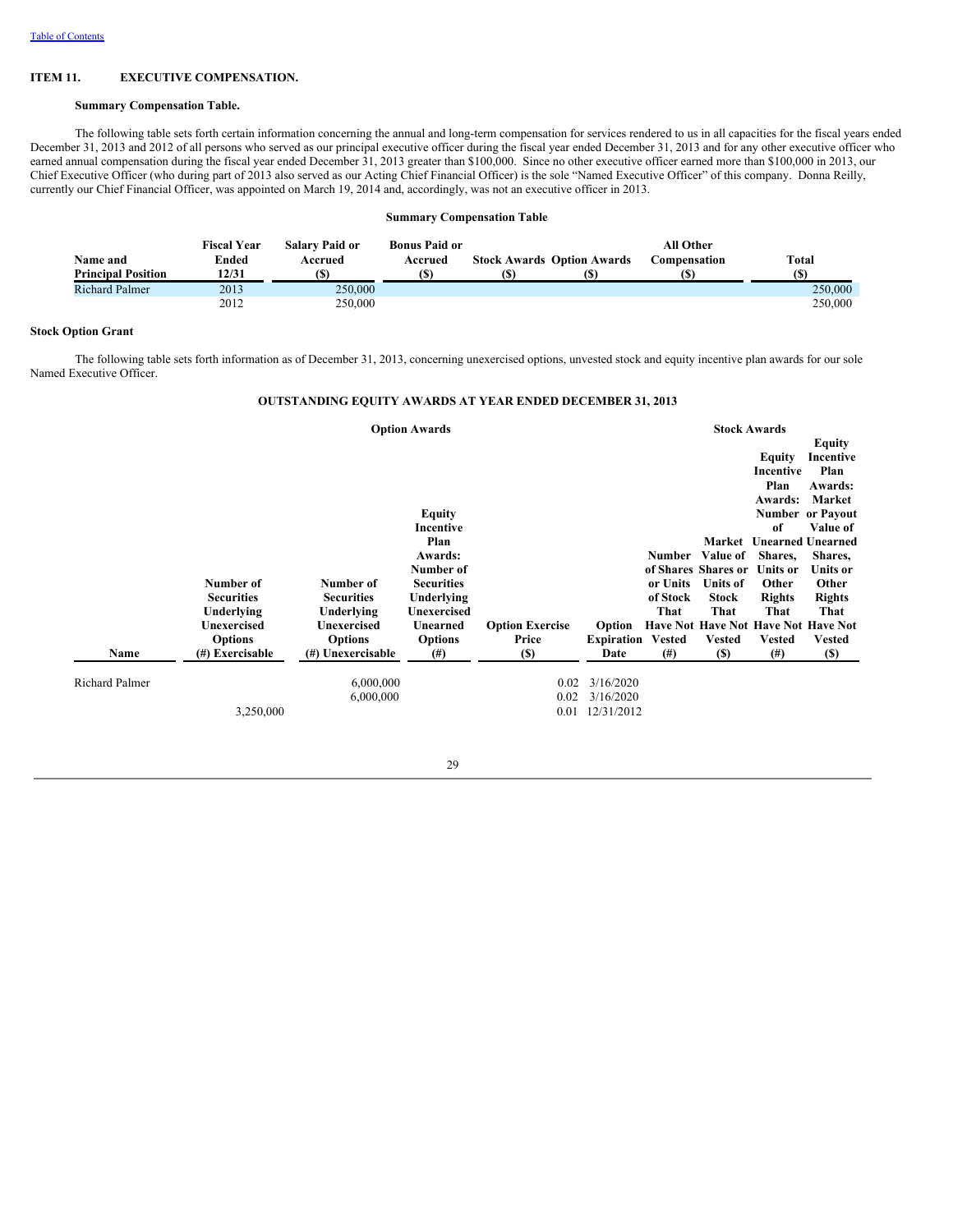#### **Director Compensation.**

Pursuant to our Board of Directors' the Compensation Policy, non-employee directors are entitled to receive the following benefits, among others, in consideration for their services as directors of the Company:

- Monthly cash payments of \$2,000;
- · Annual grants of non-qualified stock options to purchase up to 500,000 shares of the Company's common stock;
- Participation in the Company's stock option plans; and
- Reimbursement of certain expenses incurred in connection with attendance of meetings of the Board and Board Committee.

The following table sets forth information concerning the compensation paid to each of our non-employee directors during fiscal 2013 for their services rendered as directors. The compensation of Richard Palmer, who currently serves as a director and as our President and Chief Executive Officer (and who served as our Acting Chief Financial Officer during 2013), is described above in the Summary Compensation Table.

## **DIRECTOR COMPENSATION FOR FISCAL YEAR 2013**

| Name                  | <b>Fees Earned</b><br>or Paid in<br>Cash | <b>Stock</b><br>Awards | <b>Option Awards</b> $^{(1)}$<br>(2) | <b>Non-Equity</b><br><b>Incentive Plan</b><br>Compensation | Nonqualified<br><b>Deferred</b><br>Compensation<br>Earnings | All Other<br>Compensation | <b>Total</b>             |
|-----------------------|------------------------------------------|------------------------|--------------------------------------|------------------------------------------------------------|-------------------------------------------------------------|---------------------------|--------------------------|
|                       |                                          |                        |                                      |                                                            |                                                             |                           |                          |
| David R. Walker       | 24,000                                   |                        | 42,500                               |                                                            |                                                             |                           | 66,500                   |
| <b>Richard Palmer</b> | $\overline{\phantom{a}}$                 |                        | -                                    |                                                            |                                                             |                           | $\overline{\phantom{0}}$ |
| <b>Martin Wenzel</b>  | 24,000                                   |                        | 10,000                               |                                                            |                                                             |                           | 34,000                   |
| Total                 | 48,000                                   |                        | 52,500                               |                                                            |                                                             |                           | 100.500                  |

(1) This column represents the aggregate grant date fair value of option awards computed in accordance with FASB ASC Topic 718, excluding the effect of estimated forfeitures related to service-based vesting conditions. For additional information on the valuation assumptions with respect to the option grants, refer to Note 8 of our financial statements in this Annual Report. These amounts do not correspond to the actual value that will be recognized by the named directors from these awards. (2) Pursuant to the company's director compensation, each non-employee director is entitled to an annual grant of options to acquire 500,000 shares. Each director received

options to acquire 500,000 shares of the company's common stock at an exercise price of \$0.01 per share, effective July 1, 2013.

### **Employment Agreements**

Richard Palmer. On September 7, 2007, we entered into an employment agreement (the "Employment Agreement") with Richard Palmer, our President and Chief Executive Officer. Mr. Palmer currently also served as our Acting Chief Financial Officer from June 1, 2013 until March 19, 2014. Under the Employment Agreement, we granted Mr. Palmer an incentive option to purchase up to 12,000,000 shares of our common stock at an exercise price of \$0.03 (the trading price on the date the agreement was signed), subject to our achievement of certain market capitalization goals. On April 22, 2009, our Board of Directors approved accelerating the vesting of all 12,000,000 unvested shares under the option, which have expired as of December 31, 2013.

In addition, Mr. Palmer's compensation package includes a base salary of \$250,000, and a bonus payment contingent on Mr. Palmer's satisfaction of certain performance criteria, which will not exceed 100% of Mr. Palmer's base salary. In the event that (i) we terminate Mr. Palmer's employment for reasons other than "cause" (as defined in the Employment Agreement to include material breaches by him of the agreement, fraud, misappropriation of funds or embezzlement), or if (ii) Mr. Palmer resigns because we breached the Employment Agreement, we will be obligated to pay Mr. Palmer an amount equal to one (1) times his then-current annual base salary plus fifty percent (50%) of the target bonus in effect on the date of his termination. However, if Mr. Palmer's employment is terminated for death or disability, or if Mr. Palmer resigns or is terminated for "cause," he will not be entitled to receive any severance payments or other post-employment benefits. The original term of the Employment Agreement commenced September 1, 2007, and was scheduled to expire on September 30, 2010.

On March 16, 2010, the Company and Richard Palmer entered into an amendment (the "Amendment") to the Employment Agreement. Pursuant to the Amendment, the Company extended the term of Mr. Palmer's employment for an additional two years, i.e., through September 30, 2013. The term of the Employment Agreement automatically renews for successive one-year periods unless otherwise terminated. In connection with the Amendment, the Company and Mr. Palmer entered into an option agreement ("Option Agreement"). Pursuant to the Option Agreement, the Company granted Mr. Palmer a new option to acquire up to 12,000,000 shares of the Company's common stock at an exercise price of \$0.02, subject to the Company's achievement of certain market capitalization goals. The new option expires after ten (10) years.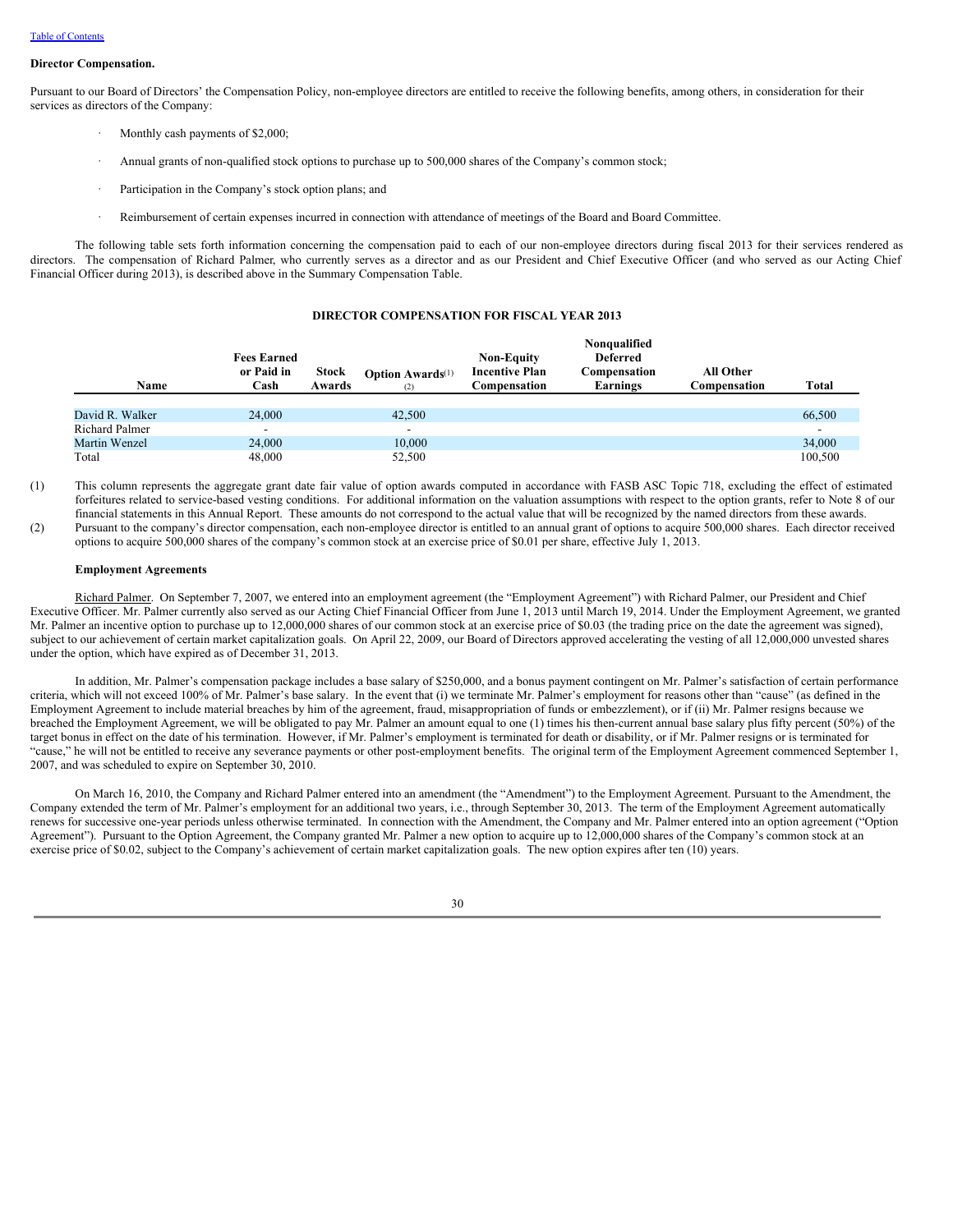## <span id="page-34-0"></span>**ITEM 12. SECURITY OWNERSHIP OF CERTAIN BENEFICIAL OWNERS AND MANAGEMENT AND RELATED STOCKHOLDER MATTERS.**

The following table sets forth certain information regarding beneficial ownership of our common stock as of November 3, 2014 by (a) each person known by us to own beneficially 5% or more of each class of our outstanding voting shares (i.e. our common stock and our Series B Preferred Stock), (b) each of our named executive officers listed in the Summary Compensation Table and each of our directors and (c) all executive officers and directors of this company as a group. As of November 3, 2014, there were 339,187,545, shares of our common stock issued and outstanding. As of the same date, there were 13,000 shares of our Series B Preferred Stock issued and outstanding, which shares of preferred stock were convertible into an aggregate of 11,818,181 shares of common stock. Unless otherwise noted, we believe that all persons named in the table have sole voting and investment power with respect to all the shares beneficially owned by them.

| Name and Address of Beneficial Owner(1)                                   | <b>Shares Beneficially Owned (2)</b> | Percent<br>of Class of Common Stock |
|---------------------------------------------------------------------------|--------------------------------------|-------------------------------------|
|                                                                           |                                      |                                     |
| <b>Preferred Stock:</b>                                                   |                                      |                                     |
| Corporativo LODEMO S.A DE CV                                              | 9,090,908(3)                         | 2.68%                               |
| Calle 18, #201-B x 23 y 25,                                               |                                      |                                     |
| Colonias Garcia Gineres, C.P. 97070                                       |                                      |                                     |
| Merida, Yucatan, Mexico                                                   |                                      |                                     |
| Greenrock Capital Holdings LLC                                            | 2,727,273(4)                         | $.80\%$                             |
| 10531 Timberwood Circle, Suite D                                          |                                      |                                     |
| Louisville, Kentucky 40223                                                |                                      |                                     |
| <b>Common Stock:</b>                                                      |                                      |                                     |
| Targeted Growth, Inc.                                                     | 40,000,000                           | 11.79%                              |
| 2815 Eastlake Ave E, Suite 300                                            |                                      |                                     |
| Seattle WA 98102                                                          |                                      |                                     |
|                                                                           |                                      |                                     |
| Roll Energy Investments LLC                                               | 33,044,500(5)                        | 11.22%                              |
| 11444 West Olympic Boulevard, 10th Floor<br>Los Angeles, California 90064 |                                      |                                     |
|                                                                           |                                      |                                     |
| Michael Zilkha                                                            | 42,755,690(6)                        | 12.61%                              |
| 1001 McKinney, Suite 1900                                                 |                                      |                                     |
| Houston TX 77002                                                          |                                      |                                     |
| <b>Directors/Named Executive Officers:</b>                                |                                      |                                     |
| <b>Richard Palmer</b>                                                     | 75,280,240(7)                        | 22.19%                              |
| David R. Walker                                                           | 5,153,539 (8)                        | *                                   |
| <b>Martin Wenzel</b>                                                      | 2,000,000(9)                         | $\ast$                              |
| Donna Reilly                                                              |                                      | *                                   |
| All Named Executive Officers and Directors as a group (4 persons)         | 83,433,779 (10)                      | 24.60%                              |
|                                                                           |                                      |                                     |

\* Less than 1%

(1) Unless otherwise indicated, the business address of each person listed is c/o Global Clean Energy Holdings, Inc., 2790 Skypark Drive, Torrance, California, 90505. (2) For purposes of this table, shares of common stock are considered beneficially owned if the person directly or indirectly has the sole or shared power to vote or direct the voting of the securities or the sole or shared power to dispose of or direct the disposition of the securities. Shares of common stock are also considered beneficially owned if a person has the right to acquire beneficial ownership of the shares upon exercise or conversion of a security within 60 days of November 3, 2014.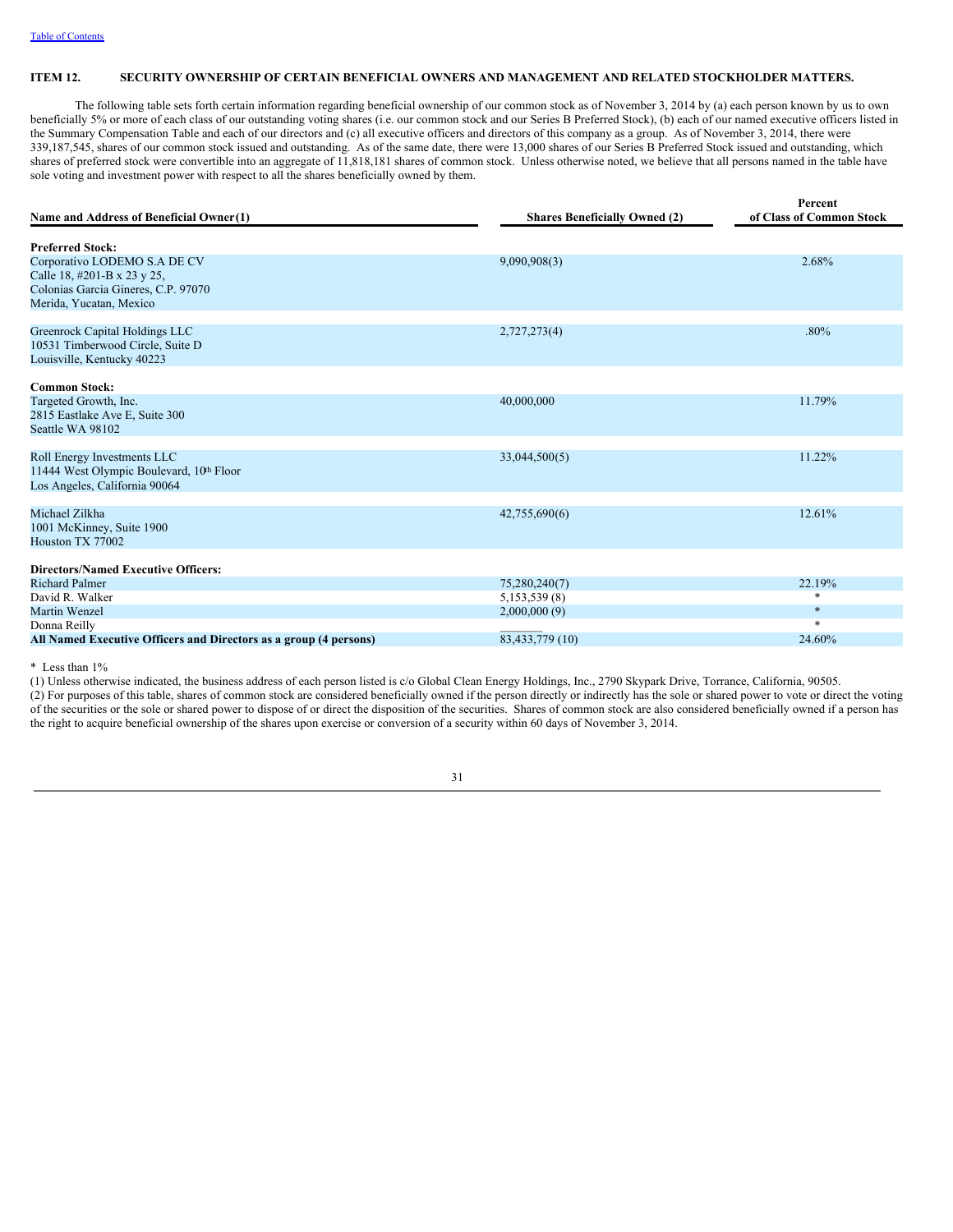(3) Consists of 9,090,908 shares of common stock that may be acquired upon the conversion of shares of Series B Preferred Stock. Corporativo LODEMO owns 10,000 shares of our Series B Preferred Stock, which represents approximately 76.92% of the issued and outstanding shares of that class of securities.

(4) Consists of 2,727,273 shares of common stock that may be acquired upon the conversion of shares of Series B Preferred Stock. Greenrock owns 3,000 shares of our Series B Preferred Stock, which represents approximately 23.08% of the issued and outstanding shares of that class of securities.

(5) Includes (i) 945,000 shares that may be acquired upon exercise of currently exercisable warrants, and (ii) 9,450,000 shares issuable upon conversion of an outstanding convertible promissory note. The common shares, warrants and convertible note disclosed herein are directly owned by Roll Energy Investments LLC ("Roll LLC"). However, Stewart Resnick is the sole manager of Roll LLC and, as a result of his control over Roll LLC, he is deemed to beneficially own the securities held by Roll LLC. (6) Includes (i) 945,000 shares that may be acquired upon exercise of currently exercisable warrants, and (ii) 9,450,000 shares issuable upon conversion of an outstanding convertible promissory note.

(7) Consists of 60,030,240 outstanding shares and 15,250,000 shares that may be acquired upon the exercise of currently exercisable options. Mr. Palmer also has options to acquire 12,000,000 shares of common stock that are not currently exercisable and will not become exercisable unless certain conditions are met.

(8) Includes 4,750,000 shares that may be acquired upon the exercise of options.

(9) Consists of 2,000,000 shares that may be acquired upon the exercise of options.

(10) Includes 22,000,000 shares that may be acquired upon the exercise of options.

### <span id="page-35-0"></span>**ITEM 13. CERTAIN RELATIONSHIPS AND RELATED TRANSACTIONS, AND DIRECTOR INDEPENDENCE.**

#### **Certain Relationships and Related Transactions**

Roll Energy Investments LLC ("Roll LLC") and Michael Zilkha each presently owns more than 10% of our common stock. Stewart Resnick is the sole manager of Roll LLC and, as a result of his control over Roll LLC, he is deemed to beneficially own the securities held by Roll LLC.

Our principal asset and our three operating Jatropha farms are owned in a joint venture in which both Mr. Resnick and Mr. Zilkha were principals during 2013. As noted elsewhere in this report, we currently own 50% of the issued and outstanding common membership units of GCE Mexico, with the remaining 50% currently held by four other investors (the "Common Members"). Additionally, Mr. Zilkha (the "Preferred Member") currently owns all of the preferred membership units of GCE Mexico. Until December 2013, Mr. Resnick was affiliated with one of the Common Members and one of the Preferred Members, and Mr. Zilkha was affiliated with four of the Common Members and the other Preferred Member. In December 2013, Mr. Zilkha acquired all of Mr. Resnick's interests in GCE Mexico. The Preferred Member is entitled to a preferential 12% per annum cumulative compounded return on their investment in GCE Mexico.

As of November 3, 2014, the Preferred Members have contributed a total of \$22,112,000 to GCE Mexico. The Preferred Members also directly funded the purchase by GCE Mexico of the land in the State of Yucatan in Mexico on which the GCE Mexico three farms are located. The purchase of land for the three farms was funded by mortgage loans, which cumulatively had an initial principal balance of \$5,110,189. The mortgages bear interest at the rate of 12% per annum, and interest is payable on a quarterly basis to the extent the borrower has sufficient cash flow. The three mortgages, including any unpaid interest, become due in April 2018, February 2020, June 2021 and October 2021.

### **Director Independence**

Our common stock is traded on the OTC Bulletin Board and OTCQB Market. Neither the OTC Bulletin Board electronic trading platform nor the OTCQB Market maintains any standards regarding the "independence" of the directors on our company's Board of Directors, and we are not otherwise subject to the requirements of any national securities exchange or an inter-dealer quotation system with respect to the need to have a majority of our directors be independent.

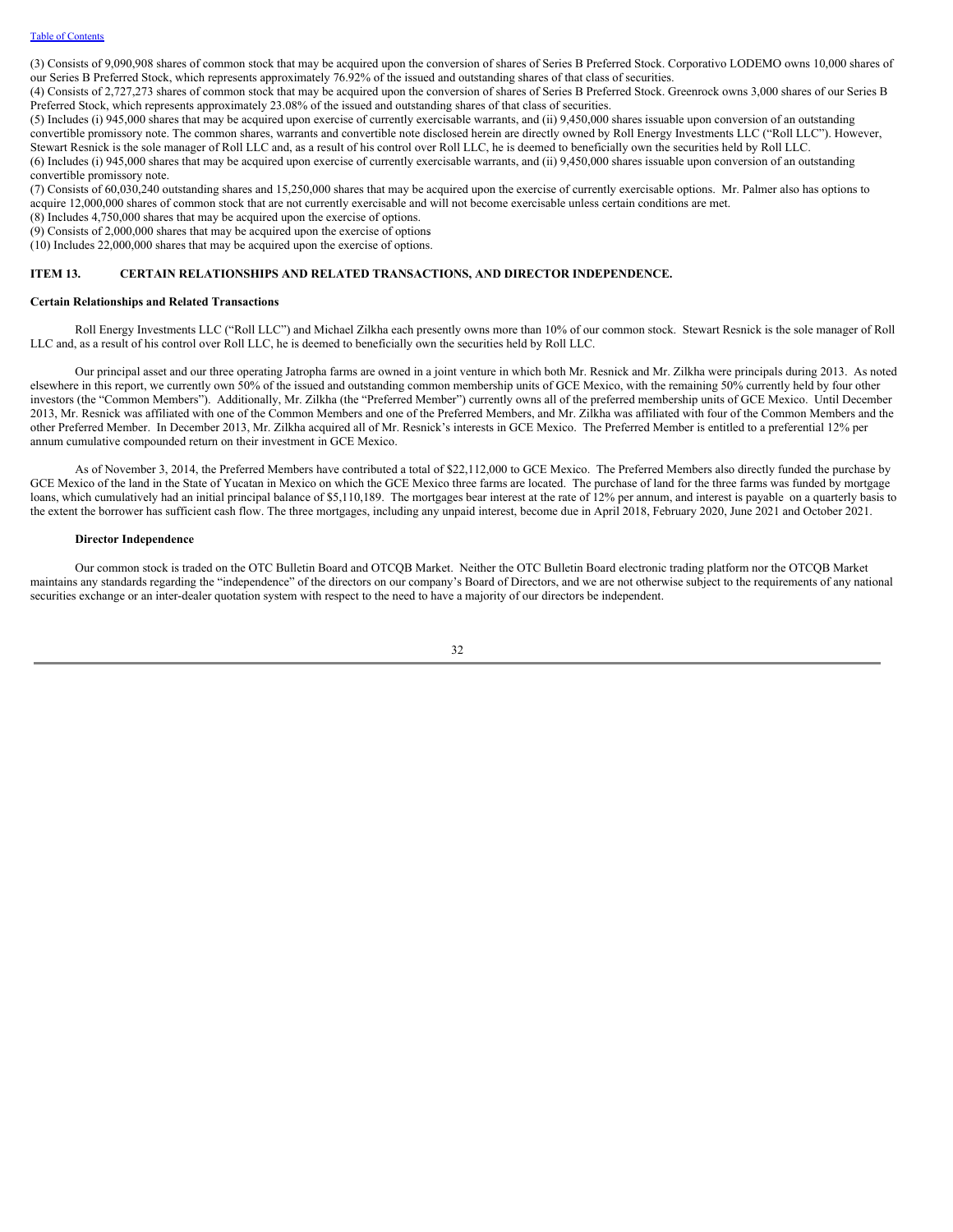In the absence of such requirements, we have elected to use the definition for "director independence" under the Nasdaq Stock Market's listing standards, which defines an "independent director" as "a person other than an officer or employee of us or its subsidiaries or any other individual having a relationship, which in the opinion of our Board of Directors, would interfere with the exercise of independent judgment in carrying out the responsibilities of a director." The definition further provides that, among others, employment of a director by us (or any parent or subsidiary of ours) at any time during the past three years is considered a bar to independence regardless of the determination of our Board of Directors.

Our Board of Directors has determined that Mr. Walker and Mr. Wenzel are independent directors as defined in the Nasdaq rules relating to director independence. Each of Mr. Walker and Mr. Wenzel are non-employee directors.

# **ITEM 14. PRINCIPAL ACCOUNTING FEES AND SERVICES.**

On April 15, 2014 Anton & Chia resigned as our independent registered public accounting firm and on September 16, 2014, the audit committee appointed Hartley Moore Accountancy Corporation ("Hartley Moore") as our independent registered public accounting firm for the year ended December 31, 2013. Hartley Moore has audited our financial statements for the year ended December 31, 2013.

The following is a summary of the fees billed, or expected to be billed, to the Company by Hartley Moore, Hansen, Barnett & Maxwell and Anton & Chia for professional services rendered for the years ended December 31, 2013 and 2012. These fees are for work performed related to the years indicated and, in some instances, we have estimated the fees for services rendered but not yet billed.

| 2013                      |    | <b>Audit Fees</b> | <b>Audit Related Fees</b> |                           |       | <b>Tax Fees</b> |        | <b>Total Fees</b> |                   |  |  |
|---------------------------|----|-------------------|---------------------------|---------------------------|-------|-----------------|--------|-------------------|-------------------|--|--|
| Hansen, Barnett & Maxwell |    | 62,329            | S.                        |                           | $-$ S |                 |        | -S                | 62,329            |  |  |
| Anton & Chia              | Φ  | 10,000            |                           | $\sim$                    |       |                 | $\sim$ |                   | 10.000            |  |  |
| <b>Hartley Moore</b>      | \$ | 36,750            | S                         | 800                       |       |                 | $\sim$ |                   | 37,550            |  |  |
|                           |    |                   |                           |                           |       |                 |        |                   |                   |  |  |
|                           |    |                   |                           |                           |       |                 |        |                   |                   |  |  |
| 2012                      |    | Audit Fees        |                           | <b>Audit Related Fees</b> |       | <b>Tax Fees</b> |        |                   | <b>Total Fees</b> |  |  |
|                           |    |                   |                           |                           |       |                 |        |                   |                   |  |  |
| Hansen, Barnett & Maxwell |    | 76.772            |                           | $\overline{\phantom{a}}$  |       |                 | 7.100  |                   | 83,872            |  |  |

#### **Audit Fees:**

Consists of fees billed for professional services rendered for the audit of the Company's annual financial statements and the review of the interim financial statements included in the Company's Quarterly Reports (together, the "Financial Statements" ) and for services normally provided in connection with statutory and regulatory filings or engagements.

#### **Audit-Related Fees:**

Consists of fees billed for assurance and related services reasonably related to the performance of the annual audit or review of the Financial Statements (defined above).

#### **Tax Fees:**

Consists of fees billed for tax compliance, tax advice and tax planning.

#### **All Other Fees:**

Consists of fees billed for other products and services not described above.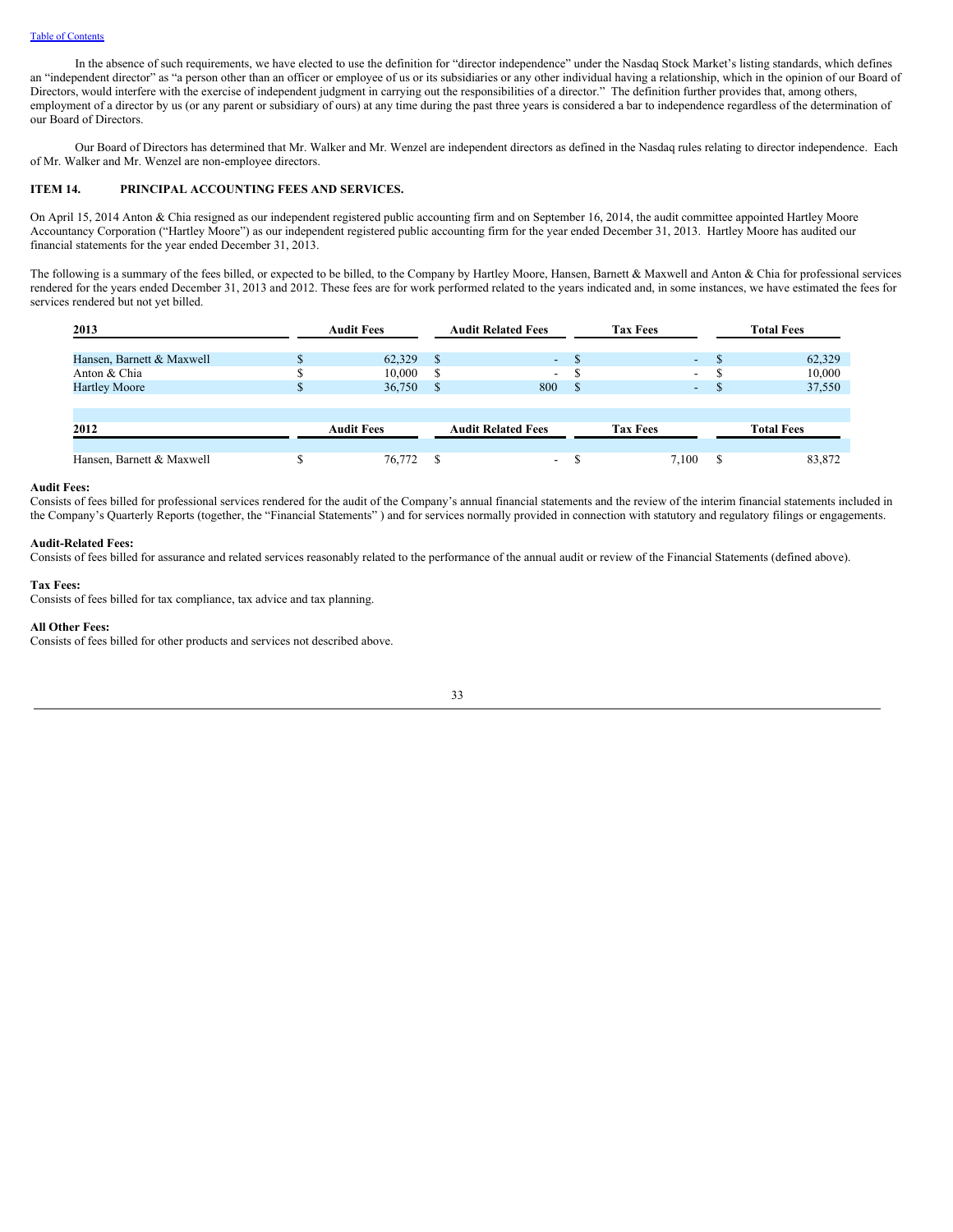#### **Audit Committee Pre-Approval Policies and Procedures**

Consistent with SEC policies, the Audit Committee charter provides that the Audit Committee shall pre-approve all audit engagement fees and terms and pre-approve any other significant compensation to be paid to the independent registered public accounting firm. No other significant compensation services were performed for us by Hartley Moore Accountancy Corporation or Hansen, Barnett & Maxwell. P.C. during 2013 and 2012.

#### **PART IV**

## **ITEM 15. EXHIBITS AND FINANCIAL STATEMENT SCHEDULES.**

Our financial statements and related notes thereto are listed and included in this Annual Report beginning on page F-1. The following documents are furnished as exhibits to this Form 10-K. Exhibits marked with an asterisk are filed herewith. The remainder of the exhibits previously have been filed with the Commission and are incorporated herein by reference.

| <b>Number</b> | <b>Exhibit</b>                                                                                                                                                                                                                                                                                                                                                  |
|---------------|-----------------------------------------------------------------------------------------------------------------------------------------------------------------------------------------------------------------------------------------------------------------------------------------------------------------------------------------------------------------|
| 3.1           | Amended and Restated Articles of Incorporation of the Company (filed as Exhibit 3.1 to the Company's Annual Report on Form 10-K for the fiscal<br>year ended December 31, 1994, and incorporated herein by reference).                                                                                                                                          |
| 3.2           | Amended Bylaws of the Company (filed as Exhibit 3.2 to the Company's Annual Report on Form 10-K for the fiscal year ended December 31,<br>1994, and incorporated herein by reference).                                                                                                                                                                          |
| 4.1           | Certificate of Designations of Preferences and Rights of Series A Convertible Preferred Stock of Medical Discoveries, Inc. (filed as Exhibit 4.1 to<br>Registration Statement No. 333-121635 filed on Form SB-2 on December 23, 2004, and incorporated herein by reference).                                                                                    |
| 4.4           | Amendment to Certificate of Designations of Preferences and Rights of Series A Convertible Preferred Stock of Medical Discoveries, Inc. (filed as<br>Exhibit 4.2 to Registration Statement No. 333-121635 filed on Form SB-2 on December 23, 2004, and incorporated herein by reference).                                                                       |
| 4.5           | Certificate Of Designation of Preferences and Rights Series B Convertible Preferred Stock of Medical Discoveries, Inc. (filed as Exhibit 4.1 to the<br>Company's Current Report on Form 8-K filed November 13, 2007, and incorporated herein by reference)                                                                                                      |
| 10.1          | 2002 Stock Incentive Plan adopted by the Board of Directors as of July 11, 2002 (filed as Exhibit 10.5 to the Company's Quarterly Report on Form<br>10-OSB for the quarter ended June 30, 2002, and incorporated herein by reference).                                                                                                                          |
| 10.2          | Employment Agreement dated September 7, 2007 between Medical Discoveries, Inc. and Richard Palmer (filed as Exhibit 10.3 to the Company's<br>Current Report on Form 8-K filed September 17, 2007, and incorporated herein by reference)                                                                                                                         |
| 10.3          | Stock Purchase Agreement, dated October 30, 2008, between the Global Clean Energy Holdings, Inc. and the four stockholders of Technology<br>Alternatives Limited, a Belizean Company formed under the Laws of Belize (filed as Exhibit 10.1 to the Company's Quarterly Report on Form 10-<br>QSB filed November 14, 2008, and incorporated herein by reference) |
| 10.4          | Limited Liability Company Agreement of GCE Mexico I, LLC, a Delaware Limited Liability Company, dated April 23, 2008 (filed on December<br>31, 2009, as Exhibit 10.17 to the Company's Annual Report on Form 10-K/A for the fiscal year ended December 31, 2008, and incorporated herein<br>by reference)                                                       |
| 10.5          | Sale and Asset Purchase Agreement, dated November 16, 2009, between Global Clean Energy Holdings, Inc., MDI Oncology, Inc., and Curadis<br>Gmbh (filed as an Exhibit 10.1 to the Company's Quarterly Report on Form 10-Q filed on November 20, 2009, and incorporated herein by<br>reference)                                                                   |

34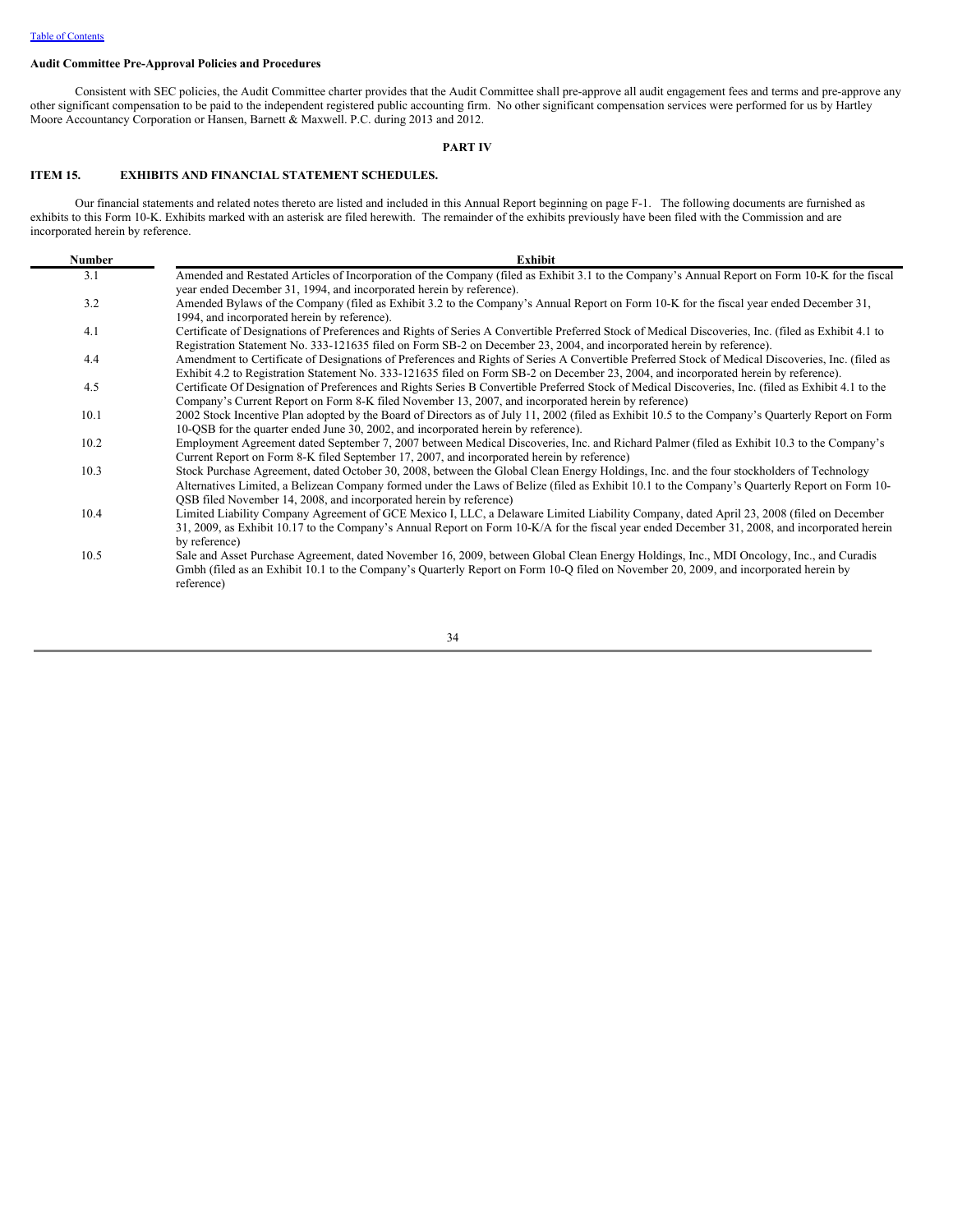| <b>Number</b>        | <b>Exhibit</b>                                                                                                                                                                                                                                                                                               |
|----------------------|--------------------------------------------------------------------------------------------------------------------------------------------------------------------------------------------------------------------------------------------------------------------------------------------------------------|
| 10.6                 | Amendment to Employment Agreement, dated March 16, 2010, between Global Clean Energy Holdings, Inc. and Richard Palmer (filed as Exhibit<br>10.20 to the Company's Annual Report on Form 10-K filed on March 31, 2010, and incorporated herein by reference)                                                 |
| 10.7                 | Stock Option Agreement, dated March 16, 2010, between Global Clean Energy Holdings, Inc. and Richard Palmer (filed as Exhibit 10.21 to the<br>Company's Annual Report on Form 10-K filed on March 31, 2010, and incorporated herein by reference)                                                            |
| 10.8                 | Stock Purchase Agreement, dated as of March 2009, among Global Clean Energy Holdings, Inc., and Technology Alternatives Limited and its<br>stockholders listed therein (filed as Exhibit 10.1 to the Company's Quarterly Report on Form 10-Q filed on May 20, 2009, and incorporated herein<br>by reference) |
| 10.9                 | Office Lease, dated as of February 2, 2014, between Global Clean Energy Holdings, Inc. and Skypark Atrium, LLC*                                                                                                                                                                                              |
| 10.10                | Asset Purchase Agreement, dated March 12, 2013, between Targeted Growth, Inc. and Global Clean Energy Holdings, Inc.*                                                                                                                                                                                        |
| 10.11                | Secured Promissory Note, dated March 13, 2013, issued by Global Clean Energy Holdings, Inc. to Targeted Growth, Inc.*                                                                                                                                                                                        |
| 10.12                | Security Agreement, dated March 13, 2013 between Targeted Growth, Inc. and Global Clean Energy Holdings Inc.*                                                                                                                                                                                                |
| 10.13                | LLC Interest Purchase Agreement, dated March 12, 2013, between Global Clean Energy Holdings, Inc., Targeted Growth, Inc.and Green Earth<br>Fuels, LLC                                                                                                                                                        |
| 10.14                | Collateral Transfer and Note Amendment, between Global Clean Energy Holdings, Inc. and Targeted Growth, Inc., as of September 30, 2014                                                                                                                                                                       |
| 14.1                 | Medical Discoveries, Inc. Code of Conduct (filed as Exhibit 14.1 to the Company's Annual Report on Form 10-K filed on April 15, 2009, and<br>incorporated herein by reference)                                                                                                                               |
| 23                   | Consent of Hartley Moore Accountancy Corporation *                                                                                                                                                                                                                                                           |
| 31.1                 | Certification of the Chief Executive Officer pursuant to Section 302 of the Sarbanes-Oxley Act of 2002.*                                                                                                                                                                                                     |
| 31.2                 | Certification of the Chief Financial Officer pursuant to Section 302 of the Sarbanes-Oxley Act of 2002.*                                                                                                                                                                                                     |
| 32.1                 | Certification of the Chief Executive Officer pursuant to Section 906 of the Sarbanes-Oxley Act of 2002.*                                                                                                                                                                                                     |
| 32.2                 | Certification of the Chief Financial Officer pursuant to Section 906 of the Sarbanes-Oxley Act of 2002.*                                                                                                                                                                                                     |
| 101.INS              | <b>XBRL</b> Instance Document                                                                                                                                                                                                                                                                                |
| 101.SCH              | XBRL Taxonomy Extension Schema                                                                                                                                                                                                                                                                               |
| 101.CAL              | XBRL Taxonomy Extension Calculation                                                                                                                                                                                                                                                                          |
| 101.DEF              | XBRL Taxonomy Extension Definition                                                                                                                                                                                                                                                                           |
| 101.LAB              | XBRL Taxonomy Extension Label                                                                                                                                                                                                                                                                                |
| 101.PRE              | XBRL Taxonomy Extension Presentation                                                                                                                                                                                                                                                                         |
| *<br>Filed herewith. |                                                                                                                                                                                                                                                                                                              |

35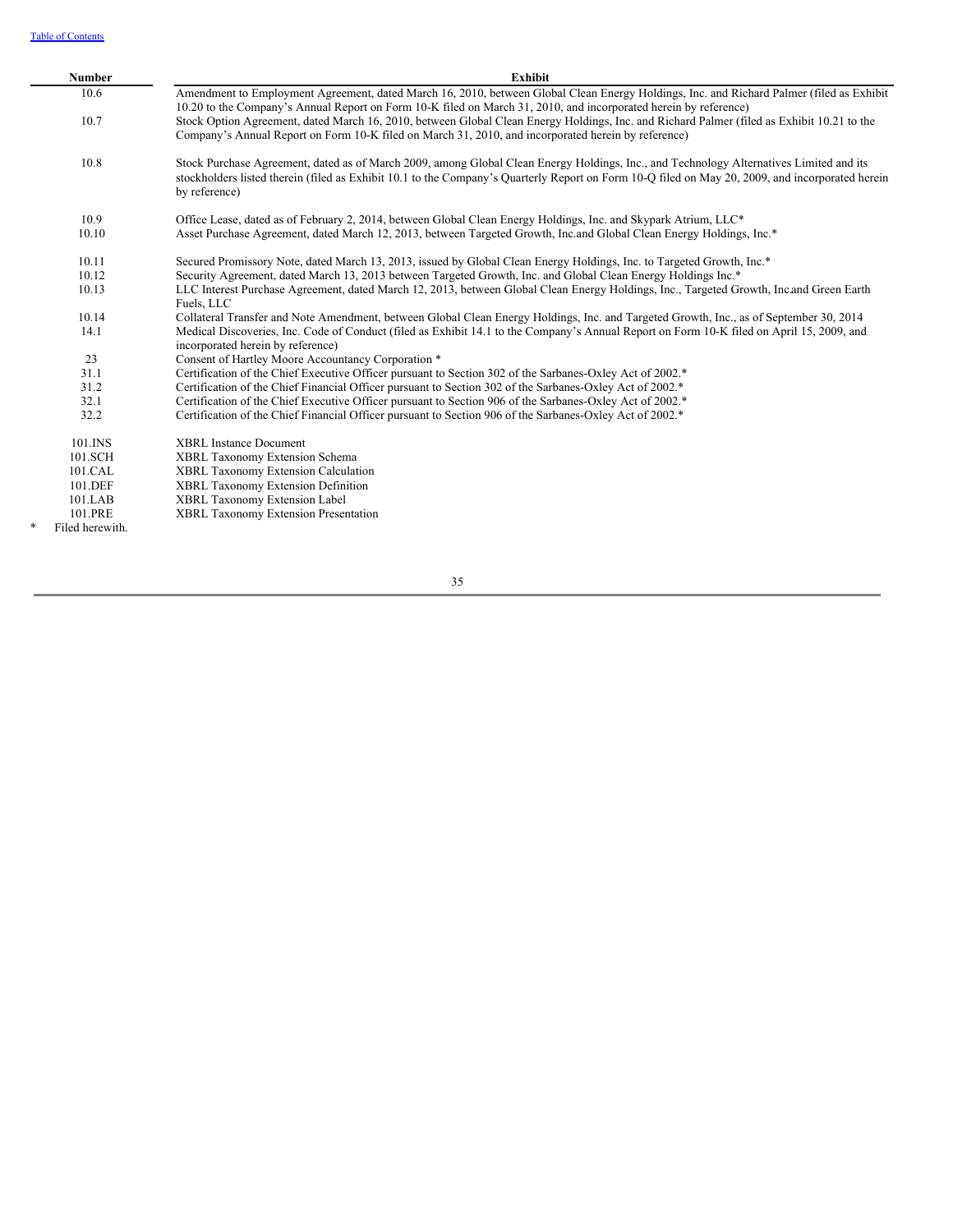# **SIGNATURES**

In accordance with Section 13 or 15(d) of the Securities Exchange Act of 1934, the registrant caused this report to be signed on its behalf by the undersigned, thereunto duly authorized.

GLOBAL CLEAN ENERGY HOLDINGS, INC.

November, 2014 By: /s/ RICHARD PALMER Richard Palmer President and Chief Executive Officer

In accordance with the Securities Exchange Act of 1934, this report has been signed below by the following persons on behalf of the registrant in the capacities and on the dates indicated.

| Signature                            | Title                                                                                             | Date             |
|--------------------------------------|---------------------------------------------------------------------------------------------------|------------------|
| /s/ RICHARD PALMER<br>Richard Palmer | Chief Executive Officer<br>(Principal Executive Officer) and Director                             | November 4, 2014 |
| /s/ DONNA REILLY<br>Donna Reilly     | Interim Chief Financial Officer<br>(Principal Financial Officer and Principal Accounting Officer) | November 4, 2014 |
| /s/ DAVID WALKER<br>David Walker     | Chairman, the Board of Directors                                                                  | November 4, 2014 |
| /s/ MARTIN WENZEL<br>Martin Wenzel   | Director                                                                                          | November 4, 2014 |

# 36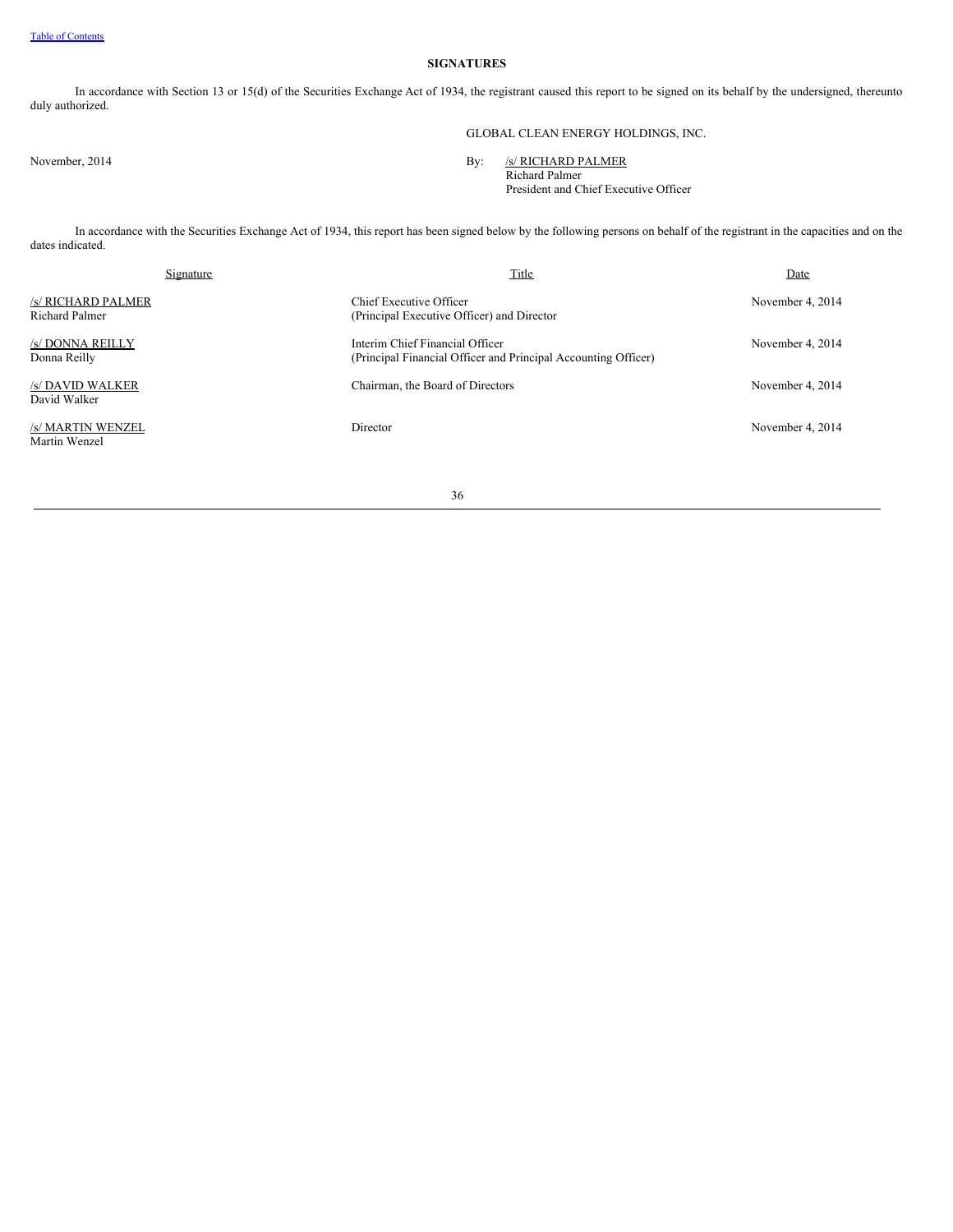# **Index to Financial Statements**

# **Financial Statements:**

# **Page**

| Reports of Independent Registered Public Accounting Firms                                      | $F-1$ |
|------------------------------------------------------------------------------------------------|-------|
| Consolidated Balance Sheets as of December 31, 2013 and 2012                                   | $F-3$ |
| Consolidated Statements of Operations for the years ended December 31, 2013 and 2012           | $F-4$ |
| Consolidated Statements of Comprehensive Income for the years ended December 31, 2013 and 2012 | $F-5$ |
| Consolidated Statements of Changes in Deficit for the years ended December 31, 2013 and 2012   | $F-6$ |
| Consolidated Statements of Cash Flows for the years ended December 31, 2013 and 2012           | $F-7$ |
| <b>Notes to Consolidated Financial Statements</b>                                              | $F-8$ |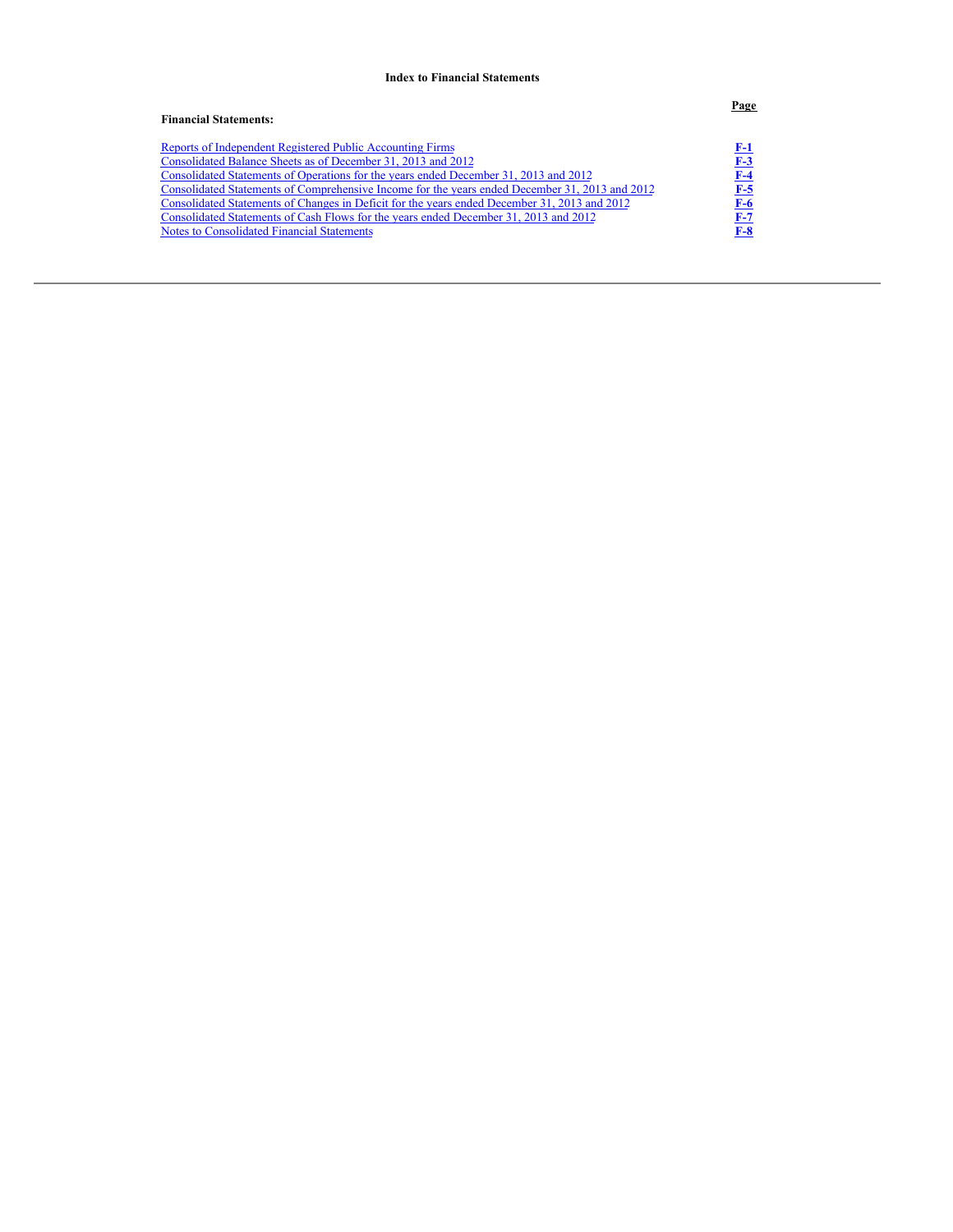

HANSEN, BARNETT & MAXWELL, P.C. **Certified Public Accountants** 

#### **REPORT OF INDEPENDENT REGISTERED PUBLIC ACCOUNTING FIRM**

To the Board of Directors and Shareholders Global Clean Energy Holdings, Inc. Torrance, CA

We have audited the accompanying consolidated balance sheet of Global Clean Energy Holdings, Inc. and subsidiaries as of December 31, 2012, and the related consolidated statements of operations, comprehensive income, changes in equity (deficit), and cash flows for the year then ended. These consolidated financial statements are the responsibility of the Company's management. Our responsibility is to express an opinion on these financial statements based on our audit.

We conducted our audit in accordance with the standards of the Public Company Accounting Oversight Board (United States). Those standards require that we plan and perform the audit to obtain reasonable assurance about whether the financial statements are free of material misstatement. The Company is not required to have, nor were we engaged to perform, an audit of its internal control over financial reporting. Our audit included consideration of internal control over financial reporting as a basis for designing audit procedures that are appropriate in the circumstances, but not for the purpose of expressing an opinion on the effectiveness of the Company's internal control over financial reporting. Accordingly, we express no such opinion. An audit also includes examining, on a test basis, evidence supporting the amounts and disclosures in the financial statements, assessing the accounting principles used and significant estimates made by management, as well as evaluating the overall financial statement presentation. We believe that our audit provides a reasonable basis for our opinion.

In our opinion, the consolidated financial statements referred to above present fairly, in all material respects, the financial position of Global Clean Energy Holdings, Inc. and subsidiaries as of December 31, 2012, and the results of their operations and their cash flows for the year then ended, in conformity with U.S. generally accepted accounting principles.

The accompanying consolidated financial statements have been prepared assuming that the Company will continue as a going concern. The Company has incurred significant losses from current operations, used a substantial amount of cash to maintain its operations and has a large working capital deficit. As discussed in Note 2 to the financial statements, these factors raise substantial doubt about the Company's ability to continue as a going concern. Management's plans concerning these matters are also described in Note 2. The financial statements do not include any adjustments that might result from the outcome of these uncertainties.

## **HANSEN, BARNETT & MAXWELL, P.C.**

Salt Lake City, Utah March 27, 2013

 $\mathbb Z$  an independent member of **BAKER TILLY INTERNATIONAL** 

Registered with the Public Company **Accounting Oversight Board** 

5 Triad Center, Suite 750, Salt Lake City, Utah 84180-1128 TEL 801-532-2200 FAX 801-532-7944 www.hbmcpas.com

# ADDING VALUE | NOT COMPLEXITY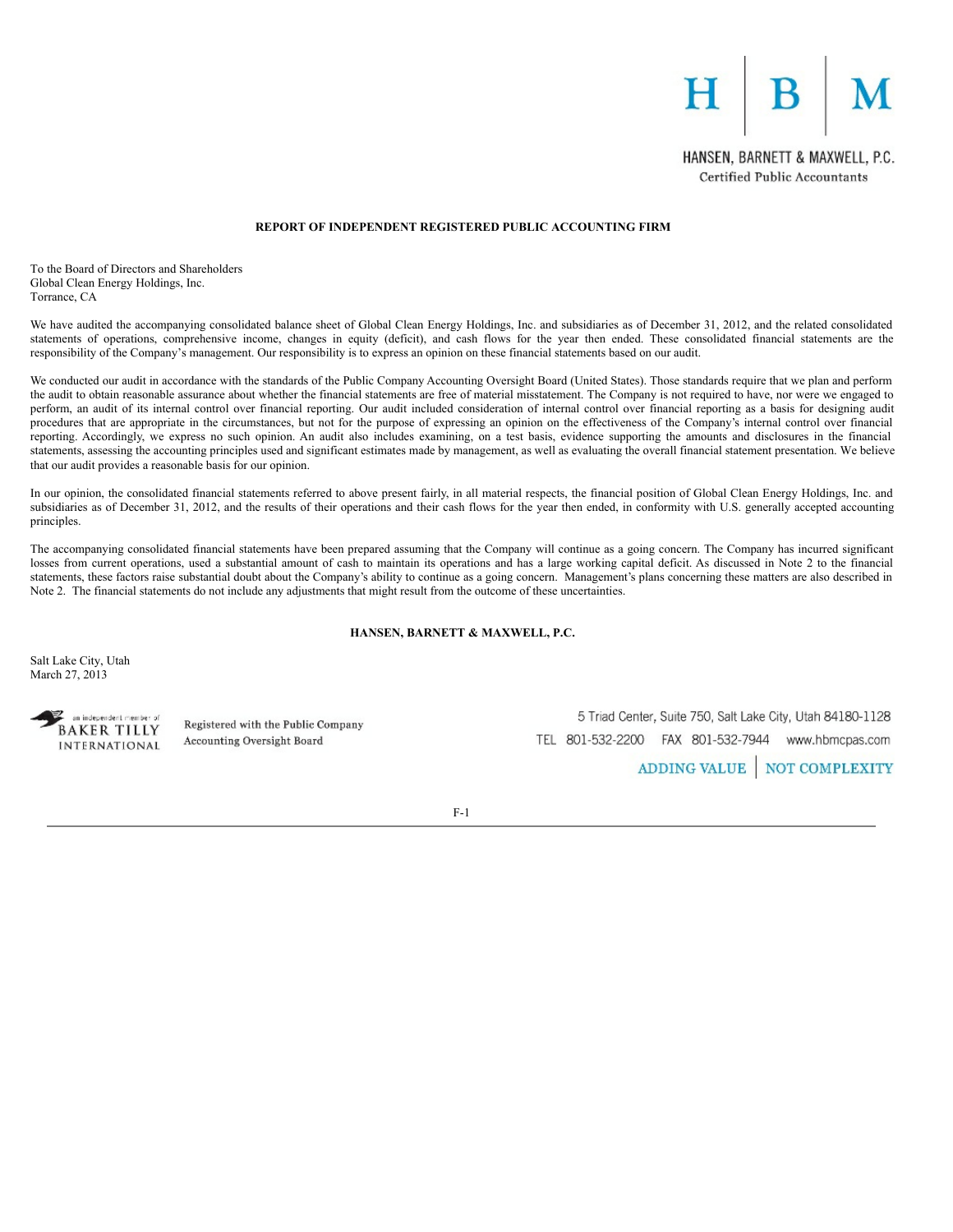Board of Directors and Stockholders Global Clean Energy Holdings, Inc.

We have audited the accompanying consolidated balance sheet of Global Clean Energy Holdings, Inc. and subsidiaries as of December 31, 2013, and the related statements of operations, comprehensive income, changes in equity (deficit) and cash flows for the year then ended. These consolidated financial statements are the responsibility of the entity's management. Our responsibility is to express an opinion on these consolidated financial statements based on our audit.

We conducted our audit in accordance with the standards of the Public Company Accounting Oversight Board (United States). Those standards require that we plan and perform the audit to obtain reasonable assurance about whether the consolidated financial statements are free of material misstatement. An audit includes examining, on a test basis, evidence supporting the amounts and disclosures in the consolidated financial statements. An audit also includes assessing the accounting principles used and significant estimates made by management, as well as evaluating the overall consolidated financial statement presentation. We believe that our audit provides a reasonable basis for our opinion.

In our opinion, the consolidated financial statements referred to above present fairly, in all material respects, the financial position of Global Clean Energy Holdings, Inc. and subsidiaries as of December 31, 2013, and the results of its operations and its cash flows for the year then ended in conformity with accounting principles generally accepted in the United States of America.

The accompanying consolidated financial statements have been prepared assuming the Company will continue as a going concern. As discussed in Note 2 to the consolidated financial statements, the Company incurred net losses and used cash in operating activities for the years ended December 31, 2013 and 2012 and has an accumulated deficit of approximately \$28,300,000 and negative working capital at December 31, 2013. These factors raise substantial doubt about its ability to continue as a going concern. Management's plans in regard to these matters are also described in Note 2 to the consolidated financial statements. The consolidated financial statements do not include any adjustment that might result from the outcome of this uncertainty.

*/s/ Hartley Moore Accountancy Corporation* Hartley Moore Accountancy Corporation

Anaheim, California November 7, 2014

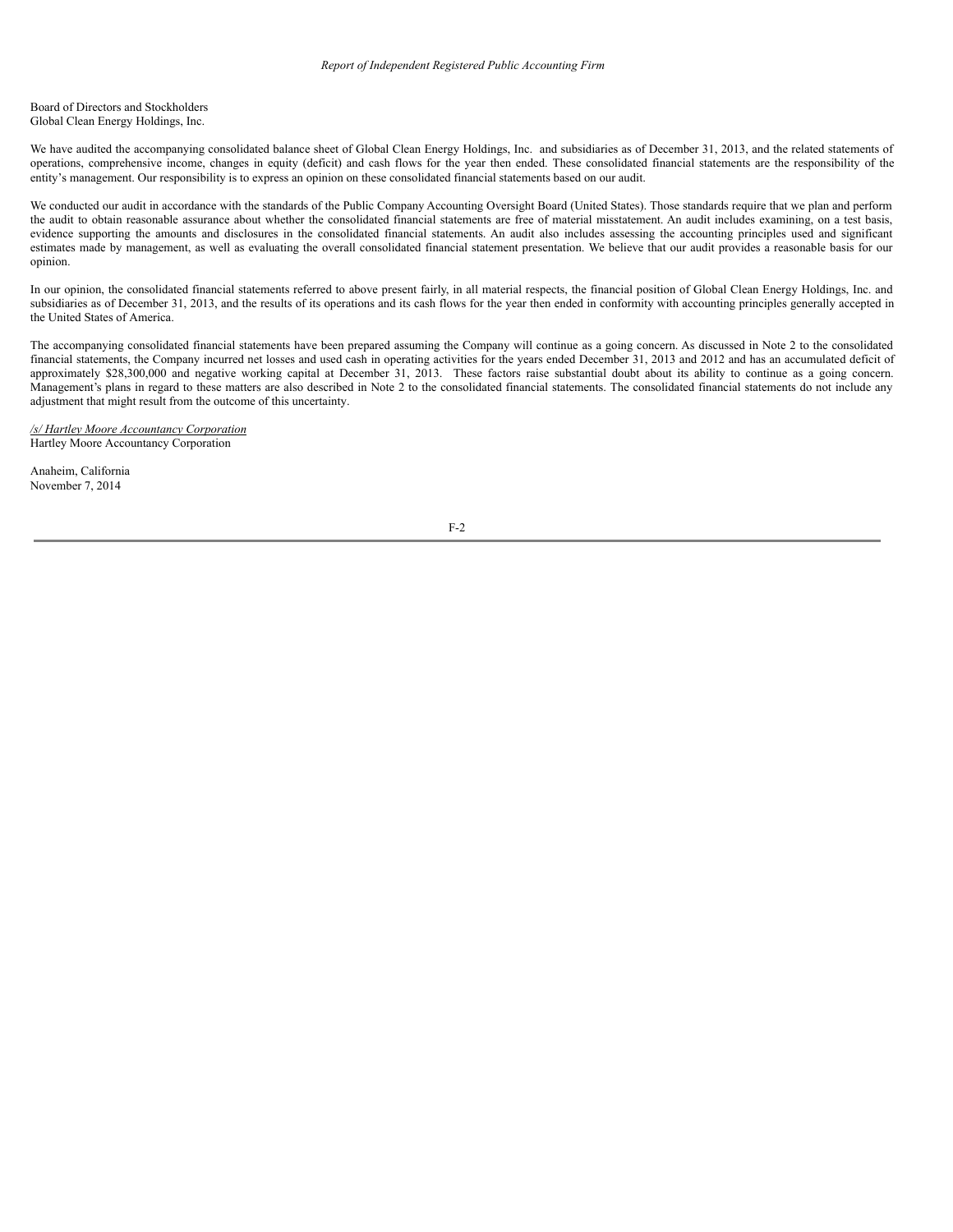#### <span id="page-43-0"></span>**GLOBAL CLEAN ENERGY HOLDINGS, INC. AND SUBSIDIARIES CONSOLIDATED BALANCE SHEETS**

|                                                                       | December 31,<br>2013 |                |               | December 31,<br>2012 |  |  |
|-----------------------------------------------------------------------|----------------------|----------------|---------------|----------------------|--|--|
| <b>ASSETS</b>                                                         |                      |                |               |                      |  |  |
| <b>CURRENT ASSETS</b>                                                 |                      |                |               |                      |  |  |
| Cash and cash equivalents                                             | \$                   | 216,531        | S             | 941,579              |  |  |
| Accounts receivable                                                   |                      | 38,559         |               | 2,100                |  |  |
| Inventory                                                             |                      | 37,296         |               | 1,564                |  |  |
| Other current assets                                                  |                      | 157,469        |               | 298,586              |  |  |
| <b>Total Current Assets</b>                                           |                      | 449,855        |               | 1,243,829            |  |  |
| PROPERTY AND EQUIPMENT, NET                                           |                      | 15,495,781     |               | 14,559,002           |  |  |
| <b>INVESTMENT HELD FOR SALE</b>                                       |                      |                |               | 288,536              |  |  |
| <b>DEFERRED GROWING COST</b>                                          |                      |                |               | 3,378,990            |  |  |
| <b>INTANGIBLE ASSETS, NET</b>                                         |                      | 3,972,950      |               |                      |  |  |
| <b>OTHER NONCURRENT ASSETS</b>                                        |                      | 7,021          |               | 11,372               |  |  |
| <b>TOTAL ASSETS</b>                                                   |                      | 19,925,607     |               | 19,481,729           |  |  |
|                                                                       |                      |                |               |                      |  |  |
| LIABILITIES AND STOCKHOLDERS' EQUITY (DEFICIT)                        |                      |                |               |                      |  |  |
| <b>CURRENT LIABILITIES</b>                                            |                      |                |               |                      |  |  |
| Accounts payable and accrued expenses                                 | $\mathbb{S}$         | 3,807,646      | <sup>\$</sup> | 1,135,594            |  |  |
| Accrued payroll and payroll taxes                                     |                      | 1,170,223      |               | 1,018,894            |  |  |
| Capital lease liability - current portion                             |                      | 818            |               | 42,829               |  |  |
| Notes payable - current portion                                       |                      | 1,376,000      |               | 60,800               |  |  |
| Convertible notes payable                                             |                      | 567,000        |               | 567,000              |  |  |
| <b>Total Current Liabilities</b>                                      |                      | 6,921,687      |               | 2,825,117            |  |  |
| <b>LONG-TERM LIABILITIES</b>                                          |                      |                |               |                      |  |  |
| Accrued interest payable                                              |                      | 3,154,826      |               | 2,121,787            |  |  |
| Accrued return on noncontrolling interest                             |                      | 7,442,730      |               | 4,963,582            |  |  |
| Notes payable - long term portion                                     |                      |                |               | 40,200               |  |  |
| Mortgage notes payable                                                |                      | 5,110,189      |               | 5,110,189            |  |  |
| <b>Total Long Term Liabilities</b>                                    |                      | 15,707,745     |               | 12,235,758           |  |  |
| STOCKHOLDERS' EQUITY (DEFICIT)                                        |                      |                |               |                      |  |  |
| Preferred stock - \$0.001 par value; 50,000,000 shares authorized     |                      |                |               |                      |  |  |
| Series B, convertible; 13,000 shares issued (aggregate liquidation    |                      |                |               |                      |  |  |
| preference of \$1,300,000)                                            |                      | 13             |               | 13                   |  |  |
| Common stock, \$0.001 par value; 500,000,000 shares authorized;       |                      |                |               |                      |  |  |
| 339,187,545 and 293,683,502 issued and outstanding                    |                      | 339,187        |               | 293,683              |  |  |
| Additional paid-in capital                                            |                      | 25,600,050     |               | 24,588,022           |  |  |
| Accumulated deficit                                                   |                      | (28, 338, 875) |               | (26, 599, 007)       |  |  |
| Accumulated other comprehensive loss                                  |                      | (63,020)       |               | (56, 121)            |  |  |
| <b>Total Global Clean Energy Holdings, Inc. Stockholders' Deficit</b> |                      | (2,462,645)    |               | (1,773,410)          |  |  |
| <b>Noncontrolling interests</b>                                       |                      | (241, 180)     |               | 6,194,264            |  |  |
| Total Stockholders' equity (deficit)                                  |                      | (2,703,825)    |               | 4,420,854            |  |  |
| TOTAL LIABILITIES AND STOCKHOLDERS' EQUITY                            | \$                   | 19,925,607     |               | 19,481,729           |  |  |

The accompanying notes are an integral part of these consolidated financial statements

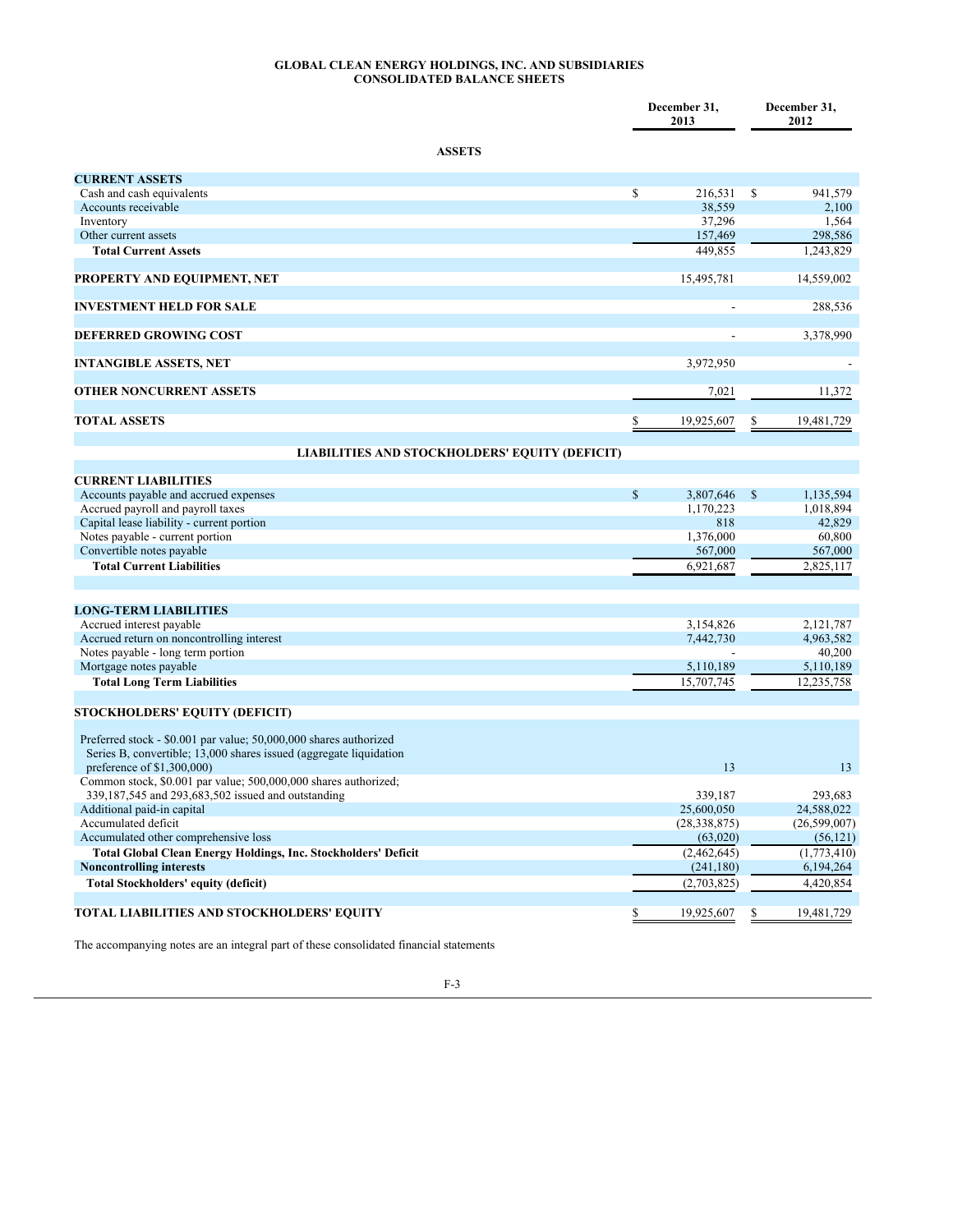## <span id="page-44-0"></span>**GLOBAL CLEAN ENERGY HOLDINGS, INC. AND SUBSIDIARIES CONSOLIDATED STATEMENTS OF OPERATIONS**

|                                                                                           |                   | <b>For the Years Ended</b> |
|-------------------------------------------------------------------------------------------|-------------------|----------------------------|
|                                                                                           | 2013              | December 31,<br>2012       |
|                                                                                           |                   |                            |
| Revenue                                                                                   | \$<br>281,248     | \$<br>367,811              |
| Subsidy Income                                                                            | 51,072            | 768,272                    |
| <b>Total Revenue</b>                                                                      | 332,320           | 1,136,083                  |
| <b>Operating Expenses</b>                                                                 |                   |                            |
| General and administrative                                                                | 2,573,719         | 2,069,309                  |
| Loss on sale of investment held for sale                                                  | 178,896           |                            |
| Write down of impaired long lived assets                                                  | 3,440,904         | 1,639,815                  |
| Plantation operating costs                                                                | 786,300           | 826,227                    |
| <b>Total Operating Expenses</b>                                                           | 6,979,819         | 4,535,351                  |
| Loss from Operations                                                                      | (6,647,499)       | (3,399,268)                |
| Other Income (Expenses)                                                                   |                   |                            |
| Other income                                                                              | 90                | 121                        |
| Interest expense                                                                          | (999, 524)        | (857, 439)                 |
| Gain on settlement of liabilities                                                         | 50,138            | 1,013,387                  |
| Foreign currency transaction gain (loss)                                                  | (1,612)           | (32,716)                   |
| Net Other Income (Expenses)                                                               | (950, 908)        | 123,353                    |
| <b>Net Loss</b>                                                                           | (7, 598, 407)     | (3,275,915)                |
| Less Net Loss Attributable to the Noncontrolling Interest                                 | (5,676,647)       | (3,339,202)                |
| Net Income (Loss) Attributable to Global Clean Energy Holdings, Inc.                      | \$<br>(1,921,760) | \$<br>63,287               |
| <b>Amounts attributable to Global Clean Energy</b><br>Holdings, Inc. common shareholders: |                   |                            |
| Net Income (Loss)                                                                         | \$<br>(1,921,760) | $\mathbb{S}$<br>63,287     |
| <b>Basic Income (Loss) per Common Share:</b>                                              |                   |                            |
| Net Basic Income (Loss) per Common Share                                                  | (0.0059)<br>\$    | 0.0002<br>\$               |
| <b>Basic Weighted-Average Common Shares Outstanding</b>                                   | 327,107,796       | 292,244,373                |
| Diluted Income (Loss) per Common Share:                                                   |                   |                            |
| Net Diluted Income (Loss) per Common Share                                                | (0.0059)<br>\$    | 0.0002<br>S                |
| <b>Diluted Weighted-Average Common Shares Outstanding</b>                                 | 327,107,796       | 318,962,355                |
|                                                                                           |                   |                            |

The accompanying notes are an integral part of these consolidated financial statements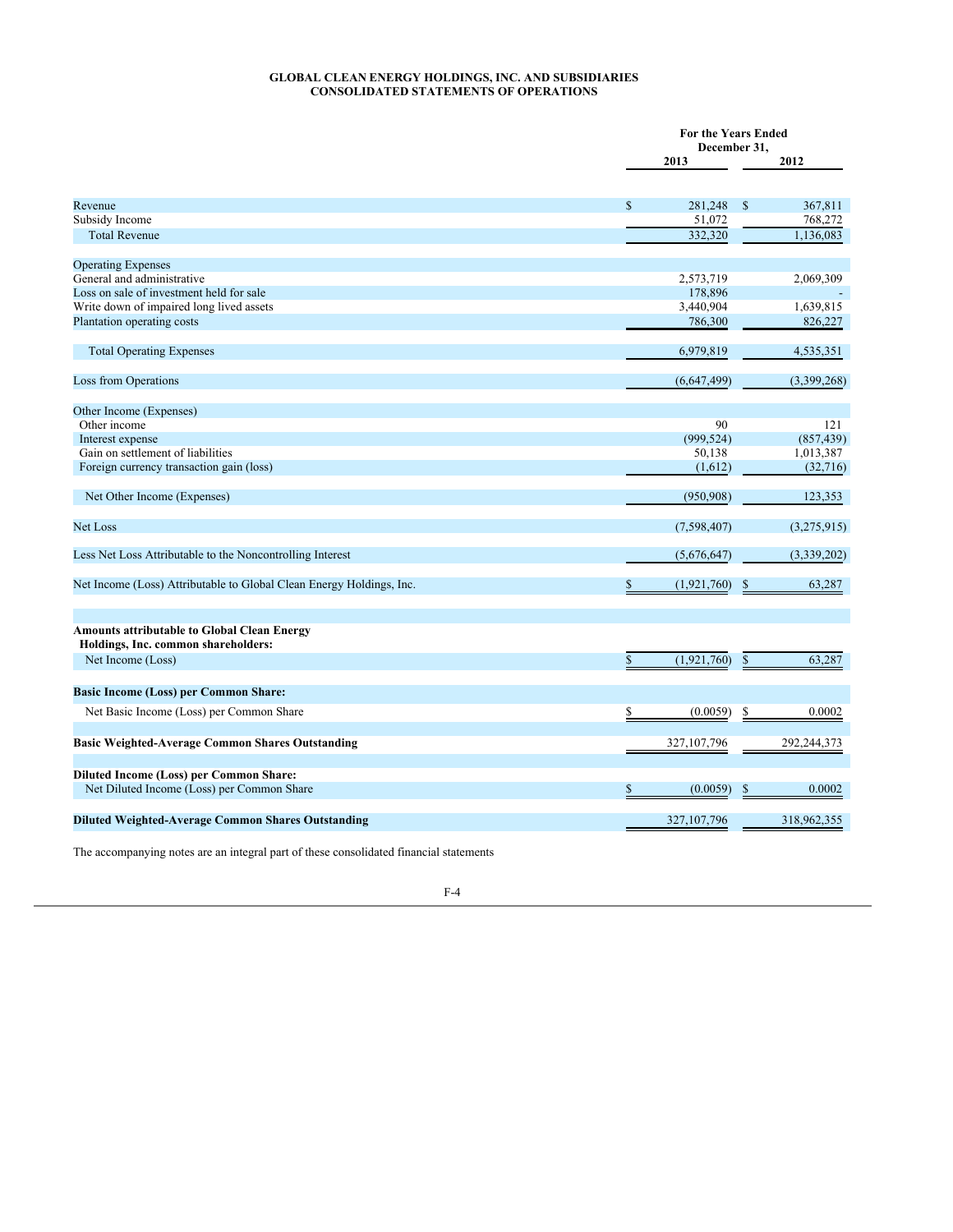#### <span id="page-45-0"></span>**GLOBAL CLEAN ENERGY HOLDINGS, INC. AND SUBSIDIARIES CONSOLIDATED STATEMENTS OF COMPREHENSIVE INCOME**

|                                                                               |    | <b>For the Years Ended</b><br>December 31, |  |             |  |
|-------------------------------------------------------------------------------|----|--------------------------------------------|--|-------------|--|
|                                                                               |    | 2013                                       |  | 2012        |  |
|                                                                               |    |                                            |  |             |  |
| <b>Net Loss</b>                                                               | S. | $(7,598,407)$ \$                           |  | (3,275,915) |  |
| Other comprehensive income (loss)- foreign currency<br>translation adjustment |    | 114,765                                    |  | 835,263     |  |
| Comprehensive Loss                                                            |    | (7,483,642)                                |  | (2,440,652) |  |
| Add net loss attributable to the noncontrolling interest                      |    | 5,676,647                                  |  | 3,339,202   |  |
| Add other comprehensive loss (income) attributable to noncontrolling interest |    | (121, 664)                                 |  | (869, 388)  |  |
| Comprehensive Loss Attributable to                                            |    |                                            |  |             |  |
| Global Clean Energy Holdings, Inc.                                            |    | (1,928,659)                                |  | 29,162      |  |

The accompanying notes are an integral part of these consolidated financial statements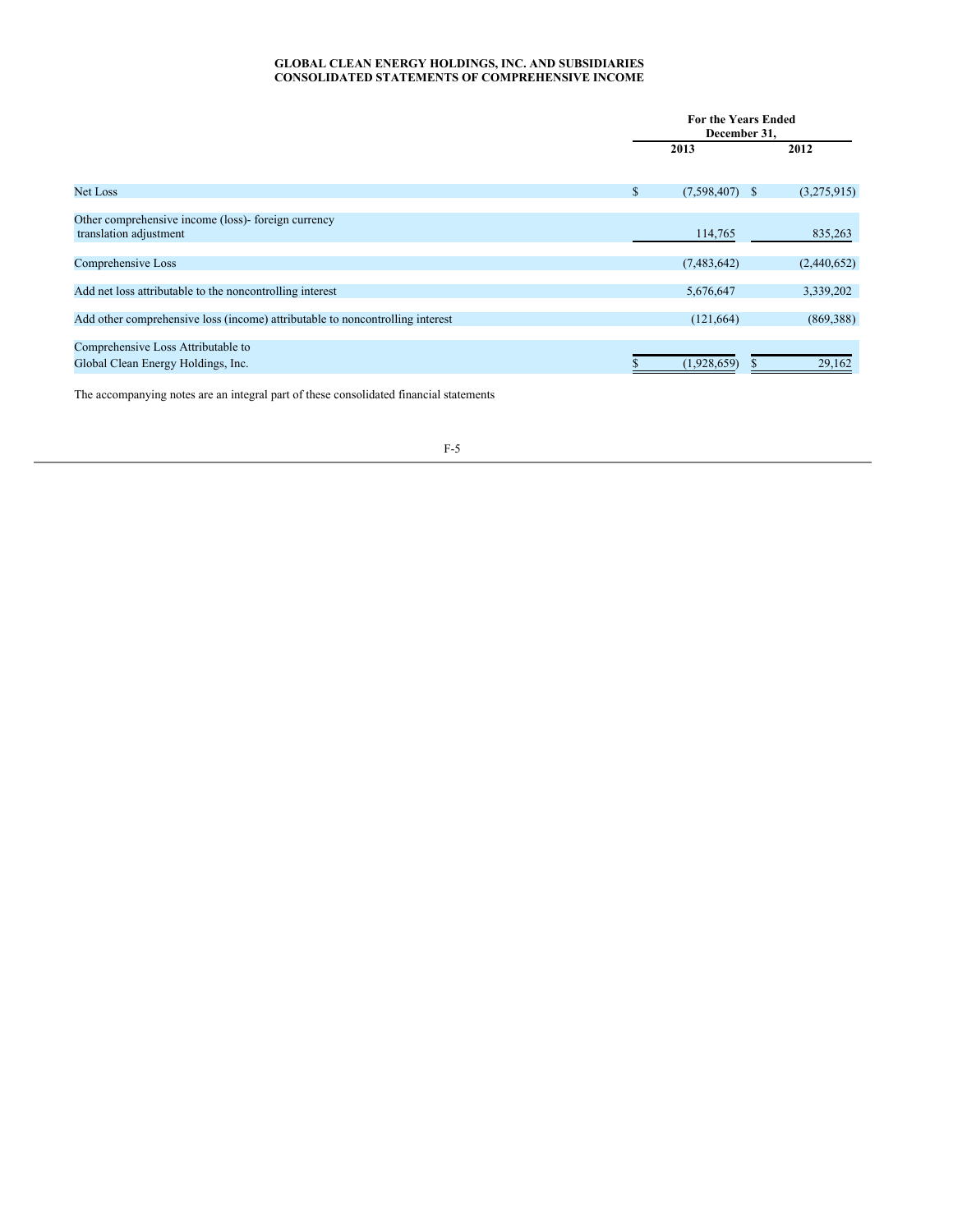#### <span id="page-46-0"></span>**GLOBAL CLEAN ENERGY HOLDINGS, INC. AND SUBSIDIARIES CONSOLIDATED STATEMENTS OF CHANGES IN EQUITY (DEFICIT) For the Years Ended December 31, 2012 and 2013**

|                                                                     | <b>Shares</b> | <b>Series B</b> | Amount         | <b>Common stock</b><br><b>Shares</b> |              | <b>Amount</b> | <b>Additional</b><br>Paid in<br>Capital | Accumulated<br>Deficit | Accumulated<br>Other<br>Comprehensive<br>Loss | Non-<br>controlling<br><b>Interests</b> |                           | <b>Total</b> |
|---------------------------------------------------------------------|---------------|-----------------|----------------|--------------------------------------|--------------|---------------|-----------------------------------------|------------------------|-----------------------------------------------|-----------------------------------------|---------------------------|--------------|
| <b>Balance</b> at<br>December 31,<br>2011                           | 13,000        | $\mathcal{S}$   | 13             | 285,062,812                          | $\mathbb{S}$ | 285,062       | \$24,260,628                            | (26,662,294)           | $\mathbb{S}$<br>(21,996)                      | \$<br>5,099,547                         | $\boldsymbol{\mathsf{S}}$ | 2,960,960    |
| Contributions                                                       |               |                 |                |                                      |              |               |                                         |                        |                                               |                                         |                           |              |
| from<br>noncontrolling<br>interests                                 |               |                 |                |                                      |              |               |                                         |                        |                                               | 5,620,435                               |                           | 5,620,435    |
| Issuance of<br>common stock<br>for cash                             |               |                 | $\overline{a}$ | 8,620,690                            |              | 8,621         | 241,379                                 |                        |                                               | $\overline{\phantom{a}}$                |                           | 250,000      |
| Exercise of<br>warrants                                             |               |                 |                |                                      |              |               |                                         |                        |                                               |                                         |                           |              |
| Exercise of<br>options                                              |               |                 |                |                                      |              |               |                                         |                        |                                               |                                         |                           |              |
| Issuance of<br>common stock<br>for services                         |               |                 |                |                                      |              |               |                                         |                        |                                               |                                         |                           |              |
| Share-based<br>compensation<br>from issuance of<br>options and      |               |                 |                |                                      |              |               |                                         |                        |                                               |                                         |                           |              |
| compensation-<br>based warrants                                     |               |                 |                |                                      |              |               | 86,015                                  |                        |                                               |                                         |                           | 86,015       |
| Accrual of<br>preferential<br>return for the<br>noncontrolling      |               |                 |                |                                      |              |               |                                         |                        |                                               |                                         |                           |              |
| interests<br>Foreign                                                |               |                 |                |                                      |              |               |                                         |                        |                                               | (2,055,904)                             |                           | (2,055,904)  |
| currency<br>translation gain<br>$(\text{loss})$<br>Net loss for the |               |                 |                |                                      |              |               |                                         |                        | (34, 125)                                     | 869,388                                 |                           | 835,263      |
| year ended<br>December 31,<br>2012                                  |               |                 |                |                                      |              |               |                                         | 63,287                 |                                               | (3,339,202)                             |                           | (3,275,915)  |
| Balance for the<br>year ended<br>December 31,                       |               |                 |                |                                      |              |               |                                         |                        |                                               |                                         |                           |              |
| 2012                                                                | 13,000        | S               | 13             | \$293,683,502                        |              | 293,683       | 24,588,022<br>\$                        | \$(26,599,007)         | S<br>(56, 121)                                | 6,194,264<br>S                          | S                         | 4,420,854    |
| Balance at<br>December 31,<br>2012<br>Contributions                 | 13,000        | $\mathbb S$     | 13             | 293,683,502                          | \$           | 293,683       | \$24,588,022                            | $(26,599,007)$ \$      | (56, 121)                                     | -S<br>6,194,264                         | \$                        | 4,420,854    |
| from<br>noncontrolling<br>interests                                 |               |                 |                |                                      |              |               |                                         |                        |                                               | 1,598,687                               |                           | 1,598,687    |
| Issuance of<br>common stock                                         |               |                 |                | 40,000,000                           |              | 40,000        | 760,000                                 |                        |                                               |                                         |                           | 800,000      |
| Exercise of<br>options<br>Exercise of                               |               |                 |                | 1,477,089                            |              | 1,477         | 13,294                                  |                        |                                               |                                         |                           | 14,771       |
| warrants<br>Issuance of<br>common stock                             |               |                 |                | 4,026,954                            |              | 4,027         | 36,243                                  |                        |                                               |                                         |                           | 40,270       |
| for services<br>Share-based<br>compensation                         |               |                 |                |                                      |              |               |                                         |                        |                                               |                                         |                           |              |
| from issuance of<br>options and<br>compensation-                    |               |                 |                |                                      |              |               |                                         |                        |                                               |                                         |                           |              |
| based warrants<br>Accrual of<br>preferential<br>return for the      |               |                 |                |                                      |              |               | 202,491                                 |                        |                                               |                                         |                           | 202,491      |
| noncontrolling<br>interests                                         |               |                 |                |                                      |              |               |                                         |                        |                                               | (2,479,148)                             |                           | (2,479,148)  |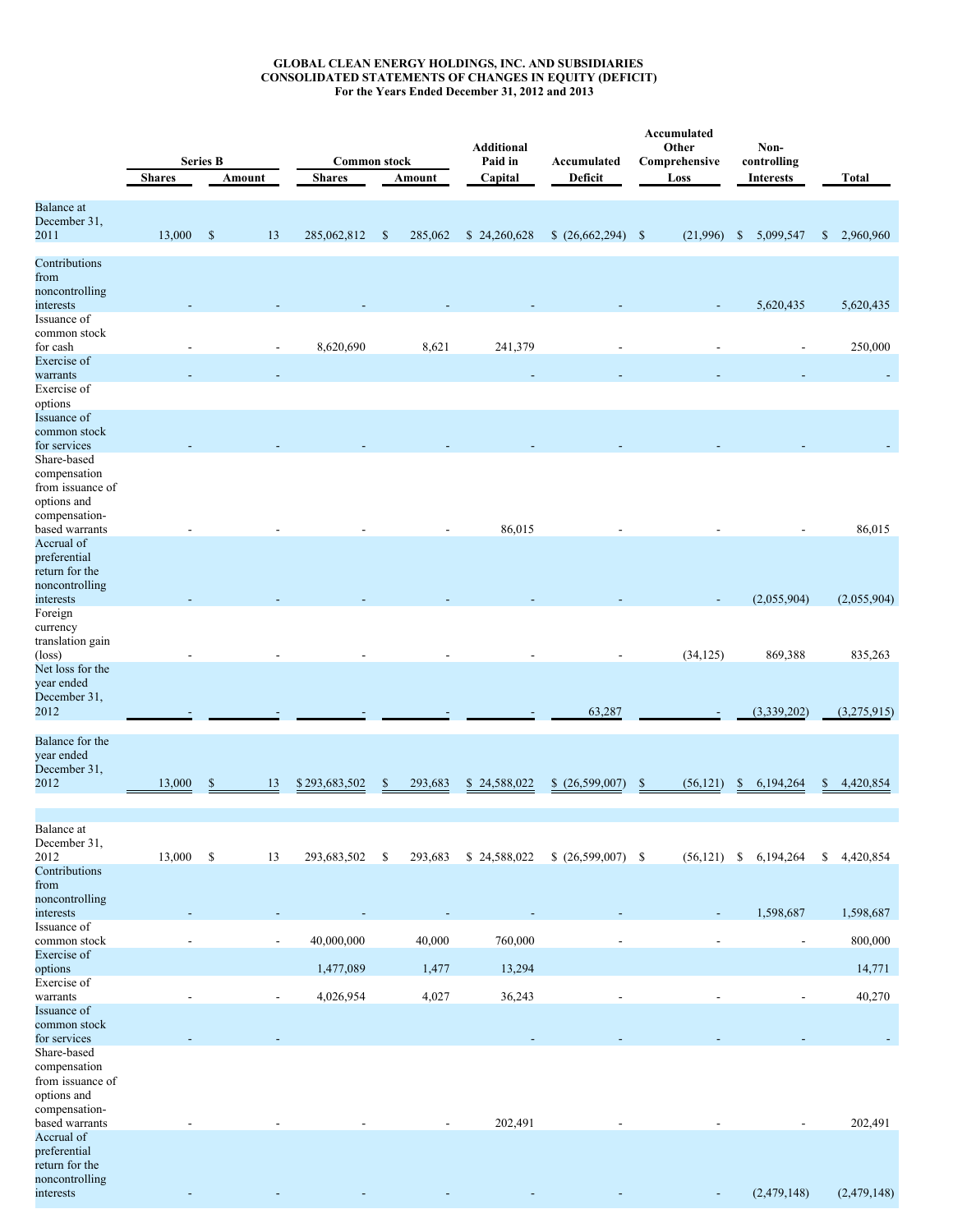| Dissolution of<br>TAL                                                                  |        |    |               |   |         |              | 181,891         |          |                  | 181,891     |
|----------------------------------------------------------------------------------------|--------|----|---------------|---|---------|--------------|-----------------|----------|------------------|-------------|
| Foreign                                                                                |        |    |               |   |         |              |                 |          |                  |             |
| currency                                                                               |        |    |               |   |         |              |                 |          |                  |             |
| translation loss                                                                       |        |    |               |   |         |              |                 | (6,899)  | 121,664          | 114,765     |
| Net loss for the<br>year ended                                                         |        |    |               |   |         |              |                 |          |                  |             |
| December 31.                                                                           |        |    |               |   |         |              |                 |          |                  |             |
| 2013                                                                                   |        |    |               |   |         |              | (1,921,760)     |          | (5,676,647)      | (7,598,407) |
| Balance for the<br>year ended<br>December 31,                                          |        |    |               |   |         |              |                 |          |                  |             |
| 2013                                                                                   | 13,000 | 13 | 339, 187, 545 | S | 339,187 | \$25,600,050 | \$ (28,338,876) | (63,020) | (241, 180)<br>S. | (2,703,825) |
| The accompanying notes are an integral part of these consolidated financial statements |        |    |               |   |         |              |                 |          |                  |             |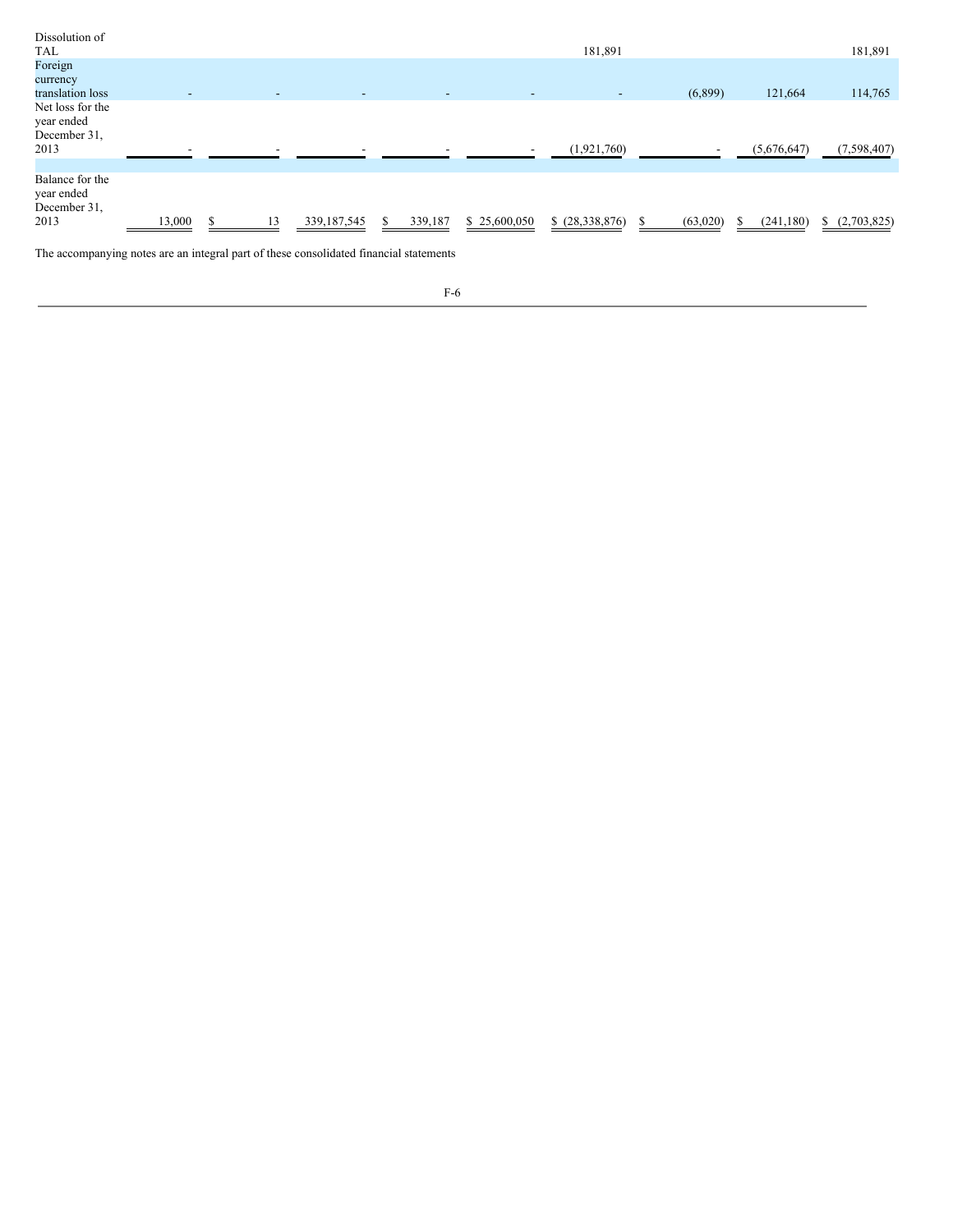#### <span id="page-48-0"></span>**GLOBAL CLEAN ENERGY HOLDINGS, INC. AND SUBSIDIARIES CONSOLIDATED STATEMENTS OF CASH FLOWS**

| 2013<br>2012<br><b>Operating Activities</b><br>Net loss<br>\$<br>$(7,598,406)$ \$<br>(3,275,915)<br>Adjustments to reconcile net loss to net cash used in operating activities:<br>Foreign currency transaction gain<br>1,612<br>32,716<br>Gain on settlement of liabilities<br>(1,013,387)<br>(50, 138)<br>Share-based compensation<br>202,491<br>86.015<br>Write down of deferred growing cost<br>3,440,904<br>1,183,991<br>Write down of long lived assets<br>33,715<br>455,824<br>Write down of inventory<br>130,038<br>Loss on sale of investment held for sale<br>178,896<br>Depreciation and amortization<br>475,919<br>267,807<br>Changes in operating assets and liabilities:<br>Accounts receivable<br>(35,970)<br>87,792<br>(22, 124)<br>Inventory<br>Other current assets<br>123,041<br>73,646<br>Deferred growing costs<br>(1, 564, 751)<br>Accounts payable and accrued expenses<br>1,522,101<br>1,023,437<br>Deferred revenue<br>(152, 732)<br>(1,302)<br>Other noncurrent assets<br>(41, 414)<br>(1,619,345)<br>Net Cash Used in Operating Activities<br>(2,816,849)<br><b>Investing Activities</b><br>Plantation development costs<br>(881,221)<br>(2,449,858)<br>Purchase of property and equipment<br>(3,112)<br>(259, 978)<br>Disposal of property and equipment<br>Proceeds from sale of property and equipment<br>171,254<br>Net Cash Used in Investing Activities<br>(713,079)<br>(2,709,836)<br><b>Financing Activities</b><br>Proceeds from issuance of common stock<br>250,000<br>Proceeds from exercise of options and warrants<br>55,041<br>Proceeds from issuance of preferred membership in GCE Mexico I, LLC<br>1,598,688<br>5,620,435<br>Payments on capital leases and notes payable<br>(47,776)<br>(49, 839)<br>1,605,953<br>5,820,596<br>Net Cash Provided by Financing Activities<br>1,424<br>(29, 112)<br>Effect of exchange rate changes on cash<br>264,799<br>(725, 048)<br>Net change in Cash and Cash Equivalents<br>941,579<br>676,780<br>Cash and Cash Equivalents at Beginning of Period<br>\$<br>216,531<br>941,579<br><b>Cash and Cash Equivalents at End of Period</b><br>\$<br><b>Supplemental Disclosures of Cash Flow Information:</b><br>\$<br>75,967<br>Cash paid for interest<br>9,603<br>S<br>Noncash Investing and Financing activities:<br>Accrual of return on noncontrolling interest<br>\$<br>2,479,148<br>2,055,904<br>\$<br>Acquisitions:<br>\$<br>Intangible assets and equipment acquired<br>4,359,341<br>Inventory acquired<br>123,599<br>Other current assets assumed<br>260<br>$\overline{a}$<br>Other current liabilities assumed<br>(2,383,100)<br>Net assets acquired<br>\$<br>2,100,100<br>\$<br>$\overline{\$}$<br>(1,300,000)<br>Notes payable issued<br>$\blacksquare$<br>\$<br>Common stock issued<br>(800,000)<br>$\overline{a}$ | For the years ended<br>December 31, |  |  |  |
|-------------------------------------------------------------------------------------------------------------------------------------------------------------------------------------------------------------------------------------------------------------------------------------------------------------------------------------------------------------------------------------------------------------------------------------------------------------------------------------------------------------------------------------------------------------------------------------------------------------------------------------------------------------------------------------------------------------------------------------------------------------------------------------------------------------------------------------------------------------------------------------------------------------------------------------------------------------------------------------------------------------------------------------------------------------------------------------------------------------------------------------------------------------------------------------------------------------------------------------------------------------------------------------------------------------------------------------------------------------------------------------------------------------------------------------------------------------------------------------------------------------------------------------------------------------------------------------------------------------------------------------------------------------------------------------------------------------------------------------------------------------------------------------------------------------------------------------------------------------------------------------------------------------------------------------------------------------------------------------------------------------------------------------------------------------------------------------------------------------------------------------------------------------------------------------------------------------------------------------------------------------------------------------------------------------------------------------------------------------------------------------------------------------------------------------------------------------------------------------------------------------------------------------------------------------------------------------------------------------------------------------------------------------------------------------------------------------------------------------------------------------------------------------------------------------|-------------------------------------|--|--|--|
|                                                                                                                                                                                                                                                                                                                                                                                                                                                                                                                                                                                                                                                                                                                                                                                                                                                                                                                                                                                                                                                                                                                                                                                                                                                                                                                                                                                                                                                                                                                                                                                                                                                                                                                                                                                                                                                                                                                                                                                                                                                                                                                                                                                                                                                                                                                                                                                                                                                                                                                                                                                                                                                                                                                                                                                                             |                                     |  |  |  |
|                                                                                                                                                                                                                                                                                                                                                                                                                                                                                                                                                                                                                                                                                                                                                                                                                                                                                                                                                                                                                                                                                                                                                                                                                                                                                                                                                                                                                                                                                                                                                                                                                                                                                                                                                                                                                                                                                                                                                                                                                                                                                                                                                                                                                                                                                                                                                                                                                                                                                                                                                                                                                                                                                                                                                                                                             |                                     |  |  |  |
|                                                                                                                                                                                                                                                                                                                                                                                                                                                                                                                                                                                                                                                                                                                                                                                                                                                                                                                                                                                                                                                                                                                                                                                                                                                                                                                                                                                                                                                                                                                                                                                                                                                                                                                                                                                                                                                                                                                                                                                                                                                                                                                                                                                                                                                                                                                                                                                                                                                                                                                                                                                                                                                                                                                                                                                                             |                                     |  |  |  |
|                                                                                                                                                                                                                                                                                                                                                                                                                                                                                                                                                                                                                                                                                                                                                                                                                                                                                                                                                                                                                                                                                                                                                                                                                                                                                                                                                                                                                                                                                                                                                                                                                                                                                                                                                                                                                                                                                                                                                                                                                                                                                                                                                                                                                                                                                                                                                                                                                                                                                                                                                                                                                                                                                                                                                                                                             |                                     |  |  |  |
|                                                                                                                                                                                                                                                                                                                                                                                                                                                                                                                                                                                                                                                                                                                                                                                                                                                                                                                                                                                                                                                                                                                                                                                                                                                                                                                                                                                                                                                                                                                                                                                                                                                                                                                                                                                                                                                                                                                                                                                                                                                                                                                                                                                                                                                                                                                                                                                                                                                                                                                                                                                                                                                                                                                                                                                                             |                                     |  |  |  |
|                                                                                                                                                                                                                                                                                                                                                                                                                                                                                                                                                                                                                                                                                                                                                                                                                                                                                                                                                                                                                                                                                                                                                                                                                                                                                                                                                                                                                                                                                                                                                                                                                                                                                                                                                                                                                                                                                                                                                                                                                                                                                                                                                                                                                                                                                                                                                                                                                                                                                                                                                                                                                                                                                                                                                                                                             |                                     |  |  |  |
|                                                                                                                                                                                                                                                                                                                                                                                                                                                                                                                                                                                                                                                                                                                                                                                                                                                                                                                                                                                                                                                                                                                                                                                                                                                                                                                                                                                                                                                                                                                                                                                                                                                                                                                                                                                                                                                                                                                                                                                                                                                                                                                                                                                                                                                                                                                                                                                                                                                                                                                                                                                                                                                                                                                                                                                                             |                                     |  |  |  |
|                                                                                                                                                                                                                                                                                                                                                                                                                                                                                                                                                                                                                                                                                                                                                                                                                                                                                                                                                                                                                                                                                                                                                                                                                                                                                                                                                                                                                                                                                                                                                                                                                                                                                                                                                                                                                                                                                                                                                                                                                                                                                                                                                                                                                                                                                                                                                                                                                                                                                                                                                                                                                                                                                                                                                                                                             |                                     |  |  |  |
|                                                                                                                                                                                                                                                                                                                                                                                                                                                                                                                                                                                                                                                                                                                                                                                                                                                                                                                                                                                                                                                                                                                                                                                                                                                                                                                                                                                                                                                                                                                                                                                                                                                                                                                                                                                                                                                                                                                                                                                                                                                                                                                                                                                                                                                                                                                                                                                                                                                                                                                                                                                                                                                                                                                                                                                                             |                                     |  |  |  |
|                                                                                                                                                                                                                                                                                                                                                                                                                                                                                                                                                                                                                                                                                                                                                                                                                                                                                                                                                                                                                                                                                                                                                                                                                                                                                                                                                                                                                                                                                                                                                                                                                                                                                                                                                                                                                                                                                                                                                                                                                                                                                                                                                                                                                                                                                                                                                                                                                                                                                                                                                                                                                                                                                                                                                                                                             |                                     |  |  |  |
|                                                                                                                                                                                                                                                                                                                                                                                                                                                                                                                                                                                                                                                                                                                                                                                                                                                                                                                                                                                                                                                                                                                                                                                                                                                                                                                                                                                                                                                                                                                                                                                                                                                                                                                                                                                                                                                                                                                                                                                                                                                                                                                                                                                                                                                                                                                                                                                                                                                                                                                                                                                                                                                                                                                                                                                                             |                                     |  |  |  |
|                                                                                                                                                                                                                                                                                                                                                                                                                                                                                                                                                                                                                                                                                                                                                                                                                                                                                                                                                                                                                                                                                                                                                                                                                                                                                                                                                                                                                                                                                                                                                                                                                                                                                                                                                                                                                                                                                                                                                                                                                                                                                                                                                                                                                                                                                                                                                                                                                                                                                                                                                                                                                                                                                                                                                                                                             |                                     |  |  |  |
|                                                                                                                                                                                                                                                                                                                                                                                                                                                                                                                                                                                                                                                                                                                                                                                                                                                                                                                                                                                                                                                                                                                                                                                                                                                                                                                                                                                                                                                                                                                                                                                                                                                                                                                                                                                                                                                                                                                                                                                                                                                                                                                                                                                                                                                                                                                                                                                                                                                                                                                                                                                                                                                                                                                                                                                                             |                                     |  |  |  |
|                                                                                                                                                                                                                                                                                                                                                                                                                                                                                                                                                                                                                                                                                                                                                                                                                                                                                                                                                                                                                                                                                                                                                                                                                                                                                                                                                                                                                                                                                                                                                                                                                                                                                                                                                                                                                                                                                                                                                                                                                                                                                                                                                                                                                                                                                                                                                                                                                                                                                                                                                                                                                                                                                                                                                                                                             |                                     |  |  |  |
|                                                                                                                                                                                                                                                                                                                                                                                                                                                                                                                                                                                                                                                                                                                                                                                                                                                                                                                                                                                                                                                                                                                                                                                                                                                                                                                                                                                                                                                                                                                                                                                                                                                                                                                                                                                                                                                                                                                                                                                                                                                                                                                                                                                                                                                                                                                                                                                                                                                                                                                                                                                                                                                                                                                                                                                                             |                                     |  |  |  |
|                                                                                                                                                                                                                                                                                                                                                                                                                                                                                                                                                                                                                                                                                                                                                                                                                                                                                                                                                                                                                                                                                                                                                                                                                                                                                                                                                                                                                                                                                                                                                                                                                                                                                                                                                                                                                                                                                                                                                                                                                                                                                                                                                                                                                                                                                                                                                                                                                                                                                                                                                                                                                                                                                                                                                                                                             |                                     |  |  |  |
|                                                                                                                                                                                                                                                                                                                                                                                                                                                                                                                                                                                                                                                                                                                                                                                                                                                                                                                                                                                                                                                                                                                                                                                                                                                                                                                                                                                                                                                                                                                                                                                                                                                                                                                                                                                                                                                                                                                                                                                                                                                                                                                                                                                                                                                                                                                                                                                                                                                                                                                                                                                                                                                                                                                                                                                                             |                                     |  |  |  |
|                                                                                                                                                                                                                                                                                                                                                                                                                                                                                                                                                                                                                                                                                                                                                                                                                                                                                                                                                                                                                                                                                                                                                                                                                                                                                                                                                                                                                                                                                                                                                                                                                                                                                                                                                                                                                                                                                                                                                                                                                                                                                                                                                                                                                                                                                                                                                                                                                                                                                                                                                                                                                                                                                                                                                                                                             |                                     |  |  |  |
|                                                                                                                                                                                                                                                                                                                                                                                                                                                                                                                                                                                                                                                                                                                                                                                                                                                                                                                                                                                                                                                                                                                                                                                                                                                                                                                                                                                                                                                                                                                                                                                                                                                                                                                                                                                                                                                                                                                                                                                                                                                                                                                                                                                                                                                                                                                                                                                                                                                                                                                                                                                                                                                                                                                                                                                                             |                                     |  |  |  |
|                                                                                                                                                                                                                                                                                                                                                                                                                                                                                                                                                                                                                                                                                                                                                                                                                                                                                                                                                                                                                                                                                                                                                                                                                                                                                                                                                                                                                                                                                                                                                                                                                                                                                                                                                                                                                                                                                                                                                                                                                                                                                                                                                                                                                                                                                                                                                                                                                                                                                                                                                                                                                                                                                                                                                                                                             |                                     |  |  |  |
|                                                                                                                                                                                                                                                                                                                                                                                                                                                                                                                                                                                                                                                                                                                                                                                                                                                                                                                                                                                                                                                                                                                                                                                                                                                                                                                                                                                                                                                                                                                                                                                                                                                                                                                                                                                                                                                                                                                                                                                                                                                                                                                                                                                                                                                                                                                                                                                                                                                                                                                                                                                                                                                                                                                                                                                                             |                                     |  |  |  |
|                                                                                                                                                                                                                                                                                                                                                                                                                                                                                                                                                                                                                                                                                                                                                                                                                                                                                                                                                                                                                                                                                                                                                                                                                                                                                                                                                                                                                                                                                                                                                                                                                                                                                                                                                                                                                                                                                                                                                                                                                                                                                                                                                                                                                                                                                                                                                                                                                                                                                                                                                                                                                                                                                                                                                                                                             |                                     |  |  |  |
|                                                                                                                                                                                                                                                                                                                                                                                                                                                                                                                                                                                                                                                                                                                                                                                                                                                                                                                                                                                                                                                                                                                                                                                                                                                                                                                                                                                                                                                                                                                                                                                                                                                                                                                                                                                                                                                                                                                                                                                                                                                                                                                                                                                                                                                                                                                                                                                                                                                                                                                                                                                                                                                                                                                                                                                                             |                                     |  |  |  |
|                                                                                                                                                                                                                                                                                                                                                                                                                                                                                                                                                                                                                                                                                                                                                                                                                                                                                                                                                                                                                                                                                                                                                                                                                                                                                                                                                                                                                                                                                                                                                                                                                                                                                                                                                                                                                                                                                                                                                                                                                                                                                                                                                                                                                                                                                                                                                                                                                                                                                                                                                                                                                                                                                                                                                                                                             |                                     |  |  |  |
|                                                                                                                                                                                                                                                                                                                                                                                                                                                                                                                                                                                                                                                                                                                                                                                                                                                                                                                                                                                                                                                                                                                                                                                                                                                                                                                                                                                                                                                                                                                                                                                                                                                                                                                                                                                                                                                                                                                                                                                                                                                                                                                                                                                                                                                                                                                                                                                                                                                                                                                                                                                                                                                                                                                                                                                                             |                                     |  |  |  |
|                                                                                                                                                                                                                                                                                                                                                                                                                                                                                                                                                                                                                                                                                                                                                                                                                                                                                                                                                                                                                                                                                                                                                                                                                                                                                                                                                                                                                                                                                                                                                                                                                                                                                                                                                                                                                                                                                                                                                                                                                                                                                                                                                                                                                                                                                                                                                                                                                                                                                                                                                                                                                                                                                                                                                                                                             |                                     |  |  |  |
|                                                                                                                                                                                                                                                                                                                                                                                                                                                                                                                                                                                                                                                                                                                                                                                                                                                                                                                                                                                                                                                                                                                                                                                                                                                                                                                                                                                                                                                                                                                                                                                                                                                                                                                                                                                                                                                                                                                                                                                                                                                                                                                                                                                                                                                                                                                                                                                                                                                                                                                                                                                                                                                                                                                                                                                                             |                                     |  |  |  |
|                                                                                                                                                                                                                                                                                                                                                                                                                                                                                                                                                                                                                                                                                                                                                                                                                                                                                                                                                                                                                                                                                                                                                                                                                                                                                                                                                                                                                                                                                                                                                                                                                                                                                                                                                                                                                                                                                                                                                                                                                                                                                                                                                                                                                                                                                                                                                                                                                                                                                                                                                                                                                                                                                                                                                                                                             |                                     |  |  |  |
|                                                                                                                                                                                                                                                                                                                                                                                                                                                                                                                                                                                                                                                                                                                                                                                                                                                                                                                                                                                                                                                                                                                                                                                                                                                                                                                                                                                                                                                                                                                                                                                                                                                                                                                                                                                                                                                                                                                                                                                                                                                                                                                                                                                                                                                                                                                                                                                                                                                                                                                                                                                                                                                                                                                                                                                                             |                                     |  |  |  |
|                                                                                                                                                                                                                                                                                                                                                                                                                                                                                                                                                                                                                                                                                                                                                                                                                                                                                                                                                                                                                                                                                                                                                                                                                                                                                                                                                                                                                                                                                                                                                                                                                                                                                                                                                                                                                                                                                                                                                                                                                                                                                                                                                                                                                                                                                                                                                                                                                                                                                                                                                                                                                                                                                                                                                                                                             |                                     |  |  |  |
|                                                                                                                                                                                                                                                                                                                                                                                                                                                                                                                                                                                                                                                                                                                                                                                                                                                                                                                                                                                                                                                                                                                                                                                                                                                                                                                                                                                                                                                                                                                                                                                                                                                                                                                                                                                                                                                                                                                                                                                                                                                                                                                                                                                                                                                                                                                                                                                                                                                                                                                                                                                                                                                                                                                                                                                                             |                                     |  |  |  |
|                                                                                                                                                                                                                                                                                                                                                                                                                                                                                                                                                                                                                                                                                                                                                                                                                                                                                                                                                                                                                                                                                                                                                                                                                                                                                                                                                                                                                                                                                                                                                                                                                                                                                                                                                                                                                                                                                                                                                                                                                                                                                                                                                                                                                                                                                                                                                                                                                                                                                                                                                                                                                                                                                                                                                                                                             |                                     |  |  |  |
|                                                                                                                                                                                                                                                                                                                                                                                                                                                                                                                                                                                                                                                                                                                                                                                                                                                                                                                                                                                                                                                                                                                                                                                                                                                                                                                                                                                                                                                                                                                                                                                                                                                                                                                                                                                                                                                                                                                                                                                                                                                                                                                                                                                                                                                                                                                                                                                                                                                                                                                                                                                                                                                                                                                                                                                                             |                                     |  |  |  |
|                                                                                                                                                                                                                                                                                                                                                                                                                                                                                                                                                                                                                                                                                                                                                                                                                                                                                                                                                                                                                                                                                                                                                                                                                                                                                                                                                                                                                                                                                                                                                                                                                                                                                                                                                                                                                                                                                                                                                                                                                                                                                                                                                                                                                                                                                                                                                                                                                                                                                                                                                                                                                                                                                                                                                                                                             |                                     |  |  |  |
|                                                                                                                                                                                                                                                                                                                                                                                                                                                                                                                                                                                                                                                                                                                                                                                                                                                                                                                                                                                                                                                                                                                                                                                                                                                                                                                                                                                                                                                                                                                                                                                                                                                                                                                                                                                                                                                                                                                                                                                                                                                                                                                                                                                                                                                                                                                                                                                                                                                                                                                                                                                                                                                                                                                                                                                                             |                                     |  |  |  |
|                                                                                                                                                                                                                                                                                                                                                                                                                                                                                                                                                                                                                                                                                                                                                                                                                                                                                                                                                                                                                                                                                                                                                                                                                                                                                                                                                                                                                                                                                                                                                                                                                                                                                                                                                                                                                                                                                                                                                                                                                                                                                                                                                                                                                                                                                                                                                                                                                                                                                                                                                                                                                                                                                                                                                                                                             |                                     |  |  |  |
|                                                                                                                                                                                                                                                                                                                                                                                                                                                                                                                                                                                                                                                                                                                                                                                                                                                                                                                                                                                                                                                                                                                                                                                                                                                                                                                                                                                                                                                                                                                                                                                                                                                                                                                                                                                                                                                                                                                                                                                                                                                                                                                                                                                                                                                                                                                                                                                                                                                                                                                                                                                                                                                                                                                                                                                                             |                                     |  |  |  |
|                                                                                                                                                                                                                                                                                                                                                                                                                                                                                                                                                                                                                                                                                                                                                                                                                                                                                                                                                                                                                                                                                                                                                                                                                                                                                                                                                                                                                                                                                                                                                                                                                                                                                                                                                                                                                                                                                                                                                                                                                                                                                                                                                                                                                                                                                                                                                                                                                                                                                                                                                                                                                                                                                                                                                                                                             |                                     |  |  |  |
|                                                                                                                                                                                                                                                                                                                                                                                                                                                                                                                                                                                                                                                                                                                                                                                                                                                                                                                                                                                                                                                                                                                                                                                                                                                                                                                                                                                                                                                                                                                                                                                                                                                                                                                                                                                                                                                                                                                                                                                                                                                                                                                                                                                                                                                                                                                                                                                                                                                                                                                                                                                                                                                                                                                                                                                                             |                                     |  |  |  |
|                                                                                                                                                                                                                                                                                                                                                                                                                                                                                                                                                                                                                                                                                                                                                                                                                                                                                                                                                                                                                                                                                                                                                                                                                                                                                                                                                                                                                                                                                                                                                                                                                                                                                                                                                                                                                                                                                                                                                                                                                                                                                                                                                                                                                                                                                                                                                                                                                                                                                                                                                                                                                                                                                                                                                                                                             |                                     |  |  |  |
|                                                                                                                                                                                                                                                                                                                                                                                                                                                                                                                                                                                                                                                                                                                                                                                                                                                                                                                                                                                                                                                                                                                                                                                                                                                                                                                                                                                                                                                                                                                                                                                                                                                                                                                                                                                                                                                                                                                                                                                                                                                                                                                                                                                                                                                                                                                                                                                                                                                                                                                                                                                                                                                                                                                                                                                                             |                                     |  |  |  |
|                                                                                                                                                                                                                                                                                                                                                                                                                                                                                                                                                                                                                                                                                                                                                                                                                                                                                                                                                                                                                                                                                                                                                                                                                                                                                                                                                                                                                                                                                                                                                                                                                                                                                                                                                                                                                                                                                                                                                                                                                                                                                                                                                                                                                                                                                                                                                                                                                                                                                                                                                                                                                                                                                                                                                                                                             |                                     |  |  |  |
|                                                                                                                                                                                                                                                                                                                                                                                                                                                                                                                                                                                                                                                                                                                                                                                                                                                                                                                                                                                                                                                                                                                                                                                                                                                                                                                                                                                                                                                                                                                                                                                                                                                                                                                                                                                                                                                                                                                                                                                                                                                                                                                                                                                                                                                                                                                                                                                                                                                                                                                                                                                                                                                                                                                                                                                                             |                                     |  |  |  |
|                                                                                                                                                                                                                                                                                                                                                                                                                                                                                                                                                                                                                                                                                                                                                                                                                                                                                                                                                                                                                                                                                                                                                                                                                                                                                                                                                                                                                                                                                                                                                                                                                                                                                                                                                                                                                                                                                                                                                                                                                                                                                                                                                                                                                                                                                                                                                                                                                                                                                                                                                                                                                                                                                                                                                                                                             |                                     |  |  |  |
|                                                                                                                                                                                                                                                                                                                                                                                                                                                                                                                                                                                                                                                                                                                                                                                                                                                                                                                                                                                                                                                                                                                                                                                                                                                                                                                                                                                                                                                                                                                                                                                                                                                                                                                                                                                                                                                                                                                                                                                                                                                                                                                                                                                                                                                                                                                                                                                                                                                                                                                                                                                                                                                                                                                                                                                                             |                                     |  |  |  |
|                                                                                                                                                                                                                                                                                                                                                                                                                                                                                                                                                                                                                                                                                                                                                                                                                                                                                                                                                                                                                                                                                                                                                                                                                                                                                                                                                                                                                                                                                                                                                                                                                                                                                                                                                                                                                                                                                                                                                                                                                                                                                                                                                                                                                                                                                                                                                                                                                                                                                                                                                                                                                                                                                                                                                                                                             |                                     |  |  |  |
|                                                                                                                                                                                                                                                                                                                                                                                                                                                                                                                                                                                                                                                                                                                                                                                                                                                                                                                                                                                                                                                                                                                                                                                                                                                                                                                                                                                                                                                                                                                                                                                                                                                                                                                                                                                                                                                                                                                                                                                                                                                                                                                                                                                                                                                                                                                                                                                                                                                                                                                                                                                                                                                                                                                                                                                                             |                                     |  |  |  |
|                                                                                                                                                                                                                                                                                                                                                                                                                                                                                                                                                                                                                                                                                                                                                                                                                                                                                                                                                                                                                                                                                                                                                                                                                                                                                                                                                                                                                                                                                                                                                                                                                                                                                                                                                                                                                                                                                                                                                                                                                                                                                                                                                                                                                                                                                                                                                                                                                                                                                                                                                                                                                                                                                                                                                                                                             |                                     |  |  |  |
|                                                                                                                                                                                                                                                                                                                                                                                                                                                                                                                                                                                                                                                                                                                                                                                                                                                                                                                                                                                                                                                                                                                                                                                                                                                                                                                                                                                                                                                                                                                                                                                                                                                                                                                                                                                                                                                                                                                                                                                                                                                                                                                                                                                                                                                                                                                                                                                                                                                                                                                                                                                                                                                                                                                                                                                                             |                                     |  |  |  |
|                                                                                                                                                                                                                                                                                                                                                                                                                                                                                                                                                                                                                                                                                                                                                                                                                                                                                                                                                                                                                                                                                                                                                                                                                                                                                                                                                                                                                                                                                                                                                                                                                                                                                                                                                                                                                                                                                                                                                                                                                                                                                                                                                                                                                                                                                                                                                                                                                                                                                                                                                                                                                                                                                                                                                                                                             |                                     |  |  |  |

The accompanying notes are an integral part of these consolidated financial statements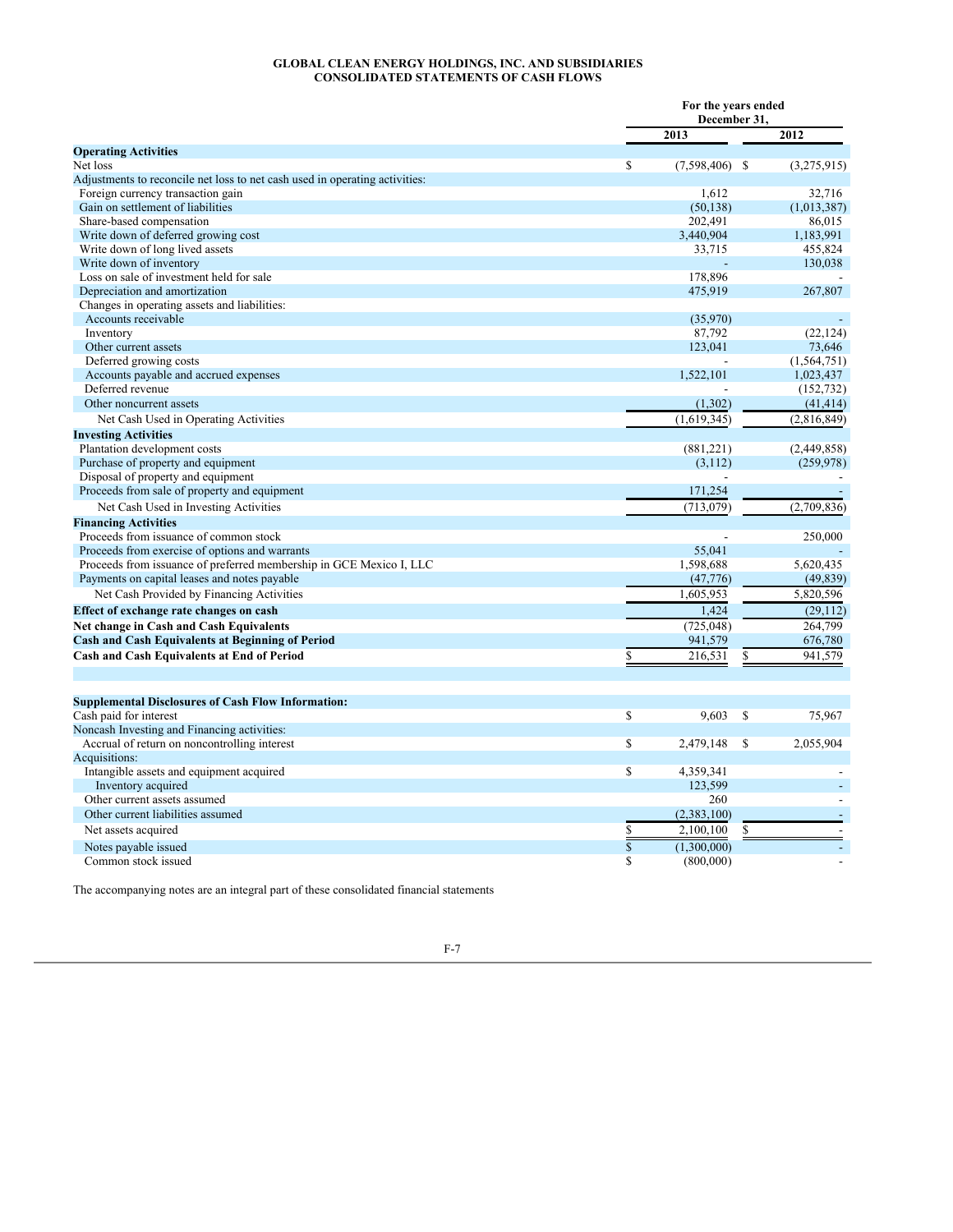## <span id="page-49-0"></span>**Note 1 – History and Basis of Presentation**

# *History*

Global Clean Energy Holdings, Inc.(the "Company") is a U.S.-based, multi-national, energy agri-business focused on the development of non-food based bio-feedstocks.

The Company was originally incorporated under the laws of the State of Utah on November 20, 1991. On July 19, 2010, the reincorporation of the company from a Utah corporation to a Delaware corporation was completed, as approved by shareholders.

# *Principles of Consolidation*

The condensed consolidated financial statements include the accounts of Global Clean Energy Holdings, Inc., its subsidiaries, and the variable interest entities of GCE Mexico I, LLC a Delaware limited liability company ("GCE Mexico"), and its Mexican subsidiaries (Asideros, Asideros 2 and Asideros 3). All significant intercompany transactions have been eliminated in consolidation.

Generally accepted accounting principles require that if an entity is the primary beneficiary of a variable interest entity (VIE), the entity should consolidate the assets, liabilities and results of operations of the VIE in its consolidated financial statements. Global Clean Energy Holdings, Inc. considers itself to be the primary beneficiary of GCE Mexico, and it's Mexican subsidiaries, and accordingly, has consolidated these entities since their formation beginning in April 2008, with the equity interests of the unaffiliated investors in GCE Mexico presented as Noncontrolling Interests in the accompanying condensed consolidated financial statements.

Under ASC 810-10 the Primary Beneficiary is the party that has both of the following:

1. The power to make decisions regarding the activities that most significantly impact the success of the VIE, and

2. The obligation to absorb losses or rights to receive benefits of the entity that could potentially be significant to the VIE.

When multiple parties make decisions over different activities of the entity, only the party with power to direct the activities that most significantly impacts the entity's economic performance will have satisfied the first condition. Global Clean Energy Holdings, Inc. exercises complete operational control over GCE Mexico and its subsidiaries, as these rights were specifically granted to Global Clean Energy Holdings, Inc. under the GCE Mexico's Operating Agreement (the "LLC Agreement").

Global Clean Energy Holdings, Inc. satisfies the second condition because as owner of a 50% profits interest, Global Clean Energy Holdings, Inc. is expected to receive the benefits or the largest amounts of profits and cash distributions allocated by GCE Mexico. The partners' right to receive a preferred return on their investment does not qualify as a "right to receive residual returns" of GCE Mexico.

The guidance also states that "in a multi-tiered legal-entity structure, a reporting entity should generally begin its evaluation at the lowest-level entity. Each entity within the structure should then be evaluated on a consolidated basis. The attributes and variable interests of the underlying consolidated entities become those of the parent company upon consolidation".

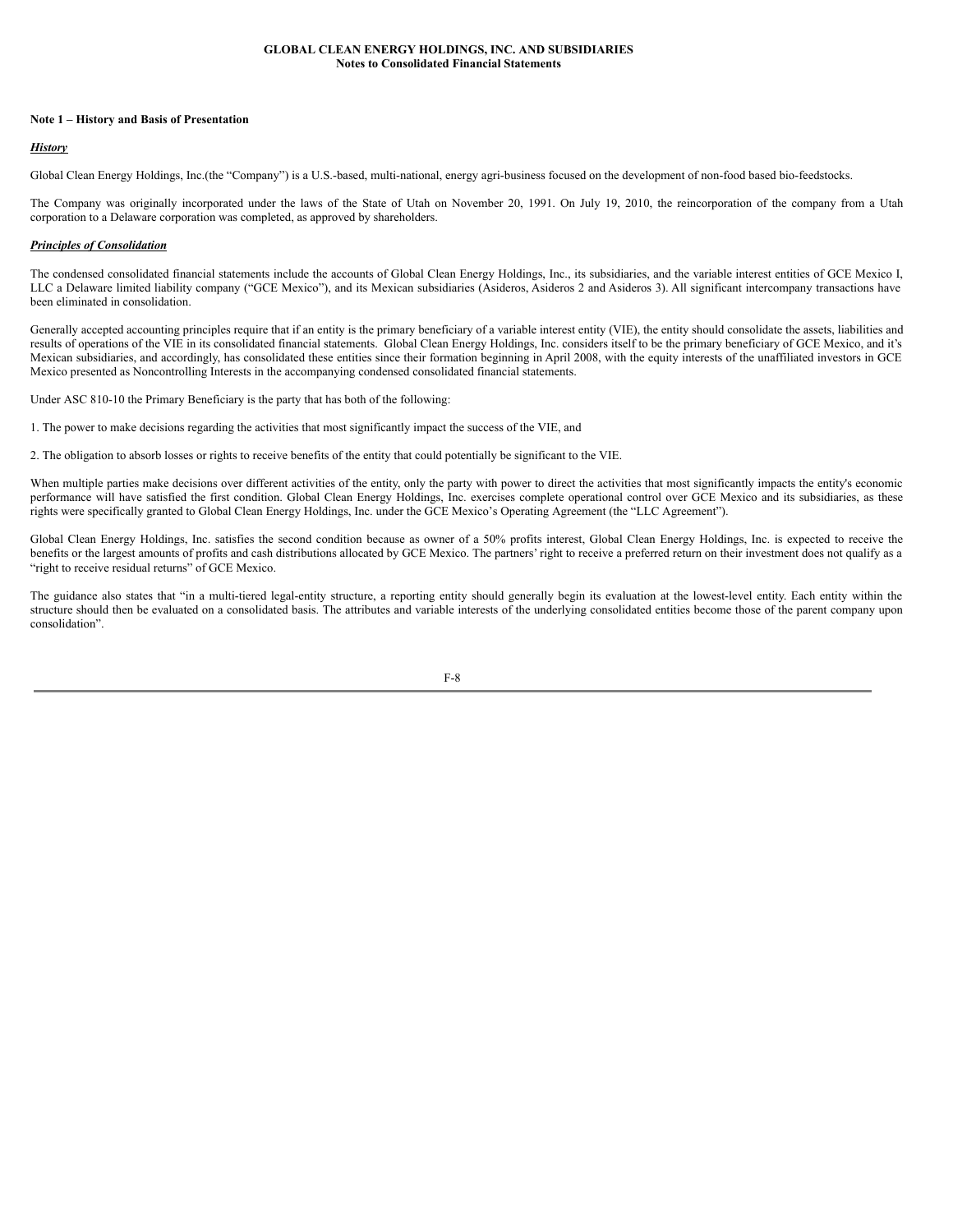GCE Mexico holds, directly, 99% of the voting interest in the subsidiaries pursuant to the Agency Agreement. GCEH's rights as Manager of GCE Mexico and as the sole Director of the subsidiaries enables GCEH to conclude that these powers, together with the 50% membership interest in GCE Mexico, gives Global Clean Energy Holdings, Inc. a controlling financial interest and therefore is the primary beneficiary.

# **GCE MEXICO I, LLC AND SUBSIDIARIES CONSOLIDATED BALANCE SHEETS**

|                                |              | December 31,<br>2013 | December 31,<br>2012 |            |  |
|--------------------------------|--------------|----------------------|----------------------|------------|--|
| <b>CURRENT ASSETS</b>          | $\mathbb{S}$ | 363,358 \$           |                      | 1,184,194  |  |
| PROPERTY AND EQUIPMENT, NET    |              | 14,720,296           |                      | 14,209,193 |  |
| <b>DEFERRED GROWING COST</b>   |              |                      |                      | 3,378,990  |  |
| <b>OTHER NONCURRENT ASSETS</b> |              | 3,522                |                      | 7,872      |  |
| <b>TOTAL ASSETS</b>            |              | 15,087,176           |                      | 18,780,249 |  |
|                                |              |                      |                      |            |  |
| <b>CURRENT LIABILITIES</b>     | S            | 1,008,651            | - S                  | 437,540    |  |
| <b>LONG-TERM LIABILITIES</b>   |              | 15,620,765           |                      | 12,186,218 |  |
| <b>TOTAL LIABILITY</b>         |              | 16,629,416           |                      | 12,623,758 |  |

In March 2013, the Company acquired 100% of all of the outstanding membership interests of Sustainable Oils, LLC, a Delaware limited liability company. Accordingly, the consolidated financial statements for periods after that acquisition include the assets, liabilities and results of operations of that entity.

## *Accounting for Agricultural Operations*

All costs incurred until the actual planting of the Jatropha Curcas plant are capitalized as plantation development costs, and are included in "Property and Equipment" on the balance sheet. Plantation development costs are being accumulated in the balance sheet during the development period and are accounted for in accordance with accounting standards for Agricultural Producers and Agricultural Cooperatives. The direct costs associated with each farm and the production of the Jatropha revenue streams have been deferred and accumulated as a noncurrent asset, "Deferred Growing Costs", on the balance sheet. These costs will be recognized as a Cost of Good Sold in the period the revenue is recognized. In 2013, the balance of the Deferred Growing Costs were related to our first Jatropha farm in Mexico and were written off. The trees in certain areas were not expected to produce enough yield or generate enough future revenues to offset the capital expended in a reasonable period of time and, accordingly, an impairment charge was recorded. Other general costs without expected future benefits are expensed when incurred.

## *Cash and Cash Equivalents*

For purposes of the statement of cash flows, the Company considers all highly liquid debt instruments with original maturities of three months or less to be cash equivalents.

## *Inventory*

The Company uses the FIFO valuation method for its inventories. The Company records no inventories above their acquisition costs. There was no losses related to the valuation of inventory during the year ended December 31, 2013 and \$130,038 in losses in 2012.

## *Concentration of Credit Risk*

At December 31, 2013 and 2012, the Company had no cash and cash equivalents in the United States or Mexico in excess of federally-insured limits. The Company had \$362,825 excess balances for bank deposits in Mexico at December 31, 2012. The Company has maintained its cash balances at what management considers to be high creditquality financial institutions.

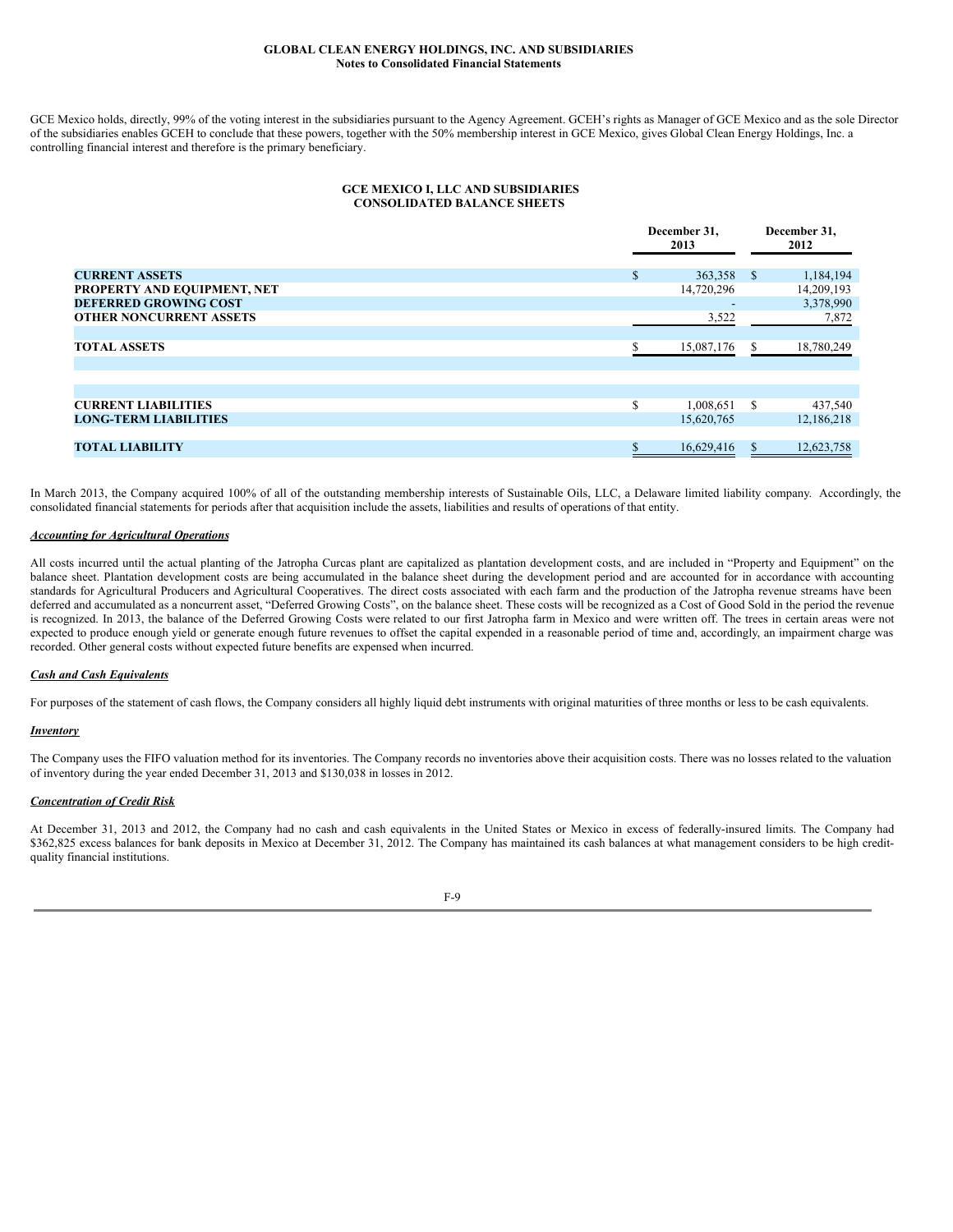## *Property and Equipment*

Substantially all property and equipment relate to plantation costs and related equipment to cultivate the*Jatropha Curcas* plant. Property and equipment are stated at cost. Depreciation of office equipment is computed using the straight-line method over estimated useful lives of 3 to 5 years. Plantation equipment is depreciated using the straight-line method over estimated useful lives of 5 to 15 years. Depreciation of plantation equipment has been capitalized as part of plantation development costs through the date that the plantation becomes commercially productive. Plantation development costs have been accumulated in the balance sheet during the development period and are being accounted for in accordance with generally accepted accounting principles for agricultural producers and agricultural cooperatives. The initial plantations were deemed to be commercially productive on October 1, 2009, at which date the Company commenced the depreciation of plantation development costs over estimated useful lives of 10 to 35 years, depending on the nature of the development. Developments and other improvements with indefinite lives are capitalized and not depreciated. Other developments that have a limited life and intermediate-life plants that have growth and production cycles of more than one year are depreciated over their respective lives once they are placed in service. During 2013, the Company had land, plantation development costs, and plantation equipment located in Mexico, Belize and the Dominican Republic

Except for costs incurred during the development period of the plantation, normal maintenance and repair items are charged to costs and expensed as incurred. During the development period, maintenance, repairs, and depreciation of plantation equipment have been capitalized as part of the plantation development costs. The cost and accumulated depreciation of property and equipment sold or otherwise retired are removed from the accounts and gain or loss on disposition is reflected in results of operations.

*Impairment of Long-Lived Assets* - Long-lived assets are reviewed for impairment whenever events or changes in circumstances indicate that the carrying amount of an asset may not be recoverable. Recoverability of assets to be held and used is measured by comparison of the carrying amount of an asset to future net cash flows expected to be generated by the asset. If such assets are considered to be impaired, the impairment to be recognized is measured by the amount that the carrying amount of the assets exceeds the fair value of the assets. At December 31, 2013, the Company reviewed its long-lived assets and determined a portion of the Deferred Growing Cost and Plantation Development Costs related to Asideros 1 were impaired. See Note 10 for details.

#### *Income Taxes*

The Company utilizes the liability method of accounting for income taxes. Under the liability method, deferred tax assets and liabilities are determined based on differences between financial reporting and tax bases of assets and liabilities and the carryforward of operating losses and tax credits, and are measured using the enacted tax rates and laws that will be in effect when the differences are expected to reverse. A valuation allowance against deferred tax assets is recorded when it is more likely than not that such tax benefits will not be realized. Assets and liabilities are established for uncertain tax positions taken or positions expected to be taken in income tax returns when such positions are judged to not meet the "more-likely-than-not" threshold based on the technical merits of the positions. Estimated interest and penalties related to uncertain tax positions are included as a component of general and administrative expense.

#### *Income/Loss per Common Share*

Income/Loss per share amounts are computed by dividing income or loss applicable to the common shareholders of the Company by the weighted-average number of common shares outstanding during each period. Diluted income or loss per share amounts are computed assuming the issuance of common stock for potentially dilutive common stock equivalents. The number of dilutive warrants and options is computed using the treasury stock method, whereby the dilutive effect is reduced by the number of treasury shares the Company could purchase with the proceeds from exercises of warrants and options.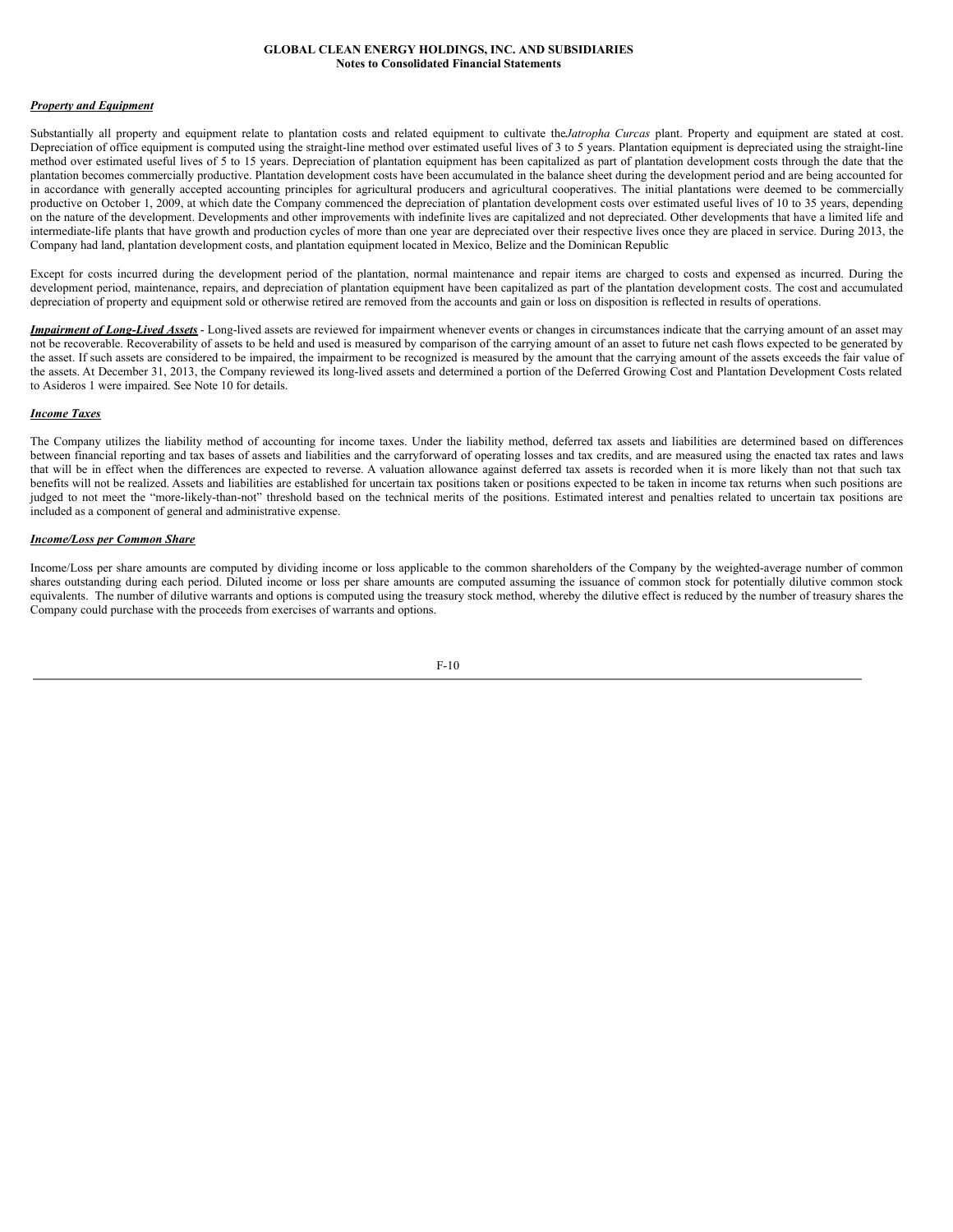|                                                    |               | For the years ended December 31, |               |  |
|----------------------------------------------------|---------------|----------------------------------|---------------|--|
|                                                    | 2013          |                                  | 2012          |  |
| Net Income (loss)                                  | (1,921,760)   |                                  | 63,287        |  |
|                                                    |               |                                  |               |  |
| Basic Weighted-Average Common Shares Outstanding   | 327, 107, 796 |                                  | 292, 244, 373 |  |
| Effect of dilutive securities                      |               |                                  |               |  |
| Convertible preferred stock - Series B             |               |                                  | 11,818,181    |  |
| Warrants                                           |               |                                  | 9,306,783     |  |
| Options                                            |               |                                  | 5,593,018     |  |
| Diluted Weighted-Average Common Shares Outstanding | 327, 107, 796 |                                  | 318,962,355   |  |
|                                                    |               |                                  |               |  |
| Basic Income (loss) Per Common Share               |               |                                  |               |  |
| Net Income (loss)                                  | (0.0059)      |                                  | 0.0002        |  |
| Diluted Income (loss) Per Common Share             |               |                                  |               |  |
| Net Income (loss)                                  | (0.0059)      |                                  | 0.0002        |  |
|                                                    |               |                                  |               |  |

The following instruments are currently antidilutive and have been excluded from the calculations of diluted income or loss per share at December 31, 2013, as follows:

|                                        | December 31. |            |
|----------------------------------------|--------------|------------|
|                                        | 2013         | 2012       |
|                                        |              |            |
| Convertible notes                      | 18,900,000   | 18,900,000 |
| Convertible preferred stock - Series B | 11,818,181   |            |
| Warrants                               | 2,000,000    | 1,708,184  |
| Compensation-based stock options       | 69, 375, 311 | 54,860,000 |
|                                        | 102,093,492  | 75,468,184 |

# *Revenue Recognition*

Revenue is recognized when all of the following criteria are met: persuasive evidence of an arrangement exists; delivery has occurred or services have been rendered; the seller's price to the buyer is fixed or determinable; collectability is reasonably assured; and title and the risks and rewards of ownership have transferred to the buyer. Value added taxes collected on revenue transactions are excluded from revenue and are included in accounts payable until remittance to the taxation authority.

Jatropha and Camelina biofuel revenue - The Company's long-term primary source of revenue currently is expected to be be the sale of seeds from elite lines of Jatropha and/or Camelina used for propagation and the sale of Jatropha oil and biomass in the form of charcoal and/or animal feed. Revenue will be recognized net of sales or value added taxes and upon transfer of significant risks and rewards of ownership to the buyer. Revenue is not recognized when there are significant uncertainties regarding recovery of the consideration due, associated costs or the possible return of goods. For the year ended December 31, 2013, the Company had no significant Jatropha or Camelina biofuel revenue.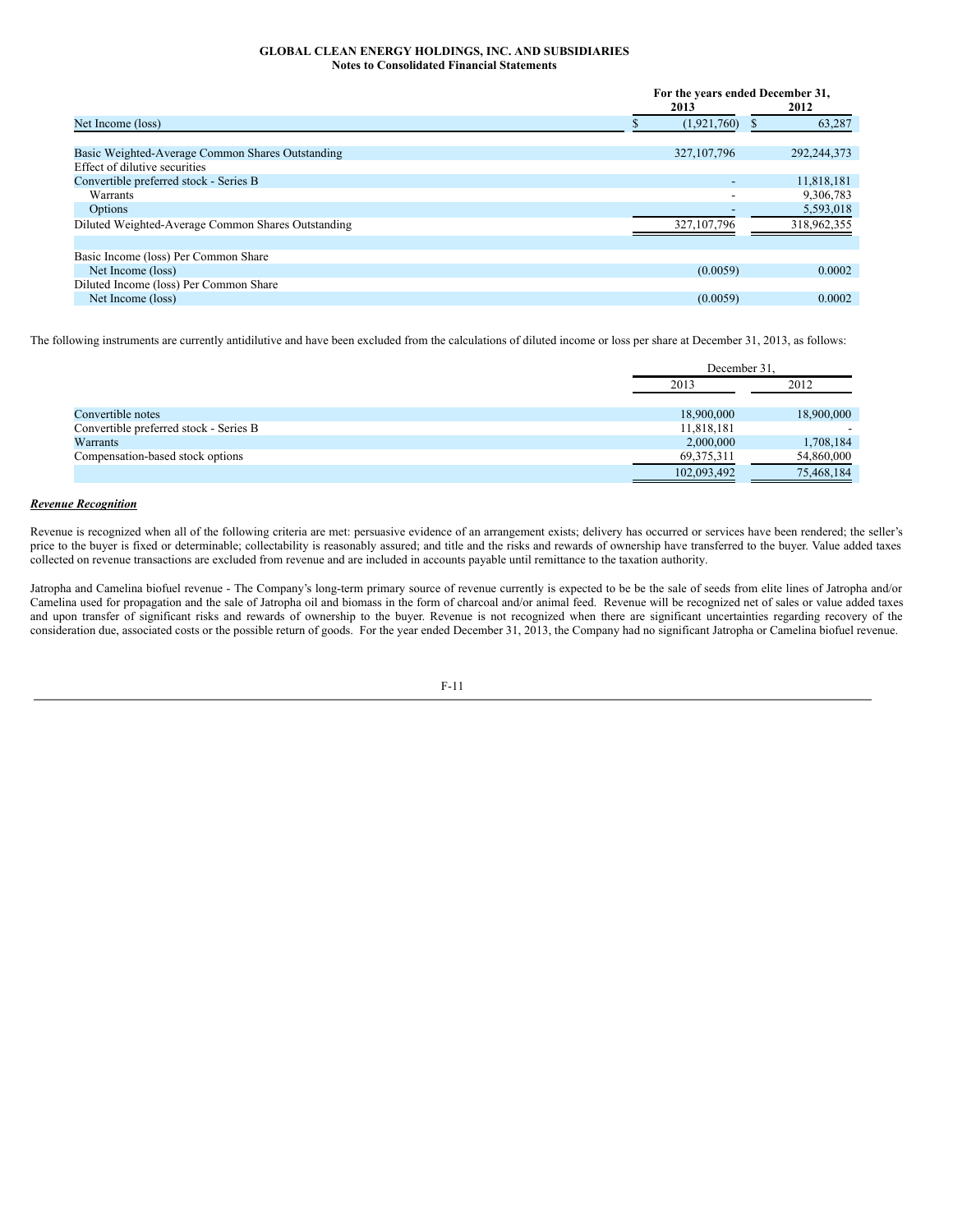Advisory services revenue - The Company provides development and management services to other companies regarding their bio-fuels and/or feedstock-Jatropha development operations, on a fee for services basis. The advisory services revenue is recognized upon completion of the work in accordance with each advisory contract.

Agricultural subsidies revenue - the Company receives agricultural subsidies from the Mexican government to supplement the farm development and planting of new trees. Due to the uncertainty of these payments, the revenue is recognized when the payments are received. We recognize these funds as revenue due to these payments being disbursed to supplement the Company's income and not as direct payments for any specified farming expense.

# *Fair Value of Financial Instruments*

The carrying amounts reported in the consolidated balance sheets for accounts receivable and payable approximate fair value because of the immediate or short-term maturity of these financial instruments. The carrying amounts reported for the various notes payable and the mortgage note payable approximate fair value because the underlying instruments are at interest rates which approximate current market rates. See note 11 for additional information regarding assets measured at fair value on a nonrecurring basis.

#### *Estimates*

Management uses estimates and assumptions in preparing financial statements. Those estimates and assumptions affect the reported amounts of assets and liabilities, the disclosure of contingent assets and liabilities, and reported revenues and expenses. Significant estimates used in preparing these financial statements include a) those assumed in determining the valuation of common stock, warrants, and stock options, b) estimated useful lives of plantation equipment and plantation development costs, and c) undiscounted future cash flows for purpose of evaluating possible impairment of long-term assets. It is at least reasonably possible that the significant estimates used will change within the next year.

#### *Foreign Currency*

During 2013, the Company had operations located in the United States, Mexico, Dominican Republic and Belize. For these foreign operations, the functional currency is the local country's currency. Consequently, revenues and expenses of operations outside the United States of America are translated into U.S. dollars using weighted average exchange rates, while assets and liabilities of operations outside the United States of America are translated into U.S. dollars using exchange rates at the balance sheet date. The effects of foreign currency translation adjustments are included in equity (deficit) as a component of accumulated other comprehensive loss in the accompanying consolidated financial statements. Foreign currency transaction adjustments are included in other income (expense) in the Company's results of operations.

The Company has not entered into derivative instruments to offset the impact of foreign currency fluctuations.

#### *Stock Based Compensation*

The Company recognizes compensation expense for stock-based awards expected to vest on a straight-line basis over the requisite service period of the award based on their grant date fair value. The Company estimates the fair value of stock options using a Black-Scholes option pricing model which requires management to make estimates for certain assumptions regarding risk-free interest rate, expected life of options, expected volatility of stock and expected dividend yield of stock. The Company recorded stock based compensation expense related to equity instruments granted as general and administrative expenses in the accompanying consolidated statements of operations.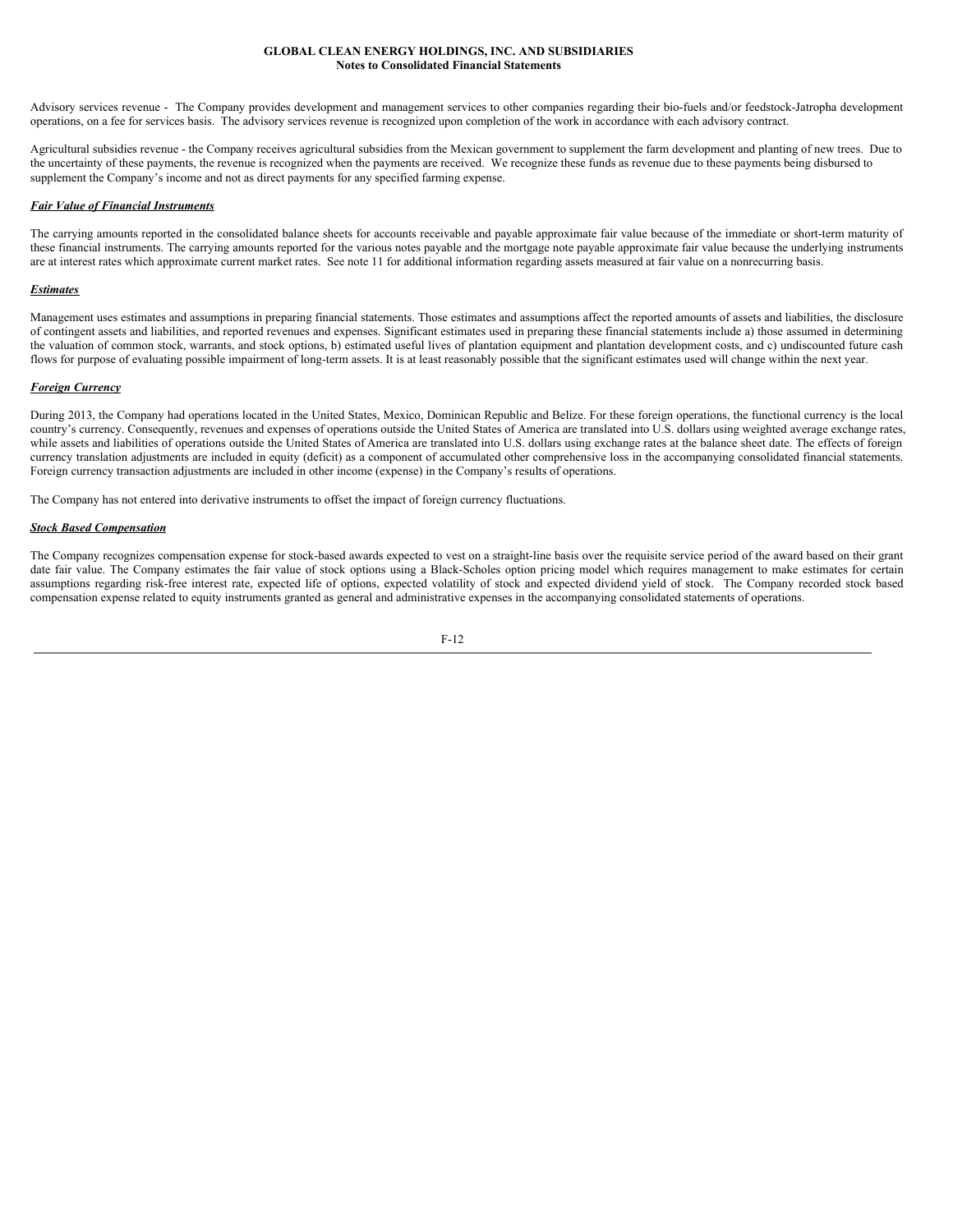## *Comprehensive Income*

In June 2011, the FASB issued authoritative guidance requiring entities to report components of other comprehensive income in either a single continuous statement or in two separate, but consecutive statements of net income and other comprehensive income. The company has included a consolidated statement of comprehensive income for the years ended December 31, 2013 and 2012.

# *New Account Guidelines*

In May 2014, the Financial Accounting Standards Board issued Accounting Standards Update No. 2014-09, Revenue from Contracts with Customers (Topic 606) ("ASU 2014- 09"), which amends the existing accounting standards for revenue recognition. ASU 2014-09 is based on principles that govern the recognition of revenue at an amount an entity expects to be entitled when products are transferred to customers. ASU 2014-09 will be effective for the Company beginning in its first quarter of 2017. Early adoption is not permitted. The new revenue standard may be applied retrospectively to each prior period presented or retrospectively with the cumulative effect recognized as of the date of adoption. The Company is currently evaluating the impact of adopting the new revenue standard on its consolidated financial statements.

In August 2014, the FASB issued guidance that requires management to evaluate whether there are conditions or events that raise substantial doubt about an entity's ability to continue as a going concern. If such conditions or events exist, disclosures are required that enable users of the financial statements to understand the nature of the conditions or evens, management's evaluation of the circumstances and management's plans to mitigate the conditions or events that raise substantial doubt about the entity's ability to continue as a going concern. The Company will be required to perform an annual assessment of its ability to continue as a going concern when this standard becomes effective on January 1, 2017; however, the adoption of this guidance is not expected to impact our financial position, results of operations or cash flows.

## **Note 2 – Going Concern Considerations**

The accompanying consolidated financial statements have been prepared assuming that the Company will continue as a going concern. As shown in the accompanying consolidated financial statements, the Company incurred loss from continuing operations applicable to its common shareholders of \$7,598,406 and \$3,275,915 for the year ended December 31, 2013, and 2012, respectively, and has an accumulated deficit applicable to its common shareholders of \$28,338,875 at December 31, 2013. The Company also used cash in operating activities of \$1,619,345 and \$2,816,849 during the years ended December 31, 2013 and 2012, respectively. At December 31, 2013, the Company has negative working capital of \$6,471,832 and a deficit attributable to its stockholders of \$2,703,825. These factors raise substantial doubt about the Company's ability to continue as a going concern.

The Company commenced its new business related to the cultivation and production of oil from the seed of the Jatropha plant in September 2007. Management plans to meet its cash needs through various means including securing financing, entering into new joint ventures, through fees associated with management and development agreements and fees and profit sharing from developing the current business model. In order to fund its operations, the Company has to date received \$21,159,391 in capital contributions from the preferred membership interest in GCE Mexico I, LLC ("GCE Mexico"), has issued mortgages in the total amount of \$5,110,189 for the acquisition of land. The Company is developing the new business operation to participate in the rapidly growing bio-diesel industry. While the Company expects to be successful in this new venture, there is no assurance that its business plan will be economically viable. The ability of the Company to continue as a going concern is dependent on that plan's success. The financial statements do not include any adjustments that might be necessary if the Company is unable to continue as a going concern.

#### **Note 3 – Jatropha Business Venture**

The Company entered into the bio-fuels business in 2007 by acquiring certain trade secrets, know-how, business plans, term sheets, business relationships, and other information relating to the cultivation and production of seed oil from the Jatropha plant for the production of bio-diesel, and by entering into certain employment agreements and property management agreements. Subsequent to entering into these transactions, the Company acquired certain real property in Mexico it believed to be suitable for cultivating the Jatropha plant. During 2008, GCE Mexico's subsidiary acquired the land in Mexico for the cultivation of the Jatropha plant. In July 2009, the Company acquired Technology Alternatives, Limited ("TAL"), a company formed under the laws of Belize that had developed a farm in Belize for cultivation of the Jatropha plant and provided technical advisory services for the propagation of the Jatropha plant. In March 2010, the Company formed Asideros 2, a Mexican corporation, which has acquired additional land in Mexico adjacent to the land acquired by Asideros 1. In October 2011, the Company formed Asideros 3, a Mexican Corporation, which has acquired land in Mexico close to the land acquired by Asideros 1 and Asideros 2. All of these transactions are described in further detail in the remainder of the notes.

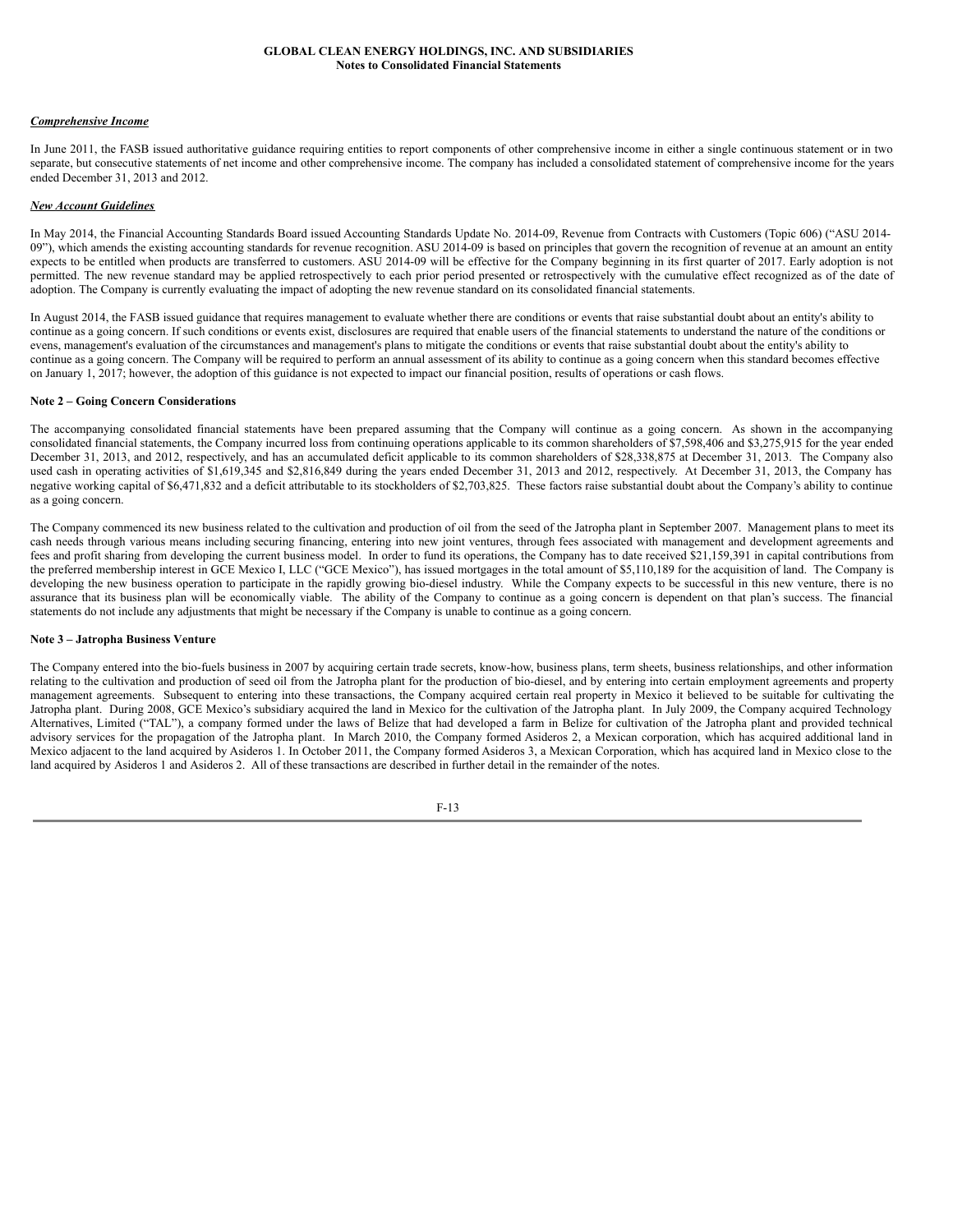## **LODEMO Agreement**

On October 15, 2007, the Company entered into a service agreement with Corporativo LODEMO S.A DE CV, a Mexican corporation (the LODEMO Group), to provide services related to the establishment, development, and day-to-day operations of the Company's Jatropha Business in Mexico. The Agreement had a 20-year term but could be terminated or modified earlier by the Company under certain circumstances. In June 2009, the scope of work previously performed by LODEMO was reduced and modified based upon certain labor functions being provided internally by the Company and by Asideros, the Company's Mexican subsidiary, on a go-forward basis. This agreement was cancelled in 2009. As of December 31, 2013 and as of December 31, 2012, the Company's financial statements reflect that it owes the LODEMO Group \$251,500 for accrued, but unpaid, compensation and cost. The Company disputes the total of these charges.

## **GCE Mexico I, LLC and Subsidiaries**

GCE Mexico was organized primarily to facilitate the acquisition of the initial 5,000 acres of farm land (the Jatropha Farm) in the State of Yucatan in Mexico to be used primarily for the (i) cultivation of *Jatropha curcas*, (ii) the marketing and sale of the resulting fruit, seeds, or pre-processed crude Jatropha oil, whether as biodiesel, feedstock, biomass or otherwise, and (iii) the sale of carbon value, green fuel value, or renewable energy credit value (and other similar environmental attributes) derived from activities at the Jatropha Farm.

Under GCE Mexico's operating agreement, as amended (the "LLC Agreement"), the Company owns 50% of the issued and outstanding common membership units of GCE Mexico. The remaining 50% of the common membership units was initially issued to five investors. The Company and the other owners of the common membership interest were not required to make capital contributions to GCE Mexico.

In addition, two investors agreed to invest in GCE Mexico through the purchase of preferred membership units and through the funding of the purchase of land in Mexico. An aggregate of 1,000 preferred membership units were issued to these two investors who each agreed to make capital contributions to GCE Mexico in installments and as required, fund the development and operations of the Jatropha Farm. In November 2012, one of the two investors transferred 100% of the interest to the other investor. The preferred members have made capital contributions of \$1,598,688 and \$5,620,435 during the years ended December 31, 2013 and 2012, respectively, and total contributions of \$21,159,391 have been received by GCE Mexico from these investors since the execution of the LLC Agreement. The LLC Agreement calls for additional contributions from the investors, as requested by management and as required by the operation in 2013 and the following years. The holder of the preferred membership interest is entitled to earn a preferential 12% per annum cumulative compounded return on the cumulative balance of the preferred membership interest. The preferential return increased by \$2,479,148, and \$2,055,904 during the years ended December 31, 2013 and 2012, respectively, and totals \$7,442,730 since the execution of the LLC Agreement.

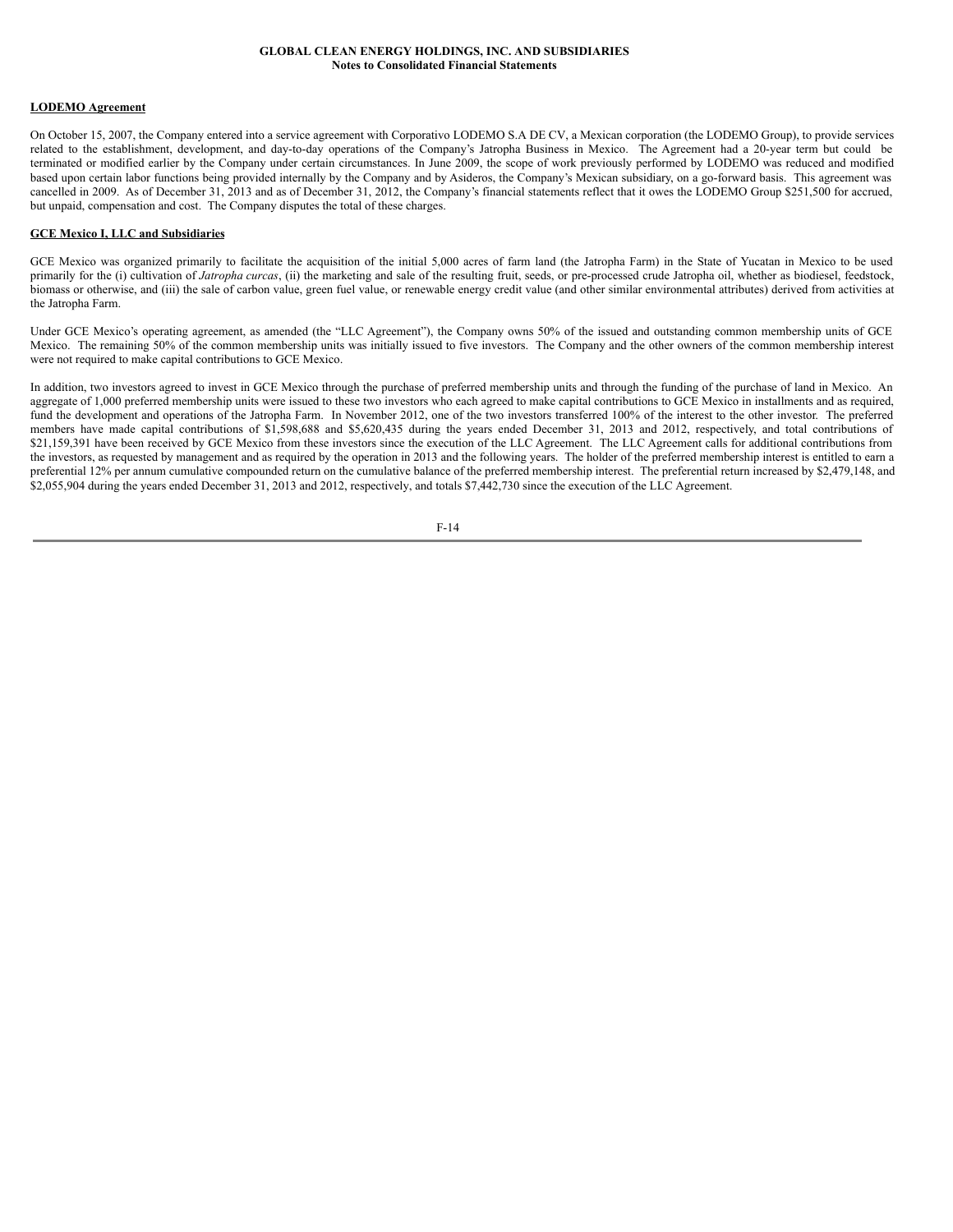The net income or loss of the three Mexican subsidiaries that own the Mexico farms is allocated to the shareholders based on their respective equity ownership; 99% of the equity of each subsidiary is owned by GCE Mexico and 1% is owned by the Company. GCE Mexico has no operations separate from its investments in the Mexican subsidiaries. According to the LLC Agreement of GCE Mexico, the net loss of GCE Mexico is allocated to its members according to their respective investment balances. Accordingly, since the common membership interest did not make a capital contribution, all of the losses have been allocated to the preferred membership interest. The noncontrolling interest presented in the accompanying consolidated balance sheets includes the carrying value of the preferred membership interests and of the common membership interests owned by the Investors, and excludes any common membership interest in GCE Mexico held by the Company.

# **Technology Alternatives, Limited**

On July 9, 2009, the Company purchased 100% of the stock of Technology Alternatives, Limited ("TAL"), a company formed under the laws of Belize in Central America. TAL owned approximately 400 acres of land that was used as a Jatropha farm. The land was sold in May 2013.

The Company owed the former shareholders of TAL \$526,462 Belize dollars, including capitalized interest of \$10,322 Belize Dollars (US \$280,170 based on exchange rates in effect on the funding date of May 17, 2013). The holders agreed to accept \$195,747 USD as payment in full for the promissory notes when the land was sold on May 17, 2013 at a discounted sales price of \$395,000 USD. The unpaid principal balance of \$84,422 of the notes, plus accrued interest of \$28,078, was forgiven by the shareholders and written off by the Company. The related gain on forgiveness is included in Loss on Sale of Investment Held for Sale on the statement of operations. The Gain on forgiveness was netted in our calculations for the Loss on Sale of Investment as the debt would not have been forgiven if the investment had not been sold. The debt forgiveness was conditional upon the sale of the investment.

The Company dissolved the wholly owned subsidiary, TAL on May 17, 2013. The prior accumulated decifit of TAL totaling \$181,891 was netted out of the Stockholders' equity as part of the transaction recording the Loss on Sale of Investment Held for Sale.

#### **Note 4 – Property and Equipment**

Property and equipment are as follows:

|                               | December 31,    |     |            |  |
|-------------------------------|-----------------|-----|------------|--|
|                               | 2013            |     | 2012       |  |
| Land                          | \$<br>4,512,630 | - S | 4,539,314  |  |
| Plantation development costs  | 10,311,286      |     | 9,229,638  |  |
| Plantation equipment          | 1,510,878       |     | 1,546,971  |  |
| Office equipment              | 299,755         |     | 108,598    |  |
| Total cost                    | 16,634,549      |     | 15,424,521 |  |
| Less accumulated depreciation | (1, 138, 768)   |     | (865,518)  |  |
| Property and equipment, net   | 15,495,781      |     | 14,559,002 |  |

Depreciation expense for property and equipment was \$280,027 and \$267,807 for the years ended December 31, 2013 and 2012, respectively.

Commencing in June 2008, Asideros I purchased certain equipment for purposes of rapidly clearing the land, preparing the land for planting, and actually planting the Jatropha trees. The Company has capitalized farming equipment and costs related to the development of land for farm use in accordance with generally accepted accounting principles for accounting by agricultural producers and agricultural cooperatives. Plantation equipment is depreciated using the straight-line method over estimated useful lives of 5 to 15 years. Depreciation expense has been capitalized as part of plantation development costs through the date that the plantation becomes commercially productive. The initial plantations were deemed to be commercially productive on October 1, 2009, at which date the Company commenced the depreciation of plantation development costs over estimated useful lives of 10 to 35 years, depending on the nature of the development. Developments and other improvements with indefinite lives are capitalized and not depreciated. Other developments that have a limited life and intermediate-life plants that have growth and production cycles of more than one year are being depreciated over their useful lives once they are placed in service. The land, plantation development costs, and plantation equipment are located in Mexico.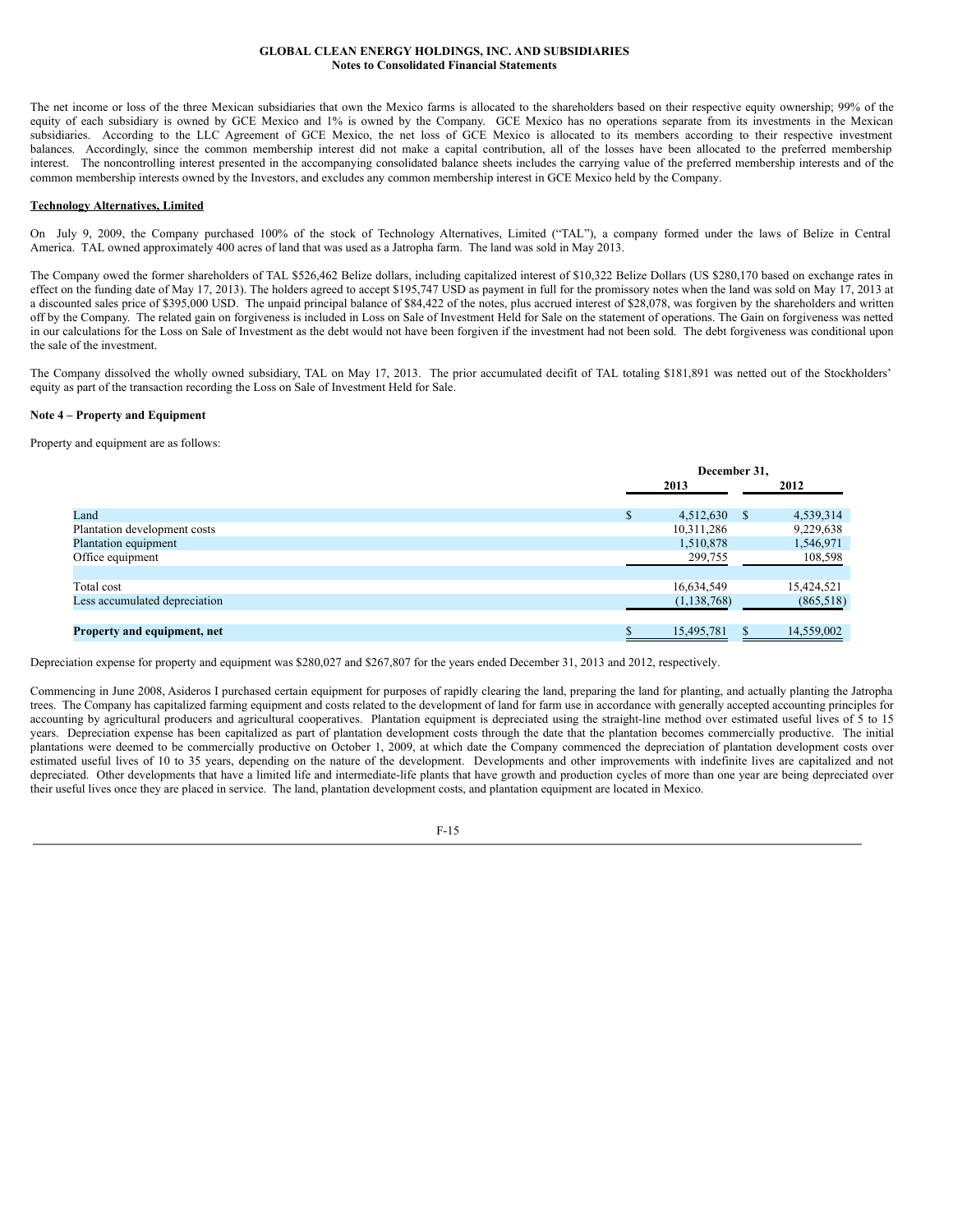## **Note 5 – Intangible Assets**

In March 2013, the Company purchased certain intangible assets related to the commercial production of Camelina. See further discussion on acquisition in Note 10. The intangible assets include three patents and the related intellectual property associated with these patents. These intangible assets acquired have an expected useful life of 17 years and are carried at cost less any accumulated amortization and any impairment losses.

Amortization is calculated using the straight-line method to allocate the cost of the intangible assets over their estimated useful lives of 17 years. Any future costs associated with the maintenance of these patents with indefinite lives will be capitalized and not amortized. The Intangible Assets as of the year ended December 31, 2013 is shown in the following table:

|                               | December 31, |            |      |  |  |  |
|-------------------------------|--------------|------------|------|--|--|--|
|                               |              | 2013       | 2012 |  |  |  |
|                               |              |            |      |  |  |  |
| <b>Intangible Assets</b>      |              | 4,168,841  |      |  |  |  |
| Less accumulated amortization |              | (195, 892) |      |  |  |  |
|                               |              |            |      |  |  |  |
| <b>Intantigle Assets, net</b> |              | 3,972,950  |      |  |  |  |

Amortization expense for intangible assets was \$195,892 for the year ended December 31, 2013 and none in 2012. The estimated amortization expense for the next five years approximates \$229,000 annually.

#### **Note 6 – Debt**

#### **Notes Payable**

On November 1, 2012, the Company entered into a note payable to Mobius in the aggregate amount of \$75,000. The note bears interest at 5% and is unsecured. Principal and interest on this Note shall be payable monthly in the amount of \$5,000, commencing on May 1, 2013 with the final payment due on September 1, 2014.

#### **Notes Payable to Shareholders**

Included in notes payable on the accompanying consolidated balance sheet, the Company has notes payable to certain shareholders in the aggregate amount of \$26,000 at December 31, 2013 and December 31, 2012. The notes originated in 1999, bear interest at 12%, are unsecured, and are currently in default. Accrued interest on the notes totaled \$52,643 and \$49,540, respectively at December 31, 2013 and December 31, 2012, respectively.

As more fully disclosed in Note 3 the Company had issued promissory notes to the former shareholders of TAL in the aggregate amount of \$526,462 Belize dollars, (US \$268,630 based on exchange rates in effect at December 31, 2012), including capitalized interest of \$10,322 Belize Dollars. The notes were secured by a mortgage on the land and related improvements, all of which were sold on May 17, 2013 at a discounted price of \$395,000. The holders agreed to accept \$195,747 as payment in full for these mortgage notes when the land was sold on May 17, 2013. The balance of \$84,422 in notes payable was forgiven by the holders and written off.

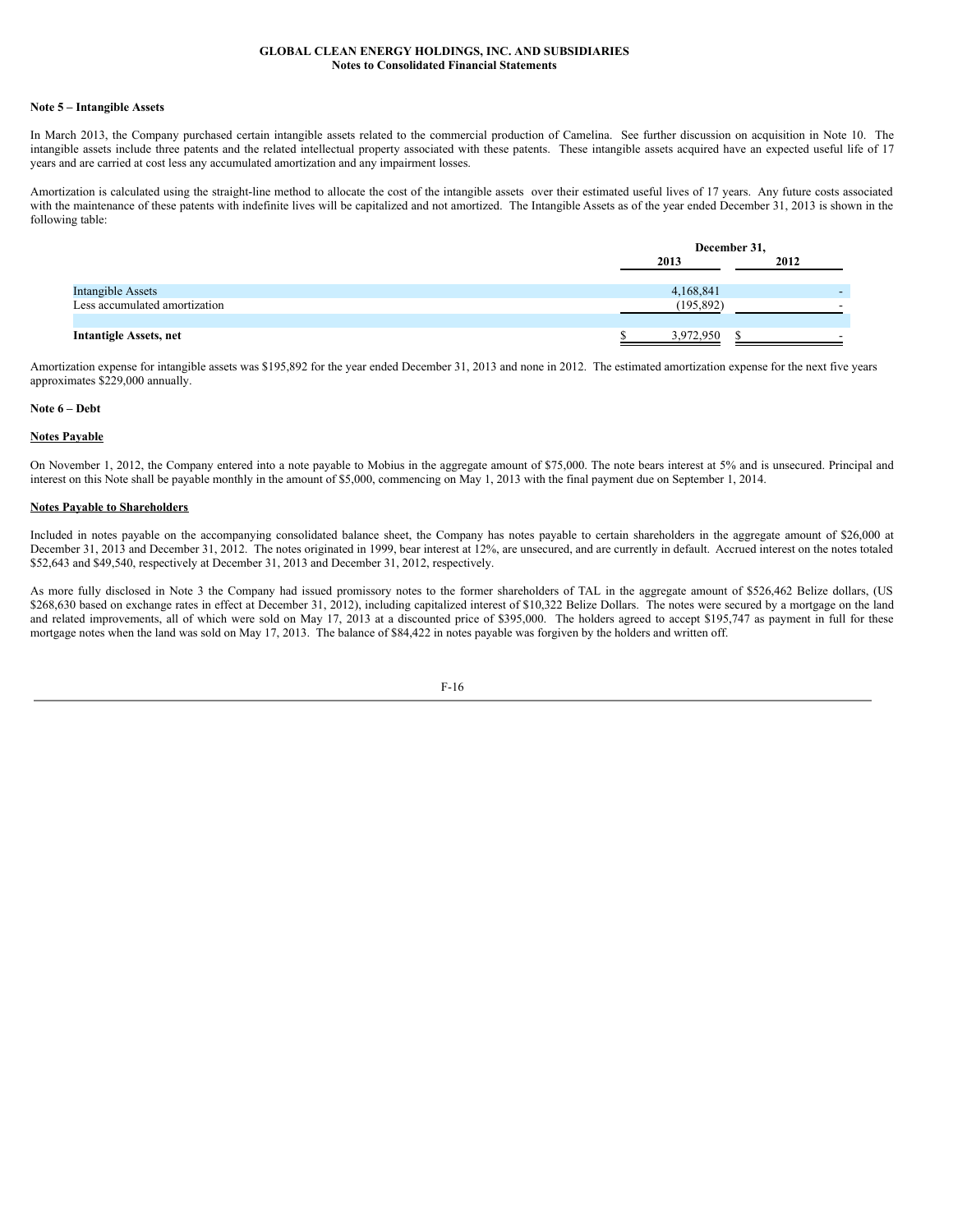#### **Convertible Notes Payable**

In March 2010, the Company entered into a securities purchase agreement with the preferred members of GCE Mexico pursuant to which the Company issued senior unsecured convertible promissory notes in the original aggregate principal amount of \$567,000 and warrants to acquire an aggregate of 1,890,000 shares of the Company's common stock. The Convertible Notes matured on the earlier of (i) March 16, 2012, or (ii) upon written demand of payment by the note holders following the Company's default thereunder. The maturity date of the Convertible Notes have been extended until March 15, 2015. Interest accrues on the convertible notes at a rate of 5.97% per annum, and is payable quarterly in cash, in arrears, on each year anniversary of the issuance of the convertible notes. The Company may at its option, in lieu of paying interest in cash, pay interest by delivering a number of unregistered shares of its common stock equal to the quotient obtained by dividing the amount of such interest by the arithmetic average of the volume weighted average price for each of the five consecutive trading days immediately preceding the interest payment date. At any time following the first anniversary of the issuance of the Convertible Notes, at the option of the note holders, the outstanding balance thereof (including unpaid interest) may be converted into shares of the Company's common stock at a conversion price equal to \$0.03. The conversion price may be adjusted in connection with stock splits, stock dividends and similar events affecting the Company's capital stock. The convertible notes rank senior to all other indebtedness of the Company, and thereafter will remain senior or pari passu with all accounts payable and other similar liabilities incurred by the Company in the ordinary course of business. The Company may not prepay the convertible notes without the prior consent of the **Investors** 

#### **Mortgage Notes Payable**

The investors holding the preferred membership units of GCE Mexico also directly funded the purchase by Asideros I of approximately 5,000 acres of land in the State of Yucatan in Mexico by the payment of \$2,051,282, The land was acquired in the name of Asideros I, and Asideros I issued a mortgage in the amount of \$2,051,282 in favor of the two original investors. These two investors also directly funded the purchase by Asideros 2 of approximately 4,500 acres, and a second parcel by Asideros 2 of approximately 600 acres of land adjacent to the land owned by Asideros by the total payment of \$963,382. The land was acquired in the name of Asideros 2 and Asideros 2 issued mortgages in the amount of \$963,382 in favor of these two investors. These mortgages bear interest at the rate of 12% per annum, payable quarterly. The parties have agreed to accrue the interest until such time as the Board determines that there is sufficient cash flow to pay all accrued interest. The initial mortgage, including any unpaid interest, is due in April 2018. The second mortgage, including any unpaid interest, is due in February 2020.

In October 2011, the two original investors also directly funded the purchase by Asideros 3 of approximately 5,600 acres for a total \$2,095,525. The land was acquired in the name of Asideros 3 and Asideros 3 issued mortgages in the amount of \$2,095,525 in favor of these two investors. These mortgages bear interest at the rate of 12% per annum, payable quarterly. The Board has directed that this interest shall continue to accrue until such time as the Board determines that there is sufficient cash flow to pay all accrued interest. The initial mortgage, including any unpaid interest, is due in October 2021.

In November 2012, one of the two holders of the preferred membership interests acquired all of the ownership interests of the other member. Accordingly, all of the foregoing obligations are now owed to the sole holder of GCE Mexico's preferred membership interests.

#### **Promissory Notes Payable**

In March 2013, the Company issued a secured promissory note in the principal amount of \$1,300,000 to Targeted Growth, Inc. for certain Camelina assets. The purchase occurred concurrently with the acquisition of Sustainable Oils, LLC. The note bears an interest rate of ten percent (10.0%) per annum, and is payable upon the earlier of the following: (a) to the extent of 35.1% of, and on the third business day after, the receipt by the Company of any Qualified Funding; or (b) September 13, 2014 (the "Maturity Date"). The term "Qualified Funding" means all equity funding in excess of the \$800,000, in the aggregate, received by the Company, its subsidiary or an affiliate after the date hereof for its Camelina business. In September 2014, we renegotiated the terms fo the agreement and returned these machines, tractors, and vehicles to Targeted Growth, Inc. in consideration for a reduction of outstanding balance of the Promissory Note and the extension of the maturity date of the Promissory Note to December 31, 2014. The current note is no longer secured by any assets.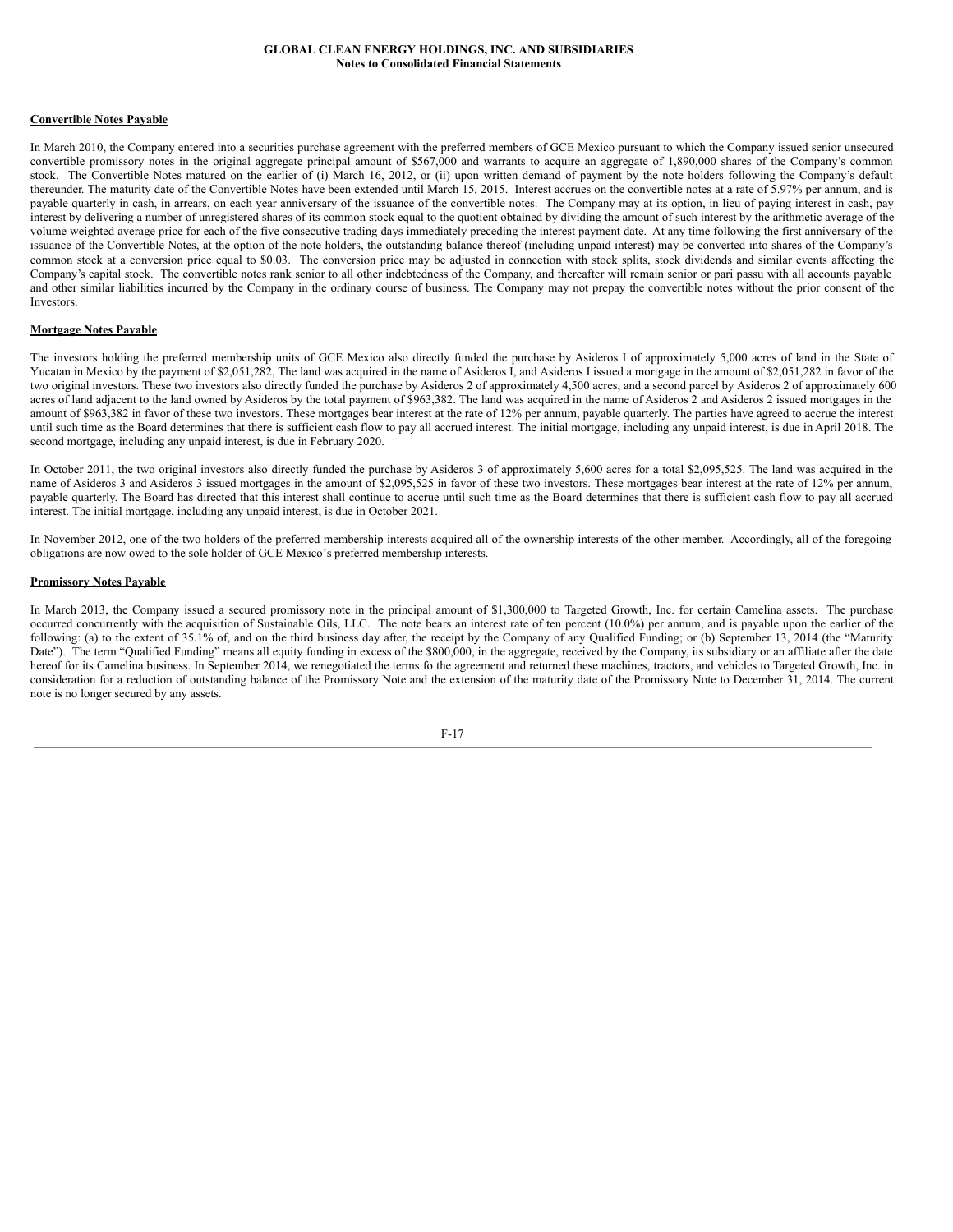#### **Settlement of Liabilities**

The Company has settled certain liabilities previously carried on the consolidated balance sheet, which settlements resulted in gains from the extinguishment of liabilities. There was a \$50,138 gain on settlement of liabilities for the year ended December 31, 2013, and a gain on settlement of liabilities of \$1,013,387 for the year ended December 31, 2012. The gains in 2013 and 2012 were primarily from the settlement or expiration of historic liabilities primarily incurred by prior management in connection with the discontinued pharmaceutical operations. In addition, the Company wrote off certain liabilities that had been extinguished with the passage of time for collection under applicable statutes of limitation laws.

## **Note 7 - Equity (Deficit)**

# **Series B Preferred Stock**

The Series B Shares may, at the option of each holder, be converted at any time or from time to time into shares of the Company's common stock at the conversion price then in effect. The number of shares into which one Series B Share shall be convertible is determined by dividing \$100 per share by the conversion price then in effect. The initial conversion price per share for the Series B Shares is \$0.11, which is subject to adjustment for certain events, including stock splits, stock dividends, combinations, or other recapitalizations affecting the Series B Shares.

Each holder of Series B Shares is entitled to the number of votes equal to the number of shares of the Company's common stock into which the Series B Shares could be converted on the record date for such vote, and has voting rights and powers equal to the voting rights and powers of the holders of the Company's common stock. In the event of the Company's dissolution or winding up, each share of the Series B Shares is entitled to be paid an amount equal to \$100 (plus any declared and unpaid dividends) out of the assets of the Company then available for distribution to shareholders.

No dividends are required to be paid to holders of the Series B shares. However, the Company may not declare, pay or set aside any dividends on shares of any class or series of the Company's capital stock (other than dividends on shares of our common stock payable in shares of common stock) unless the holders of the Series B shares shall first receive, or simultaneously receive, an equal dividend on each outstanding share of Series B shares.

## **Common Stock**

In April 2012, the Company issued 8,620,690 shares to an accredited investor at a price of \$.029 per share for cash proceeds paid to the Company of \$250,000. The proceeds from this sale were used for general corporate purposes.

In March 2013, the Company issued 40,000,000 shares, at \$.02 per share as partial considertion of the business purchase that included certain assets, patents, and other intellectual property and rights related to the development of Camelina sativa as a biofuels feedstock that it acquired.

$$
F-18
$$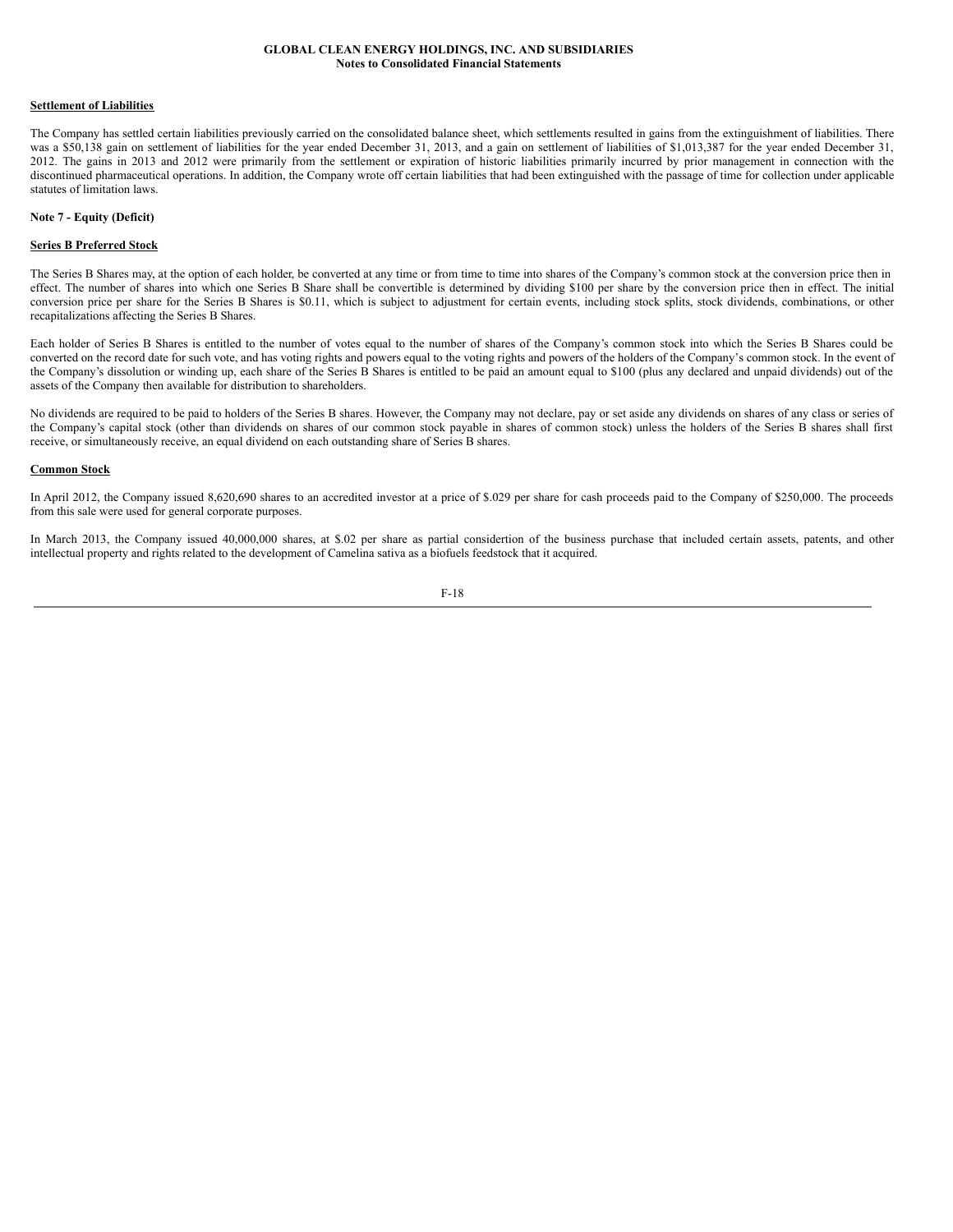#### **Note 8 – Stock Options and Warrants**

#### **Stock Options and Compensation-Based Warrants**

The Company has an incentive stock option plan wherein 20,000,000 shares of the Company's common stock are reserved for issuance thereunder.

No income tax benefit has been recognized for share-based compensation arrangements. The Company has recognized plantation development costs totaling \$124,565 related to a liability that was satisfied by the issuance of warrants in 2008. Otherwise, no share-based compensation cost has been capitalized in the consolidated balance sheet.

A summary of the status of options and compensation-based warrants at December 31, 2013, and changes during the year then ended is presented in the following table:

|                                  | <b>Shares</b><br>Under<br>Option |          | Weighted<br>Average<br><b>Exercise</b><br>Price | Weighted<br>Average<br>Remaining<br>Contractual<br>Life | Aggregate<br>Intrinsic<br>Value |
|----------------------------------|----------------------------------|----------|-------------------------------------------------|---------------------------------------------------------|---------------------------------|
| Outstanding at December 31, 2012 | 68,608,483                       | <b>S</b> | 0.02                                            | 4.3 years $\$$                                          |                                 |
| Granted                          | 14,100,000                       |          | 0.01                                            |                                                         |                                 |
|                                  |                                  |          |                                                 |                                                         |                                 |
| Exercised                        | (1,477,089)                      |          | 0.01                                            |                                                         |                                 |
| Forfeited                        | (6,280,000)                      |          | 0.01                                            |                                                         |                                 |
| Expired                          | (5,576,083)                      |          | 0.03                                            |                                                         |                                 |
|                                  |                                  |          |                                                 |                                                         |                                 |
| Outstanding at December 31, 2013 | 69, 375, 311                     |          | 0.02                                            | 9.1 years $\epsilon$                                    |                                 |
|                                  |                                  |          |                                                 |                                                         |                                 |
| Exercisable at December 31, 2013 | 51,346,144                       |          | 0.02                                            | 3.1 years                                               | $\overline{\phantom{a}}$        |

The fair value of other stock option grants and compensation-based warrants is estimated on the date of grant or issuance using the Black-Scholes option pricing model. Options to purchase 14,100,000 shares of common stock were issued in the year ended December 31, 2013 and 13,780,000 in the year ended 2012. The weighted average fair value of stock options issued during the years ended December 31, 2013 and 2012 as \$0.015 and \$.00916, respectively. The weighted-average assumptions used for the stock options granted and compensation-based warrants issued during the years ended December 31, 2013 and 2012 were risk-free interest rate of 1.30% and .628%, volatility of 181% and 178%, expected life of 5.0 years, and dividend yield of zero. The expected life of stock options represents the period of time that the stock options granted are expected to be outstanding prior to exercise. The expected volatility is based on the historical price volatility of the Company's common stock. The risk-free interest rate represents the U.S. Treasury constant maturities rate for the expected life of the related stock options. The dividend yield represents anticipated cash dividends to be paid over the expected life of the stock options. The intrinsic values are based on a December 31, 2013 closing price of \$0.01 per share.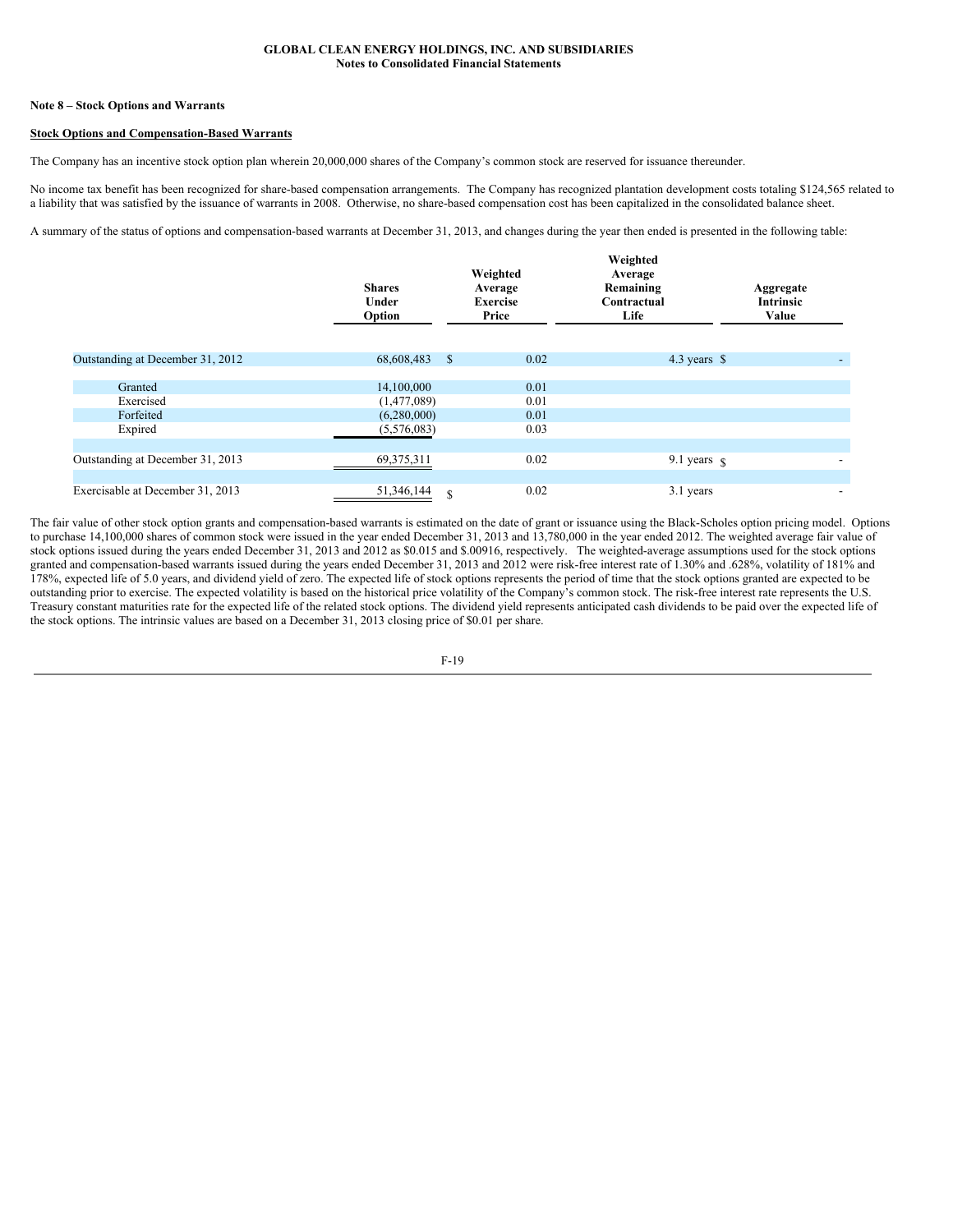Share-based compensation from all sources recorded during the year ended December 31, 2013 and 2012 was \$124,492 and \$86,015, respectively, and is reported as general and administrative expense in the accompanying condensed consolidated statements of operations. As of December 31, 2013, there is approximately \$148,567 of unrecognized compensation cost related to stock-based payments that will be recognized over a weighted average period of approximately 0.29 years.

## **Stock Warrants**

A summary of the status of the warrants outstanding at December 31, 2013, and changes during the year then ended is presented in the following table:

|                                                  | <b>Shares</b><br>Under<br>Warrant |    | Weighted<br>Average<br><b>Exercise</b><br>Price | Weighted<br>Average<br>Remaining<br><b>Contractual Life</b> |              | Aggregate<br><b>Intrinsic</b><br>Value |
|--------------------------------------------------|-----------------------------------|----|-------------------------------------------------|-------------------------------------------------------------|--------------|----------------------------------------|
|                                                  |                                   |    |                                                 |                                                             |              |                                        |
| Outstanding at December 31, 2012                 | 24,585,662                        | \$ | 0.01                                            | .75 years                                                   | \$           |                                        |
|                                                  |                                   |    |                                                 |                                                             |              | 314184                                 |
|                                                  |                                   |    |                                                 |                                                             |              |                                        |
| Issued                                           | 2,000,000                         |    | $\blacksquare$                                  |                                                             |              |                                        |
| Exercised                                        | (4,026,954)                       |    | 0.01                                            |                                                             | $\mathbf{s}$ | (40,270)                               |
| Expired                                          | (20, 558, 708)                    |    | 0.01                                            |                                                             | S            | (205, 587)                             |
|                                                  |                                   |    |                                                 |                                                             |              |                                        |
| Outstanding and exercisable at December 31, 2013 | 2,000,000                         |    |                                                 |                                                             |              |                                        |

## **Note 9 - Acquisition of Camelina Assets and Sustainable Oils**

On March 13, 2013, the Company completed a business purchase that included certain assets, patents, and other intellectual property and rights related to the development of Camelina sativa as a biofuels feedstock (the "Camelina Assets") from Targeted Growth, Inc., a Washington based crop biotechnology company focused on developing products with enhanced yield and improved quality for the agriculture and energy industries. Also on March 13, 2013, we purchased all of the membership interests of Sustainable Oils, LLC, (SusOils) a Delaware limited liability company, from Targeted Growth, Inc. and the other, minority owner of that limited liability company. SusOils is a company that, since 2007, has been engaged in the development, production and commercialization of Camelina-based biofuels and FDA approved animal feed. Substantially all of the Camelina Assets were previously owned by SusOils and used in SusOils' operations.

The Camelina Assets include: three issued U.S. patents on Camelina Sativa varieties; a substantial portfolio of other intellectual property assets, all of the Seller's intellectual property related to the research, development, breeding and/or genetic development of Camelina; germplasm; licenses, consents, permits, variances, certifications and approvals granted by any governmental agencies relating to Camelina operations; machines, equipment, tractors and vehicles used in Camelina operations; the name "Sustainable Oils" and the Sustainable Oils logo; and certain trade secrets, know-how, and technical data.

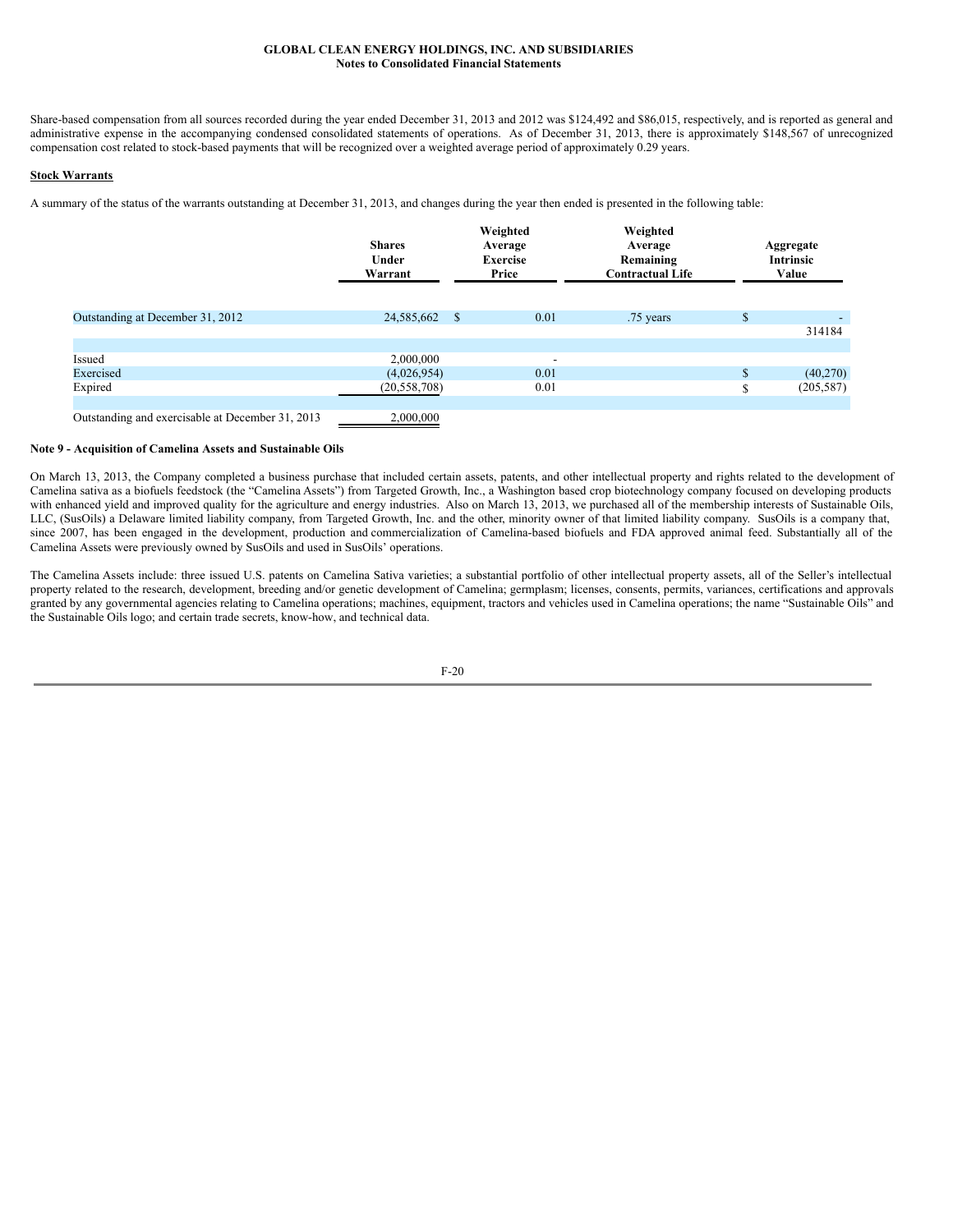We currently intend to operate our Camelina business through a new subsidiary. We intend to capitalize that new subsidiary with the Sustainable Oils intellectual properties and operating assets that we recently purchased. In order to fund the operations and expansion of the Camelina operations, we intend to raise additional capital through the sale of debt or equity in the newly formed Camelina subsidiary. Sustainable Oils' operations have been headquartered in Bozeman, Montana. We intend to continue to conduct our Camelina operations in Montana. Accordingly, in March 2013, we entered into a sublease with Targeted Oils, Inc., to sublease a portion of Targeted Growth's research facilities and administrative offices in Bozeman, Montana.

We paid for the Camelina Assets by issuing to Targeted Growth, Inc. (i) a secured promissory note in the principal amount of \$1,300,000 (the "Promissory Note" – see note 6 for more details) and (ii) an aggregate of 40,000,000 shares of our common stock. Of the 40,000,000 shares, 4,000,000 shares will be held by an escrow agent for 15 months following the closing for the purpose of providing a partial security to support the indemnity provisions of the purchase agreement. All shares were issued in June 2014.

The fair value of the consideration transferred to Targeted Growth, Inc. is in the following table:

| Investment in Camelina Assets |           |
|-------------------------------|-----------|
| N/P to Targeted Growth        | 1.300.000 |
| Cash (paid out)               | 100       |
| Common stock issued           | 800,000   |
|                               | 2,100,100 |

The purchase price for the Sustainable Oils, LLC membership interests was \$100. Sustainable Oils' assets include 295,000 pounds of "certified" Camelina seeds that we intend to sell to farmers this year and/or next year for the production of Camelina feedstock. The liabilities of Sustainable Oils include an approximately \$2.3 million liability to UOP LLC, which is secured by a lien on the three patents we acquired as part of the Camelina Assets. The amounts recognized as of the acquisition date for each major class of assets acquired and liabilities assumed are as follows:

|                                                | <b>Fair Values at</b><br>Acquisition<br>Date |
|------------------------------------------------|----------------------------------------------|
| Prepaids and other assets                      | 260                                          |
| Inventory                                      | 123,585                                      |
| Intangible Assets                              | 4,168,855                                    |
| Equipment                                      | 190,500                                      |
| Accounts Payable to UOP                        | (2,286,727)                                  |
| Commitment for field testing                   | (54, 034)                                    |
| Other accounts payable and accrued liabilities | (42, 339)                                    |
| Total net assets of Sustainable Oils           | 2,100,100                                    |

The value of the acquired identifiable intangible assets of \$4,168,855 has been recorded as of the acquisition date of March 13, 2013.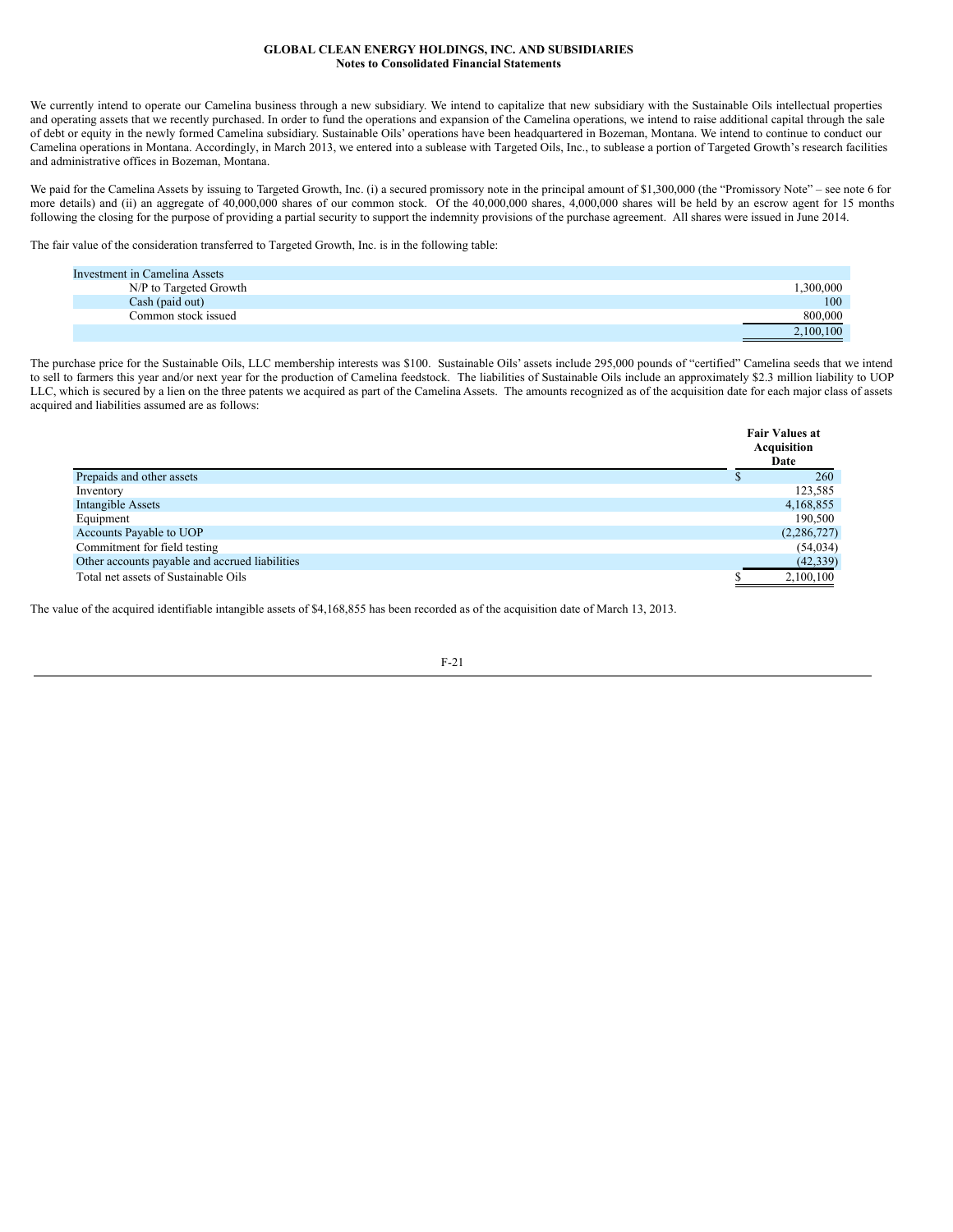For accounting purposes, the acquisition of the Camelina Assets and all of the membership interests of Sustainable Oils, LLC is treated as the acquisition of Sustainable Oil's business. The amounts of Sustainable Oils, LLC 's revenue and earnings included in the Company's consolidated income statement for the year ended December 31, 2013, and the pro forma revenue and earnings of the combined entity had the acquisition date been January 1, 2013 and January 1, 2012, are as follows:

|                                                                   | Revenue   | Net Losses  |
|-------------------------------------------------------------------|-----------|-------------|
| Actual March 13, 2013 - December 31, 2013                         | 61.588    | (342, 587)  |
|                                                                   |           |             |
| 2013 Supplemental pro forma from<br>January 1 - December 31, 2013 | 332,320   | (1,961,281) |
|                                                                   |           |             |
| 2012 Supplemental pro forma from<br>January 1 - December 31, 2012 | 2.843.917 | 195,920     |

The cost incurred related to the acquisition of Sustainable Oils, LLC includes approximately \$21,500 in legal and \$6,000 in valuation fees.

The foregoing pro forma data is subject to various assumptions and estimates, and is presented for informational purposes only. This pro forma data does not purport to represent or be indicative of the consolidated operating results that would have been reported had the transaction been completed as described herein, and the data should not be taken as indicative of future consolidated operating results.

# **Note 10 – Impairment of assets and fair value measurements**

Fair value is defined as the exchange price that would be received for an asset or paid to transfer a liability (an exit price) in the principal or most advantageous market for the asset or liability in an orderly transaction between market participants on the measurement date. To measure fair value, a hierarchy has been established by generally accepted accounting principles which requires an entity to maximize the use of observable inputs and minimize the use of unobservable inputs. This hierarchy uses three levels of inputs to measure the fair value of assets and liabilities as follows:

Level 1 – Quoted prices in active markets for identical assets or liabilities.

Level 2 – Observable inputs other than Level 1 including quoted prices for similar assets or liabilities, quoted prices in less active markets, or other observable inputs that can be corroborated by observable market data.

Level 3 – Unobservable inputs supported by little or no market activity for financial instruments whose value is determined using pricing models, discounted cash flow methodologies, or similar techniques, as well as instruments for which the determination of fair value requires significant management judgment or estimation.

As of December 31, 2013 and 2012, the Company does not have any assets or liabilities measured at fair value on a recurring basis.

Fair value is used on a nonrecurring basis to measure certain assets when applying lower of cost or fair value accounting or when adjusting carrying values. Fair value is also used when evaluating impairment on certain assets, including deferred growing costs and property and equipment.

The following is a tabular presentation of assets measured at fair value on a nonrecurring basis along with the level within the hierarchy in which the fair value measurement falls as of December 31, 2013:

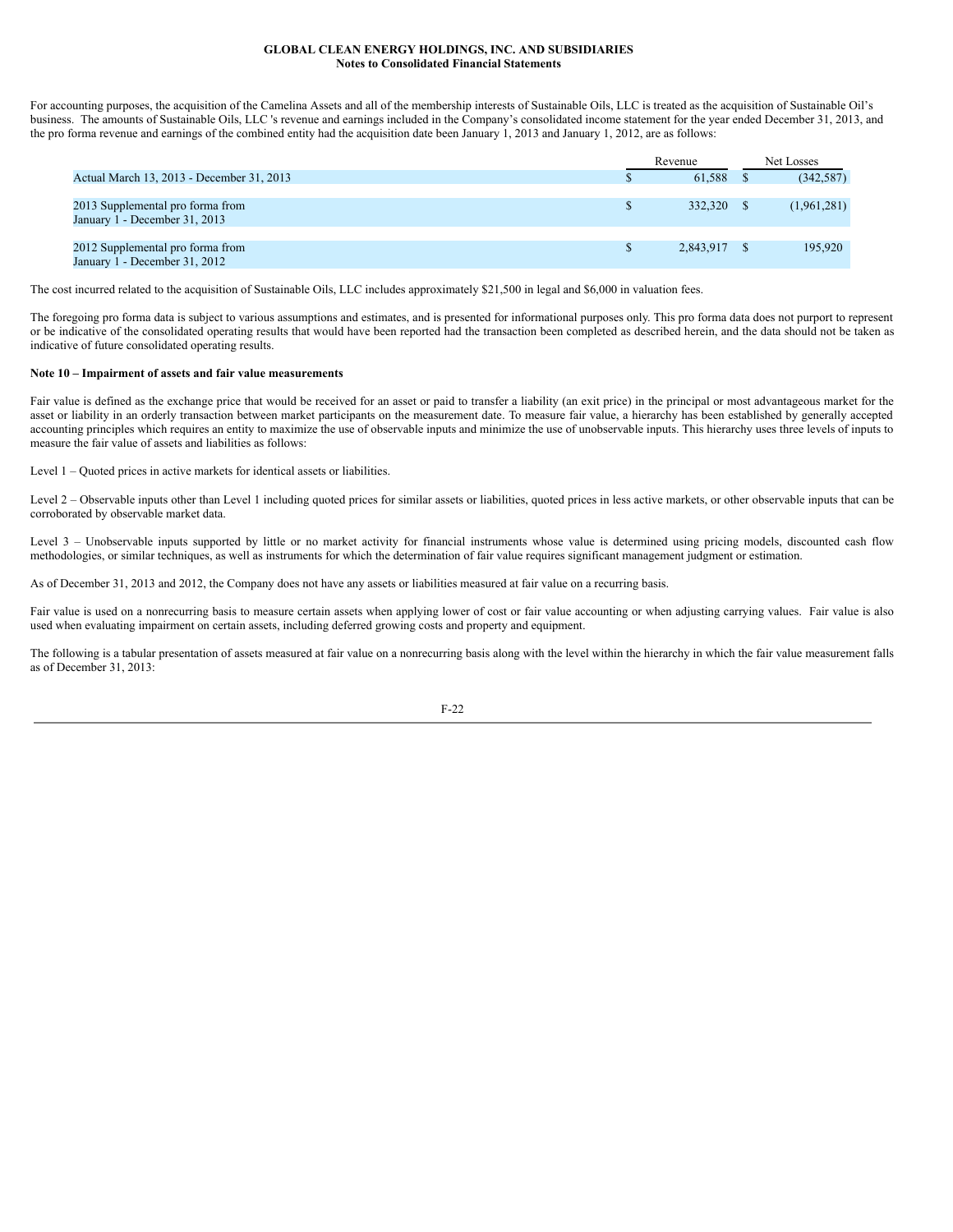|                                    | December 31, |                          |   | Date Using     | <b>Fair Value of Measurements at Reporting</b> |                |  |  |
|------------------------------------|--------------|--------------------------|---|----------------|------------------------------------------------|----------------|--|--|
| <b>Description</b>                 | 2013         | <b>Level 1</b>           |   | <b>Level 2</b> |                                                | <b>Level 3</b> |  |  |
| Deferred Growing Cost              |              | $\overline{\phantom{0}}$ | - | -              |                                                |                |  |  |
| <b>Plantation Development Cost</b> | 10.311.286   |                          |   |                |                                                | 10.311.286     |  |  |
|                                    | 10,311,286   |                          | - |                |                                                | 10.311.286     |  |  |

The Company performed an analysis of long-lived assets and has identified certain areas considered to be fallow based on the following condition of the trees: no vegetative growth for the age of the trees, bad origins, bad land preparation, and no resistance to fungus. The trees are not expected to produce a commercial yield or generate any future revenues. As such, the Company has identified the costs associated with these areas originally capitalized as Plantation Development Cost and Deferred Growing Cost, which capitalized costs are not expected to be recoverable, and has recognized the following impairment charges for the period ended December 31, 2013 and 2012.

As of December 31, 2013 and 2012, deferred growing costs, with a carrying value of \$3,440,904 and \$4,562,981, respectively, were written down to the fair value of \$0.00 and \$3,378,990 resulting in impairment charges of \$3,440,904 and \$1,183,991, which were included in operating expenses for the respective periods. The Company estimated the fair value of these assets using the income based approach considering the cash flows that would be obtained as a result of distribution of product tied to those deferred growing costs. The income based approach utilizes unobservable inputs. Due to the use of unobservable inputs, we classify the fair value of these growing areas within Level 3.

The Company did not write down any plantation development costs in the year ended December 31, 2013. During the year ended December 31, 2012, plantation development costs (included in property and equipment), which had a carrying value of \$9,685,462 were written down to the fair value of \$9,229,638, resulting in an impairment charge of \$455,824, which was included in loss from continuing operations for the period. The Company estimated the fair value of these assets using the income based approach considering the cash flows that would be obtained as a result of the production and distribution of product in areas of continued production. The income based approach utilizes unobservable inputs. Due to the use of unobservable inputs, we classify the fair value of these growing areas within Level 3.

## **Note 11 - Income Taxes**

Income taxes are provided for temporary differences between financial and tax bases of assets and liabilities. The following is a reconciliation of the amount of benefit that would result from applying the federal statutory rate to pretax loss with the benefit from income taxes for the years ended December 31, 2013 and 2012: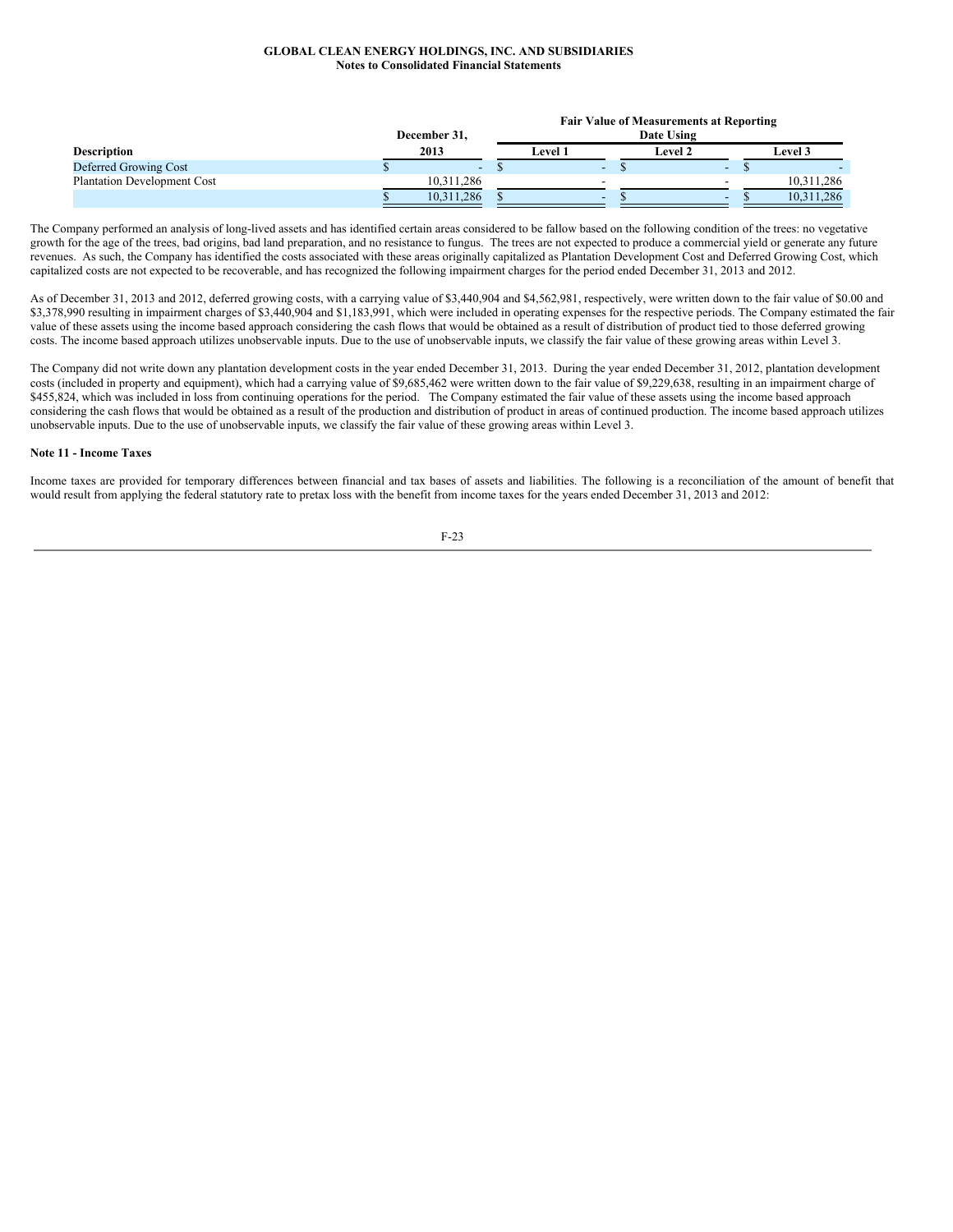#### **Rate Reconciliation**

|                                                                | 2013                     | 2012        |
|----------------------------------------------------------------|--------------------------|-------------|
| Federal income tax (benefit) at statutory rate (34%)           | (2,552,000)              | (1,114,000) |
| State income tax (benefit), net of federal benefit             | (100,000)                | 12,000      |
| Foreign income tax benefit                                     |                          | 7.000       |
| Losses allocated to preferred members of GCE Mexico            | 1,971,000                | 1,151,000   |
| <b>Losses allocated GEHD</b>                                   | 15,000                   | 22,000      |
| Share-based compensation                                       | 38,000                   | 54,000      |
| Expiration of operating loss and research credit carryforwards |                          | 75,000      |
| Other differences                                              | 5.000                    | (2,000)     |
| Change in valuation allowance                                  | 623,000                  | (205,000)   |
| Income tax benefit                                             | $\overline{\phantom{a}}$ |             |

The components of deferred tax assets and liabilities are as follows at December 31, 2013 and 2012, using a combined deferred income tax rate of 40%:

#### **Components of Net Deferred Taxes**

|                                            | 2013        | 2012        |
|--------------------------------------------|-------------|-------------|
| Net operating loss carryforward            | 7.225,000   | 6,839,000   |
| Share-based compensation                   | 781,000     | 692,000     |
| Accrued compensation and other liabilities | 647,000     | 499,000     |
| Impairment of long lived assets            | 58,000      | 58,000      |
| Other                                      | (2,000)     | (2,000)     |
| Valuation allowance                        | (8,709,000) | (8,086,000) |
| Net deferred tax asset                     | $\sim$      |             |

The Company has available net operating losses of approximately \$21,052,000 which can be utilized to offset future earnings of the Company. The utilization of the net operating losses are dependent upon the tax laws in effect at the time such losses can be utilized. The loss carryforwards expire between the years 2014 and 2033. Should the Company experience a significant change of ownership, the utilization of net operating losses could be reduced.

The Company and its subsidiaries file tax returns in the U.S. Federal jurisdiction and, in the state of California. The Company is no longer subject to U.S. federal tax examinations for tax years before and including December 31, 2009. The Company is no longer subject to examination by state tax authorities for tax years before and including December 31, 2008. During the years ended December 31, 2013 and 2012, the Company did not recognize interest and penalties.

## **Note 12 – Commitments and Contingencies**

#### **Commitments**

In February 2014, the Company entered into a lease agreement for 1,296 square feet of office space from February 1, 2014 to January 31, 2019. Rent payments range from \$2,332.80 to \$2,625.59 over the term. Rent expense for the years ended December 31, 2013 and 2012 was \$42,982 and \$40,880, respectively. The following represents future annual minimum lease payments as of December 31, 2013:

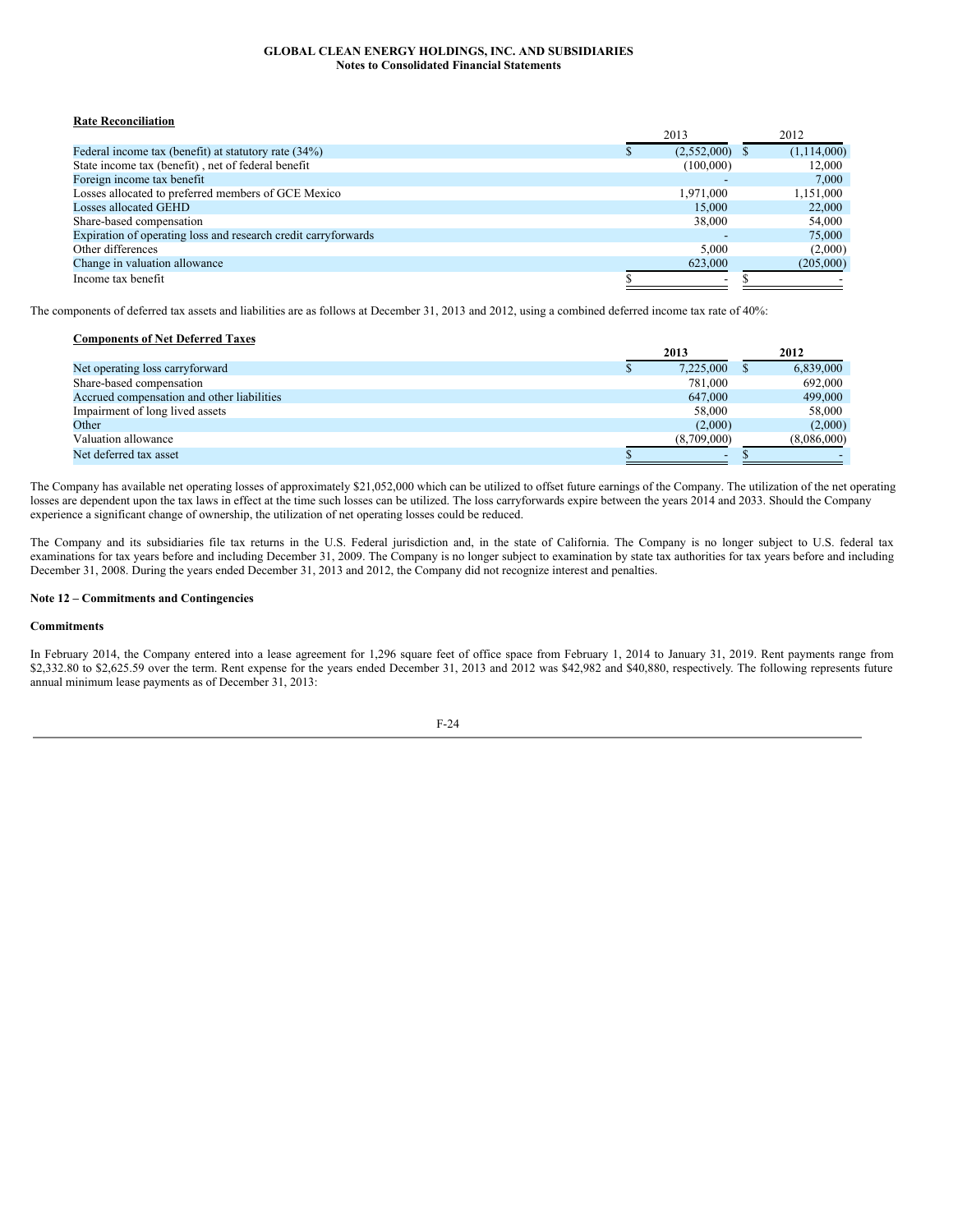| Year Ending<br>December 31,    |              |
|--------------------------------|--------------|
| 2014                           | \$<br>24,495 |
| 2015                           | 28,763       |
| 2016                           | 29,626       |
| 2017                           | 30,515       |
| 2018                           | 31,431       |
| Thereafter                     | 2,626        |
| <b>Operating Lease Payable</b> | 147,456      |

The Company previously leased an office facility under a noncancelable operating lease, which had an expiration date of December 31, 2013, with \$3500.00 due monthly until expiration.

# **Legal**

In the ordinary course of business, the Company may face various claims brought by third parties and the Company may, from time to time, make claims or take legal actions to assert the Company's rights, including intellectual property rights, contractual disputes and other commercial disputes. Any of these claims could subject the Company to litigation. Management believes the outcomes of currently pending claims will not likely have a material effect on the Company's consolidated financial position and results of operations.

## **Indemnities and Guarantees**

In addition to the indemnification provisions contained in the Company's organization documents, the Company generally enters into separate indemnification agreements with the Company's directors and officers. These agreements require the Company, among other things, to indemnify the director or officer against specified expenses and liabilities, such as attorneys' fees, judgments, fines and settlements, paid by the individual in connection with any action, suit or proceeding arising out of the individual's status or service as the Company's directors or officers, other than liabilities arising from willful misconduct or conduct that is knowingly fraudulent or deliberately dishonest, and to advance expenses incurred by the individual in connection with any proceeding against the individual with respect to which the individual may be entitled to indemnification by the Company. The Company also indemnifies its lessor in connection with its facility lease for certain claims arising from the use of the facility. These guarantees and indemnities do not provide for any limitation of the maximum potential future payments the Company could be obligated to make. Historically, the Company has not been obligated nor incurred any payments for these obligations and, therefore, no liabilities have been recorded for these indemnities and guarantees in the accompanying consolidated balance sheets.

## **Note 13 – Subsequent Event**

On July 1, 2014, the Company entered into a Technical Services agreement with two distinct components and scope for a total contracted price of \$924,687. The two components are (1) the Company will complete a comprehensive feasibility and financial analysis on the buisness and economic viability of an expanded Caribbean Energy farm for a contracted fee of \$367,598, and; (2) the Company will independently develop and operate a certified germplasm nursery over a 12 month period for a contracted fee of \$557,089.

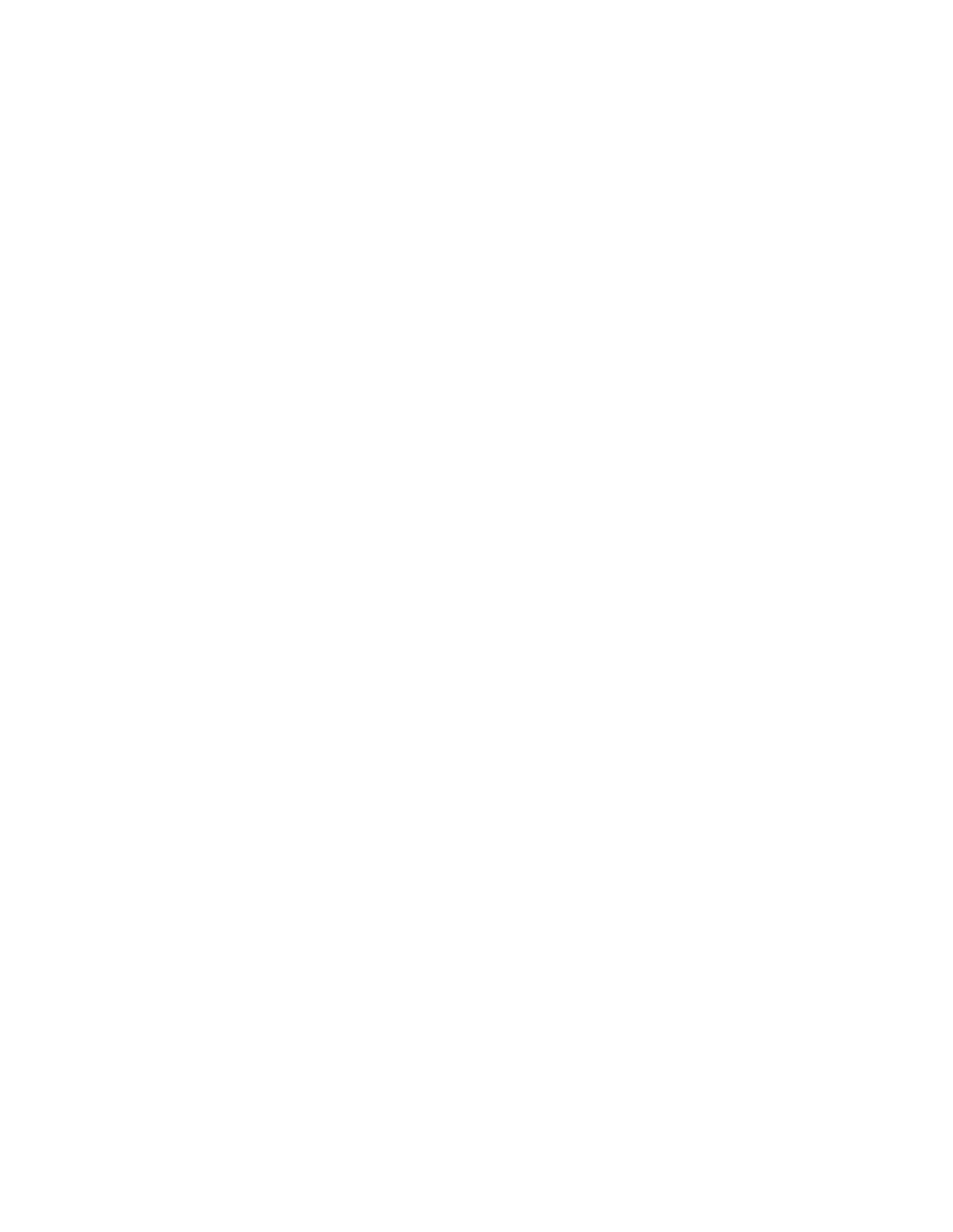

HANSEN, BARNETT & MAXWELL, P.C. Certified Public Accountants

## **CONSENT OF INDEPENDENT REGISTERED PUBLIC ACCOUNTING FIRM**

To the Board of Directors Global Clean Energy Holdings, Inc.

We consent to the incorporation by reference in the Registration Statement on Form S-8 (no. 333-92446) of our report dated March 27, 2013 relating to the consolidated financial statements of Global Clean Energy Holdings, Inc. and subsidiaries as of and for the year ended December 31, 2012 appearing in this Annual Report of Form 10-K of Global Clean Energy Holdings, Inc. for the year ended December 31, 2013.

# **HANSEN, BARNETT & MAXWELL, P.C.**

Salt Lake City, Utah November 7, 2014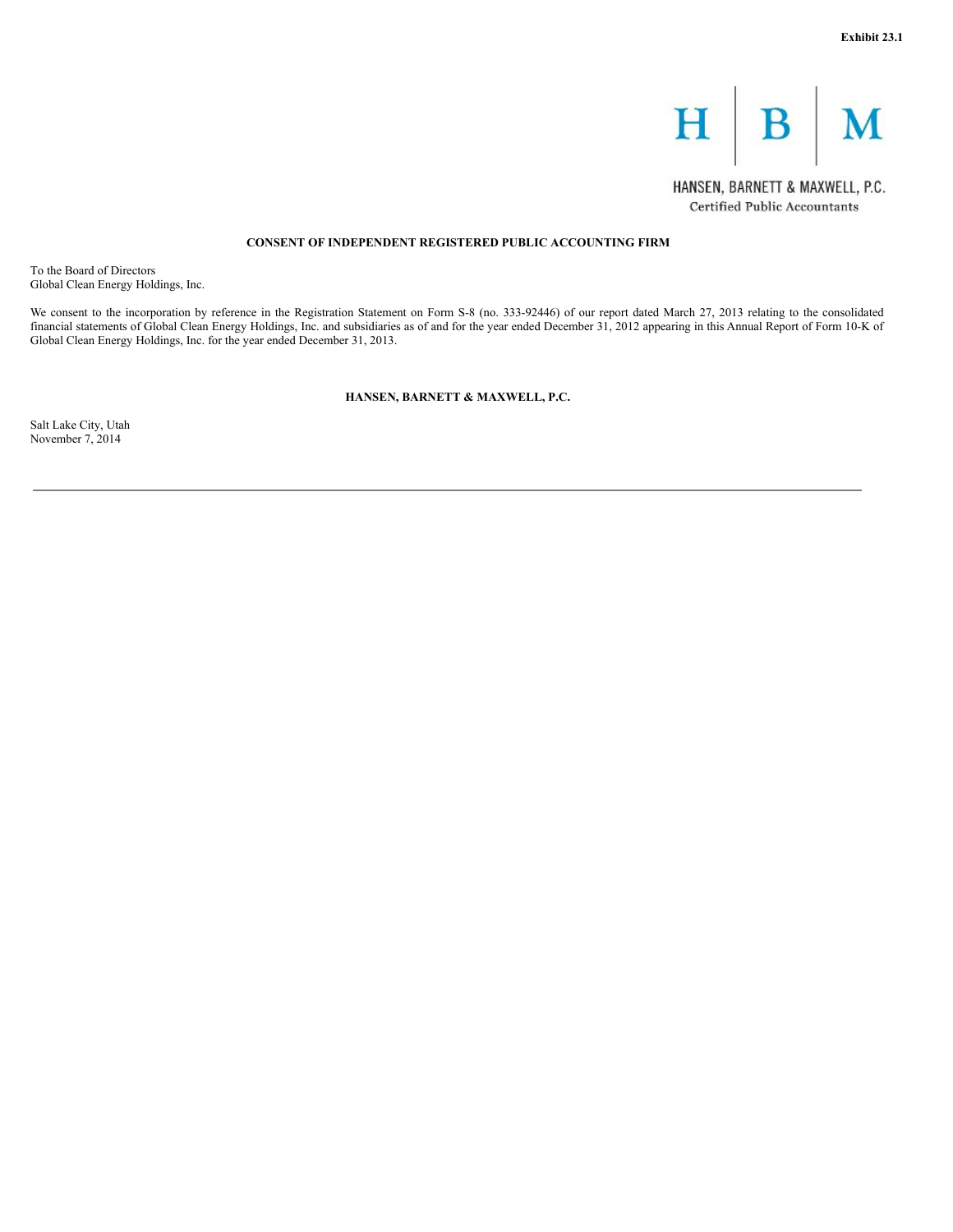We hereby consent to the incorporation by reference in the Registration Statement Form S8 No. 333-92446 of Global Clean Energy Holdings, Inc. of our report dated November 7, 2014, relating to the consolidated financial statements, which appear in this Form 10-K for the year ended December 31, 2013.

Hartley Moore Accountancy Corporation, Inc. Anaheim, CA November 7, 2014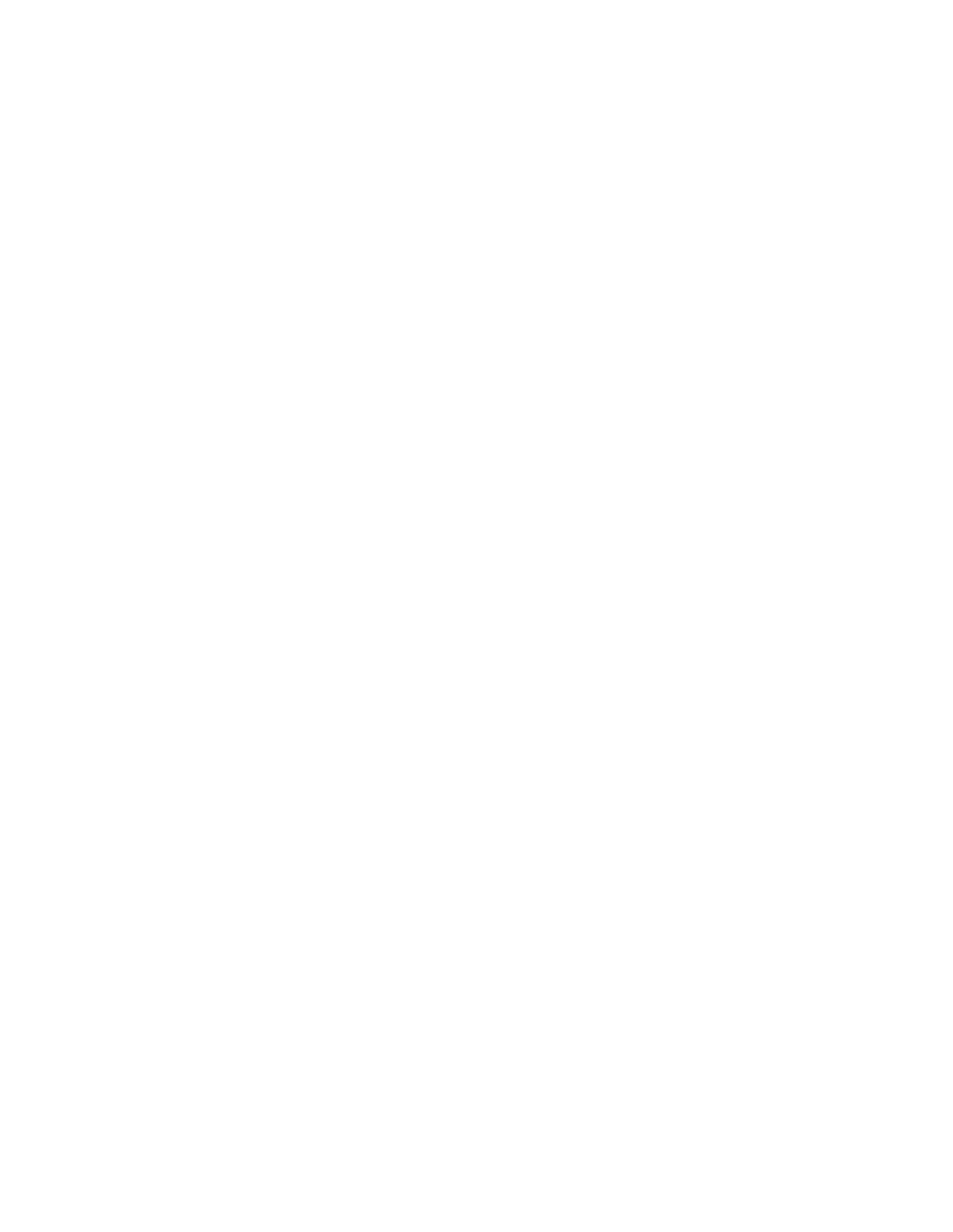#### **Certification of the Principal Executive Officer Under Section 302 of the Sarbanes-Oxley Act**

I, Richard Palmer, certify that:

- 1. I have reviewed this report on Form 10-K of Global Clean Energy Holdings, Inc.;
- 2. Based on my knowledge, this report does not contain any untrue statement of a material fact or omit to state a material fact necessary to make the statements made, in light of the circumstances under which such statements were made, not misleading with respect to the period covered by this report;
- 3. Based on my knowledge, the financial statements, and other financial information included in this report, fairly present in all material respects the financial condition, results of operations and cash flows of the registrant as of, and for, the periods presented in this report;
- 4. The registrant's other certifying officer and I are responsible for establishing and maintaining disclosure controls and procedures (as defined in Exchange Act Rules 13a-15(e) and 15d- 15(e)) and internal control over financial reporting (as defined in Exchange Act Rules 13a-15(f) and 15d-15(f)) for the registrant and have:
	- (a) Designed such disclosure controls and procedures, or caused such disclosure controls and procedures to be designed under our supervision, to ensure that material information relating to the registrant, including its consolidated subsidiaries, is made known to us by others within those entities, particularly during the period in which this annual report is being prepared;
	- (b) Designed such internal control over financial reporting, or caused such internal control over financial reporting to be designed under our supervision, to provide reasonable assurance regarding the reliability of financial reporting and the preparation of financial statements for external purposes in accordance with generally accepted accounting principles;
	- (c) Evaluated the effectiveness of the registrant's disclosure controls and procedures and presented in this report our conclusions about the effectiveness of the disclosure controls and procedures, as of the end of the period covered by this report based on such evaluation; and
	- (d) Disclosed in this report any change in the registrant's internal control over financial reporting that occurred during the registrant's most recent fiscal quarter (the registrant's fourth fiscal quarter in the case of an annual report) that has materially affected, or is reasonably likely to materially affect, the registrant's internal control over financial reporting; and
- 5. The registrant's other certifying officer and I have disclosed, based on our most recent evaluation of internal control over financial reporting, to the registrant's auditors and the audit committee of registrant's board of directors (or persons performing the equivalent functions):
	- (a) All significant deficiencies and material weaknesses in the design or operation of internal control over financial reporting which are reasonably likely to adversely affect the registrant's ability to record, process, summarize and report financial information; and
	- (b) Any fraud, whether or not material, that involves management or other employees who have a significant role in the registrant's internal control over financial reporting.

Date: November 4, 2014 By: /s/ RICHARD PALMER Name: Richard Palmer Title: President, Chief Executive Officer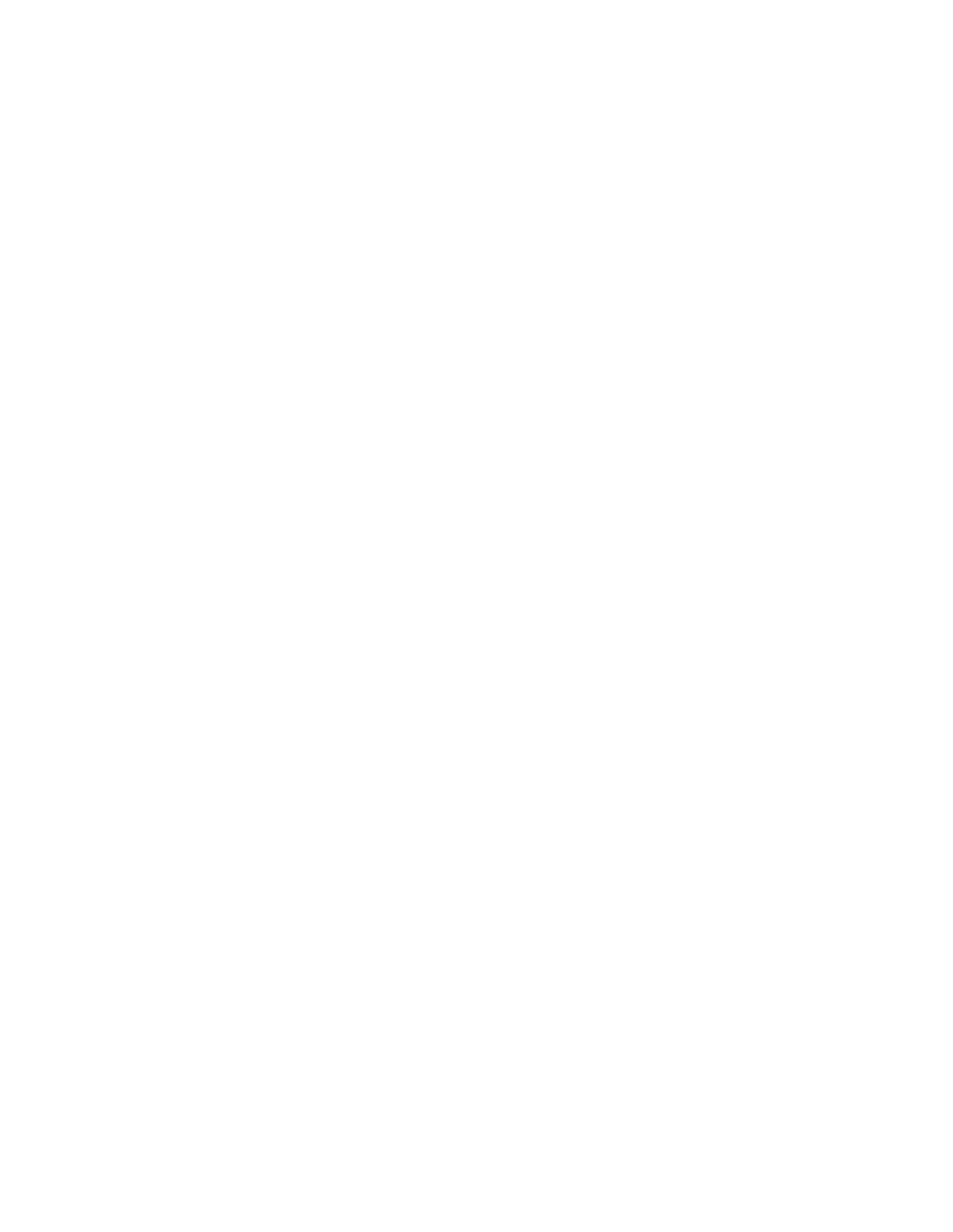## **Certification of the Principal Financial Officer Under Section 302 of the Sarbanes-Oxley Act**

I, Donna Reilly, certify that:

- 1. I have reviewed this report on Form 10-K of Global Clean Energy Holdings, Inc.;
- 2. Based on my knowledge, this report does not contain any untrue statement of a material fact or omit to state a material fact necessary to make the statements made, in light of the circumstances under which such statements were made, not misleading with respect to the period covered by this report;
- 3. Based on my knowledge, the financial statements, and other financial information included in this report, fairly present in all material respects the financial condition, results of operations and cash flows of the registrant as of, and for, the periods presented in this report;
- 4. The registrant's other certifying officer and I are responsible for establishing and maintaining disclosure controls and procedures (as defined in Exchange Act Rules 13a- 15(e) and 15d- 15(e)) and internal control over financial reporting (as defined in Exchange Act Rules 13a-15(f) and 15d-15(f)) for the registrant and have:
	- (a) Designed such disclosure controls and procedures, or caused such disclosure controls and procedures to be designed under our supervision, to ensure that material information relating to the registrant, including its consolidated subsidiaries, is made known to us by others within those entities, particularly during the period in which this annual report is being prepared;
	- (b) Designed such internal control over financial reporting, or caused such internal control over financial reporting to be designed under our supervision, to provide reasonable assurance regarding the reliability of financial reporting and the preparation of financial statements for external purposes in accordance with generally accepted accounting principles;
	- (c) Evaluated the effectiveness of the registrant's disclosure controls and procedures and presented in this report our conclusions about the effectiveness of the disclosure controls and procedures, as of the end of the period covered by this report based on such evaluation; and
	- (d) Disclosed in this report any change in the registrant's internal control over financial reporting that occurred during the registrant's most recent fiscal quarter (the registrant's fourth fiscal quarter in the case of an annual report) that has materially affected, or is reasonably likely to materially affect, the registrant's internal control over financial reporting; and
- 5. The registrant's other certifying officer and I have disclosed, based on our most recent evaluation of internal control over financial reporting, to the registrant's auditors and the audit committee of registrant's board of directors (or persons performing the equivalent functions):
	- (a) All significant deficiencies and material weaknesses in the design or operation of internal control over financial reporting which are reasonably likely to adversely affect the registrant's ability to record, process, summarize and report financial information; and
	- (b) Any fraud, whether or not material, that involves management or other employees who have a significant role in the registrant's internal control over financial reporting.

Date: November 4, 2014 By: /s/ DONNA REILLY Name: Donna Reilly Title: Chief Financial Officer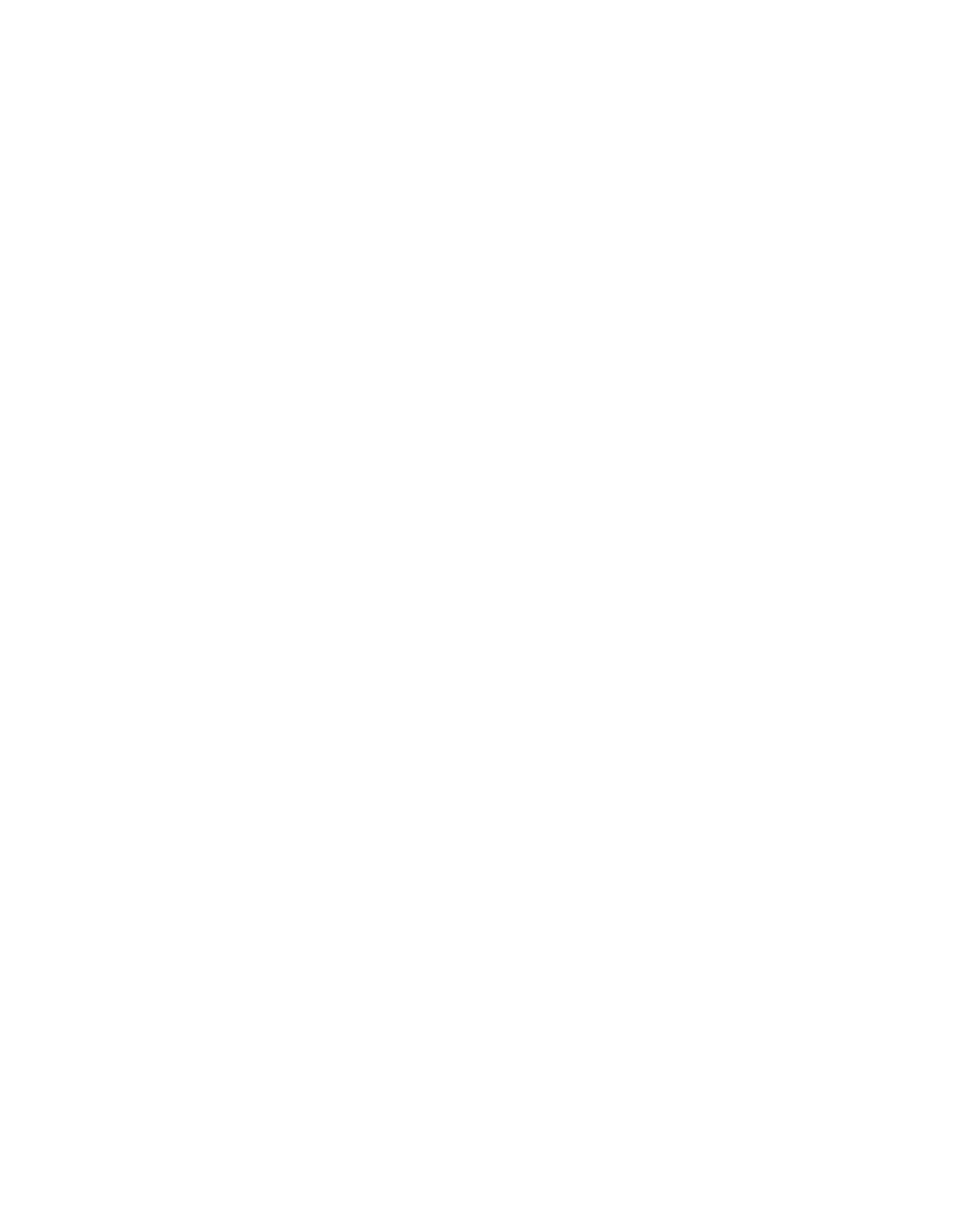## **CERTIFICATION OF THE PRINCIPAL EXECUTIVE OFFICER**

Pursuant to 18 U.S.C. § 1350, as adopted pursuant to Section 906 of the Sarbanes-Oxley Act of 2002, the undersigned officer of Global Clean Energy Holdings, Inc. (the "Company") hereby certifies that, to his knowledge:

(i) The Annual Report on Form 10-K of the Company for the fiscal year ended December 31, 2013 (the "Report") fully complies with the requirements of Section 13(a) or Section 15(d), as applicable, of the Securities Exchange Act of 1934, as amended; and

(ii) The information contained in the Report fairly presents, in all material respects, the financial condition and results of operations of the Company.

Date: November 4, 2014 By: /s/ RICHARD PALMER Name: Richard Palmer Title: President and Chief Executive Officer